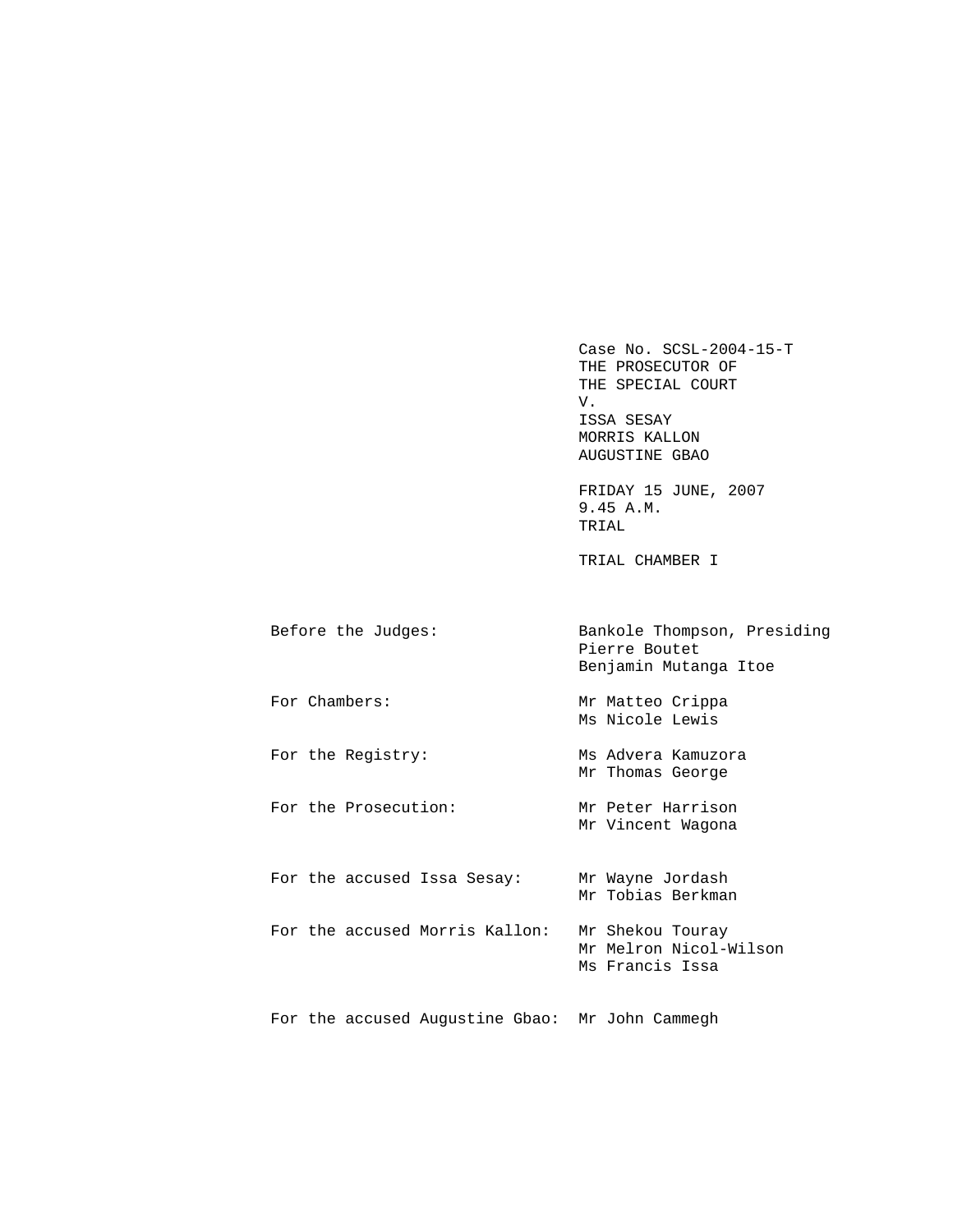| Page 2 | SESAY ET AL  |              |
|--------|--------------|--------------|
|        | 15 JUNE 2007 | OPEN SESSION |

|    |               | $\mathbf 1$ | $[RUF15JUN07A - MC]$                                           |
|----|---------------|-------------|----------------------------------------------------------------|
|    |               | 2           | Friday, 15 June 2007                                           |
|    |               | 3           | [Open session]                                                 |
|    |               | 4           | [The accused present]                                          |
|    |               | 5           | [The witness entered court]                                    |
|    |               | 6           | [Upon commencing at 9.45 a.m.]                                 |
|    |               | 7           | JOHN VERNON BERRY [Continued]<br>WITNESS:                      |
|    |               | 8           | CROSS-EXAMINATION BY MR JORDASH: [Continued]                   |
|    |               | 9           | PRESIDING JUDGE: Good morning, counsel. The trial is           |
|    | $10:01:38$ 10 |             | resumed. We continue with the trial within a trial and         |
|    |               | 11          | Mr Jordash, you'll continue your cross-examination of this     |
|    |               | 12          | witness, not unmindful of your unqualified commitment to       |
|    | complete      |             |                                                                |
|    |               | 13          | in 20 minutes.                                                 |
| 30 |               | 14          | JUDGE ITOE: No, he said 30, I'm his witness. He said           |
|    | $10:01:59$ 15 |             | or more.                                                       |
|    |               | 16          | PRESIDING JUDGE: I accept that.                                |
|    |               | 17          | MR JORDASH: Even 45, I think.                                  |
|    |               | 18          | Good morning, Mr Berry.<br>$Q$ .                               |
|    |               | 19          | Good morning.<br>Α.                                            |
| оf | $10:02:09$ 20 |             | Could I ask Mr Berry --- for Mr Berry to be given a copy<br>Q. |
|    |               | 21          | the $--$                                                       |
|    |               | 22          | Just before we continue: Is Mr Berry still<br>JUDGE ITOE:      |
|    |               | 23          | within the service of the Special Court?                       |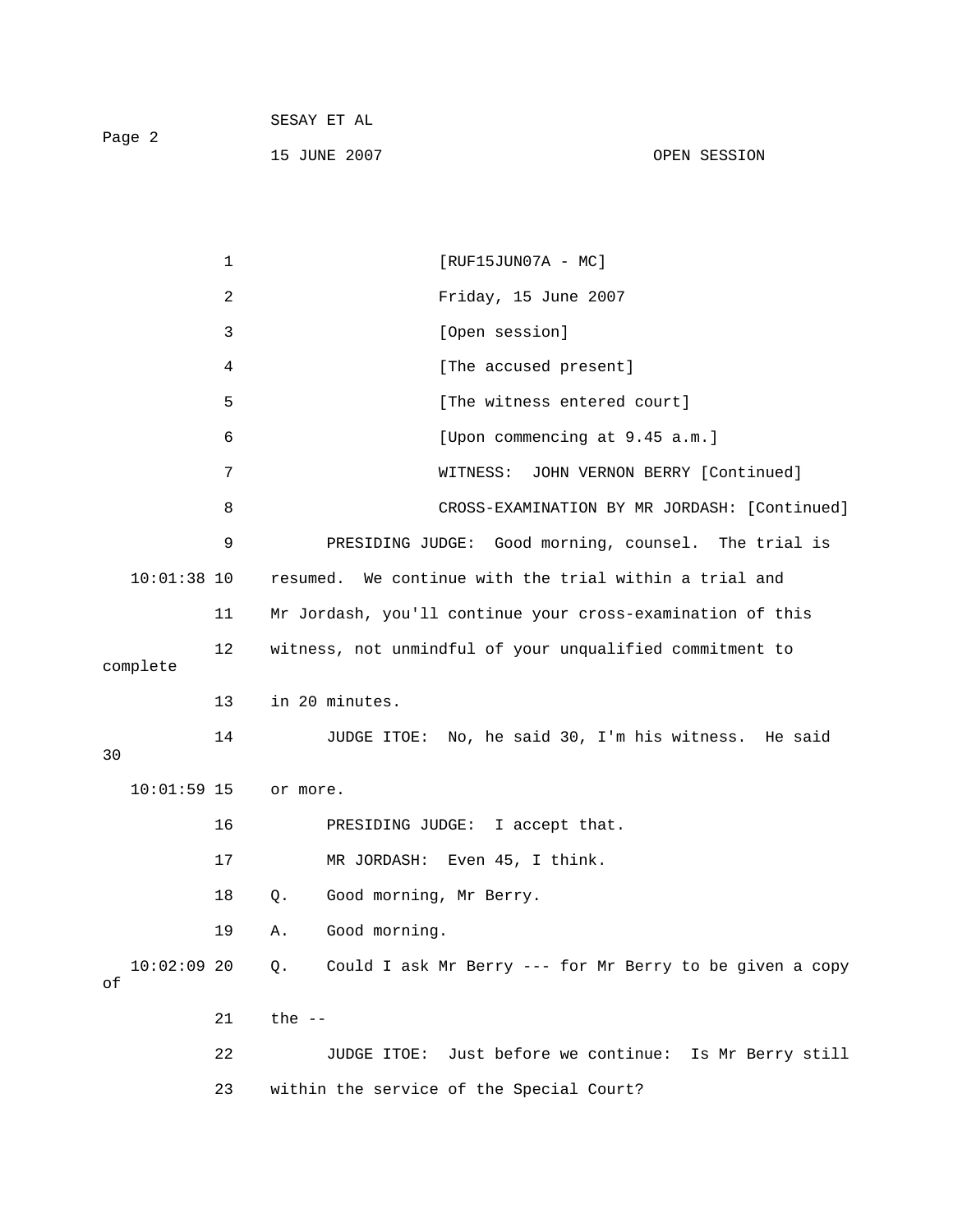|                         | 24 |                    | THE WITNESS: Yes, I am, Your Honour.              |
|-------------------------|----|--------------------|---------------------------------------------------|
| $10:02:24$ 25<br>Court? |    |                    | JUDGE ITOE: Are you still employed by the Special |
|                         | 26 |                    | THE WITNESS: I am, Your Honour.                   |
|                         | 27 |                    | JUDGE ITOE: You are still employed?               |
|                         | 28 | THE WITNESS: I am. |                                                   |
|                         | 29 |                    | JUDGE ITOE: So you went and you came back?        |

| Page 3 | SESAY ET AL  |              |
|--------|--------------|--------------|
|        | 15 JUNE 2007 | OPEN SESSION |

|               | 1       |    | THE WITNESS: Yes.                                             |
|---------------|---------|----|---------------------------------------------------------------|
|               | 2       |    | JUDGE ITOE: Okay. All right. Thank you.                       |
|               | 3       |    | MR JORDASH: Can I have Mr Berry handed, please, the 14        |
|               | 4       |    | March interview?                                              |
| 10:02:42      | - 5     |    | PRESIDING JUDGE: Mr Courtroom Officer, please assist.         |
|               | 6       |    | MR JORDASH:                                                   |
|               | 7       | Q. | If you turn, please, to 28839.                                |
|               | 8       | Α. | This is April, sorry.                                         |
|               | 9       | Q. | 28839?                                                        |
| $10:03:16$ 10 |         | Α. | Okay.                                                         |
|               | 11      |    | JUDGE ITOE: Mr Jordash, I thought -- well, you don't          |
| want          |         |    |                                                               |
|               | $12 \,$ |    | to visit 28840 anymore because yesterday you wanted to visit. |
|               | 13      |    | MR JORDASH: Yes. I just want to go one page back.             |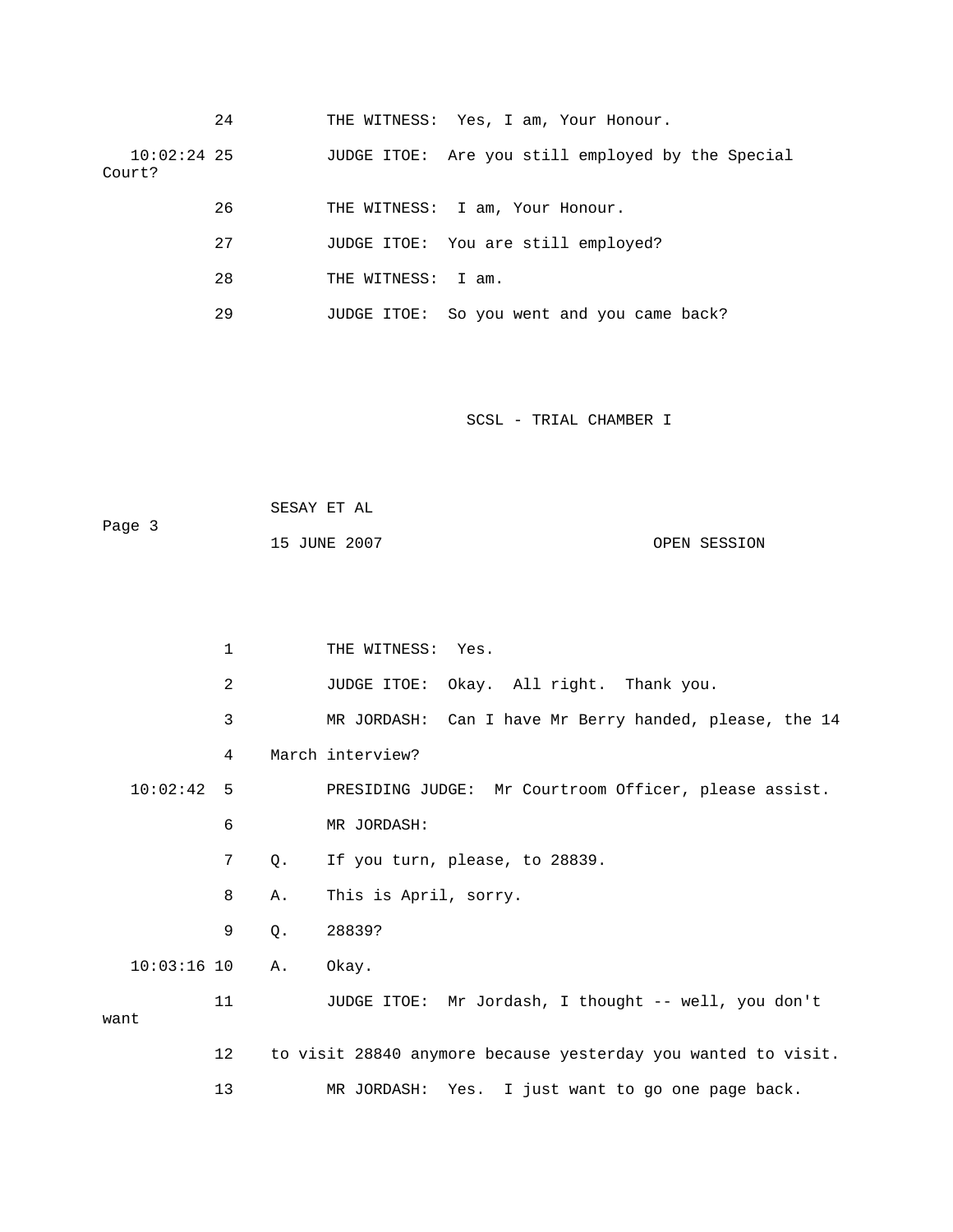14 JUDGE ITOE: I see. Okay. All right. 10:04:07 15 MR JORDASH: And deal with it but I'll come straight on to 16 that. 17 JUDGE ITOE: All right; okay. 18 MR JORDASH: 19 Q. The bottom of page 28839. Do you accept, having seen the 10:04:23 20 video yesterday, and looking at Mr Sesay's statement, "Yeah, but 21 according to you I'm a suspect of, you know," he was asking a 22 question there. There isn't a question mark on the transcript 23 but it was a question? 24 A. You're asking me whether he was asking a question? 10:04:47 25 Q. Yes. 26 A. It would appear that a question was forming, yes. 27 Q. Yes. And he appeared to be querying something about being 28 a suspect; do you accept that? 29 A. Yes. SCSL - TRIAL CHAMBER I

 SESAY ET AL Page 4 15 JUNE 2007 OPEN SESSION

> 1 Q. And you then give that answer which is some form of 2 explanation; is that right?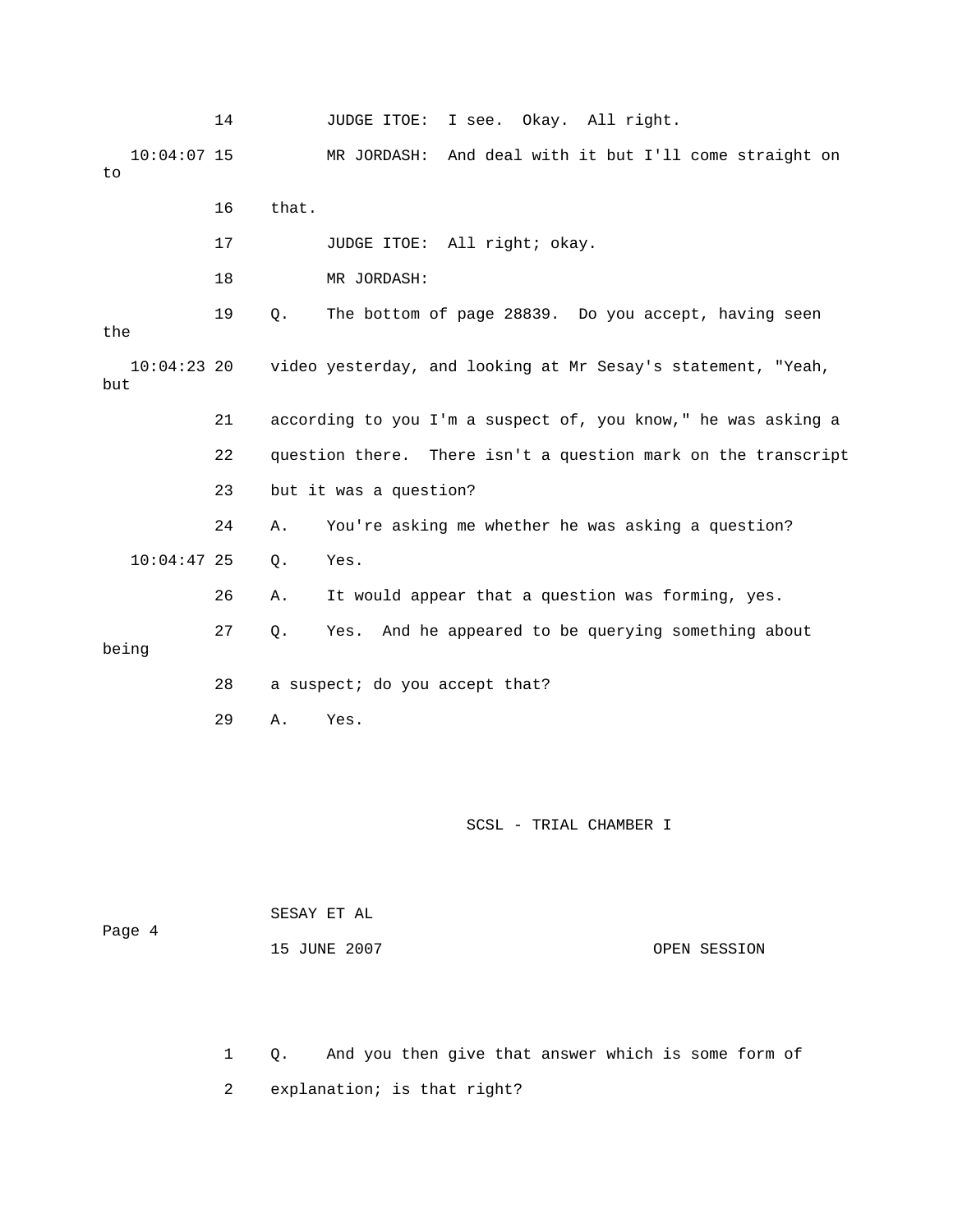3 A. I would say yes.

 4 Q. But you didn't allow him to finish his question, so it 10:05:29 5 wasn't clear to you, I suggest, what the full import of the 6 question was going to be? 7 A. No, but what I viewed just from the forming of the 8 question, and this is only assumption because I'm not listening 9 to the audio, but with the dashes there must have been a pause 10:05:49 10 and in that pause I tried to explain to Mr Sesay. I don't think 11 I cut him off. I think I was, when there was a lull in the 12 forming of his question by the looks of it, I probably 13 interjected to say: Yes, you are a suspect and this is why we're 14 advising of your rights. 10:06:08 15 Q. Right. And then over at -- onto the next page, Mr Sesay 16 says: "So, all these days I'm saying yes meaning yes I'm not 17 guilty" and you answered, "No, no, you're not admitting guilt." 18 Looking at this now, is your understanding of what Mr Sesay was 19 saying there, different today than it was at the time of 10:06:37 20 interview. 21 A. In what context? I'm not quite getting your question. I 22 can say what's on the transcript is on the transcript but -- 23 Q. Well, Mr Sesay, I suggest, appeared to be saying: Well, 24 I've been saying yes to questions or the waivers, meaning "yes, 10:07:05 25 I'm not guilty of the crimes," but then you appear to answer "no, 26 no, you're not admitting guilt." And I'm suggesting your answer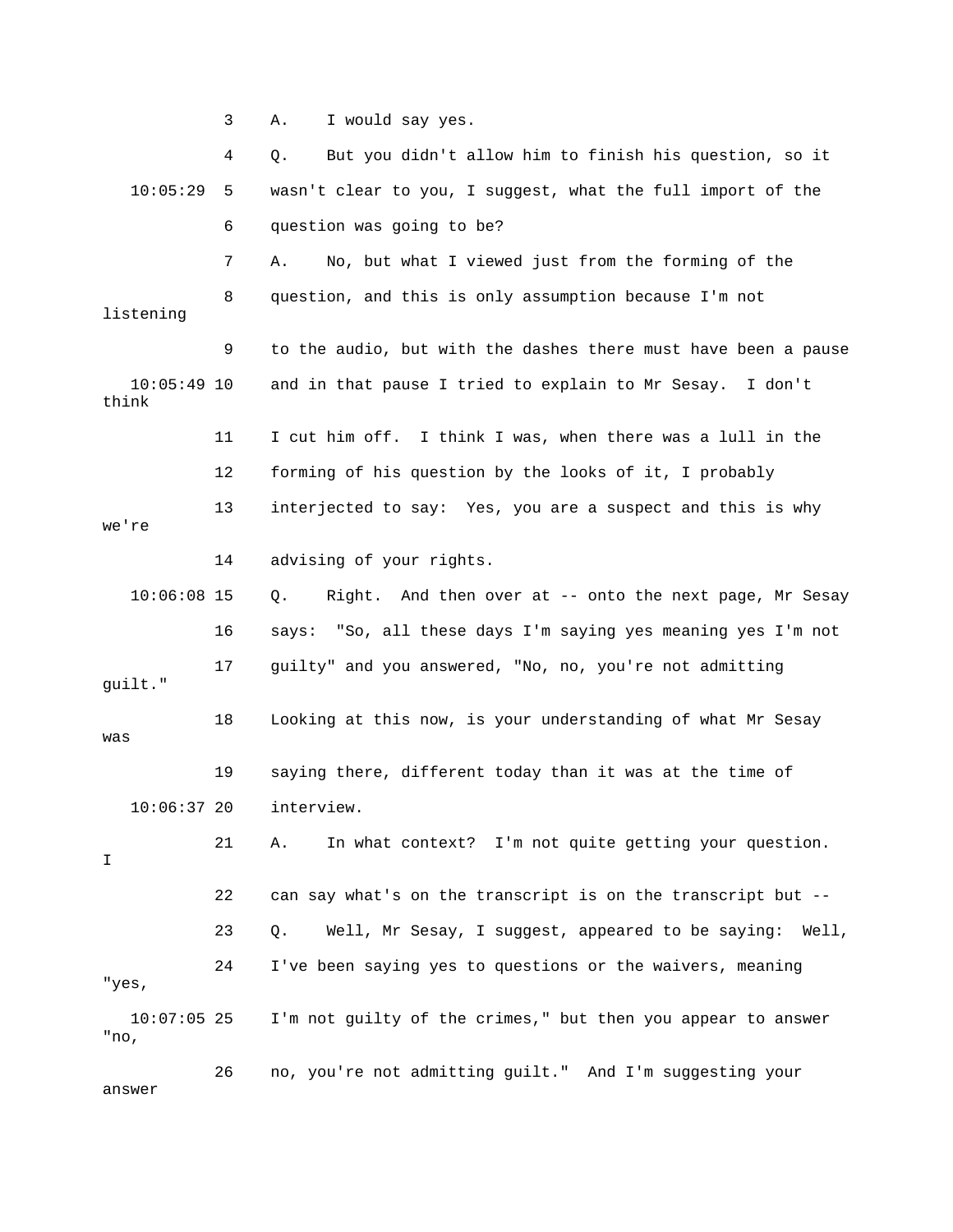27 doesn't fit with his question; do you accept that? Or it doesn't 28 fit with his statement?

29 A. I'm not sure if he's referring actually to the "yes yes"

SCSL - TRIAL CHAMBER I

 SESAY ET AL Page 5 15 JUNE 2007 OPEN SESSION

 1 from the rights or in regards to his total comments that we were 2 discussing. 3 Q. Right. But you accept that your statement cuts off, in a 4 sense, any further exploration of what he in fact is saying; do 10:07:55 5 you see what I mean? 6 A. Not a hundred per cent, I'm afraid, but I do go on as you 7 note trying to explain further that you're being advised that you 8 are a suspect and that as a suspect you're entitled to these 9 rights so I'm trying to explain that aspect of it. 10:08:17 10 Q. Well, the point is this, isn't it: Whatever he's referring 11 to Mr Sesay's saying he's denying guilt but then you interpret it 12 in some way as if Mr Sesay is saying that he's admitting 13 guilt; do you see the point I make? He's says, "I'm saying I'm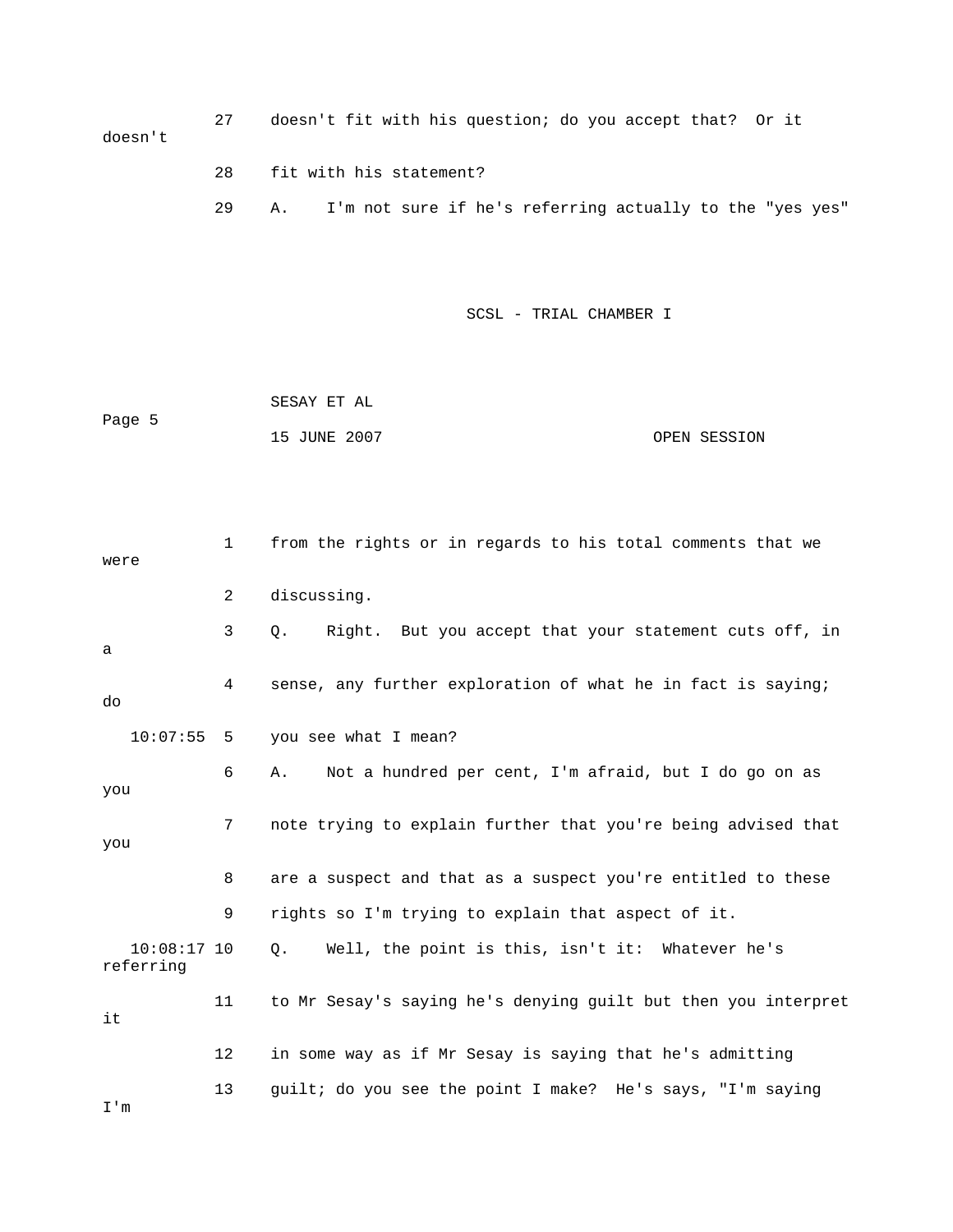14 not guilty," you say, "No, no, you're not admitting guilt." The 10:08:44 15 two don't go together; that's the point. Do you accept that? 16 A. I guess I accept the fact that I say, "No, you're not 17 admitting guilt." That's yet to be determined. That's beyond my 18 purview. 19 Q. Mr Sesay hadn't said he was admitting guilt, that's the 10:09:18 20 point. Is that the way you understood what he was saying at the 21 time which -- is that why you answered in that way? Because you 22 misunderstood what he was saying? 23 A. It's a possibility. 24 Q. Right. 10:09:27 25 A. I can't recall a hundred per cent in regards to the 26 specifics of that particular couple of lines at the moment. 27 JUDGE ITOE: It's a long time, Mr Berry, isn't it? 28 THE WITNESS: Yes, Your Honour it is. 29 JUDGE ITOE: It's a long time. It's memory failure too, in

SCSL - TRIAL CHAMBER I

| Page 6 | SESAY ET AL  |              |  |  |  |
|--------|--------------|--------------|--|--|--|
|        | 15 JUNE 2007 | OPEN SESSION |  |  |  |

1 these matters.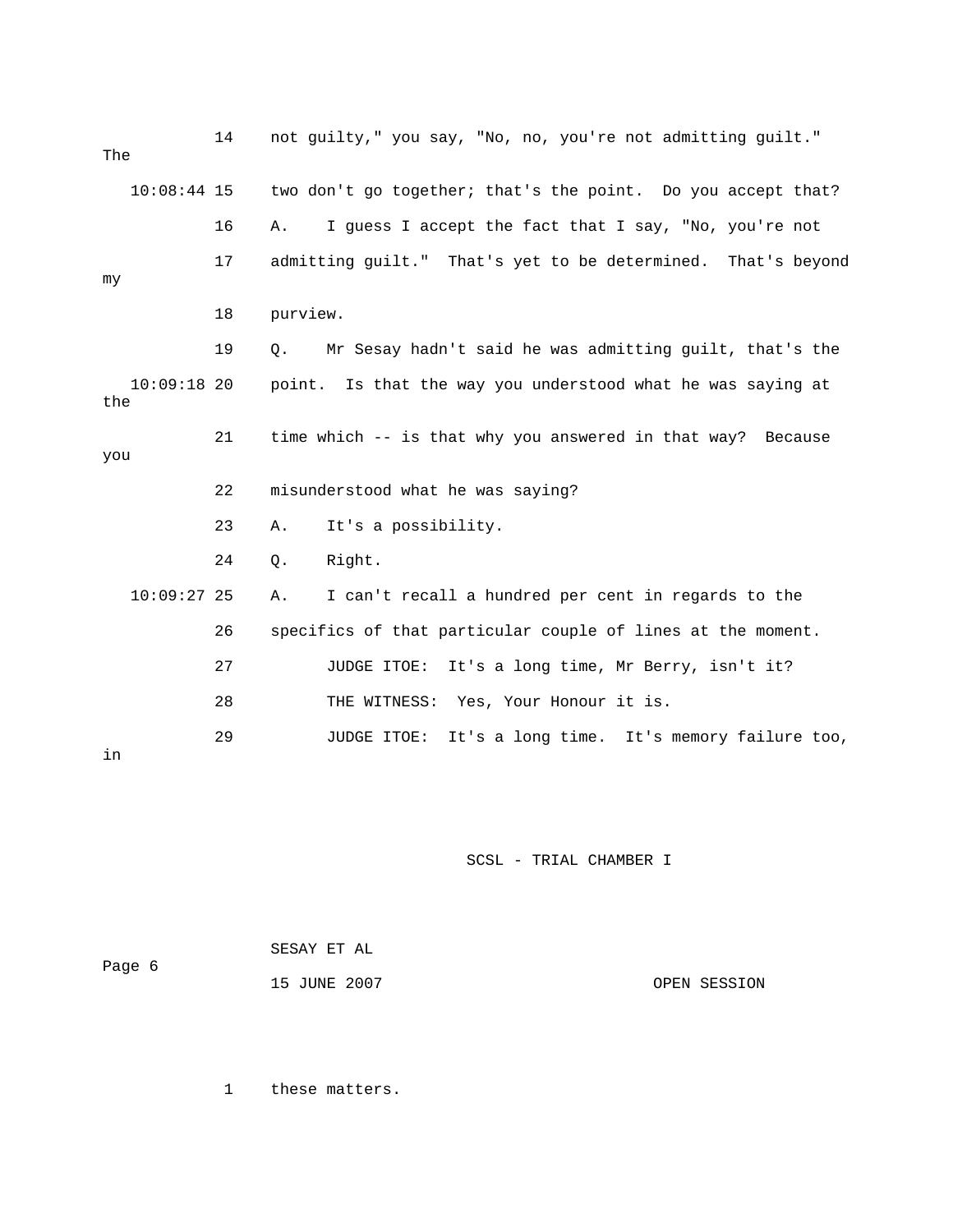2 THE WITNESS: That's why the audio and the video always 3 helped, Your Honour. 10:09:51 5 Q. What you then do is then explain or read the waivers; is 6 that right? 9 Q. And in the usual way Mr Sesay says "yeah" and "mm." Did 10:10:14 10 you not feel at that point, when Mr Sesay said, "So all these 12 what was required was a little more than the bare minimum in 13 terms of exploring his confusion or apparent confusion? 10:10:37 15 because I do go on, as I say, to -- trying to go through the 16 rights with him and explaining to him that -- what those 17 are. Maybe I missed that subtle implication that you're 19 Q. Is there any reason why halfway down the page on 28840, 10:10:58 20 say: "Okay. So you understand you have the right to legal 21 assistance" rather than using the word "lawyer"? 22 A. No particular reason. I believe it's already on the 23 Q. Because I suggest what is very telling about these 24 interviews is that the word "lawyer" doesn't appear. There is but 26 the word "lawyer" doesn't appear to figure in your interviews, 4 MR JORDASH: 7 A. That's correct; that appears to be what's going on in the 8 transcript here. 11 days I'm saying yes, meaning yes, I'm not guilty" that perhaps 14 A. Obviously, Mr Jordash, I must have missed his confusion rights 18 referring to; I'm not sure. you form. 10:11:33 25 reference to counsel, there is reference to legal assistance, 27 and I suggest that that was misleading to Mr Sesay, and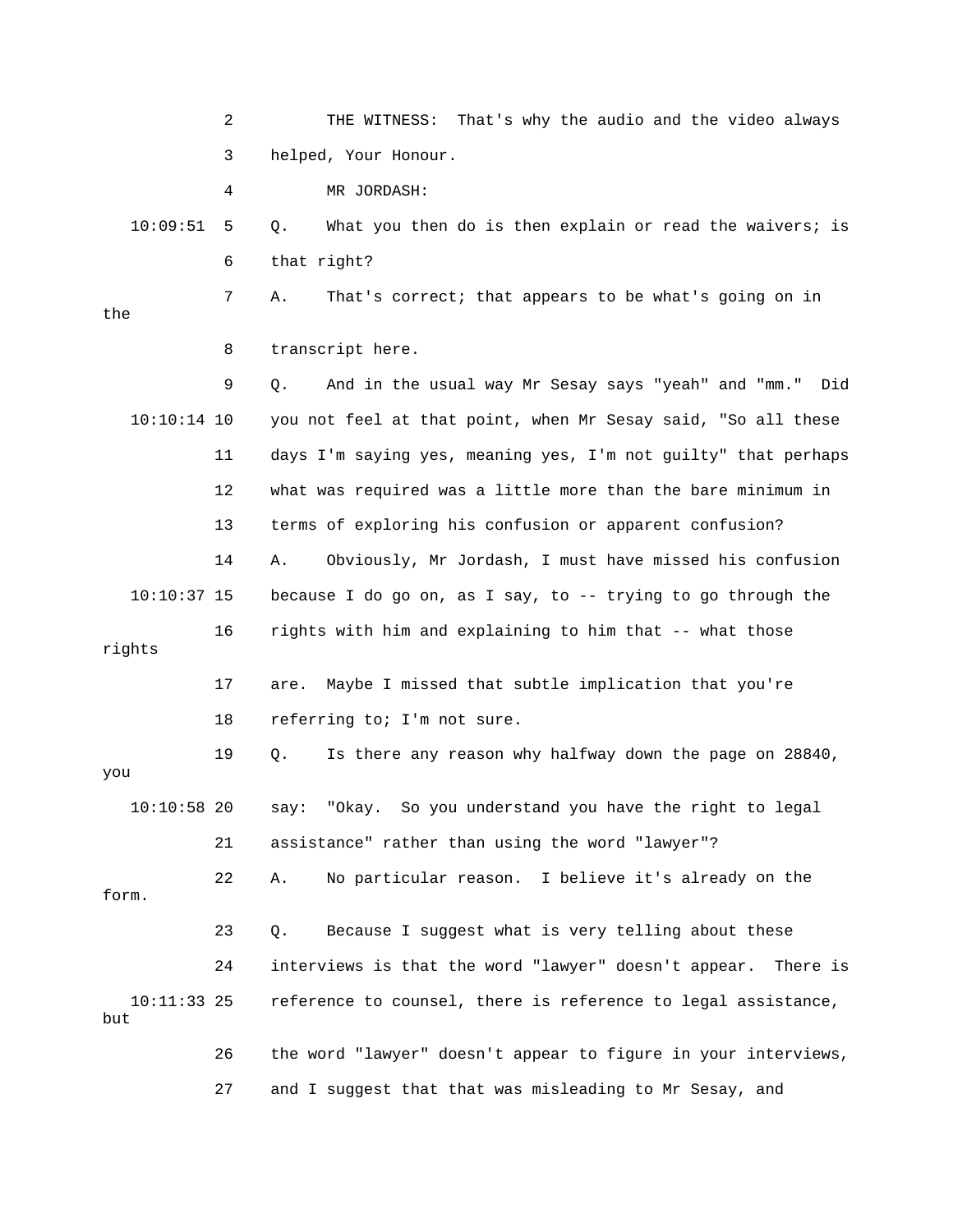28 intentionally so?

29 A. Well, he met with a lawyer on the 13th.

SCSL - TRIAL CHAMBER I

 SESAY ET AL ge 7 Pa 15 JUNE 2007 CPEN SESSION

|                 | 1  | Q.        | Well, he met with duty counsel on the 13th?                    |
|-----------------|----|-----------|----------------------------------------------------------------|
|                 | 2  | Α.        | Duty counsel not a lawyer?                                     |
|                 | 3  | Q.        | Well, I suggest that it was clear to you by the 14th of        |
| because         | 4  |           | April that Mr Sesay didn't see duty counsel as a lawyer        |
| 10:12:08<br>you | 5  |           | he didn't understand they had a duty of confidentiality.<br>Do |
|                 | 6  |           | remember that exchange? I can take you to it if it's easier?   |
|                 | 7  | Α.        | Okay.                                                          |
| please?         | 8  | Q.        | Could Mr Berry please be given 14 April interview,             |
|                 | 9  | Α.        | Thank you.                                                     |
| $10:12:45$ 10   |    | Q.        | 29521, 14 April.                                               |
|                 | 11 | Α.        | 29521?                                                         |
|                 | 12 | Q.        | Yes.                                                           |
|                 | 13 | Α.        | Okay.                                                          |
| but             | 14 | $\circ$ . | I'm not sure if you're in the interview at this point,         |
| $10:13:06$ 15   |    |           | I think you are. Do you see 29521 at the bottom of the page,   |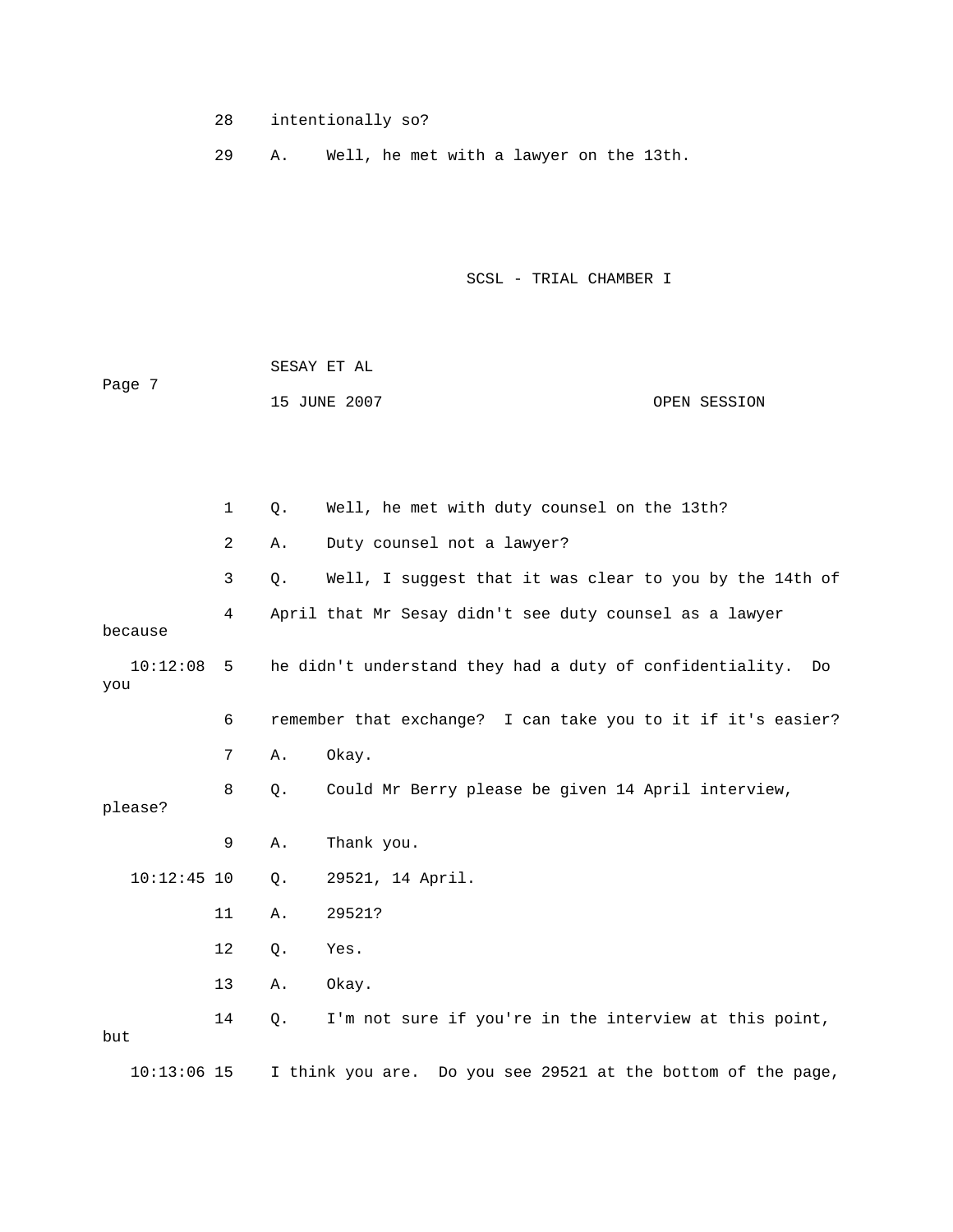| be                        | 16 |       | Mr Sesay answers -- answer about whether duty counsel should   |
|---------------------------|----|-------|----------------------------------------------------------------|
|                           | 17 |       | informed every time that he's interviewed by the OTP?          |
|                           | 18 | Α.    | Where are you looking, Mr Jordash?                             |
|                           | 19 | $Q$ . | Sorry, 29521 at the bottom of the page. This is the --         |
| $10:13:34$ 20             |    | Α.    | Line number?                                                   |
|                           | 21 | $Q$ . | Line number 3 at the bottom.                                   |
|                           | 22 | Α.    | Yes, I have it here.                                           |
|                           | 23 | $Q$ . | Yes, I thought you had.                                        |
|                           | 24 | Α.    | Yes, I was waiting for your questions.                         |
| $10:14:09$ 25<br>exchange |    | Ο.    | The question simply is this: Do you remember this              |
|                           | 26 |       | whereby Mr Sesay indicated his understanding that duty counsel |
|                           | 27 |       | might not keep the contents of the interview private?          |
|                           | 28 | Α.    | Yes, this is the interview -- this is the portion where        |
| specific                  | 29 |       | Mr Morissette is speaking to Mr Sesay in regards to the        |

 SESAY ET AL 15 JUNE 2007 OPEN SESSION 1 rights advisement? 2 Q. Yes. 4 Q. And I suggest it must have been apparent to you, as it Page 8 3 A. Yes.

must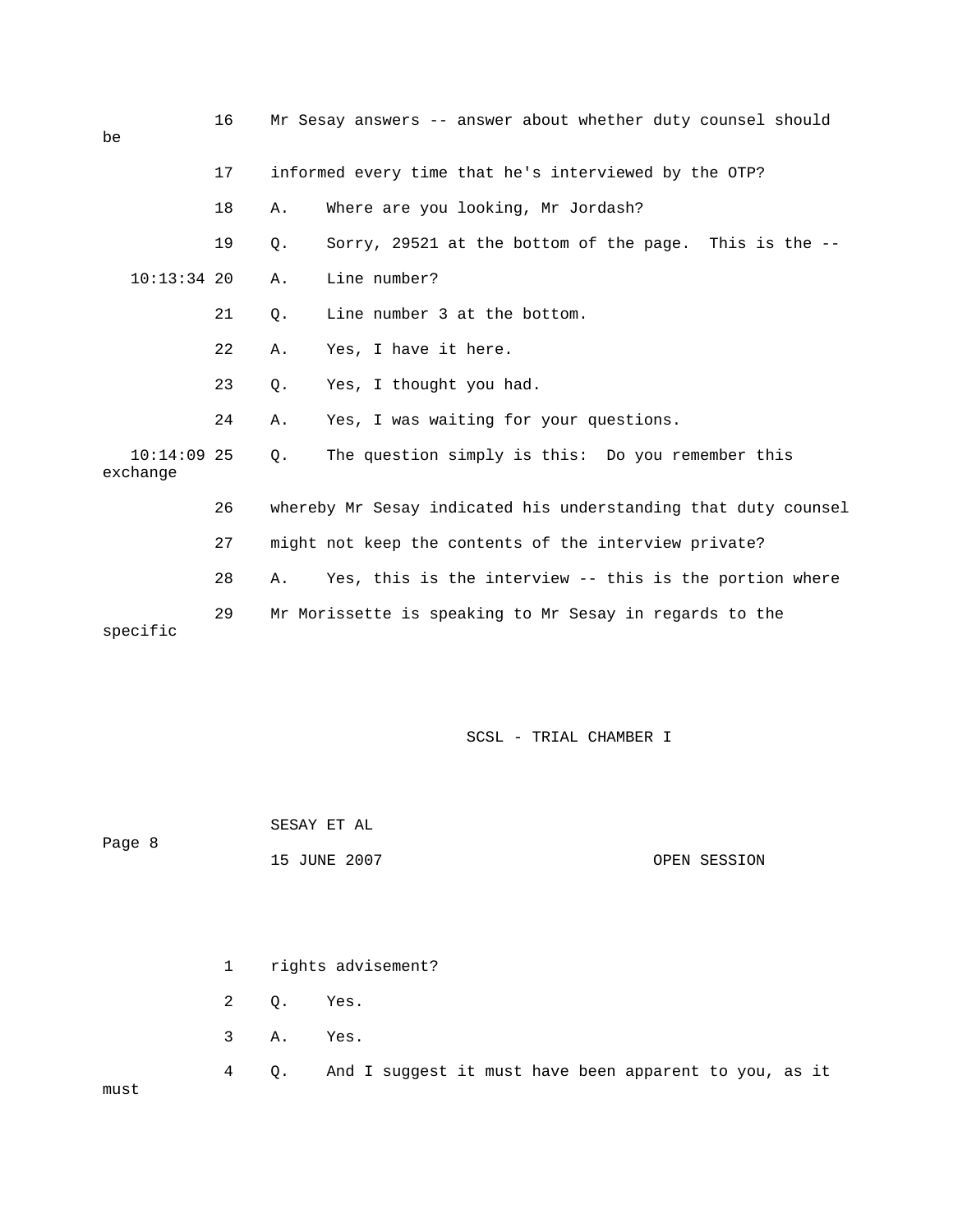| 10:14:42<br>confused   | 5  | have been apparent to Mr Morissette, that Mr Sesay was         |
|------------------------|----|----------------------------------------------------------------|
|                        | 6  | about the exact role of the duty counsel?                      |
|                        | 7  | I didn't know if it was confusion myself or trusting. I<br>Α.  |
|                        | 8  | didn't know which.                                             |
|                        | 9  | Well, it might have been a bit of both --<br>Q.                |
| $10:14:57$ 10          |    | It may well have been.<br>Α.                                   |
| sought                 | 11 | -- but the point is nobody sought clarification or<br>Q.       |
| exchange               | 12 | to clarify, I suggest, in his mind. Do you recall the          |
|                        | 13 | and, if so, do you know why no one sought to clarify that key  |
|                        | 14 | misunderstanding?                                              |
| $10:15:22$ 15          |    | Well, for myself, Mr Sesay had already spoken with duty<br>Α.  |
| I.                     | 16 | counsel on the 13th and the 24th, and from the context of what |
| John                   | 17 | heard Mr Morissette tell Mr Sesay about the letter from Mr     |
| And                    | 18 | Jones, it had been obvious that he had also spoken with him.   |
|                        | 19 | I myself didn't want to get into any conversations, privy      |
| $10:15:51$ 20<br>would |    | conversations, that he would have had with his counsel. I      |
| had                    | 21 | be honest, I guess I would have made the assumption that he    |
| spoke                  | 22 | addressed some of these concerns with his counsel when he      |
|                        | 23 | with them.                                                     |
| March                  | 24 | Right. Well, let's move to something else.<br>Q.<br>The 31     |
| $10:16:13$ 25<br>to    |    | interview, please. In fact, not the interview, sorry. I want   |
|                        | 26 | ask you, please, about the circumstances in which you came to  |
|                        | 27 | sign this document where you witnessed the document. Do you    |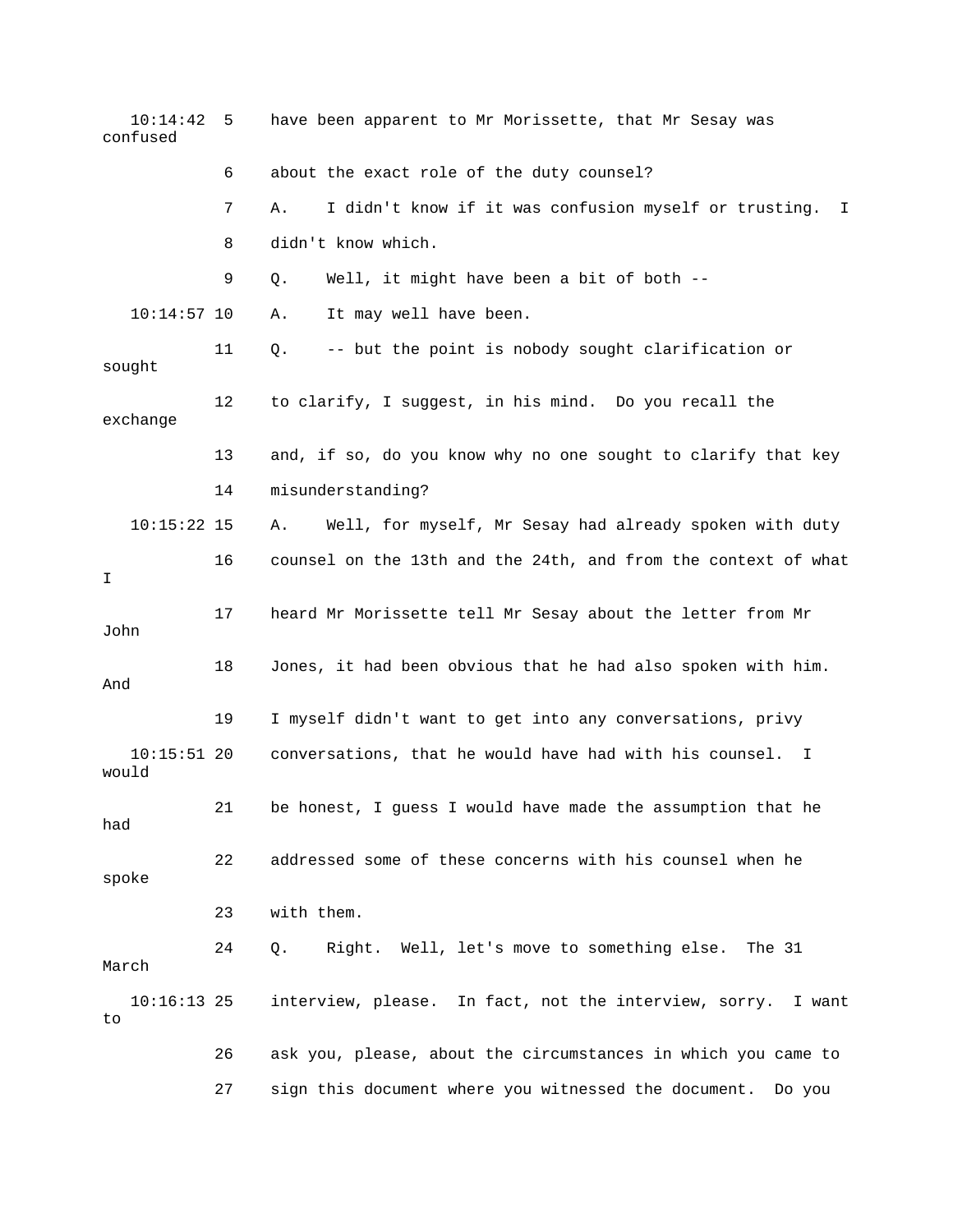- 28 recall the document?
- 29 A. Yes. I believe I was shown that document by Mr Harrison

|        | SESAY ET AL  |              |
|--------|--------------|--------------|
| Page 9 |              |              |
|        | 15 JUNE 2007 | OPEN SESSION |

|                         | 1  | yesterday.                                                          |  |  |
|-------------------------|----|---------------------------------------------------------------------|--|--|
| the                     | 2  | Now, this duty counsel came to see Mr Sesay and was in<br>$\circ$ . |  |  |
|                         | 3  | office; is that right?                                              |  |  |
|                         | 4  | That's correct, yes.<br>Α.                                          |  |  |
| 10:16:59                | 5  | And you were sitting outside waiting for them to finish.<br>$Q$ .   |  |  |
|                         | 6  | I was standing outside on the boardwalk, so to speak.<br>Α.         |  |  |
|                         | 7  | Why were you standing outside on the boardwalk?<br>$Q$ .            |  |  |
|                         | 8  | Because I wanted to provide privacy to Mr Sesay and his<br>Α.       |  |  |
|                         | 9  | counsel.                                                            |  |  |
| $10:17:19$ 10<br>wanted |    | JUDGE ITOE:<br>That's what Mr Berry said. He said he                |  |  |
|                         | 11 | to give them some right to privacy. He said so.                     |  |  |
|                         | 12 | MR JORDASH: I was getting at the something else, Your               |  |  |
|                         | 13 | Honour.                                                             |  |  |
|                         | 14 | JUDGE ITOE:<br>I see. Well, you know --                             |  |  |
| $10:17:31$ 15           |    | MR JORDASH:                                                         |  |  |
| you                     | 16 | Let me put the question more specifically. Why didn't<br>Q.         |  |  |
|                         | 17 | go off and go anywhere else?                                        |  |  |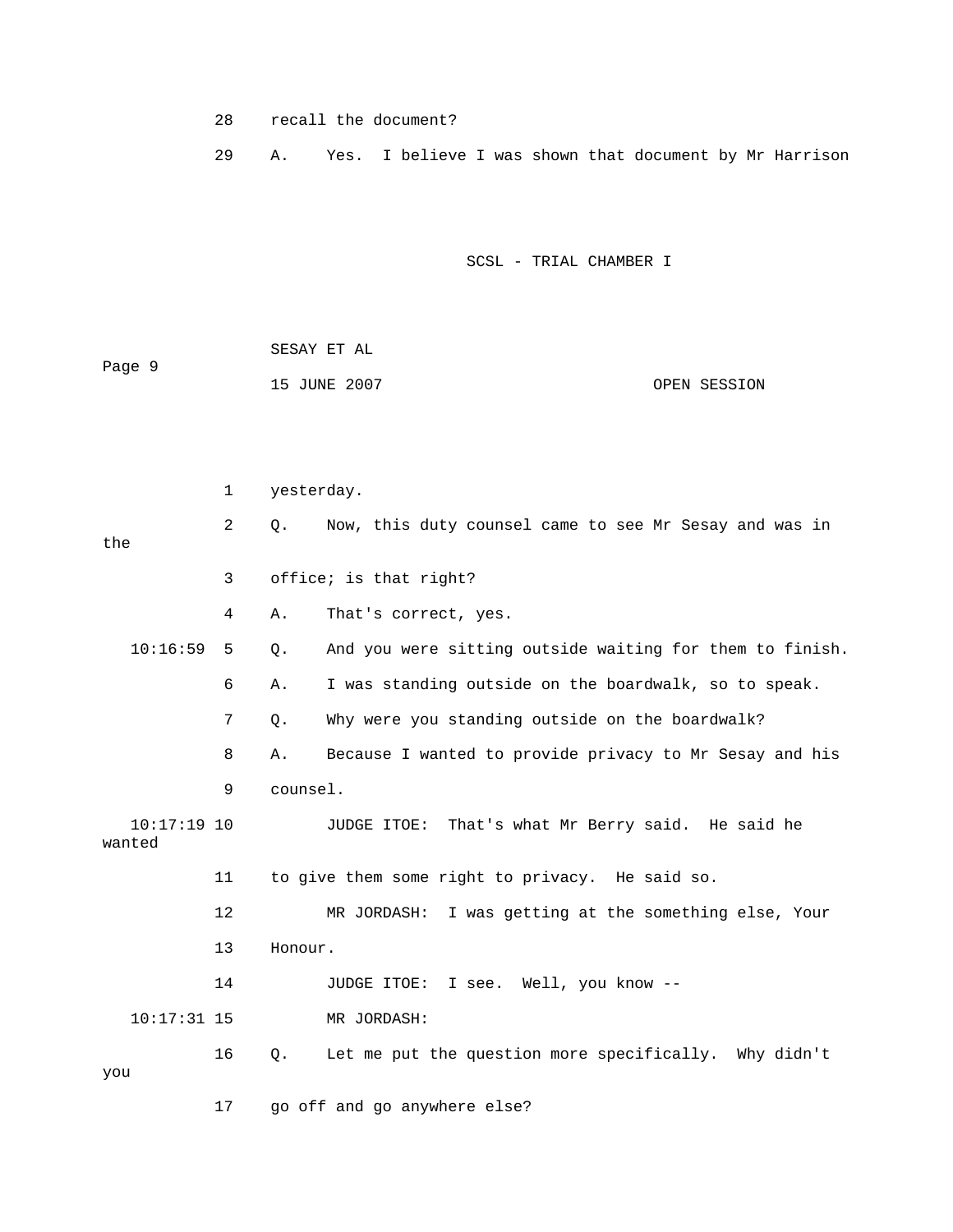|          |               | 18 | Α.       | It was not a very big compound. I had no idea how long         |
|----------|---------------|----|----------|----------------------------------------------------------------|
| Most     |               | 19 |          | Defence counsel would be. I really had nowhere else to go.     |
|          | $10:17:47$ 20 |    |          | of the offices were full with other people working, so I stood |
|          |               | 21 | outside. |                                                                |
| minutes? |               | 22 | Q.       | Right. And you were standing outside for ten, 15               |
| of       |               | 23 | Α.       | That's a possibility. I really can't recall the amount         |
|          |               | 24 | time.    |                                                                |
|          | $10:17:58$ 25 |    | 0.       | Well, it certainly wasn't more than 30 minutes, was it?        |
|          |               | 26 | Α.       | I don't believe.                                               |
|          |               | 27 | Q.       | When you were brought in to sign this document, that was       |
|          |               | 28 |          | the end of Mr Sesay's meeting with the duty counsel?           |
|          |               | 29 | Α.       | To my recollection yes.                                        |

| Page 10 | SESAY ET AL  |              |
|---------|--------------|--------------|
|         | 15 JUNE 2007 | OPEN SESSION |

 1 Q. So however long it was, it wasn't so long for you to 2 need to go anywhere else, somewhere between 15 and 30 3 minutes; that would be a fair recollection? 4 A. That would be true. I really had no place to go. 10:18:35 5 Q. No, I'm not criticising you for not going anywhere. I'm feel a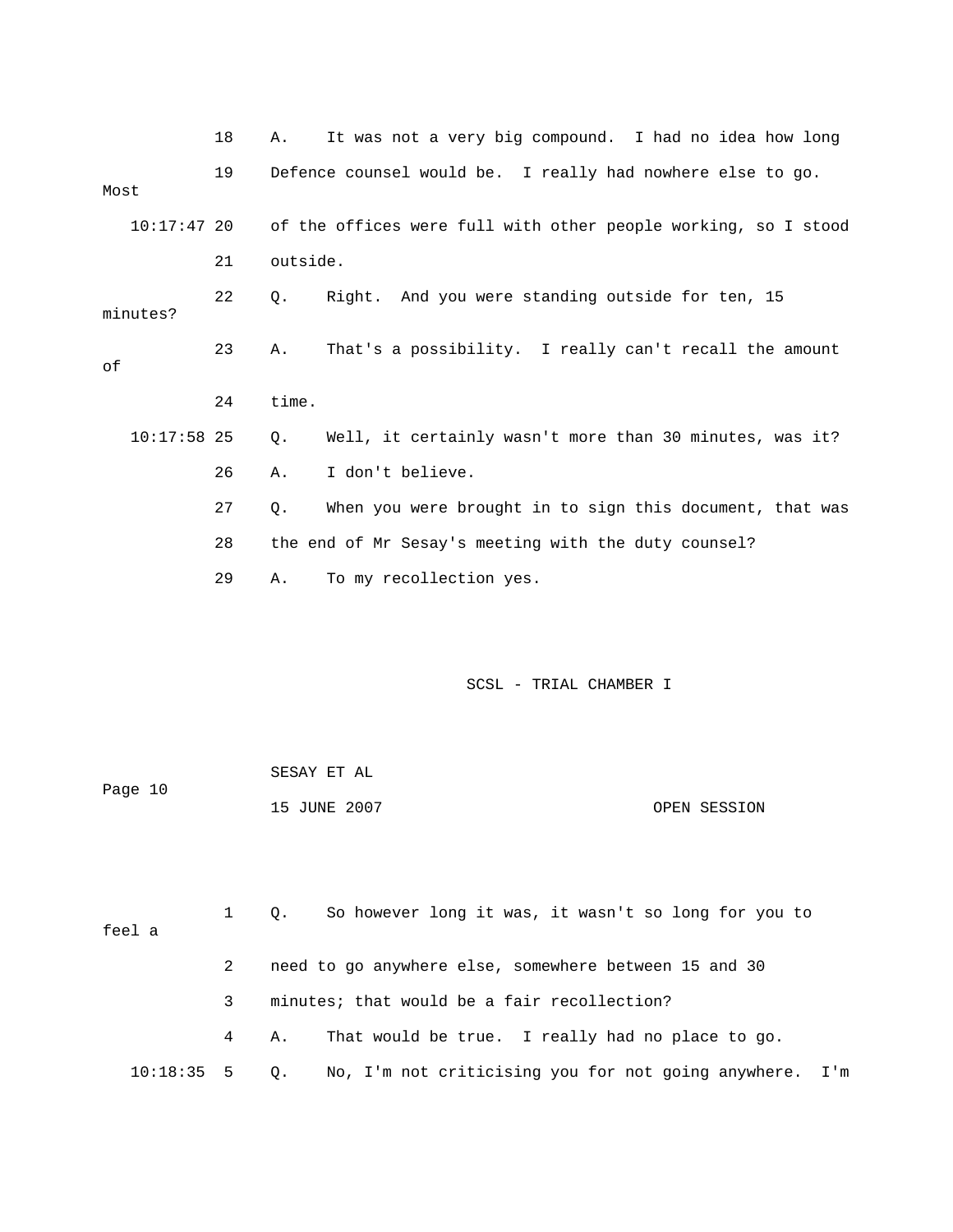| suggesting               | 6  | not suggesting you had a glass at the door. I'm just           |
|--------------------------|----|----------------------------------------------------------------|
|                          | 7  | the consultation between Mr Sesay and duty counsel was quite   |
|                          | 8  | short; that's what I'm getting at.                             |
|                          | 9  | They would have to speak on that themselves.<br>Α.<br>I really |
| $10:18:53$ 10            |    | don't know how long I was. But you said --                     |
| around                   | 11 | But you would say somewhere less than half an hour,<br>Q.      |
|                          | 12 | 15, 20 minutes?                                                |
|                          | 13 | I could estimate that, but I can't say specific.<br>Α.         |
|                          | 14 | That's enough for my purposes. Thank you.<br>Q.                |
| $10:19:11$ 15            |    | Mr Jordash, that document 29649.<br>JUDGE ITOE:                |
|                          | 16 | MR JORDASH:<br>Yes.                                            |
|                          | 17 | It's an exhibit in court, isn't it?<br>JUDGE ITOE:             |
|                          | 18 | MR JORDASH:<br>I was desperately looking for the exhibit       |
|                          | 19 | numbers.                                                       |
| $10:19:19$ 20<br>number. |    | I just wanted to know if you have the<br>JUDGE ITOE:           |
|                          | 21 | MR JORDASH:<br>$It's -$                                        |
|                          | 22 | It's an exhibit in the main trial.<br>JUDGE BOUTET:            |
|                          | 23 | MR JORDASH: A4 as well.                                        |
|                          | 24 | JUDGE BOUTET:<br>A4?                                           |
| $10:19:37$ 25            |    | A4.<br>MR JORDASH:                                             |
|                          | 26 | A4, yes.<br>JUDGE ITOE:                                        |
| the                      | 27 | That's my note, and I'm getting a nod from<br>MR JORDASH:      |
|                          | 28 | expert, your legal officer. Could Mr Berry please be given a   |
|                          | 29 | copy?                                                          |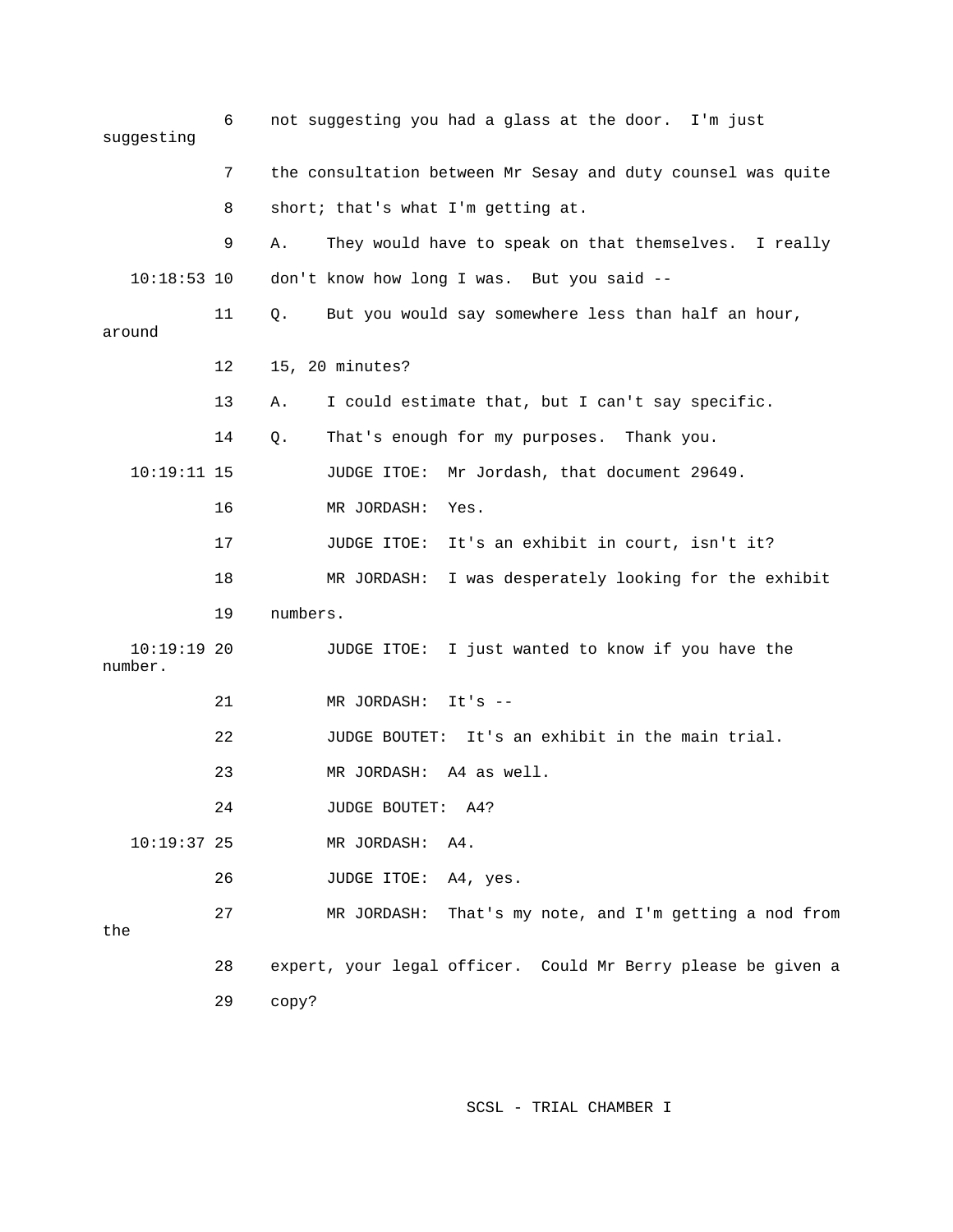| Page 11              |    | 15 JUNE 2007                                                  | OPEN SESSION |
|----------------------|----|---------------------------------------------------------------|--------------|
|                      | 1  | JUDGE ITOE: But I still have a lingering doubt in my          |              |
| mind                 | 2  | for this document. I'm not yet very clear as to who wrote     |              |
| this                 |    |                                                               |              |
|                      | 3  | document.                                                     |              |
|                      | 4  | It's $-$<br>MR JORDASH:                                       |              |
| 10:19:58             | 5  | JUDGE ITOE: I do not know -- Mr Berry wouldn't know. I        |              |
| met                  | 6  | wouldn't put that question to him, because he just came and   |              |
| who                  | 7  | the document, and he witnessed it. Mr Berry, would you know   |              |
|                      | 8  | wrote this document? Did you find out?                        |              |
|                      | 9  | THE WITNESS: No, Your Honour. I don't know.                   |              |
| $10:20:15$ 10        |    | You didn't find out?<br>JUDGE ITOE:                           |              |
|                      | 11 | THE WITNESS:<br>No.                                           |              |
|                      | 12 | I think we are just waiting to get a copy.<br>MR JORDASH:     |              |
|                      | 13 | Let me just ask while this is going on: You must have -<br>Q. |              |
|                      | 14 | this lawyer, and I think there can be little dispute it's     |              |
| $10:20:48$ 15<br>and |    | Mrs Kah-Jallow from the Defence Office, she opened the door   |              |
|                      | 16 | she says to you, "Can you witness a document?" Is that right? |              |
|                      | 17 | That's what I recall, yes.<br>Α.                              |              |
| the                  | 18 | Q.<br>What does she say about the document? Did she describe  |              |
|                      | 19 | document in any way?                                          |              |

SESAY ET AL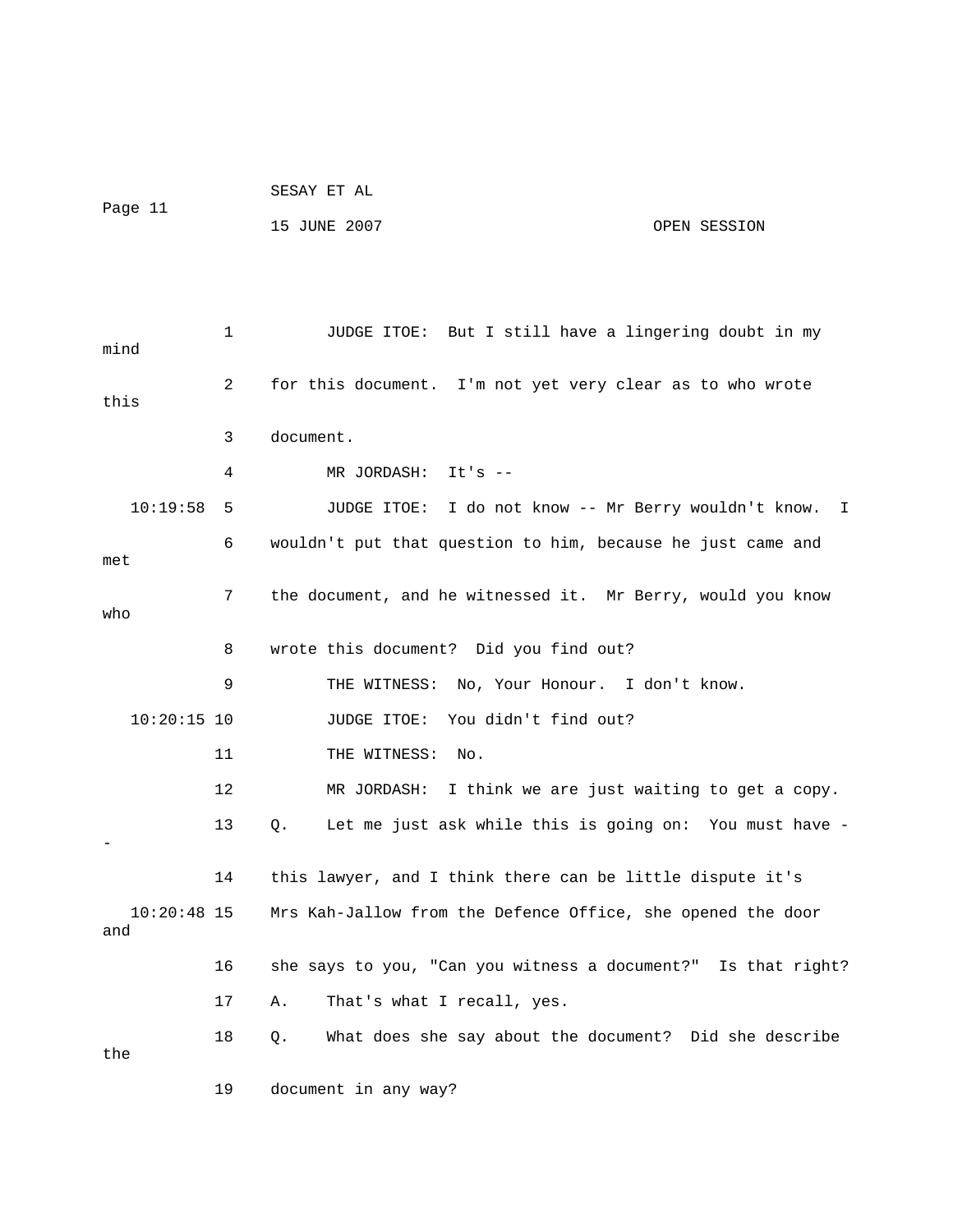| $10:21:06$ 20<br>I |    | No, just looking for a witness to the document, asked if<br>Α. |
|--------------------|----|----------------------------------------------------------------|
|                    | 21 | could sign. That's what I recall. I don't recall any further   |
|                    | 22 | conversation.                                                  |
| could              | 23 | Well, did you -- when you looked at the document, you<br>0.    |
| οf                 | 24 | see that it was a document which concerned Mr Sesay's choice   |
| $10:21:25$ 25      |    | legal representation, choice of lawyer?                        |
|                    |    |                                                                |
|                    | 26 | That's correct.<br>Α.                                          |
| you                | 27 | Did you not, then, immediately inquire as to why it was<br>Q.  |
|                    | 28 | were being asked to sign it?                                   |

|         | SESAY ET AL  |              |
|---------|--------------|--------------|
| Page 12 |              |              |
|         | 15 JUNE 2007 | OPEN SESSION |

| me     |                | time. I assumed that she opened the door, saw me first, asked              |
|--------|----------------|----------------------------------------------------------------------------|
|        | $\mathbf{2}$   | to sign it. I didn't inquire, no.                                          |
| lawyer | $3 \sim$       | Well, did you have in your mind why it was a Defence<br>$\circ$ .          |
| with,  | $\overline{4}$ | would be asking a Prosecution investigator to get involved                 |
|        |                | $10:22:02$ 5 even on this peripheral -- on a peripheral level, with issues |
|        | 6              | concerning legal representation?                                           |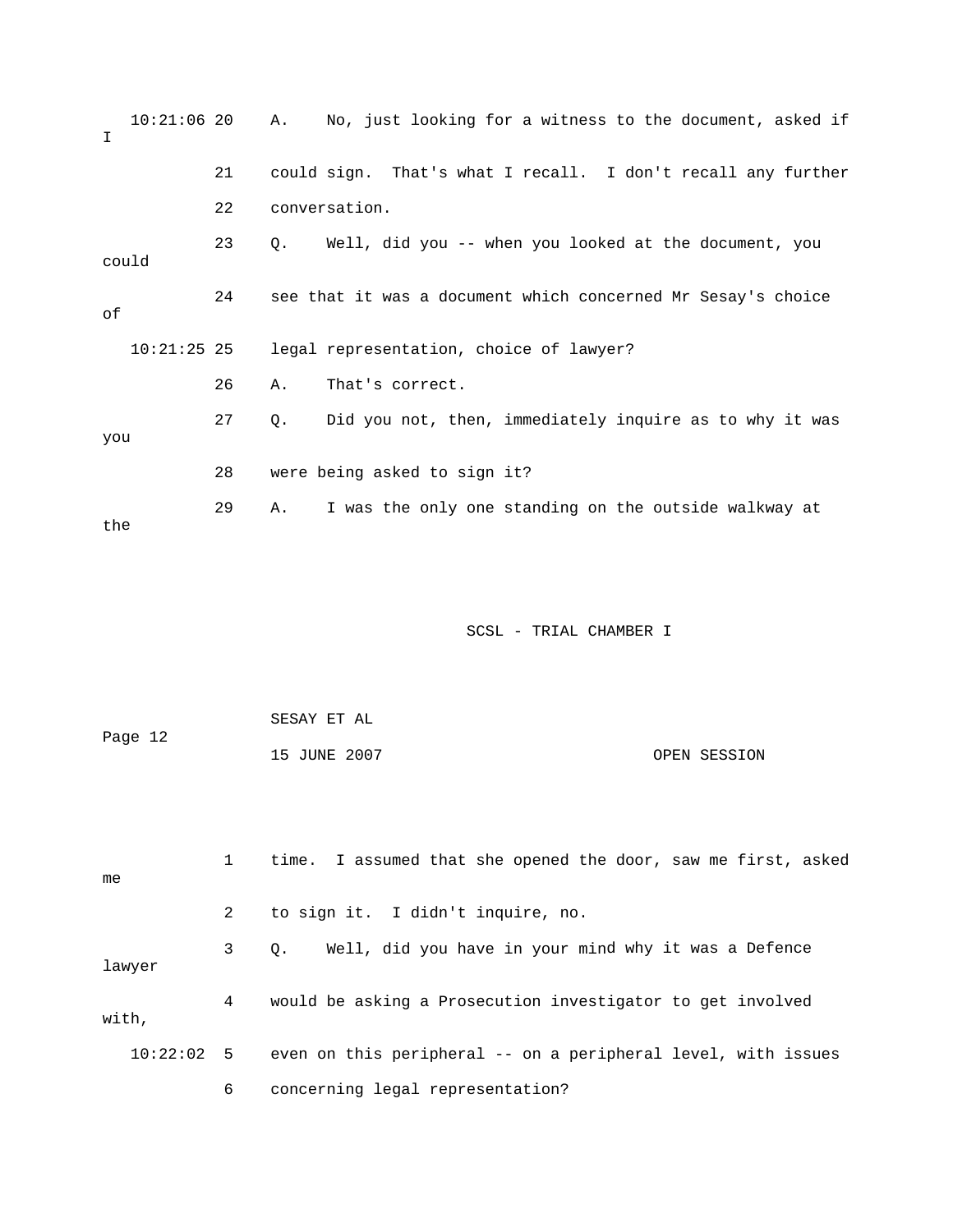|                        | 7  | Α.         | I can't answer that. I have no idea why. I can only           |
|------------------------|----|------------|---------------------------------------------------------------|
| could                  | 8  |            | assume that the lady was travelling by herself, from what I   |
| able                   | 9  | see.       | She probably had no other person around that would be         |
| 10:22:28 10            |    |            | to witness the document, and obviously felt that it had to be |
|                        | 11 | witnessed. |                                                               |
|                        | 12 | Q.         | Did you not query why it was she couldn't witness the         |
|                        | 13 |            | document, since her signature doesn't appear on it?           |
|                        | 14 | Α.         | That's a good question. No, I don't know.                     |
| $10:22:43$ 15<br>saw   |    | Q.         | But what we can be sure about is this: That Mr Sesay          |
|                        | 16 |            | you witness that document.                                    |
|                        | 17 | Α.         | He should have, yeah. He was there.                           |
|                        | 18 |            | MR JORDASH: Could I -- to answer Your Honour's inquiry,       |
|                        | 19 |            | Mr Sesay wrote this document.                                 |
| $10:23:09$ 20          |    |            | JUDGE ITOE:<br>Mr Sesay?                                      |
|                        | 21 |            | MR JORDASH:<br>Yes.<br>Yes.                                   |
|                        | 22 | Q.         | Did you know who Mr Robinson or Mr Okanya were? Do you        |
|                        | 23 |            | know who they were?                                           |
|                        | 24 | Α.         | I do not, Your Honour.<br>No.                                 |
| $10:23:26$ 25<br>would |    | Q.         | Could I suggest to you that it was - and see if you           |
| the                    | 26 |            | accept this - inappropriate for you to sign that document in  |
|                        | 27 |            | circumstances of an accused making selections as to legal     |
|                        | 28 |            | representation?                                               |
| for                    | 29 | Α.         | I would say no, based on the fact that I wasn't present       |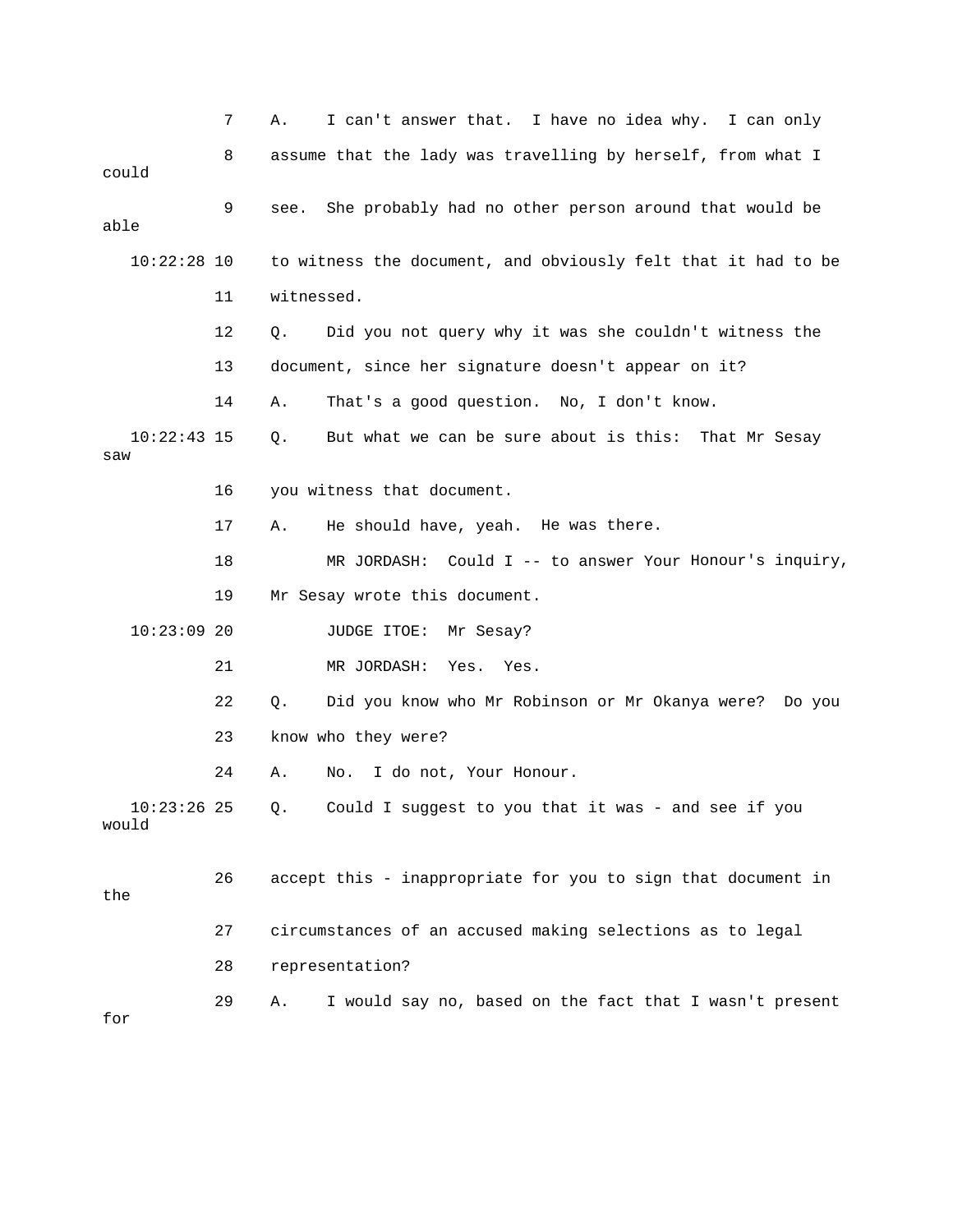| Page 13 | SESAY ET AL  |              |
|---------|--------------|--------------|
|         | 15 JUNE 2007 | OPEN SESSION |

| me,                   | 1  | the conversation that led up to that. And my only request to   |
|-----------------------|----|----------------------------------------------------------------|
| any                   | 2  | Your Honours, was to witness the document. I was no party to   |
|                       | 3  | of the instructions or conversations that went on between the  |
|                       | 4  | duty counsel and Mr Sesay.                                     |
| 10:24:03<br>after     | 5  | Well, did you speak to Mr Sesay about that document<br>Q.      |
|                       | 6  | Mrs Kah-Jallow had left?                                       |
|                       | 7  | Not that I can recall at this time.<br>Α.                      |
| what                  | 8  | Did you not seek clarification from him as to whether<br>Q.    |
| possible"?            | 9  | he was saying was: "I'd like a lawyer now; as soon as          |
| $10:24:40$ 10<br>they |    | No one, duty counsel nor Mr Sesay, indicated that<br>Α.<br>No. |
|                       | 11 | weren't prepared to continue speaking with me and gave me no   |
|                       | 12 | indication that they were seeking to have any counsel present  |
|                       | 13 | during the continuation of our interview.                      |
|                       | 14 | You're aware of Rule 63, the Rules of Procedure and<br>О.      |
| $10:24:59$ 15         |    | Evidence?                                                      |
| heart.                | 16 | I'm aware of them. I don't know them right off by<br>Α.        |
| suggesting            | 17 | No, no. I am not going to test you. What I'm<br>Q.             |
|                       | 18 | Rule 63 says, in part, is:                                     |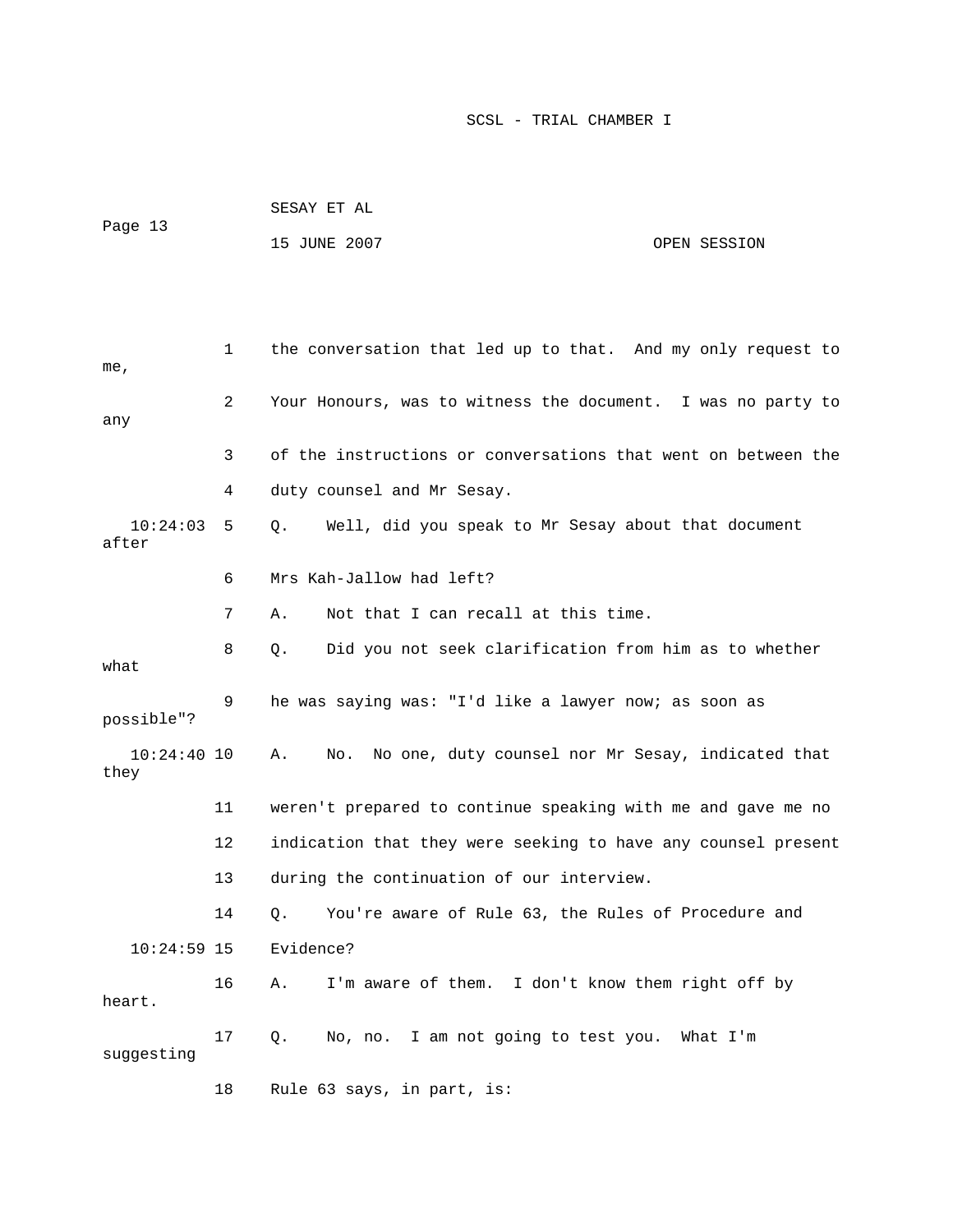|                       | 19 | "If the accused subsequently expresses a desire to have      |
|-----------------------|----|--------------------------------------------------------------|
| $10:25:12$ 20<br>only |    | counsel, questioning shall thereupon cease and shall         |
|                       | 21 | resume when the accused's counsel is present."               |
| duty                  | 22 | And I'm suggesting that, given what you'd signed, the        |
|                       | 23 | was on you to ask Mr Sesay what he was saying?               |
|                       | 24 | Like I said, I didn't know those, the names that you<br>Α.   |
| $10:25:40$ 25         |    | mentioned, Mr Robinson and so forth.                         |
|                       | 26 | But you knew at that point he wanted a lawyer?<br>$Q$ .      |
|                       | 27 | That he was requesting a specific lawyer.<br>Α.              |
| in                    | 28 | Yeah. Now, final subject. The arrest and what happened<br>Q. |
| Jui                   | 29 | the initial approach. What time -- well, you travelled from  |
|                       |    | SCSL - TRIAL CHAMBER I                                       |
|                       |    | SESAY ET AL                                                  |

ge 14 Pa 15 JUNE 2007 OPEN SESSION

 1 to Scan office in a convoy which had Mr Sesay in it? 2 A. I didn't actually travel with the convoy, but we did 3 the same route. 4 Q. Right. Could you see the convoy in front of you, or was 10:26:27 5 out of sight? 6 A. Occasionally, depending on the roadway, you would still see follow it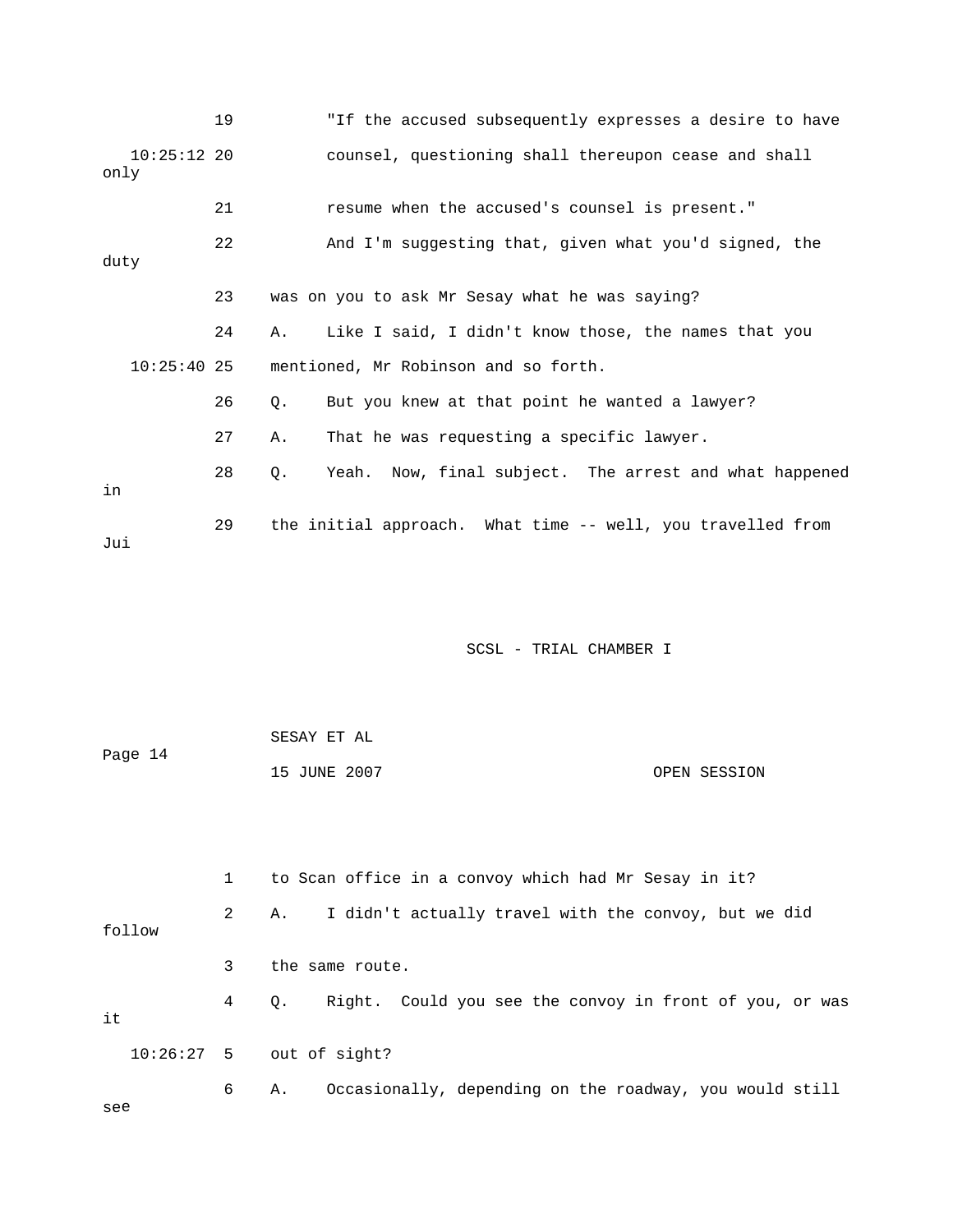7 the vehicle, yes. We came up over -- we call -- I call it the 9 it is, coming up over the mountain down through Hill Station, 10:26:44 10 think. Right. What time, approximately, did you leave Jui? 13 Q. Well, you'd left Mr Sesay or you'd obtained the decision that? A. Yes you are, sir. 16 Q. How long after that was it before everyone set off to Scan 17 office? 18 A. This is an estimation on my part. I'm thinking probably 19 within the half hour. Some time in that time frame. 21 from Jui? 22 A. That would be a good -- a fair estimate of time, I'd 23 Q. So you'd have been arriving with the convoy and Mr Sesay 10:27:44 25 A. That could be an approximate time. It could be off 27 Q. Yeah, approximate time. That was the time that Mr Sesay 28 then met Mr Morissette? 29 A. That's correct, Your Honour. 8 mountain pass. It would be the roadway from Hastings, I believe T. 11 Q. Ri 12 A. I can't recall the exact time. 14 from him that he would cooperate at 1.30; am I right about  $10:27:13$  15 10:27:27 20 Q. Right. And it takes about 30 minutes to get to Scan office say. at 24 around 2.30, Scan office? either 26 way.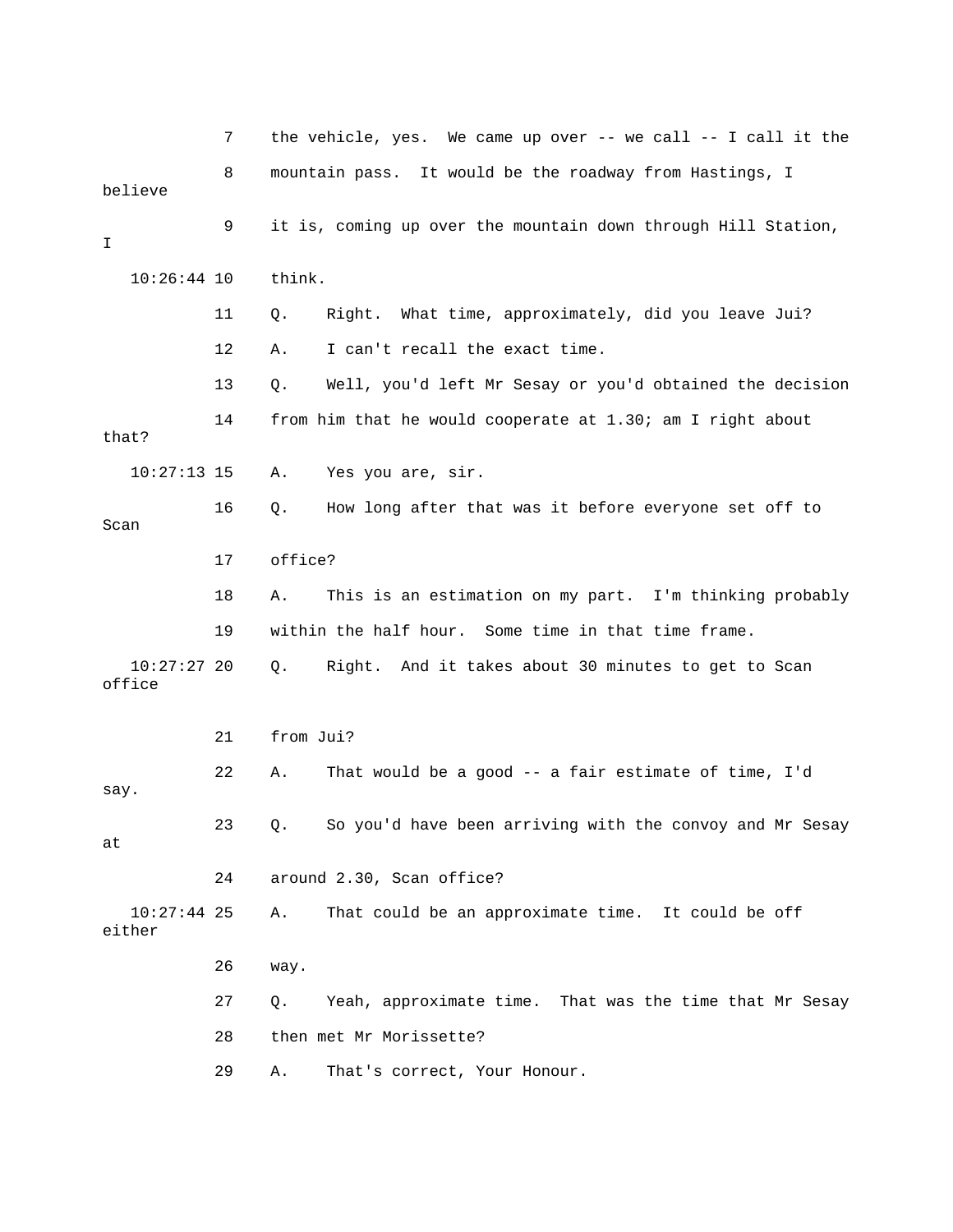|         | SESAY ET AL  |              |
|---------|--------------|--------------|
| Page 15 |              |              |
|         | 15 JUNE 2007 | OPEN SESSION |

| details.        | $\mathbf{1}$ | Q. | Thank you. Now, I just want to go through a few            |
|-----------------|--------------|----|------------------------------------------------------------|
| that            | 2            |    | You first arrived at the CID and are advised by Morissette |
|                 | 3            |    | the arrest had already taken place?                        |
|                 | 4            | Α. | That's correct. Either Mr Morissette or Mr White.          |
| 10:28:21<br>you | 5            | Q. | And you entered the building where the accused was but     |
|                 | 6            |    | didn't have contact with him?                              |
|                 | 7            | Α. | That's correct.                                            |
|                 | 8            | Q. | Were you with Mr Saffa when you entered the building?      |
|                 | 9            | Α. | I can't remember whether Mr Saffa was with me or not.      |
| $10:28:44$ 10   |              | Q. | Let's just try to take you back in your mind to what's     |
| correct?        | 11           |    | going on. You arrive at the scene with Mr Saffa; am I      |
|                 | 12           | Α. | That's correct.                                            |
|                 | 13           | Q. | And with Mr Morissette and Mr White?                       |
|                 | 14           | Α. | That's correct.                                            |
| $10:28:53$ 15   |              | Q. | Mr Lahun?                                                  |
|                 | 16           | Α. | That's correct.                                            |
|                 | 17           | Q. | And there was a lady, I think, Peleman; is that right?     |
|                 | 18           | Α. | It's a gentleman, actually, Johan Peleman.                 |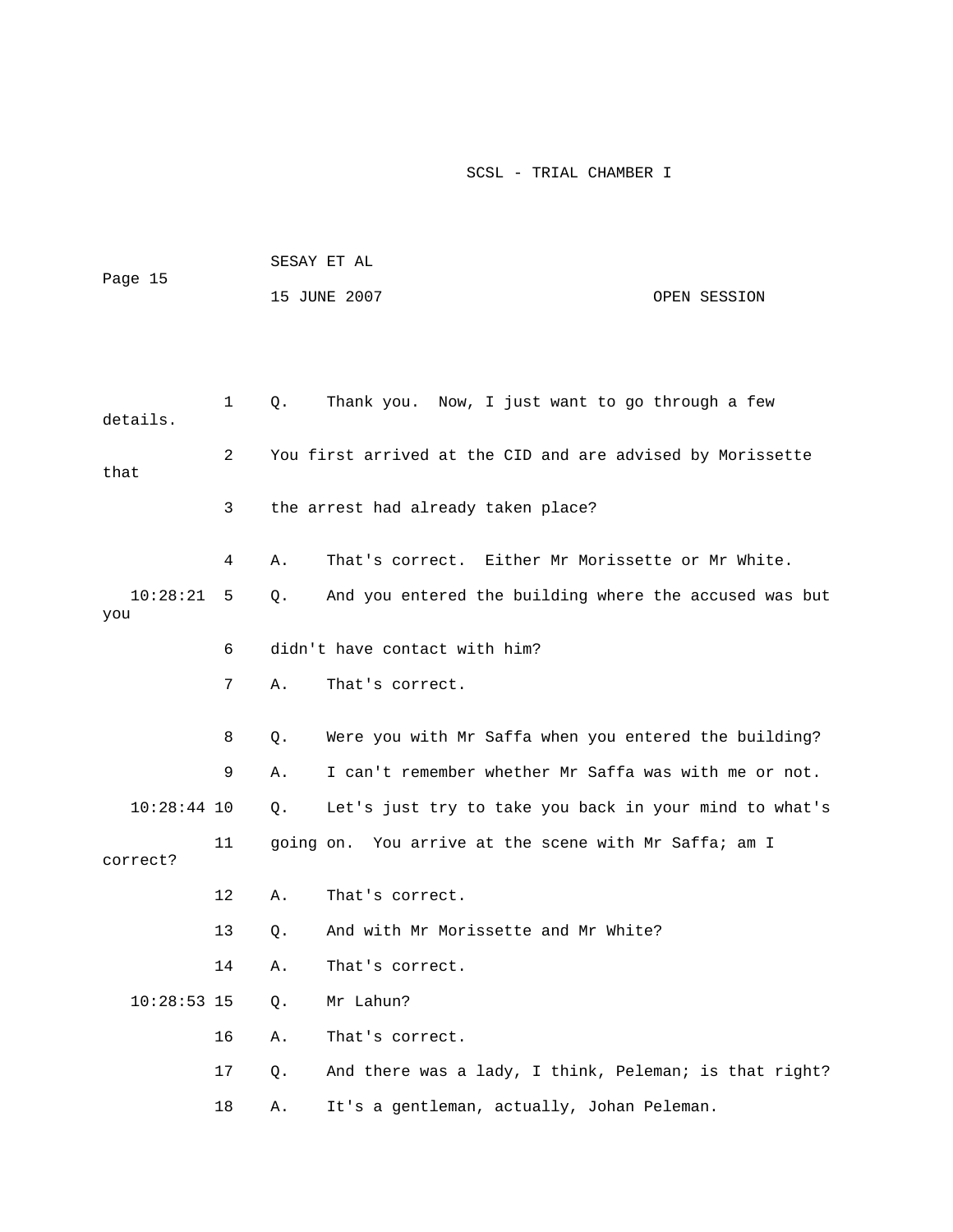|      |               | 19 | Q <sub>1</sub> |        | Right. Okay. Thank you. Another OTP representative?           |  |  |
|------|---------------|----|----------------|--------|---------------------------------------------------------------|--|--|
|      | $10:29:07$ 20 |    | Α.             | Yes.   |                                                               |  |  |
|      |               | 21 | Q.             |        | And, as you told us yesterday, you -- let me ask this         |  |  |
| were |               | 22 |                |        | question: Were you all there for the same reason that you     |  |  |
|      |               | 23 |                |        | there, as you expressed yesterday in court?                   |  |  |
|      |               | 24 | Α.             |        | To my knowledge, that's the reason we were all there.         |  |  |
|      | $10:29:27$ 25 |    | $Q_{\star}$    | Right. |                                                               |  |  |
|      |               | 26 | Α.             |        | Whether something specifically was said to any other          |  |  |
|      |               | 27 |                |        | individuals, I'm not aware of.                                |  |  |
|      | arrived       | 28 |                |        | Q. So, in a sense, you weren't all going -- once you'd        |  |  |
| was  |               | 29 |                |        | at the scene, in a sense, you were there to watch, that there |  |  |

|         | SESAY ET AL  |              |  |
|---------|--------------|--------------|--|
| Page 16 |              |              |  |
|         | 15 JUNE 2007 | OPEN SESSION |  |

1 no reason to go anywhere as such; is that right? 2 A. That's correct. 3 Q. So you would have, is this right, stayed pretty much 10:29:50 5 A. No. Mr Saffa obviously is in a different position than 4 together as a group? 6 myself and same with Mr Lahun, where they both had worked within

7 the CID for years, and they would be more, much more familiar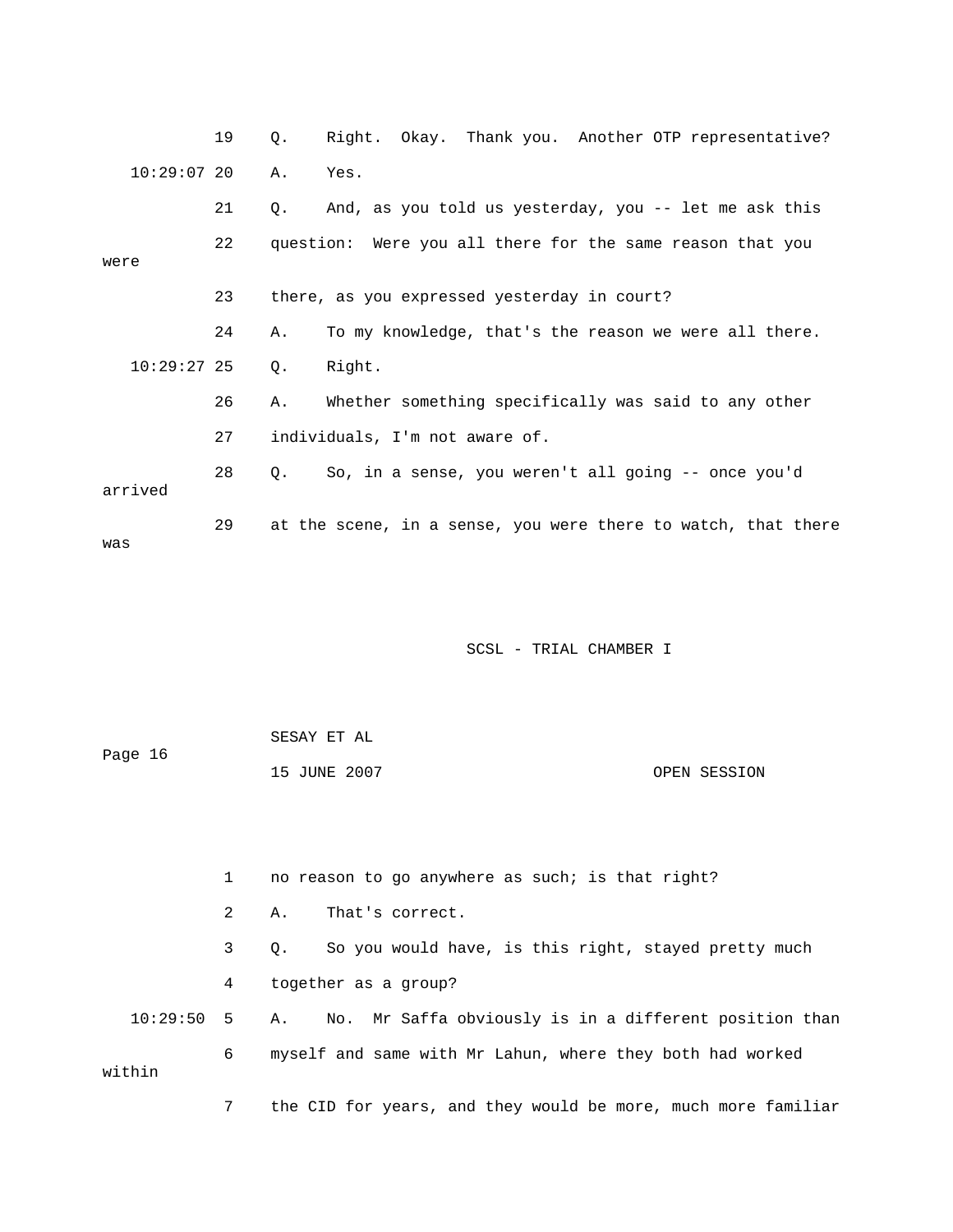| once               | 8  | with the building and the people than I am. I saw, and only       |
|--------------------|----|-------------------------------------------------------------------|
| there              | 9  | I went upstairs and was advised the arrests had been made,        |
| $10:30:13$ 10      |    | was no sense in me staying within that area and causing any       |
|                    | 11 | confusion.<br>I went back outside.                                |
|                    | 12 | But had you been in that building before?<br>Q.                   |
| this               | 13 | I'd been in the building. Whether I was there before<br>Α.        |
|                    | 14 | event or not I can't recall. I'd been in the building though.     |
| $10:30:38$ 15      |    | Presumably though, you would have stuck with some of the<br>$Q$ . |
|                    | 16 | Sierra Leonean OTP representatives who could lead you into the    |
|                    | 17 | building to where you might want to go?                           |
| or                 | 18 | Whether I went up with Mr White or Mr Morissette,<br>Yeah.<br>Α.  |
|                    | 19 | whether I went up on my own, I honestly can't recall.             |
| 10:30:50 20<br>did |    | You genuinely do not have a recollection as to what you<br>$Q$ .  |
|                    | 21 | at this stage; is that your evidence?                             |
|                    | 22 | My recollection is that I did go into the building.<br>No.<br>Α.  |
|                    | 23 | Who was specifically with me every step that I took, you're       |
| entered            | 24 | correct, I don't have all of that. But I do know that I           |
| $10:31:12$ 25      |    | the building, I exited the building and I waited outside by my    |
|                    | 26 | vehicle.                                                          |
|                    | 27 | Well, I suggest if you have a recollection of going into<br>Q.    |
| you                | 28 | the building, you'd have a recollection of at least somebody      |
|                    | 29 | were with, or did you go in alone?                                |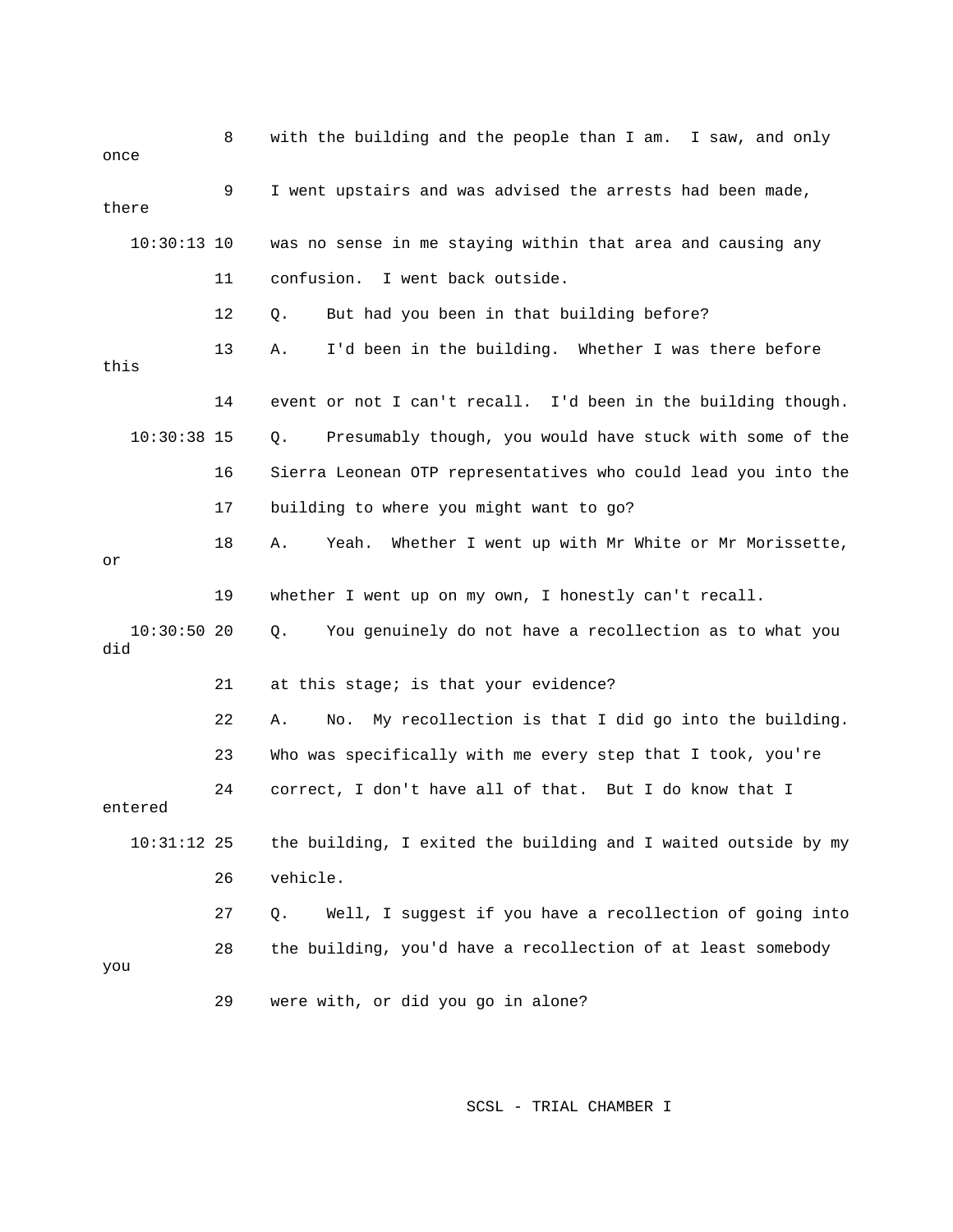| Page 17        |    |           | 15 JUNE 2007                                             | OPEN SESSION    |
|----------------|----|-----------|----------------------------------------------------------|-----------------|
|                |    |           |                                                          |                 |
|                | 1  | Α.        | I can't recall specifically, sorry.                      |                 |
|                | 2  | Q.        | Okay. When do you see Mr Saffa then, after entering the  |                 |
|                | 3  | building? |                                                          |                 |
| on             | 4  | Α.        | Back outside is when I first remember.                   | Then we carried |
| 10:31:51       | 5  | to Jui.   |                                                          |                 |
|                | 6  | Q.        | Do you travel with Mr Saffa back to Jui or to Jui?       |                 |
|                | 7  | Α.        | My recollection, I was with Mr Saffa.<br>Yes.            |                 |
| When           | 8  | Q.        | And when you get to Jui -- well, let me ask you this:    |                 |
| transportation | 9  |           | the accused is escorted out to the van before his        |                 |
| $10:32:15$ 10  |    |           | to Jui Barracks, are you with Mr Saffa?                  |                 |
| there          | 11 | Α.        | I'm guessing here to say he's with me. Like I said       |                 |
|                | 12 |           | was a large amount of people.                            |                 |
|                | 13 | Q.        | Yeah, but there wasn't a large amount of people from the |                 |
|                | 14 | OTP?      |                                                          |                 |
| $10:32:46$ 15  |    | А.        | No.                                                      |                 |
|                | 16 | Q.        | You can't remember?                                      |                 |
|                | 17 | Α.        | I can't remember specifically, sir.                      |                 |
| from           | 18 | Q.        | Well, when you arrived at Jui Barracks, do you alight    |                 |
|                | 19 |           | your vehicle and stay with Mr Saffa?                     |                 |
| $10:32:57$ 20  |    | Α.        | Mr Saffa was standing around with me so was Mr Lahun, I  |                 |

SESAY ET AL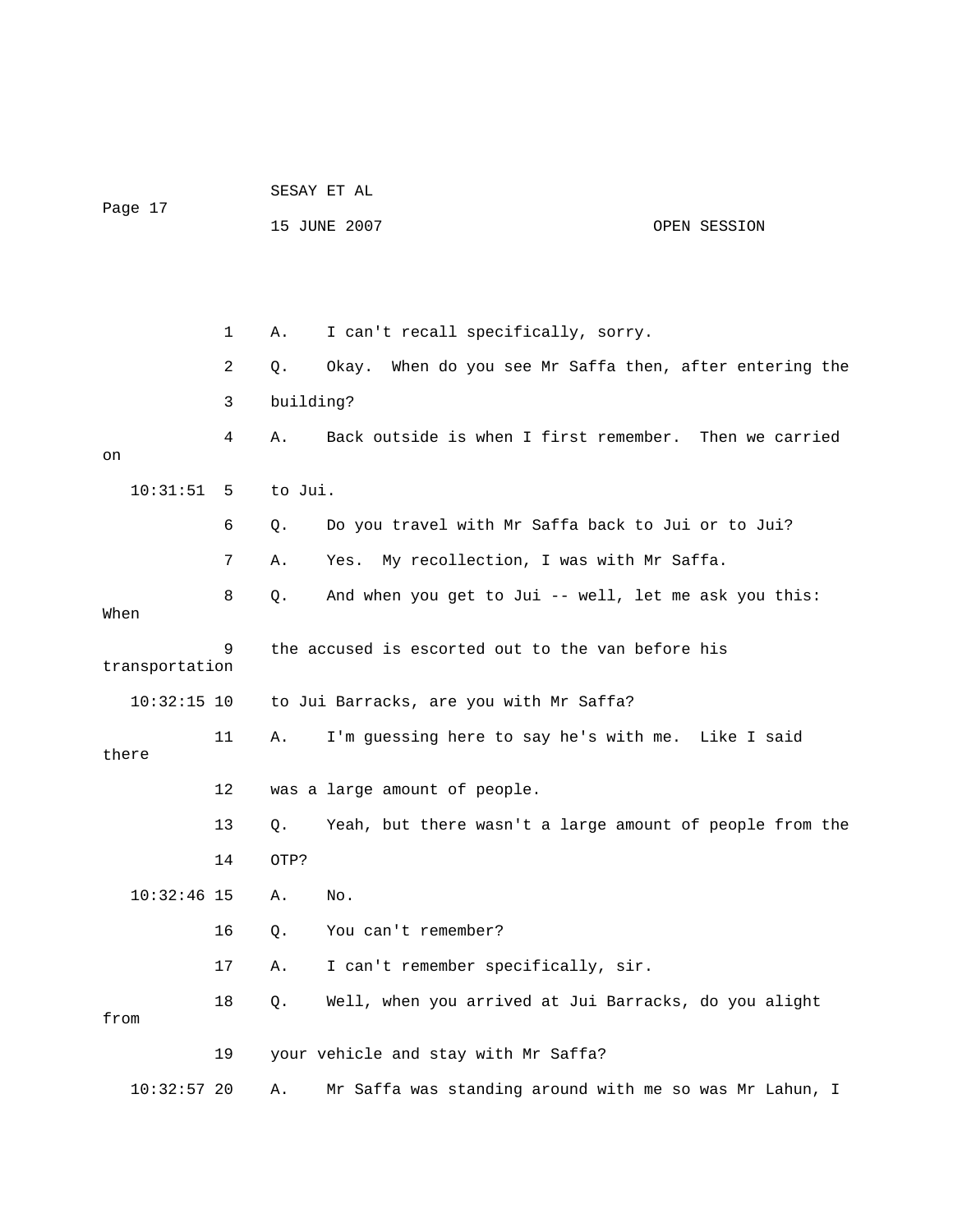21 remember Mr Peleman. 22 Q. When you received the call from Mr Morissette, are you with 23 Mr Saffa? 24 A. Yes, I believe he's with me. Do you then go with Mr Saffa, do you speak to Mr Saffa 26 ask him to come with you to see the accused, Mr Sesay? 27 A. I do. access SCSL - TRIAL CHAMBER I SESAY ET AL Page 18 15 JUNE 2007 OPEN SESSION 1 A. Whether Mr Saffa was standing right beside me at that time 2 I spoke to somebody from CID I can't recall. your A. Yes, that we were supposed to approach Mr Sesay, to ask 6 if he was interested in speaking with us. 7 Q. And then you go together, just you two, to the room?  $10:33:14$  25 Q. and 28 Q. Do you arrange with CID alongside Mr Saffa to have 29 to Mr Sesay? 3 Q. Do you speak to Mr Saffa and tell him the contents of 4 conversation with Mr Morissette?  $10:33:43$  5 him 8 A. That's correct.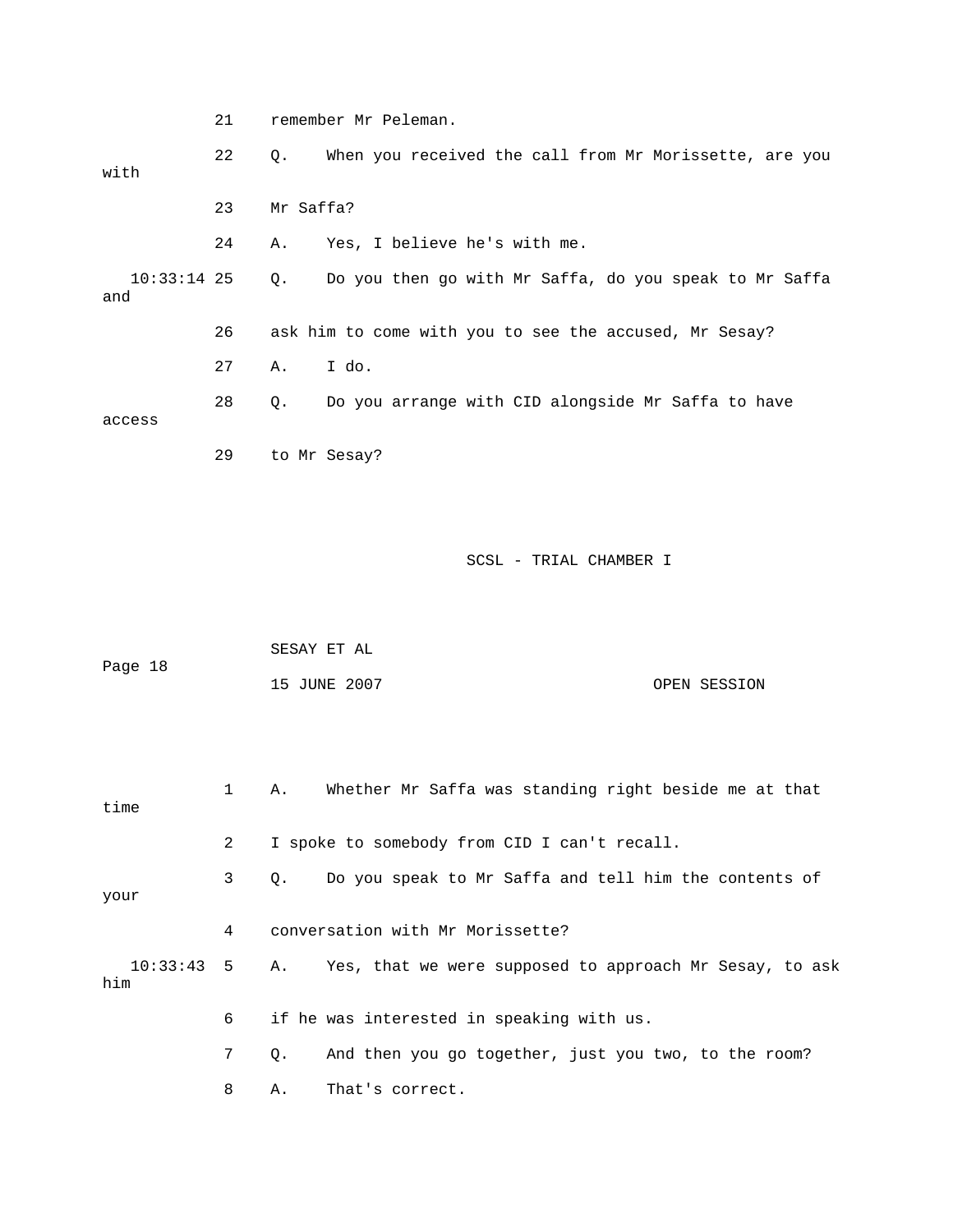|                         | 9  | Did Mr Saffa speak Krio to Mr Sesay during that visit?<br>Q.  |
|-------------------------|----|---------------------------------------------------------------|
| $10:34:05$ 10           |    | Not that I recall, no.<br>Α.                                  |
|                         | 11 | Could I ask that Mr Berry is given Exhibit 222, please?<br>Q. |
|                         | 12 | His memorandum. Whilst that's being handed to Mr Berry, can I |
|                         | 13 | ask you: You said, you told us yesterday that the memorandum  |
|                         | 14 | contained the dates from your notes; is that right?           |
| $10:34:32$ 15           |    | That's correct, yes.<br>Α.                                    |
|                         | 16 | Did it -- is the memorandum pretty much a copy of your<br>Q.  |
|                         | 17 | notes?                                                        |
|                         | 18 | No, it's in memory at the time.<br>Α.                         |
| what                    | 19 | Right. And so is it fair to say that it's likely, if<br>Q.    |
| $10:34:52$ 20           |    | you say is right, to be more accurate than perhaps this long  |
|                         | 21 | after, what you might say this long afterwards, this time     |
|                         | 22 | afterwards? Let me simplify that.                             |
|                         | 23 | Thank you.<br>Α.                                              |
| said                    | 24 | It's likely to be as accurate a reflection of what was<br>Q.  |
| $10:35:16$ 25<br>pretty |    | concerning your meeting with Mr Sesay. It's going to be       |
|                         | 26 | accurate because it was close to the events?                  |
|                         | 27 | Yes.<br>A.                                                    |
|                         | 28 | Do you agree? So let's have a look at the second<br>Q.        |
|                         | 29 | paragraph:                                                    |
|                         |    |                                                               |
|                         |    |                                                               |

Page 19

15 JUNE 2007 OPEN SESSION

SESAY ET AL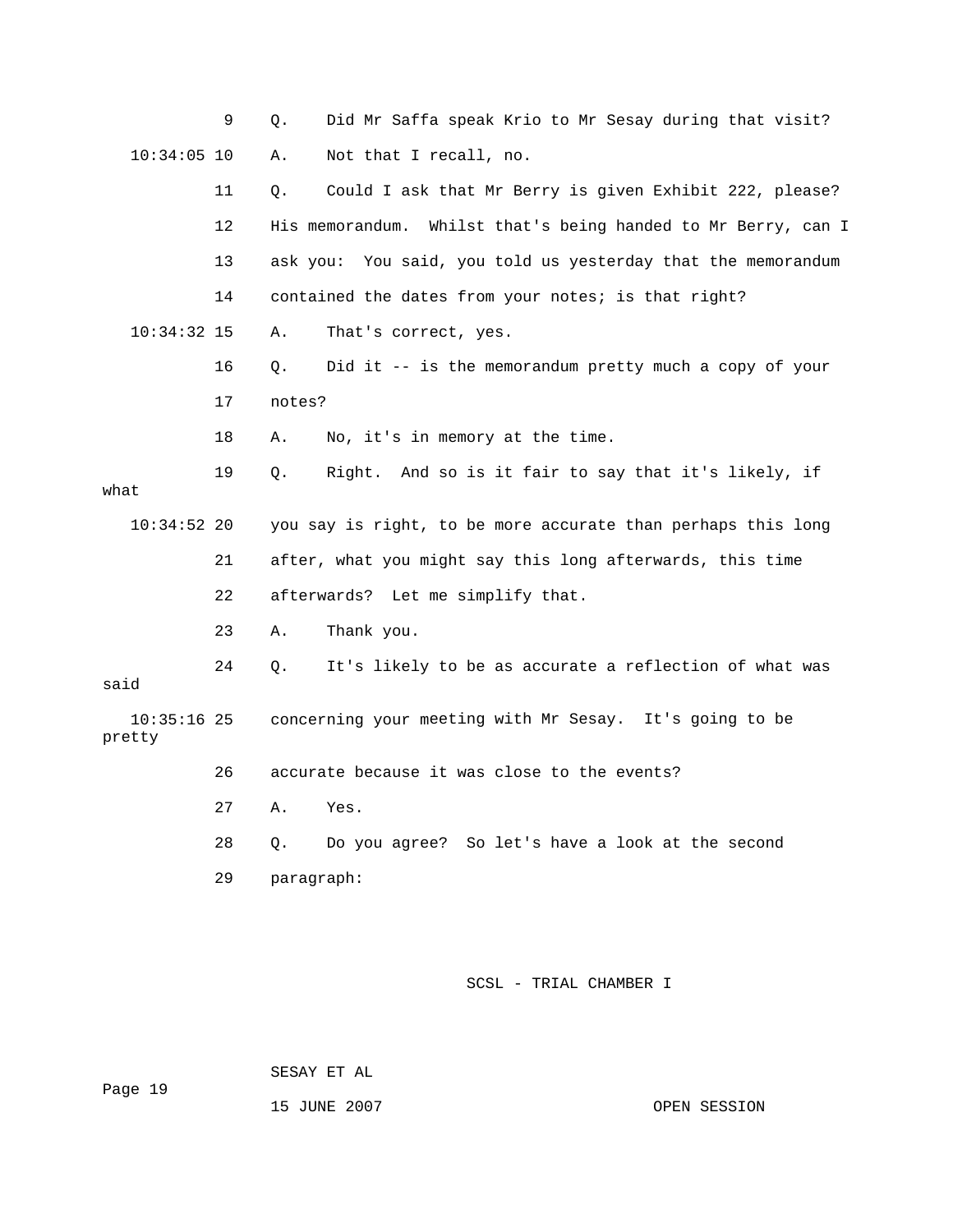1 "At 1325 hours, while at Jui Police Barracks, John Berry 2 and Joseph Saffa spoke to Issa Sesay. During this brief 3 meeting John Berry advised Sesay that we were 10:35:52 5 The first question is: Is there any reason why this is 6 written in this form: "During this brief meeting John Berry" 7 rather than "during this brief meeting I advised." Did you 11 "During this brief meeting John Berry advised Sesay that 12 **12** Were investigators from the Special Court and that he 13 been arrested in relation to charges laid by the Special Is that what you said to Mr Sesay? 16 A. That's what I would have wrote and that's what I recall. 17 Q. "I advised him that I could not promise him anything but investigators 4 from the Special Court." write 8 this document? 9 A. Yes, I did. Probably just my grammar, sir. 10:36:10 10 Q. Okay. we had 14 Court."  $10:36:23$  15 I 18 wanted to offer to him at this time the opportunity to 19 speak about his involvement during the war. I advised him 10:36:38 20 to take his time as this was a very important decision on 21 his part. He advised that he wanted to cooperate with the 22 Court and was willing to speak to us".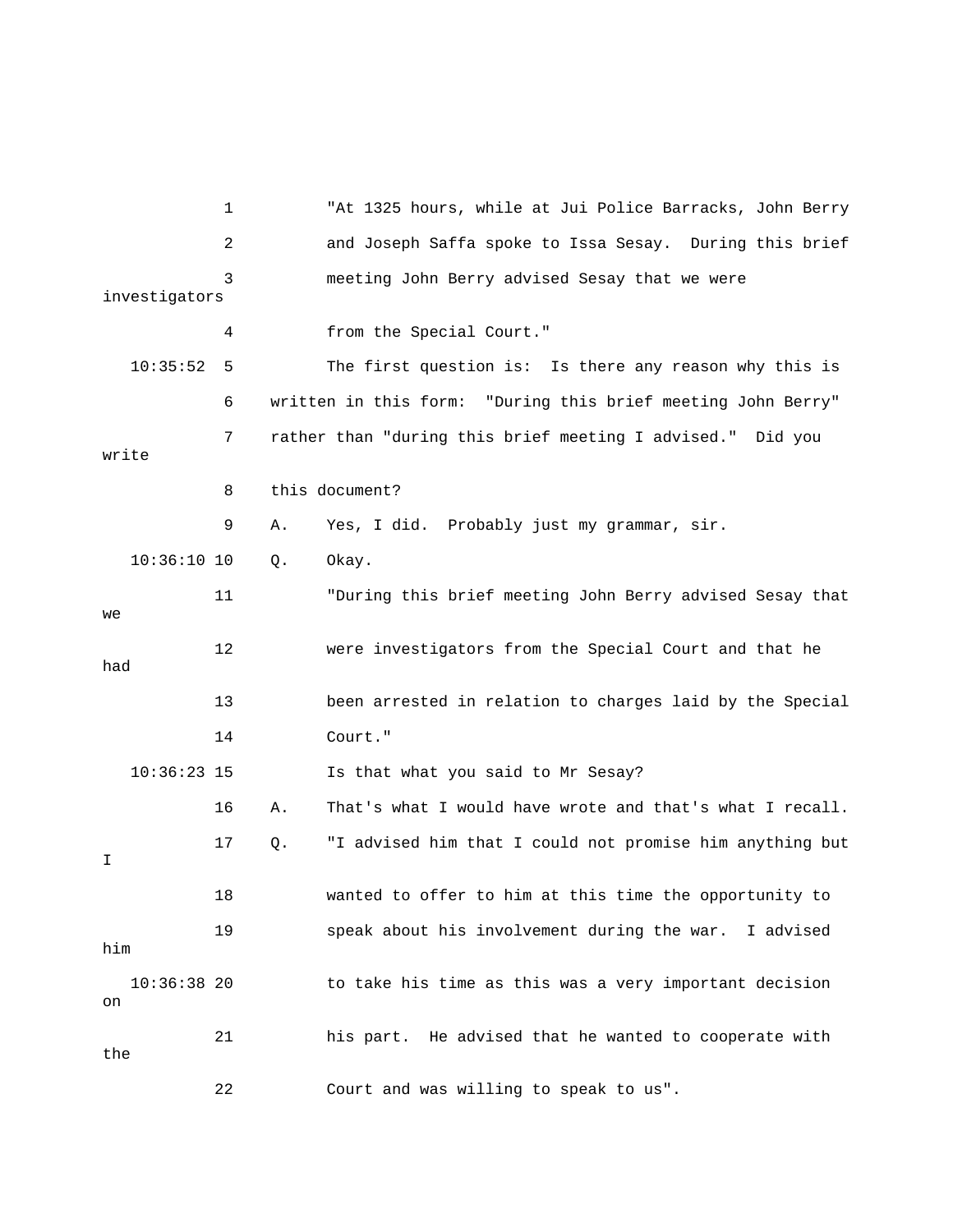|                      | 23 |    | Is that what you said?                                         |
|----------------------|----|----|----------------------------------------------------------------|
|                      | 24 | Α. | Yes.                                                           |
| $10:36:51$ 25<br>the |    | Q. | "And then he advised that he wanted to cooperate with          |
|                      | 26 |    | Court and was willing to speak to us".                         |
|                      | 27 |    | Is that what he said?                                          |
|                      | 28 | Α. | That's what I recall.                                          |
| accurate,            | 29 | Q. | Right. So if what you say is right, if this is                 |
|                      |    |    |                                                                |
|                      |    |    | SCSL - TRIAL CHAMBER I                                         |
| Page 20              |    |    | SESAY ET AL                                                    |
|                      |    |    | 15 JUNE 2007<br>OPEN SESSION                                   |
|                      |    |    |                                                                |
|                      | 1  |    | you in fact never told him you were from the OTP, did you?     |
|                      | 2  | Α. | No, Special Court, prior to the OTP. The OTP is part of        |
|                      | 3  |    | the Special Court.                                             |
| You're               | 4  |    | Q. I think it's a little different; don't you accept?          |
| 10:37:23             | 5  |    | an investigator from the Special Court in general which also   |
|                      | 6  |    | involves the Defence?                                          |
|                      | 7  | Α. | True enough.                                                   |
| Office               | 8  | Q. | So you didn't tell him that you were from the<br>Yes.          |
|                      | 9  |    | of the Prosecutor before obtaining his cooperation, if this is |
| $10:37:37$ 10        |    |    | right; do you accept that?                                     |

11 A. Yes, I do.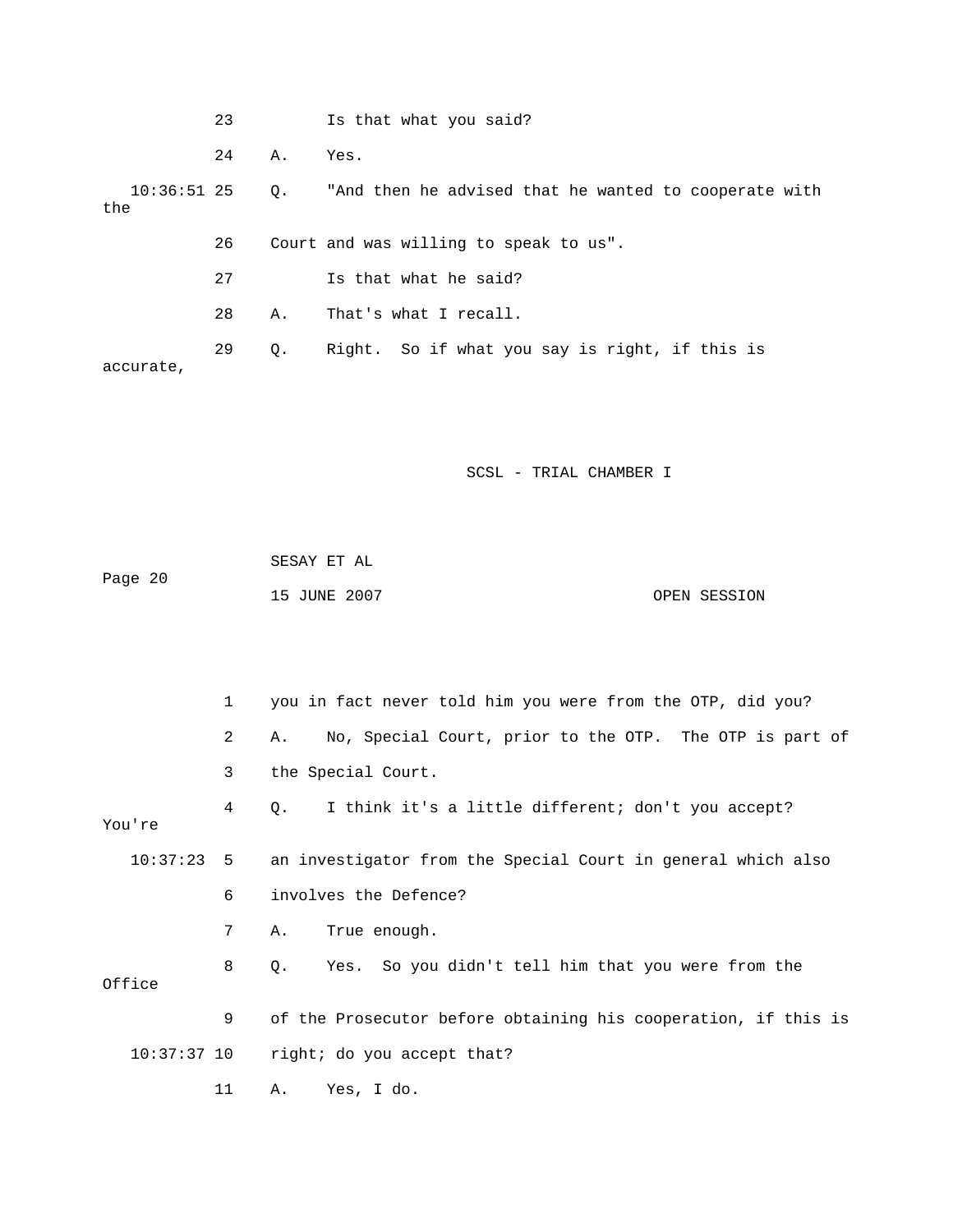| only                   | 12 | Now, is it really your evidence that you said to him<br>Q.      |
|------------------------|----|-----------------------------------------------------------------|
| anything               | 13 | That "we wanted" -- that you couldn't promise him<br>this:      |
| about                  | 14 | but you wanted to offer him the opportunity to speak to you     |
| $10:38:08$ 15          |    | his involvement, and that was the only thing you said?          |
|                        | 16 | Α.<br>Yes.                                                      |
|                        | 17 | Why did you advise him to take his time as it was a very<br>О.  |
|                        | 18 | important decision?                                             |
|                        | 19 | Α.<br>Because he had just been -- he had just been arrested on  |
| $10:38:28$ 20<br>know, |    | indictments from the Special Court, and I wanted him, you       |
|                        | 21 | to make -- take his time to make the decision.                  |
| all                    | 22 | But why did you say it was an important decision when<br>О.     |
|                        | 23 | you were saying to him was: Why don't you talk to us?           |
|                        | 24 | I suppose I could have said that, sir, but I didn't.<br>Α.<br>I |
| $10:38:47$ 25          |    | can't tell you why I said it the way I did. That's the way I    |
|                        | 26 | said it.                                                        |
| him                    | 27 | No, what I'm asking is this: That if you've just asked<br>Q.    |
| him:                   | 28 | to talk to you why, in your mind, was it necessary to say to    |
|                        | 29 | This is a very important decision you're being asked to make.   |

 SESAY ET AL 15 JUNE 2007 OPEN SESSION Page 21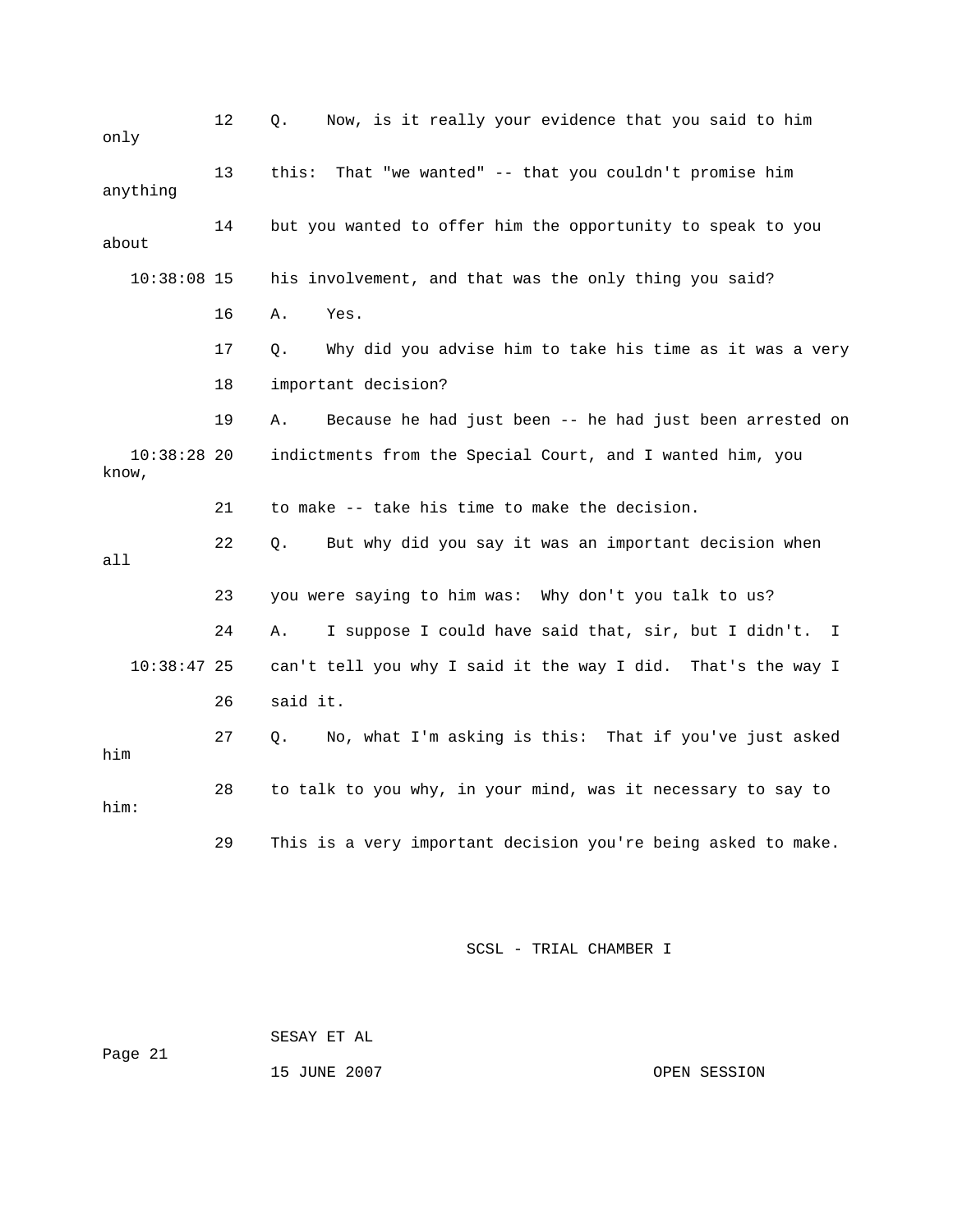| him                 | 1  | Why was it important, in your mind, when all you were asking       |
|---------------------|----|--------------------------------------------------------------------|
|                     | 2  | to do was to talk to you?                                          |
| the                 | 3  | Because he's also an accused and he would have to make<br>Α.       |
|                     | 4  | decision whether he wanted to participate in any conversations     |
| 10:39:18            | 5  | with ourselves in regards his involvement.                         |
| accused,            | 6  | But why in your mind is that important? He's an<br>Q.              |
|                     | 7  | he can talk to you; why was that important, in your mind?          |
|                     | 8  | I felt it was an important decision on his part.<br>That's<br>Α.   |
|                     | 9  | why I said the words.                                              |
| $10:39:50$ 10       |    | Q.<br>Yes.                                                         |
| that,               | 11 | I can't give you any other reason, other than to say<br>Α.         |
| important           | 12 | like anything, any decision weighing upon himself is an            |
|                     | 13 | decision.                                                          |
|                     | 14 | But why was it important to you? Why did you say it was<br>Q.      |
| $10:40:04$ 15       |    | important? Why did you feel it was important?                      |
|                     | 16 | I can't honestly tell you why. I'm not quite sure.<br>Α.<br>I      |
|                     | 17 | think I made myself clear as best I can in regards to it's an      |
|                     | 18 | important decision on his part, in regards to whether he is        |
| I                   | 19 | willing to cooperate.<br>It's -- that, to me, is important.<br>And |
| $10:40:47$ 20<br>to |    | think that's why maybe I utilised those words when I said it       |
|                     | 21 | him.                                                               |
| why                 | 22 | Yes, but the -- I'm only asking though you to explain<br>Q.        |
|                     | 23 | you considered it to be an important decision on his part; the     |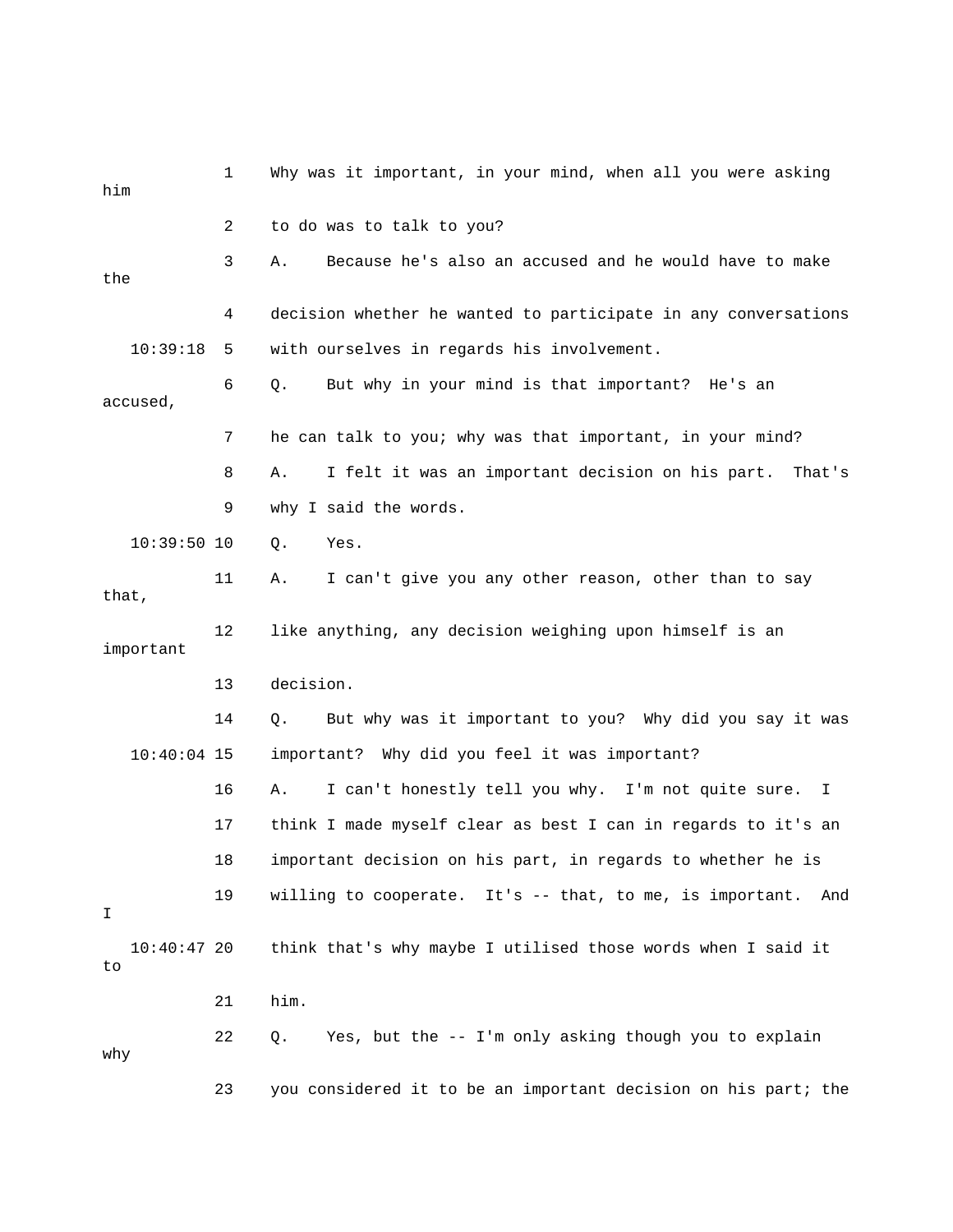24 reasons for that? A. If I was in his position, and I had just been charged 26 something, and I'm being asked to cooperate and find out 28 me to make, which way I'm going to go. Whether I'm going to  $10:40:47$  25 with whether 27 I wanted to speak to them, it would be an important decision for 29 remain silent or whether I'm going to be willing to speak to

SCSL - TRIAL CHAMBER I

 SESAY ET AL 15 JUNE 2007 CPEN SESSION Page 22

 2 Q. Important decision to remain silent or basically give 3 evidence and perhaps implicate himself and others; is that right? 4 A. That's correct. 10:41:15 5 Q. So, why did you not lay that out for him as clearly as 6 could? Why simply say: Please, would you like to talk to us 8 A. Well, Mr Jordash, I suppose I could rephrase it a 9 different times and at different points. Those are the words 10:41:34 10 that I used; maybe I should have used other words. 1 them. you and 7 then you advise him it is an important decision? million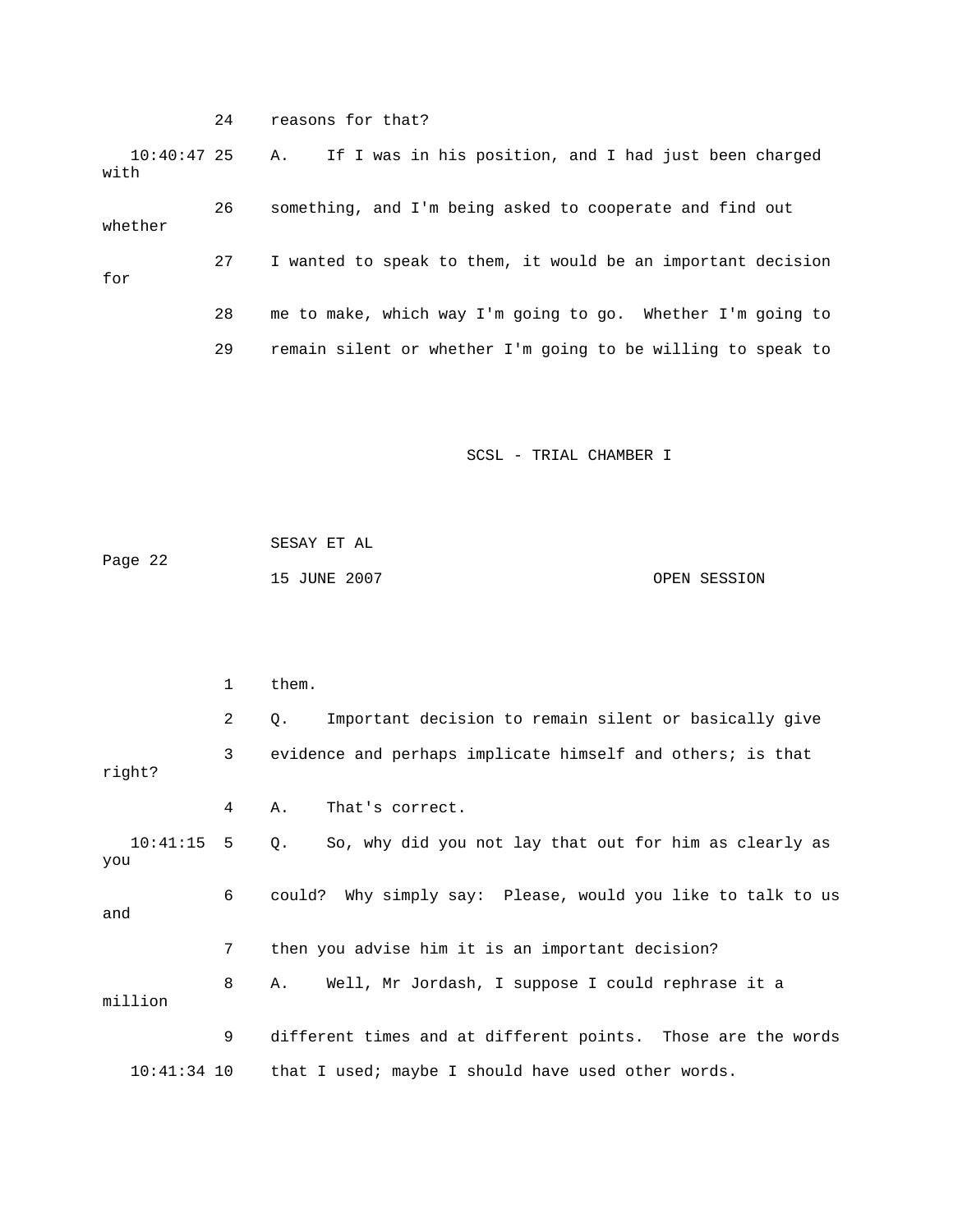| I'm                   | 11 | I'm not suggesting you should have used other words.<br>Q.     |
|-----------------------|----|----------------------------------------------------------------|
|                       | 12 | suggesting that if this was true, it would have been incumbent |
| to                    | 13 | upon you to go a bit further and say: What we're asking you    |
| might                 | 14 | do is give us evidence. You might become a witness.<br>This    |
| $10:41:56$ 15<br>Just |    | be a problem in terms of you being an accused, and so on.      |
|                       | 16 | something more; don't you accept that?                         |
|                       | 17 | Your Honour, the --<br>Α.<br>No.                               |
|                       | 18 | PRESIDING JUDGE: Counsel is on his feet.                       |
|                       | 19 | MR JORDASH:<br>I'm sorry.                                      |
| $10:42:10$ 20<br>upon |    | The question of whether it is incumbent<br>MR HARRISON:        |
|                       | 21 | him, that is the question of law that rests with the Court to  |
|                       | 22 | decide.                                                        |
| that?                 | 23 | PRESIDING JUDGE: Mr Jordash, how do you respond to             |
|                       | 24 | Do you think you're coming close to the borderline to what we  |
| $10:42:25$ 25         |    | have to determine as a tribunal. Because the issue of whether  |
|                       | 26 | the question -- the decision was important has been fully      |
| thought               | 27 | explored. He has given you his own perception of why he        |
| you                   | 28 | it was important, and pursuing further to that length, don't   |
| οf                    | 29 | think you are more or less encroaching upon the jurisdiction   |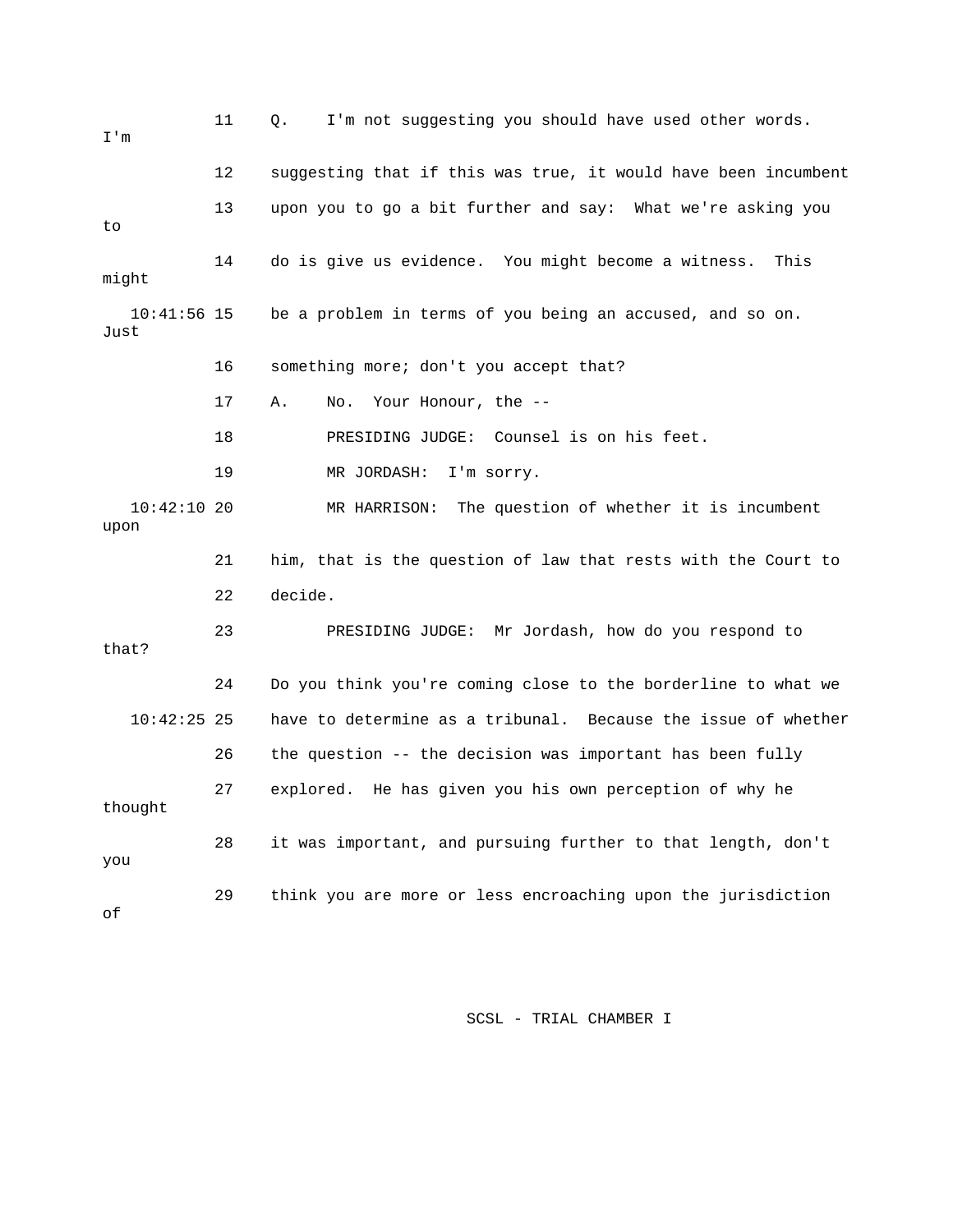| Page 23 | SESAY ET AL  |              |
|---------|--------------|--------------|
|         | 15 JUNE 2007 | OPEN SESSION |

| the                    | 1  | the Court to determine some of those matters which would be    |
|------------------------|----|----------------------------------------------------------------|
| line                   | 2  | basis for address? Because I know it's a kind of delicate      |
| will,                  | 3  | But some of these issues are issues which the Court<br>here.   |
|                        | 4  | in fact, based on the evidence and the answers of the witness, |
| 10:43:06               | 5  | would have to explore further. I accept you can persuade us    |
|                        | 6  | otherwise.                                                     |
|                        | 7  | MR JORDASH: I am happy to leave it [overlapping                |
|                        | 8  | speakers] --                                                   |
|                        | 9  | PRESIDING JUDGE: Yes. Quite.                                   |
| $10:43:18$ 10<br>then. |    | MR JORDASH: I'll just put my case and I'm finished             |
|                        | 11 | PRESIDING JUDGE: Very well. All right.                         |
|                        | 12 | MR JORDASH:                                                    |
|                        | 13 | Q.<br>Could $I$ --                                             |
| had                    | 14 | JUDGE ITOE: Mr Berry has said that this is a man who           |
| $10:43:24$ 15          |    | just been -- he had just been arrested on an indictment for    |
| оf                     | 16 | offences before the Special Court. I think that goes as part   |
| what                   | 17 | his explanation for what he considers important, in terms of   |
| than                   | 18 | he has testified. Because there is -- he can't go further      |
|                        | 19 | that.                                                          |
| $10:43:48$ 20          |    | Well, he can go further than that.<br>MR JORDASH:              |
|                        | 21 | He can't.<br>JUDGE ITOE:                                       |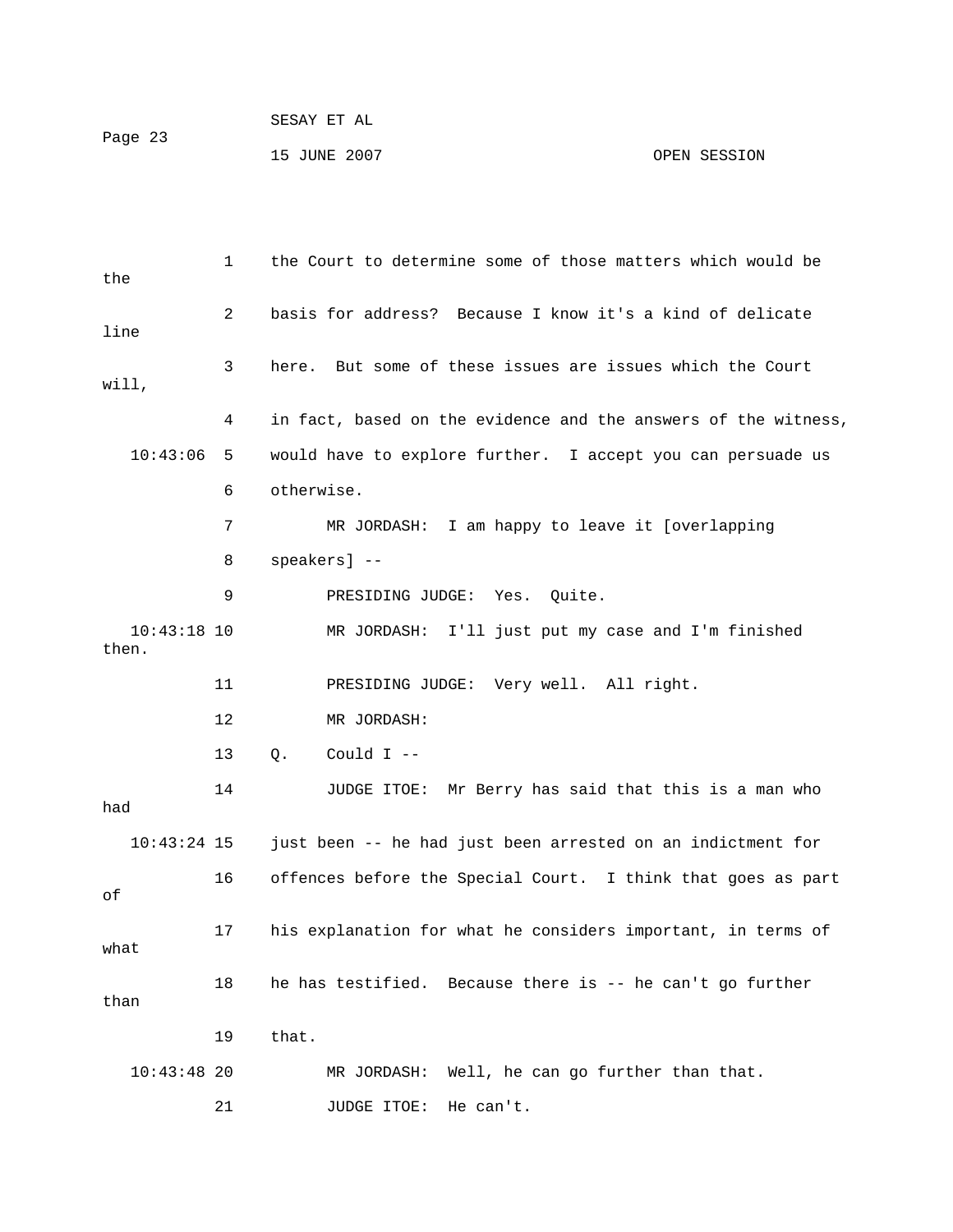22 MR JORDASH: [Indiscernible]. 23 PRESIDING JUDGE: I think you can invite us to draw 24 appropriate inferences. 26 PRESIDING JUDGE: Which will guide us because you have 27 whole field now. You've got an answer and you can tell us how have 10:43:57 25 JUDGE ITOE: Yes. the 28 you think the Court should deal with an answer like that, given 29 the circumstances, and based on the antecedent evidence you

|         | SESAY ET AL  |              |
|---------|--------------|--------------|
| Page 24 |              |              |
|         | 15 JUNE 2007 | OPEN SESSION |

|                     | $\mathbf{1}$                                    | been trying to elicit from him. It's a totality.            |  |  |
|---------------------|-------------------------------------------------|-------------------------------------------------------------|--|--|
|                     | 2<br>MR JORDASH: I have conceded the objection. |                                                             |  |  |
|                     | 3                                               | PRESIDING JUDGE: Yes. Look -- all right.                    |  |  |
|                     | 4                                               | MR JORDASH:                                                 |  |  |
| $10:44:28$ 5<br>and |                                                 | Q. Mr Berry, could I suggest what in fact happened: You     |  |  |
| been                | 6                                               | Mr Saffa went to see Mr Sesay with a plan, a plan which had |  |  |
|                     | $7^{\circ}$                                     | devised several days before, at least; is that not right?   |  |  |
|                     | 8                                               | I know there is a plan for the arrest.<br>Α.                |  |  |
|                     | 9                                               | And I'm saying a plan to seek Mr Sesay's cooperation.<br>Q. |  |  |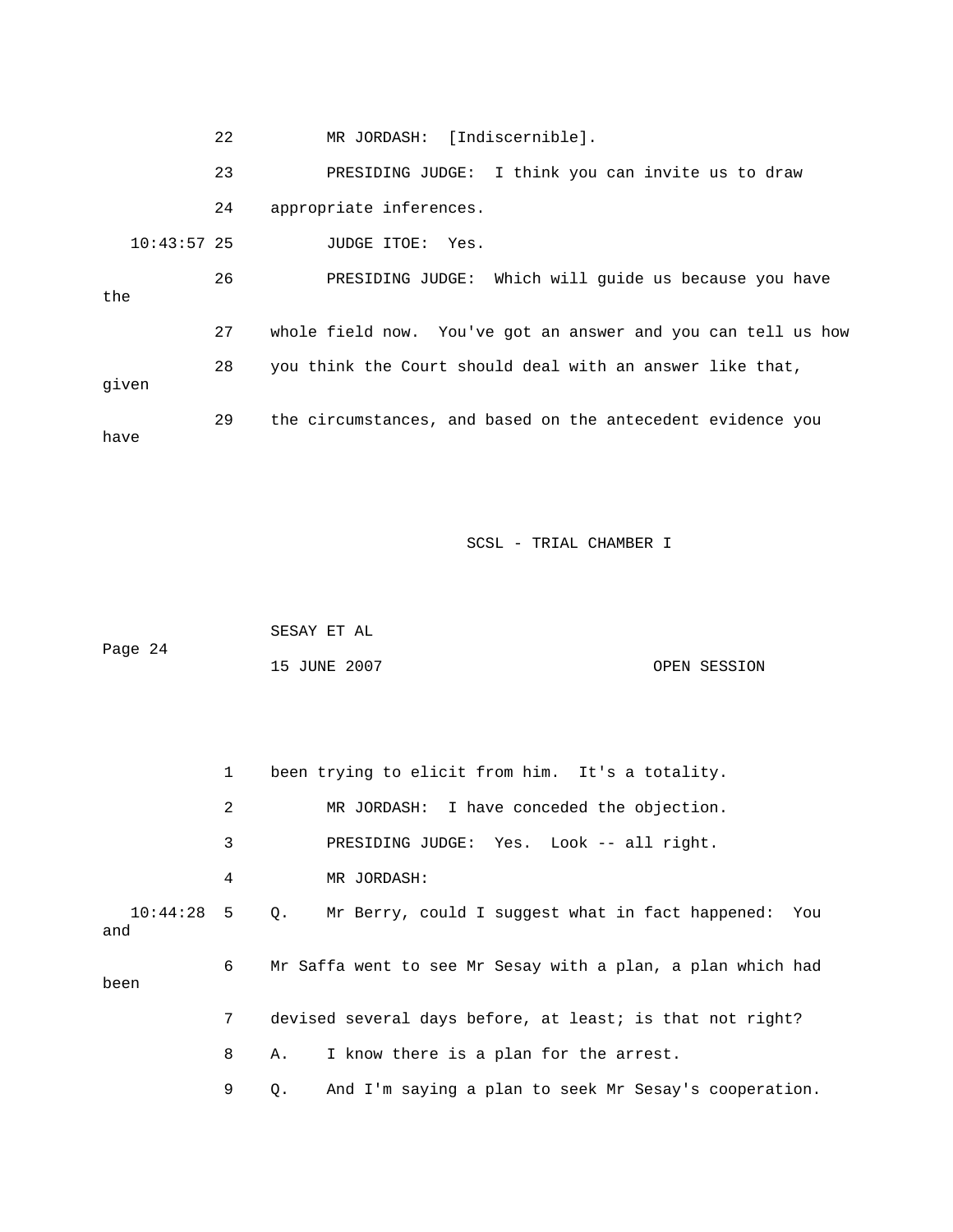| $10:44:59$ 10              |    | Α.                                                             | Well, what I recall, Your Honour, is a conversation with     |  |  |
|----------------------------|----|----------------------------------------------------------------|--------------------------------------------------------------|--|--|
|                            | 11 |                                                                | Mr Morissette after arriving at Jui Barracks. And being      |  |  |
|                            | 12 |                                                                | requested to see if Mr Sesay was prepared to speak to us.    |  |  |
|                            | 13 | О.                                                             | And, actually, there'd been questions already planned,       |  |  |
| to                         | 14 |                                                                | hadn't there, focussed on, for Mr Sesay, plans which had led |  |  |
| $10:45:22$ 15              |    | questions being drafted in preparation for Mr Sesay coming for |                                                              |  |  |
|                            | 16 | interview?                                                     |                                                              |  |  |
| were                       | 17 | Α.                                                             | Questions were drafted, but I don't believe that they        |  |  |
|                            | 18 |                                                                | drafted before Mr Sesay was arrested.                        |  |  |
|                            | 19 | Q.                                                             | Well, let's have a look.                                     |  |  |
| $10:45:45$ 20<br>interview |    |                                                                | MR JORDASH: Could Mr Berry be given the 10 March             |  |  |
|                            | 21 | please?                                                        |                                                              |  |  |
|                            | 22 |                                                                | THE WITNESS: I believe it may already be here.               |  |  |
|                            | 23 |                                                                | MR JORDASH: All right.                                       |  |  |
|                            | 24 | О.                                                             | If you would look at page 28346.                             |  |  |
| $10:45:56$ 25              |    | Α.                                                             | 28346?                                                       |  |  |
|                            | 26 | Q.                                                             | Yes.                                                         |  |  |
|                            | 27 | Α.                                                             | Okay. I'm there.                                             |  |  |
| "Good.                     | 28 | Q.                                                             | You will see there Mr Morissette, five lines down:           |  |  |
| like                       | 29 |                                                                | Joseph Saffa and myself have a list of questions that we'd   |  |  |

SESAY ET AL

15 JUNE 2007 OPEN SESSION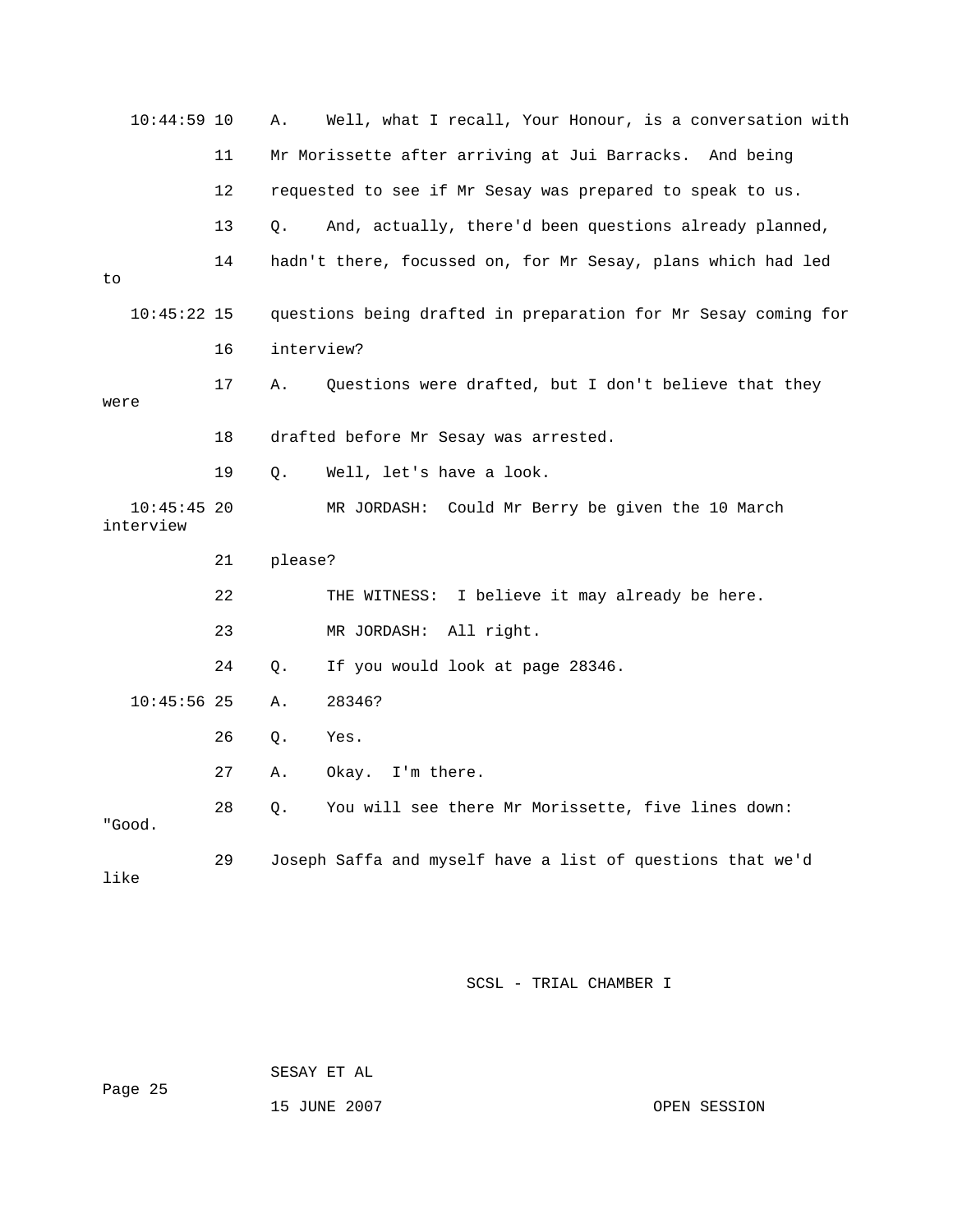1 to ask you to begin with."

| to             | 2  | Could I suggest there were questions in existence prior        |
|----------------|----|----------------------------------------------------------------|
|                | 3  | Mr Sesay's arrest?                                             |
|                | 4  | I have no idea when those questions were put to paper.<br>Α.   |
| 10:46:21<br>to | 5  | And thence those questions were part of the plan, a plan<br>Q. |
|                | 6  | obtain Mr Sesay's cooperation, lawfully or otherwise?          |
|                | 7  | I have no idea when those questions were put to paper.<br>Α.   |
|                | 8  | There were questions, though?<br>Q.                            |
| he             | 9  | Obviously, if this is what Mr Morissette says here that<br>Α.  |
| $10:46:45$ 10  |    | has questions he'd like to ask him to begin with. When those   |
|                | 11 | were drafted, I can't tell you, Mr Jordash.                    |
|                | 12 | So you and Mr Saffa, I suggest, went to see Mr Sesay and<br>Q. |
| cooperate      | 13 | said to him, "We want your cooperation. If you don't           |
|                | 14 | this is the end of your life."                                 |
| $10:47:06$ 15  |    | No.<br>Α.                                                      |
| the            | 16 | And, "If you don't cooperate, you'll remain in jail for<br>Q.  |
|                | 17 | rest of your life."                                            |
|                | 18 | No.<br>Α.                                                      |
|                | 19 | And that Mr Sesay said, "What do you want me to do?"<br>Q.     |
| $10:47:21$ 20  |    | No.<br>Α.                                                      |
| taken          | 21 | And as part of that pre-conceived plan, he was then<br>Q.      |
| the            | 22 | straight to Scan office, where Mr Morissette then continues    |
|                | 23 | coercion; is that not right?                                   |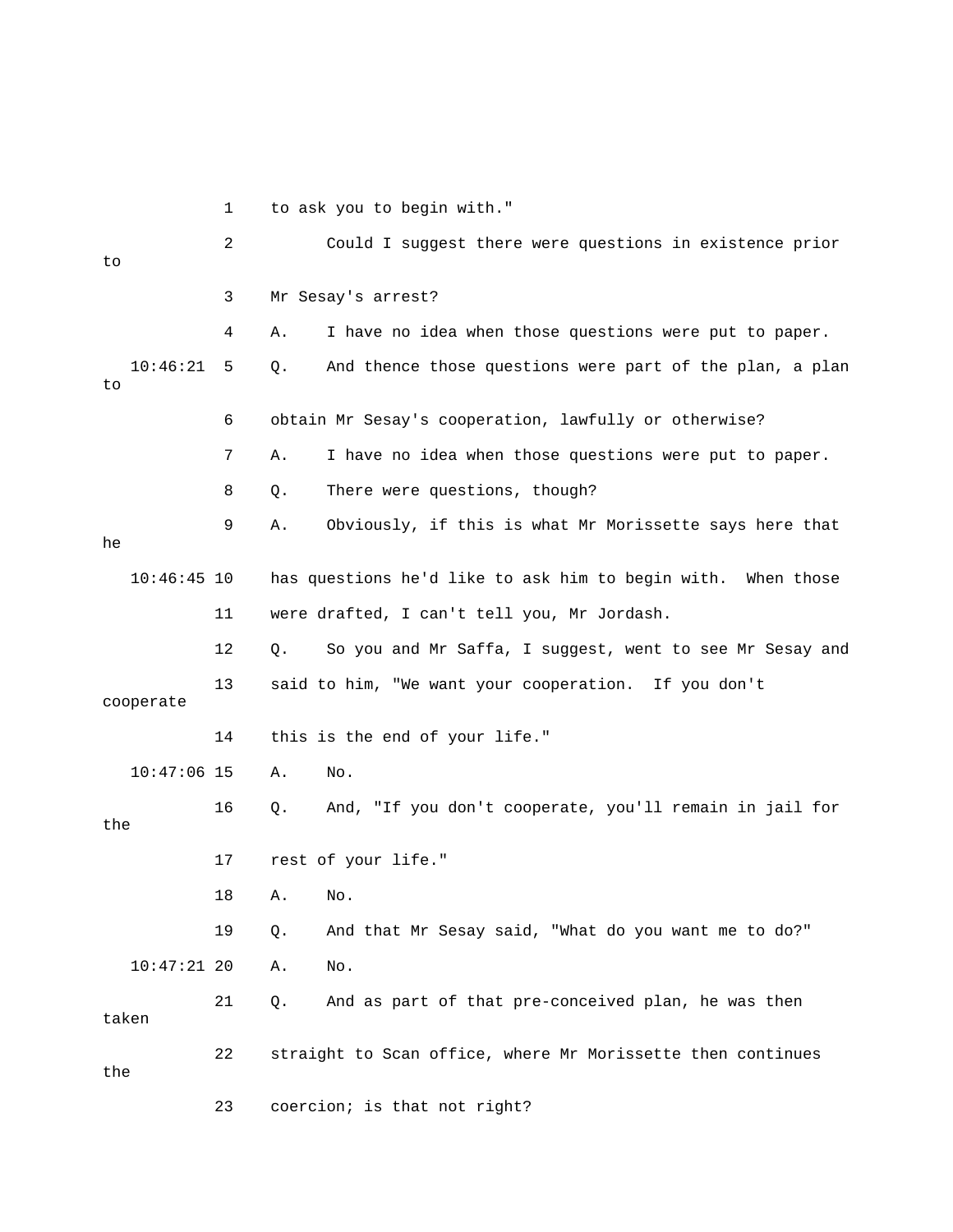24 A. No.

 26 Mr Sesay before his first interview? 10:47:39 25 Q. And Mr Sesay and Mr Saffa spent 30 or 40 minutes with

- 27 A. Mr Who?
	- 28 Q. Mr Morissette and Mr Saffa spent about 40 minutes with
	- 29 Mr Sesay before his first interview?

SCSL - TRIAL CHAMBER I

 SESAY ET AL Page 26 OPEN SESSION 15 JUNE 2007

 1 A. On the 10th or the 11th? 2 Q. On the 10th. 3 A. Not that I'm aware of. 4 Q. What was Mr Sesay doing for the half an hour then before 10:48:13 5 his interview? 6 **PRESIDING JUDGE:** Yes, Mr Harrison. 7 MR HARRISON: Objection. That's a misrepresentation of 8 evidence. There were questions put as to when things happened 9 and answers were given. But they're always put with the context of them being appropriate, approximate times that were given to 12 PRESIDING JUDGE: Mr Jordash, what's your response that? the  $10:48:27$  10 by 11 the witness.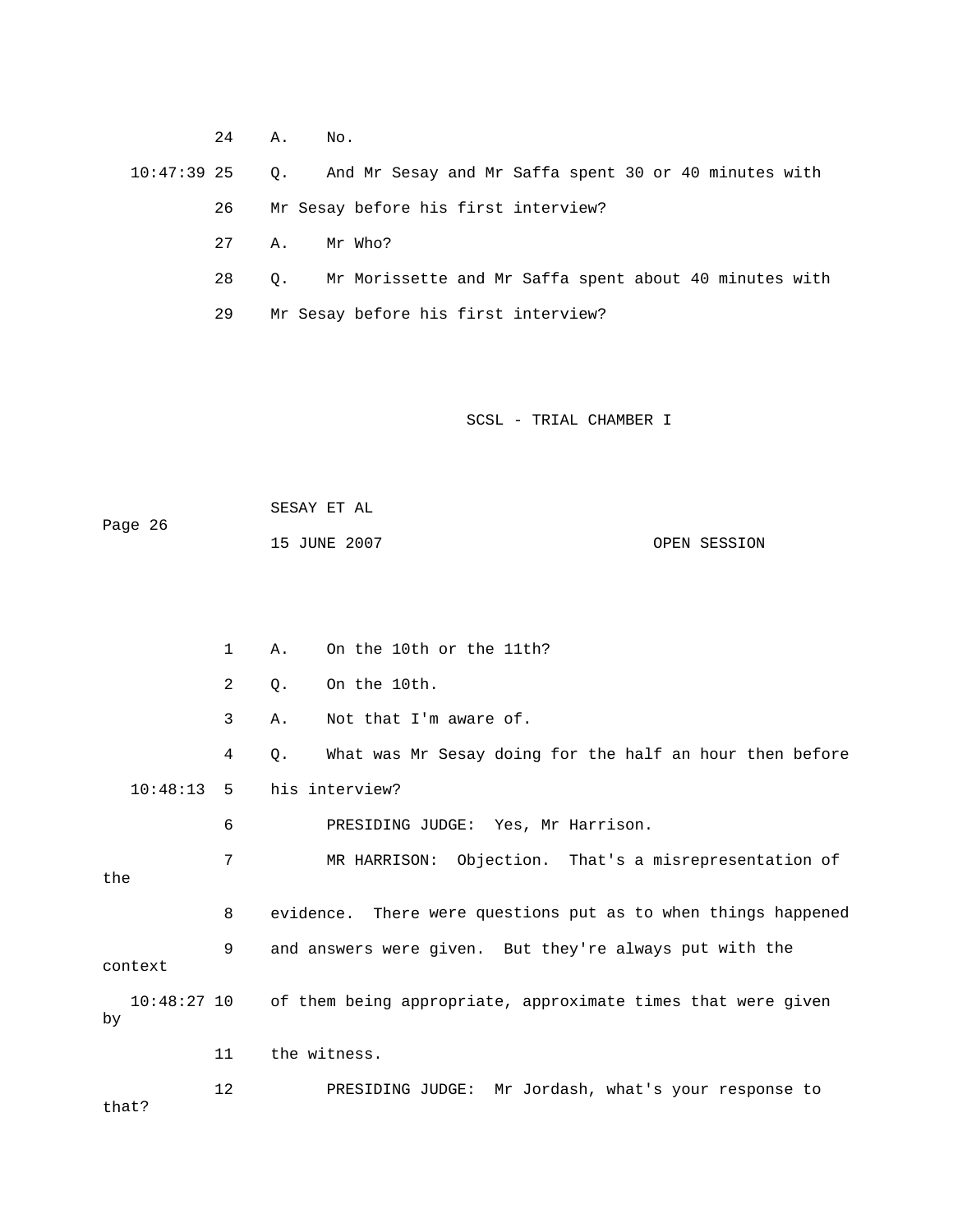| I'm           | 13 | MR JORDASH: I never claimed they weren't approximate.         |
|---------------|----|---------------------------------------------------------------|
|               | 14 | sure Mr Berry can remember his answers from 20 minutes ago. I |
| $10:48:48$ 15 |    | was never suggesting --                                       |
|               | 16 | PRESIDING JUDGE: In other words, you're not really            |
|               | 17 | misrepresenting the --                                        |
| does,         | 18 | MR JORDASH: Well, I don't see it. The Prosecution             |
|               |    |                                                               |
|               | 19 | but I wasn't suggesting that Mr Berry had a stop-clock on.    |
| $10:49:06$ 20 |    | JUDGE ITOE: Mr Berry was --                                   |
|               | 21 | PRESIDING JUDGE: What's your response?                        |
|               | 22 | MR HARRISON: The objection was because the question was       |
|               | 23 | 30 minutes. There was no qualification.                       |
|               | 24 | PRESIDING JUDGE: Yeah. Do you concede that?                   |
| $10:49:19$ 25 |    | MR JORDASH: I concede I didn't say 30 minutes or              |
|               | 26 | thereabouts. I concede that.                                  |
|               | 27 | PRESIDING JUDGE: Well, let's move on.                         |
|               | 28 | MR JORDASH: I think Mr Berry's an intelligent man.<br>He      |
|               | 29 | could have worked it out himself.                             |

| Page 27 | SESAY ET AL  |              |
|---------|--------------|--------------|
|         | 15 JUNE 2007 | OPEN SESSION |

1 PRESIDING JUDGE: Let's get on.

2 MR JORDASH: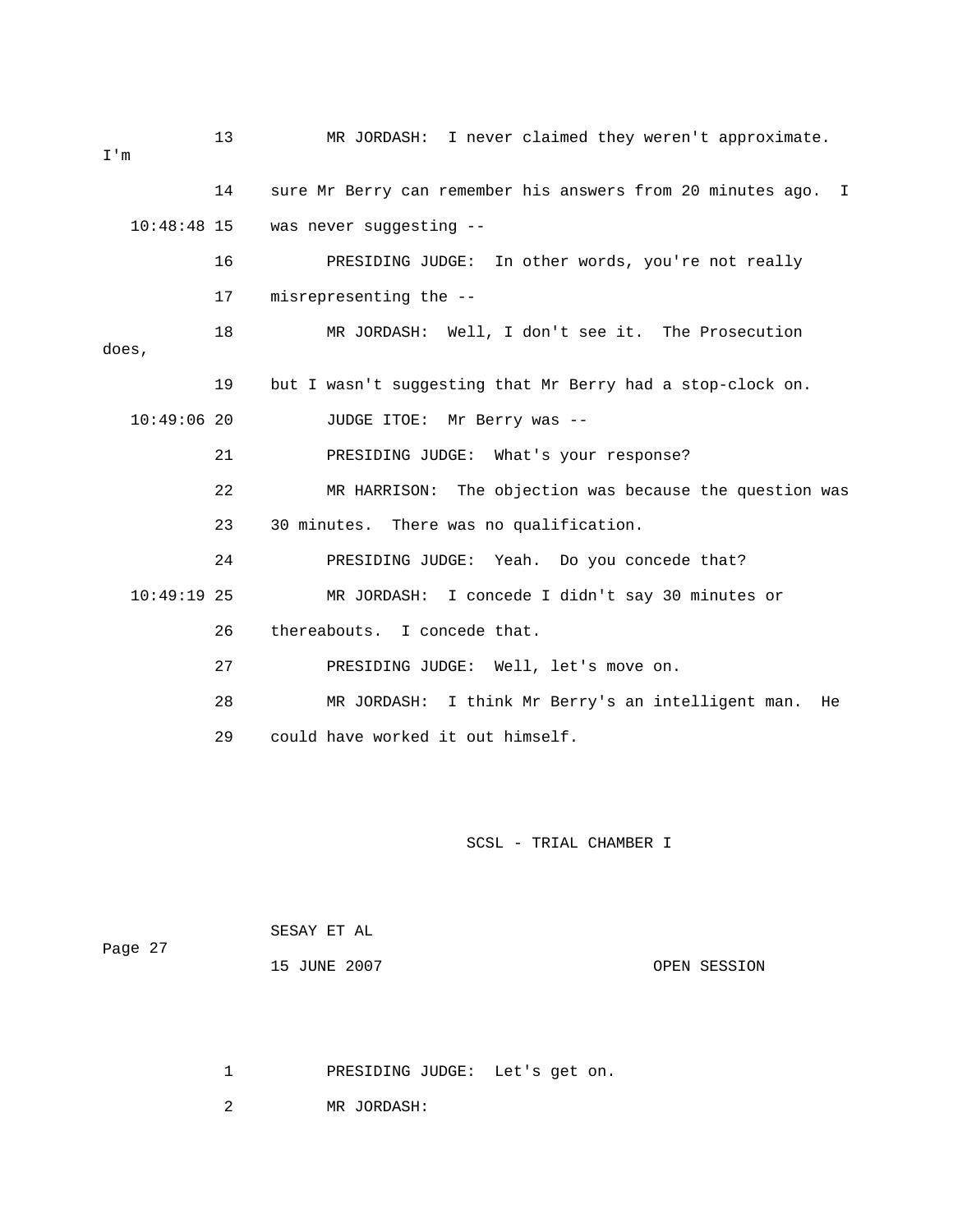|                       | 3  | Q.        | What was Mr Sesay and Mr Morissette doing for the           |
|-----------------------|----|-----------|-------------------------------------------------------------|
|                       | 4  |           | approximate 30 minutes?                                     |
| $10:49:47$ 5          |    | Α.        | You're talking at Scan Drive, are you?                      |
|                       | 6  | $Q$ .     | Yes, before the first interview.                            |
|                       | 7  |           | JUDGE ITOE: On the 10th?                                    |
|                       | 8  |           | MR JORDASH: On the 10th.                                    |
|                       | 9  |           | JUDGE ITOE: Was he there?                                   |
| $10:49:55$ 10<br>find |    |           | MR JORDASH: I don't know, that's what I'm trying to         |
|                       | 11 | out.      |                                                             |
| and                   | 12 |           | THE WITNESS: Well, I wasn't present with Mr Morissette      |
|                       | 13 | Mr Sesay. |                                                             |
|                       | 14 |           | MR JORDASH: Right.                                          |
| $10:50:02$ 15         |    |           | PRESIDING JUDGE: He went out.                               |
|                       | 16 |           | JUDGE ITOE: He wasn't there --                              |
|                       | 17 |           | PRESIDING JUDGE: He went out.                               |
|                       | 18 |           | JUDGE ITOE: Okay, was not there.                            |
|                       | 19 |           | PRESIDING JUDGE: That takes care of that.                   |
| $10:50:18$ 20         |    |           | MR JORDASH: Yes.                                            |
|                       | 21 |           | PRESIDING JUDGE: Unless you want him to speculate?          |
| gave,                 | 22 |           | MR JORDASH: No, I wanted him to give the answer he          |
|                       | 23 |           | and I was happy then to move on.                            |
|                       | 24 |           | PRESIDING JUDGE:<br>Then move on.                           |
| $10:50:27$ 25         |    |           | MR JORDASH: I'm trying to.                                  |
| are                   | 26 | Q.        | And I suggest on the 11th, when you were involved, you      |
|                       | 27 |           | aware of Mr Morissette continuing to threaten Mr Sesay; I'm |
|                       | 28 |           | suggesting you're aware of that?                            |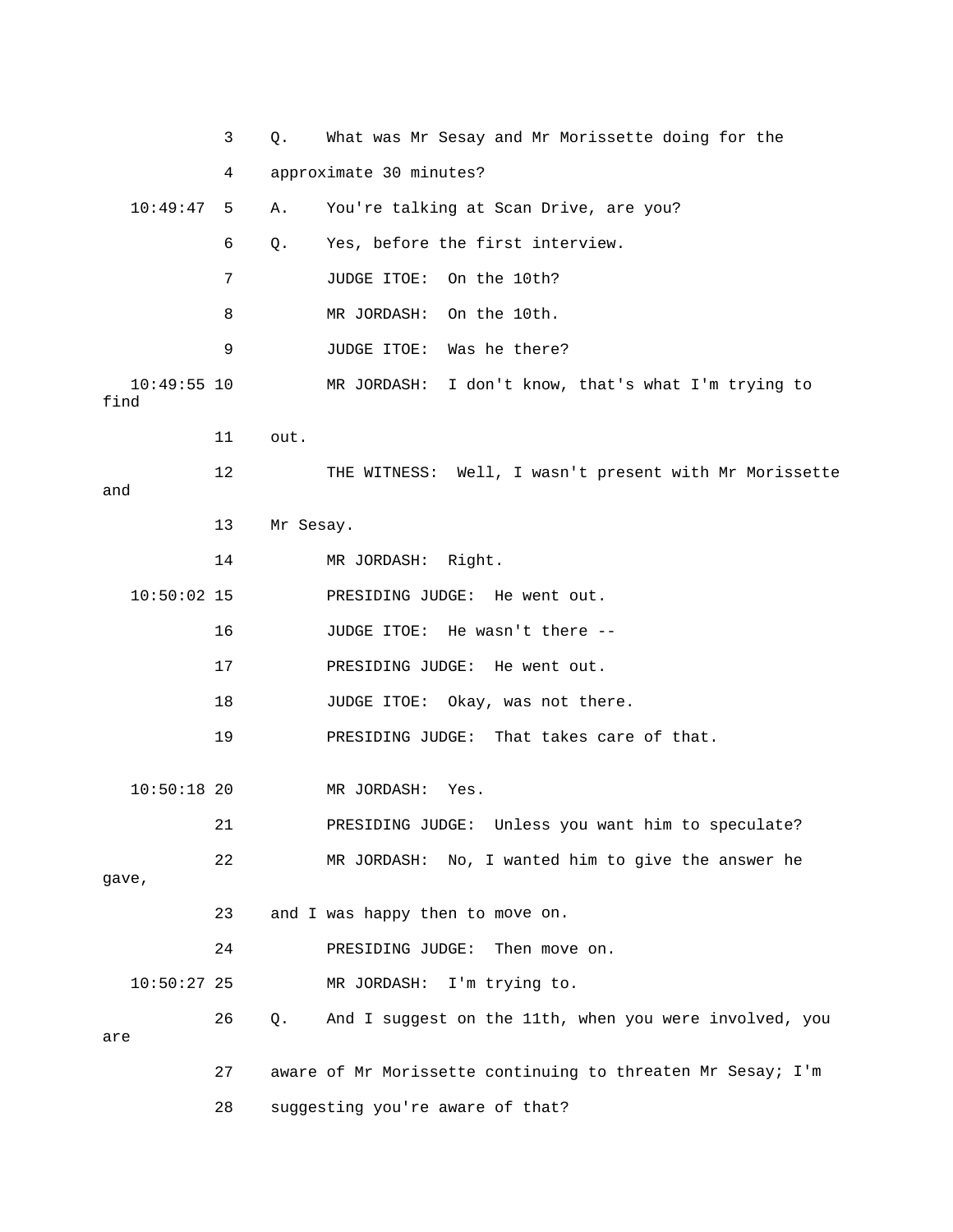29 A. No, I'm not.

## SCSL - TRIAL CHAMBER I

|         | SESAY ET AL  |              |
|---------|--------------|--------------|
| Page 28 |              |              |
|         | 15 JUNE 2007 | OPEN SESSION |

 1 Q. And I'm suggesting, in fact, you were part of it, not 2 muscle, which is what Mr Morissette was, but part of it, in any 3 event? 6 picture and Mr White said to Mr Sesay, "Give us the story we 7 want. Make it right and you will be our witness." 8 A. No, I was not. 9 Q. And Mr White also said that he would arrange a lawyer 11 A. I know nothing of that. 13 were present when Morissette shouted and abused Mr Sesay for 14 getting duty counsel and the Defence Office involved? 16 MR HARRISON: Objection. This question has to do with 17 conduct of Mr Morissette and the question was not put to the 4 A. No, I was not. 10:50:57 5 Q. And you were present when Mr White also came into the for 10:51:18 10 Mr Sesay at a later time. 12 Q. And on 14 April, after the intervention of John Jones, you 10:51:57 15 PRESIDING JUDGE: Yes.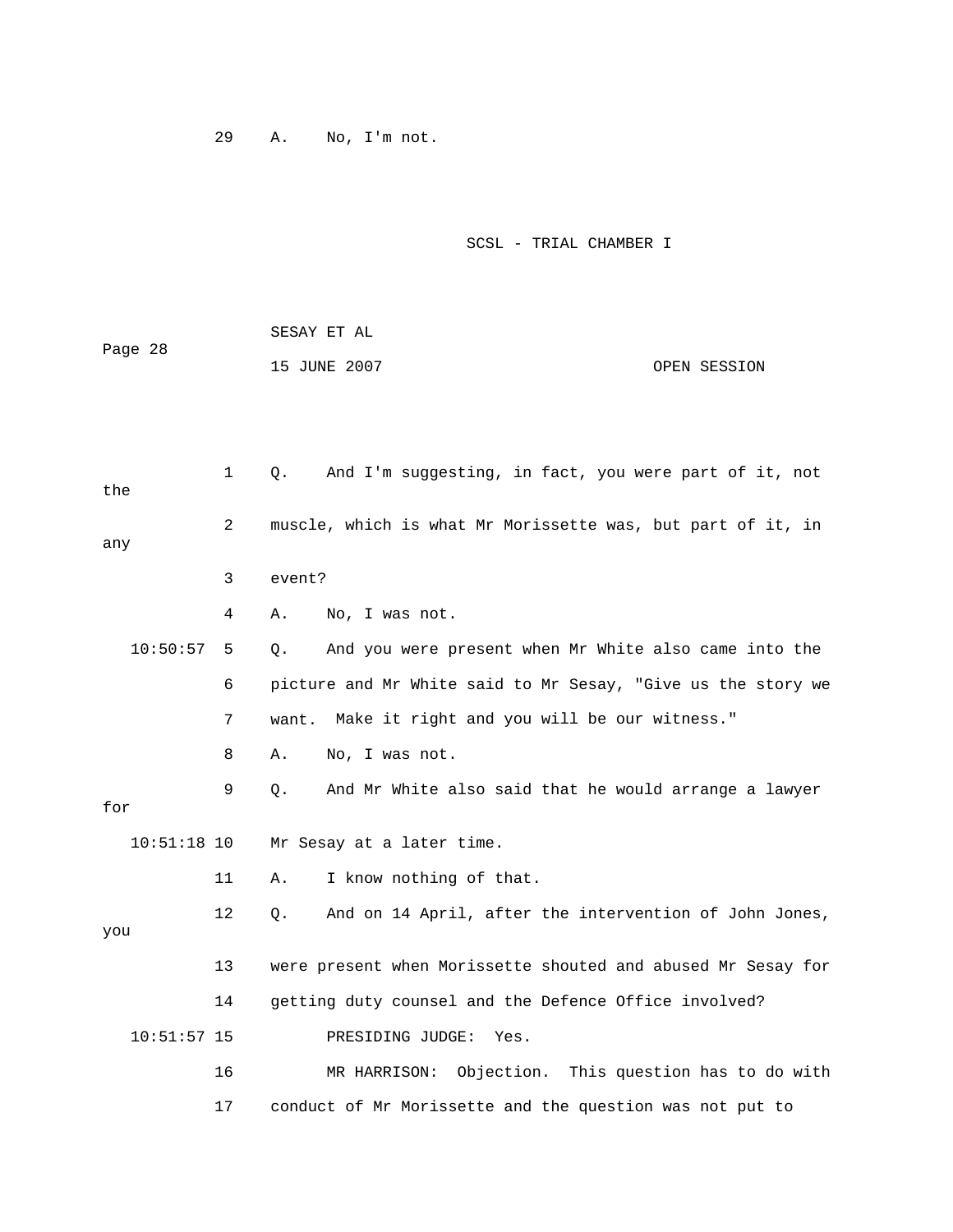| contrary                 | 18 | Mr Morissette for him to respond to. It's, therefore,            |
|--------------------------|----|------------------------------------------------------------------|
|                          | 19 | to the rule in Browne v Dunn to put it to this witness.          |
| $10:52:15$ 20<br>to      |    | MR JORDASH: Yes, it was put to Mr Morissette. I said             |
|                          | 21 | Mr Morissette that he blasted Mr Sesay on 14 April for getting   |
| $\mathbf{v}$             | 22 | John Jones involved. So it doesn't breach any rule of Browne     |
|                          | 23 | Dunn.                                                            |
|                          | 24 | PRESIDING JUDGE: What's your reply?                              |
| $10:52:33$ 25<br>Jordash |    | MR HARRISON: I'll review the transcript and if Mr                |
|                          | 26 | is right, that's the end of the matter.                          |
|                          | 27 | PRESIDING JUDGE: Very well.                                      |
|                          | 28 | MR JORDASH:                                                      |
| Sesay                    | 29 | Mr Morissette was not best pleased, was he, with Mr<br>$\circ$ . |

| Page 29 | SESAY ET AL  |              |
|---------|--------------|--------------|
|         | 15 JUNE 2007 | OPEN SESSION |

|       |              | qetting John Jones involved?                             |
|-------|--------------|----------------------------------------------------------|
|       | $\mathbf{2}$ | A. I don't recall that.                                  |
|       | 3 -          | Q. And neither were you, I suggest.                      |
| would | $4\degree$   | A. I -- Mr Sesay's choice in regards to his counsel, why |
|       |              | $10:52:59$ 5 I be upset with that?                       |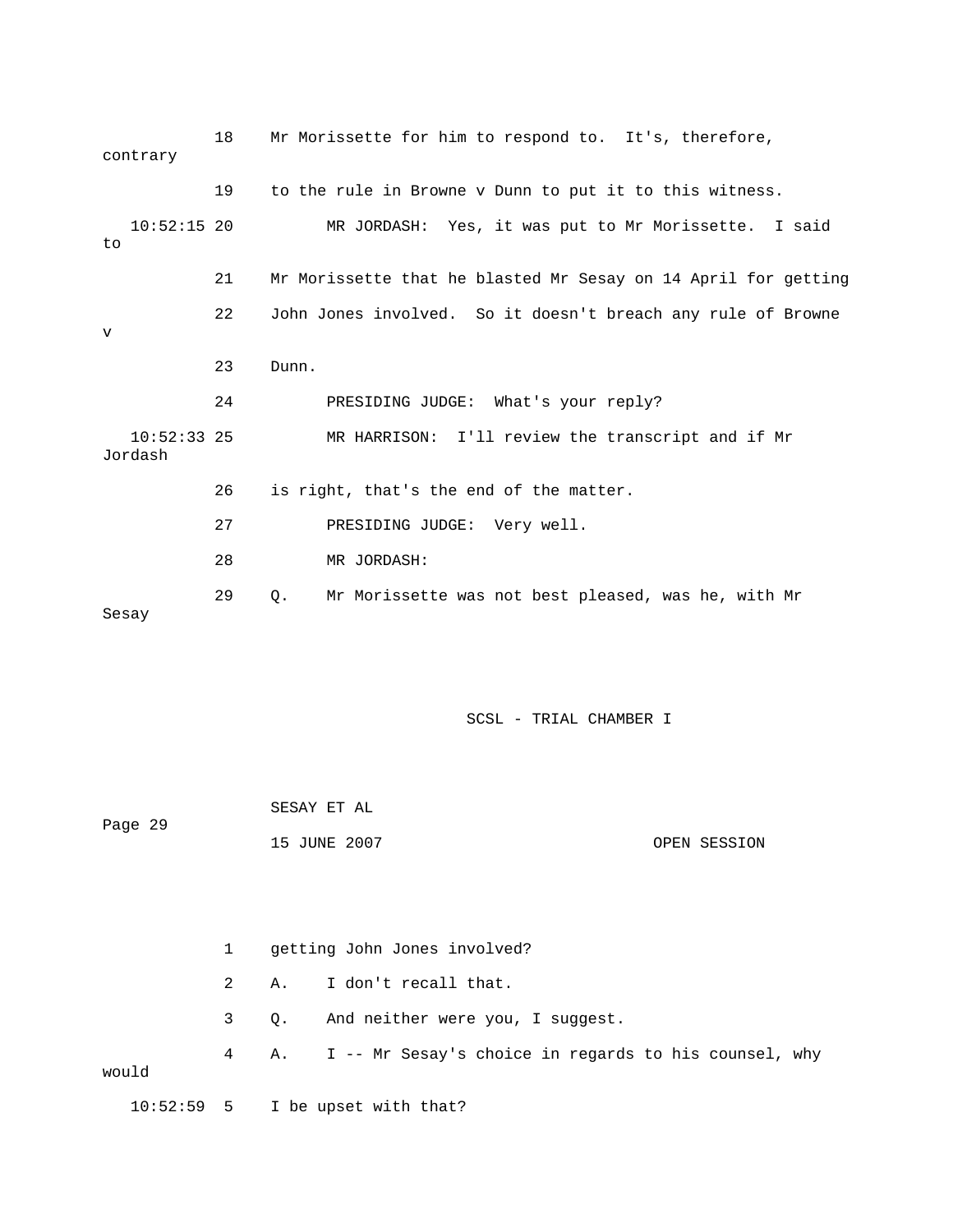|      | Sesay         | 6  | Because, by having intervention, there was a risk Mr<br>Q.     |
|------|---------------|----|----------------------------------------------------------------|
|      |               | 7  | wouldn't keep talking?                                         |
|      |               | 8  | Mr Jordash, Mr Sesay, at any time throughout this entire<br>Α. |
| he   |               | 9  | process, if he had have told me he did not want to continue or |
| that | $10:53:17$ 10 |    | wanted to have legal counsel present, I would have honoured    |
|      |               | 11 | request.                                                       |
|      |               | 12 | MR JORDASH: Those are my questions. Thank you.<br>Thank        |
|      |               | 13 | you, Mr Berry.                                                 |
|      |               | 14 | PRESIDING JUDGE: Thank you. Mr Prosecutor any                  |
|      | $10:53:33$ 15 |    | re-examination?                                                |
|      |               | 16 | MR HARRISON: No, there isn't.                                  |
|      | intend        | 17 | PRESIDING JUDGE: Thank you. Mr Prosecutor, do you              |
|      |               | 18 | to make any application?                                       |
|      |               |    |                                                                |
|      |               | 19 | JUDGE ITOE:<br>Just a moment.                                  |
|      | $10:53:49$ 20 |    | PRESIDING JUDGE: Very well.                                    |
|      |               | 21 | Mr Berry, if you could --<br>JUDGE ITOE:                       |
|      |               | 22 | THE WITNESS: Yes, Your Honour.                                 |
| by   |               | 23 | -- I know that this evidence was provided<br>JUDGE ITOE:       |
|      |               | 24 | Mr Morissette as well. On the day of the arrests of Mr Sesay,  |
|      | $10:54:03$ 25 |    | there were two of them who were arrested, Sesay and Kallon; at |
|      |               | 26 | the same time, I would imagine?                                |
|      |               | 27 | THE WITNESS: Yes, Your Honour.                                 |
|      |               | 28 | JUDGE ITOE:<br>Yes. You say there was a big crowd around       |
|      |               | 29 | What was this crowd?<br>there.                                 |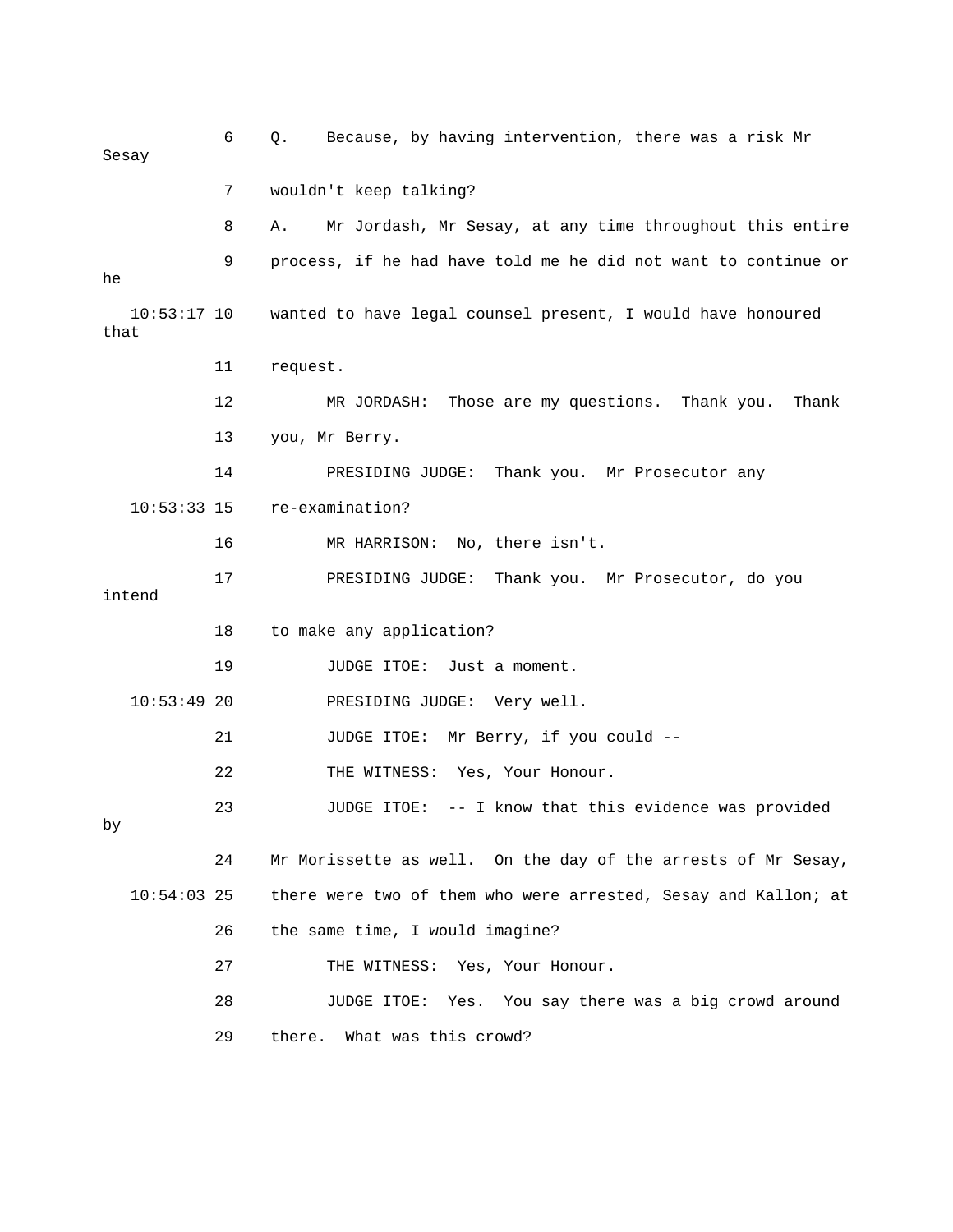| Page 30 | SESAY ET AL  |              |
|---------|--------------|--------------|
|         | 15 JUNE 2007 | OPEN SESSION |

 1 THE WITNESS: Well, it was a headquarters building, so 2 whether there were still other activities going on from 3 day-to-day work. The crowd were, from what I could tell, police 4 officers. There were other people coming to the building, 10:54:30 5 I could see that were in uniform and others who -- 6 JUDGE ITOE: The impression I have had all along is that 8 driving at, could it be a crowd that was attracted by these 11 the way along throughout the city, but I had just arrived and 12 only been there for a few months myself, and not used to the 13 volumes of people that exist within the city. But as far as  $-$  I those it 7 was a very anxious crowd, a big crowd, you know. What I'm 9 arrests, by the arrests of these two people? 10:54:46 10 THE WITNESS: I think there was a huge number of people all had 14 within the compound of the CID building, there was just lots - 10:55:07 15 describe it as lots of activity, lots of people. 16 JUDGE ITOE: And whilst all this was going on at the Jui 17 station, Jui Police Station -- 18 THE WITNESS: Yes, Your Honour.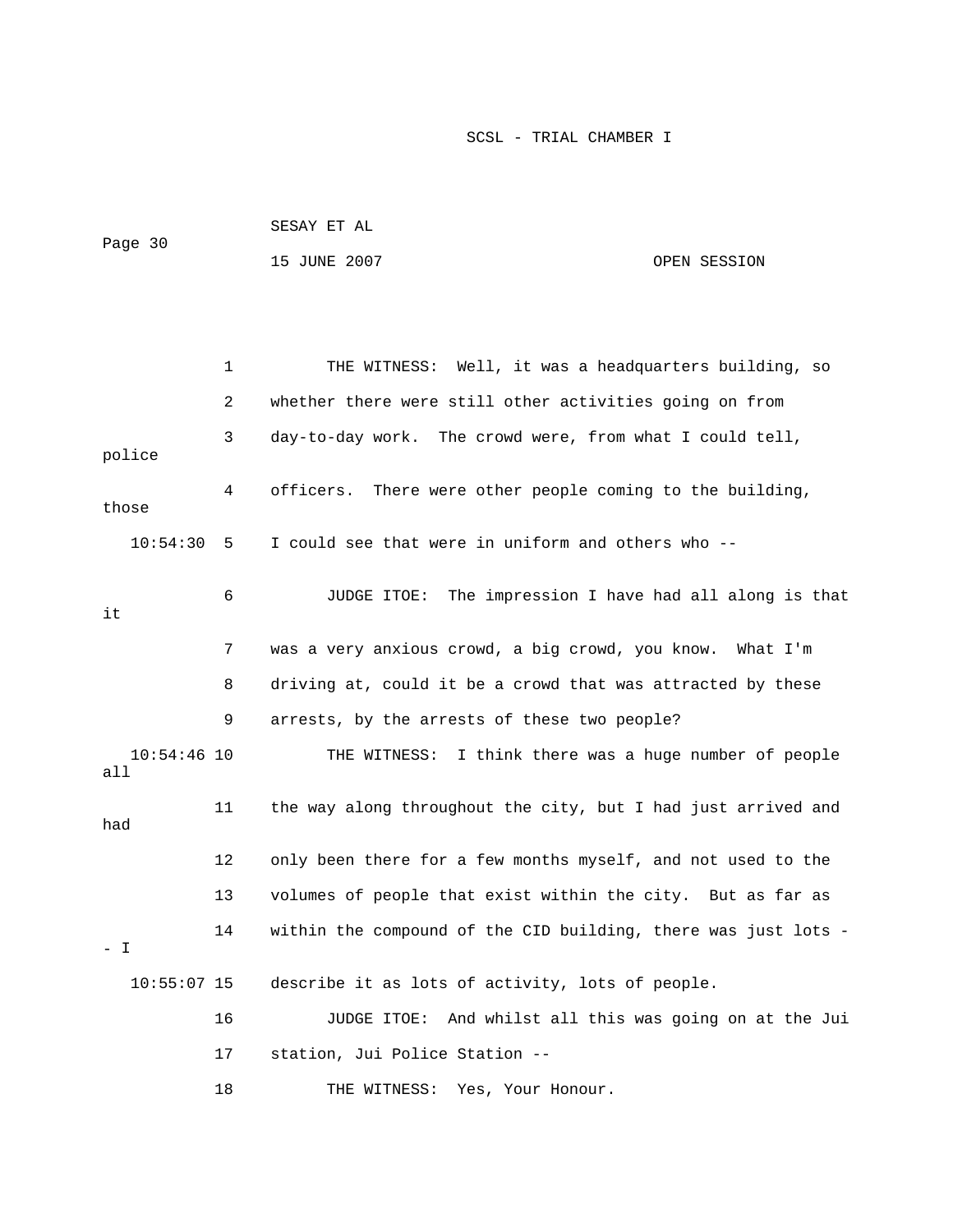19 JUDGE ITOE: -- where was Kallon? We have not heard 21 nor from Mr Morissette. 22 THE WITNESS: I was doing nothing with Mr Kallon, Your 23 Honour. 10:55:37 25 THE WITNESS: No, Your Honour. 27 this huge crowd, did it mean also that there was an overwhelming 29 THE WITNESS: I don't know. much 10:55:26 20 about what you were doing to Kallon, you know, neither from you 24 JUDGE ITOE: You did nothing with Mr Kallon? 26 PRESIDING JUDGE: Let me just follow that up. When you say 28 police presence there?

| Page 31 | SESAY ET AL  |              |
|---------|--------------|--------------|
|         | 15 JUNE 2007 | OPEN SESSION |

|              |              | PRESIDING JUDGE: Would you describe that as an                |
|--------------|--------------|---------------------------------------------------------------|
|              | $\mathbf{2}$ | overwhelming police presence? I mean, one police officer, two |
|              | 3            | police officers would not be overwhelming?                    |
| headquarters | 4            | THE WITNESS: After subsequent visits to the                   |
| $10:55:59$ 5 |              | building, I think it's just a routine hub of activity.        |
|              | 6            | PRESIDING JUDGE: But the presence, the police presence,       |
|              | 7            | was it overwhelming? For example, I'm now comparing a riot    |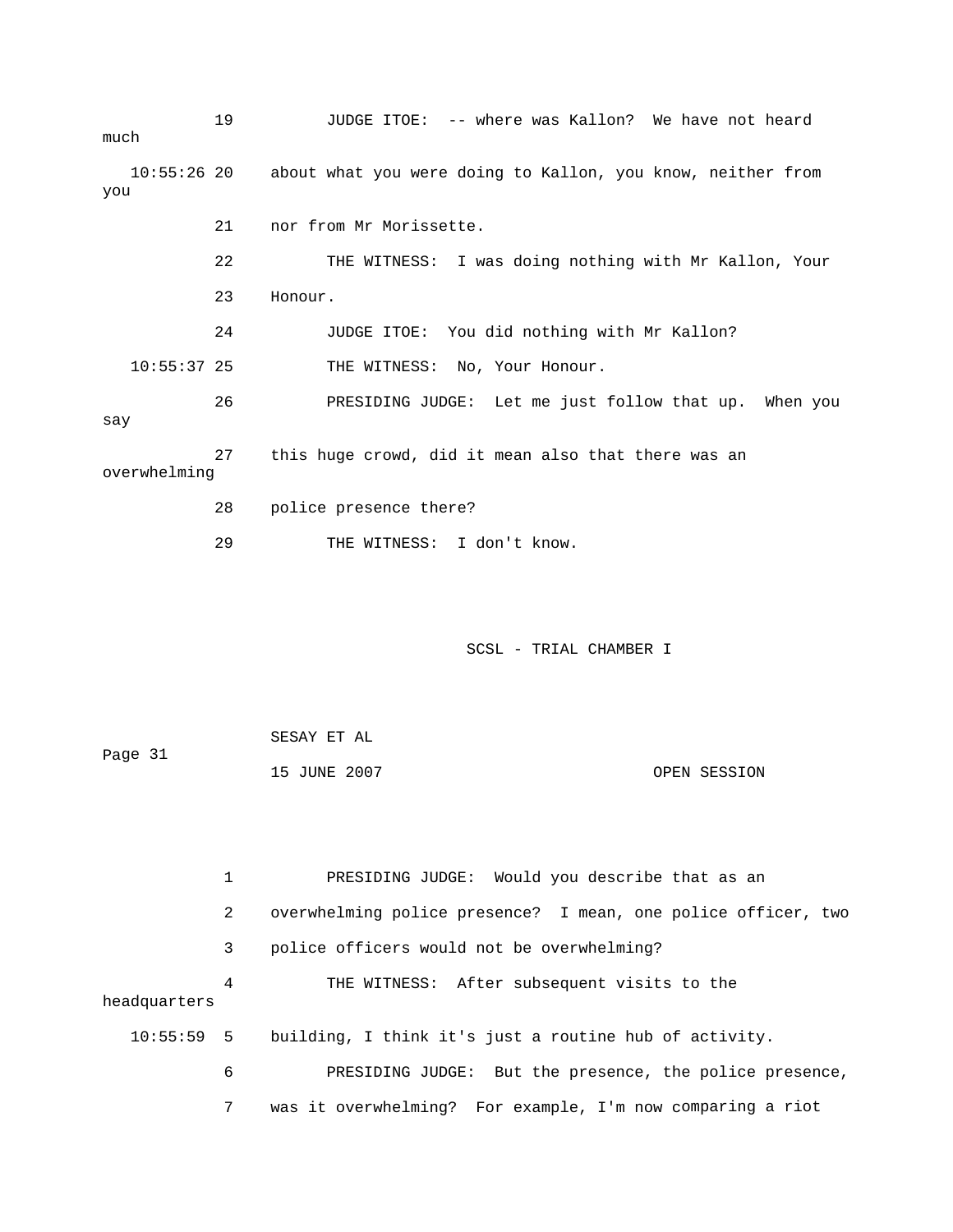8 situation --

9 THE WITNESS: No. 10:56:13 10 PRESIDING JUDGE: Where you bring the police in great 12 THE WITNESS: No, there was no riot police there, Your 13 Honour. 10:56:21 15 presence? 16 THE WITNESS: No. 17 PRESIDING JUDGE: All right. Thank you. Mr Harrison, 18 you intend to make any application in respect of the release 19 Mr Berry or -- in fact, I think, some late application came for the release of Mr Morissette, or something. 21 MR HARRISON: Yes, I'm prepared to do that now, if the 22 Court will allow me. 24 before we began the trial within a trial, there was some 10:56:54 25 indication that they had some engagements and they were 26 to be around. I think it's appropriate, if you want to do 27 now. 28 MR HARRISON: Yes. The Prosecution then is asking that 29 Court release both Mr Morissette and Mr Berry. 11 numbers. 14 PRESIDING JUDGE: So it wasn't an overwhelming police do of  $10:56:4020$  23 PRESIDING JUDGE: Yeah, I certainly -- because I think prepared that the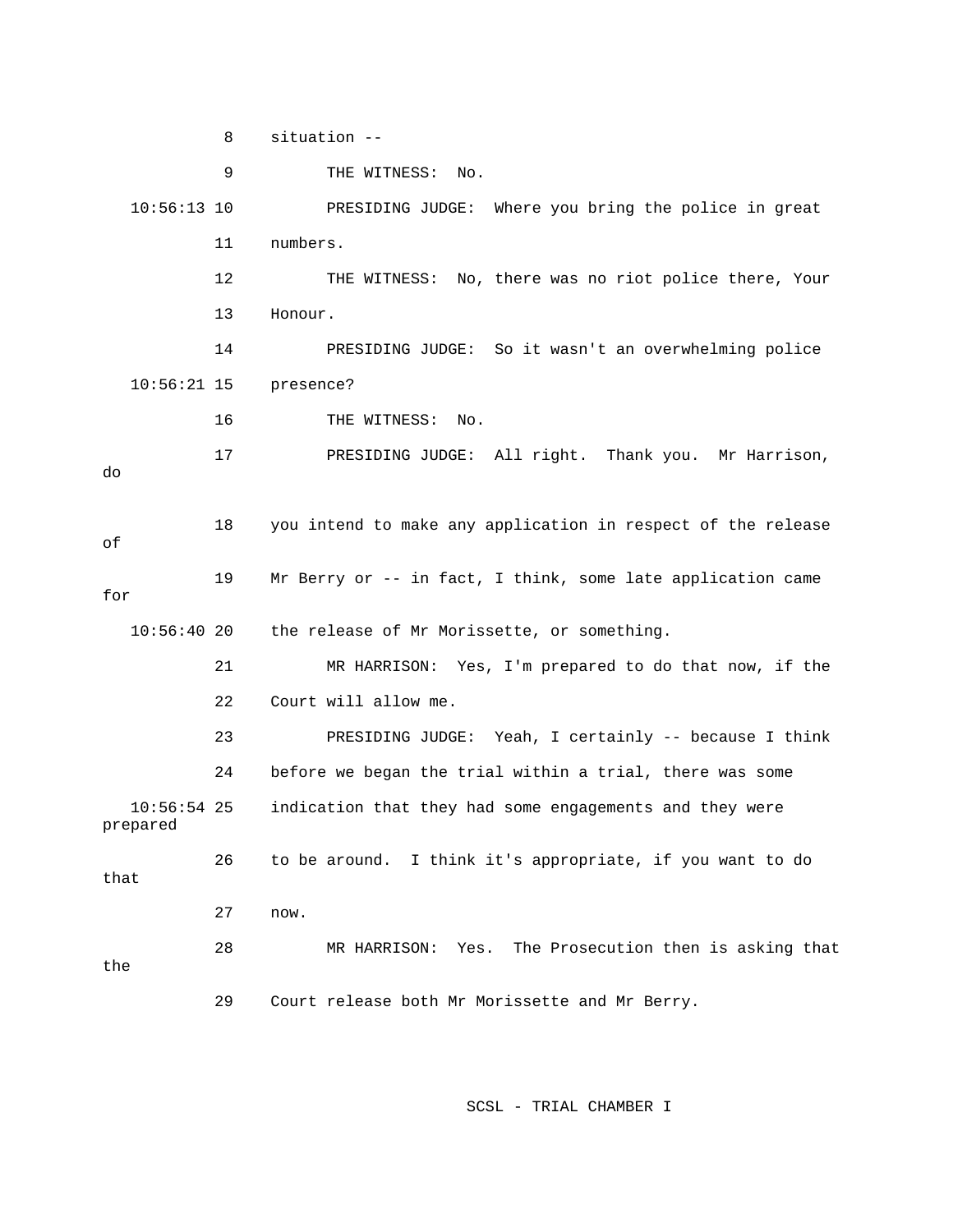|         | SESAY ET AL  |              |
|---------|--------------|--------------|
| Page 32 |              |              |
|         | 15 JUNE 2007 | OPEN SESSION |

 1 PRESIDING JUDGE: Very well. What would be your 2 MR JORDASH: Well -- 3 PRESIDING JUDGE: Because we -- yes. 4 MR JORDASH: In relation to Mr Berry, I've no objection. 10:57:23 5 PRESIDING JUDGE: Yes. 6 MR JORDASH: But I do object to Mr Morissette -- 7 The PRESIDING JUDGE: In relation to Mr Morissette, yes. 8 MR JORDASH: -- being released before an issue of Rule 9 material is decided. 10:58:07 10 PRESIDING JUDGE: Yeah. 11 MR JORDASH: The evidence we've heard in the last few 13 PRESIDING JUDGE: That may necessitate the possibility 16 PRESIDING JUDGE: With leave of the Court, of course. 17 MR JORDASH: I wanted to leave this until the end of the 18 Prosecution evidence, but there has been some serious allegations 19 arising from evidence which has been admitted by Mr response? 68 days 12 raise some serious issues about Mr Morissette. of 14 hearing again from him? 10:58:07 15 MR JORDASH: Well, we -- I say -- Morissette,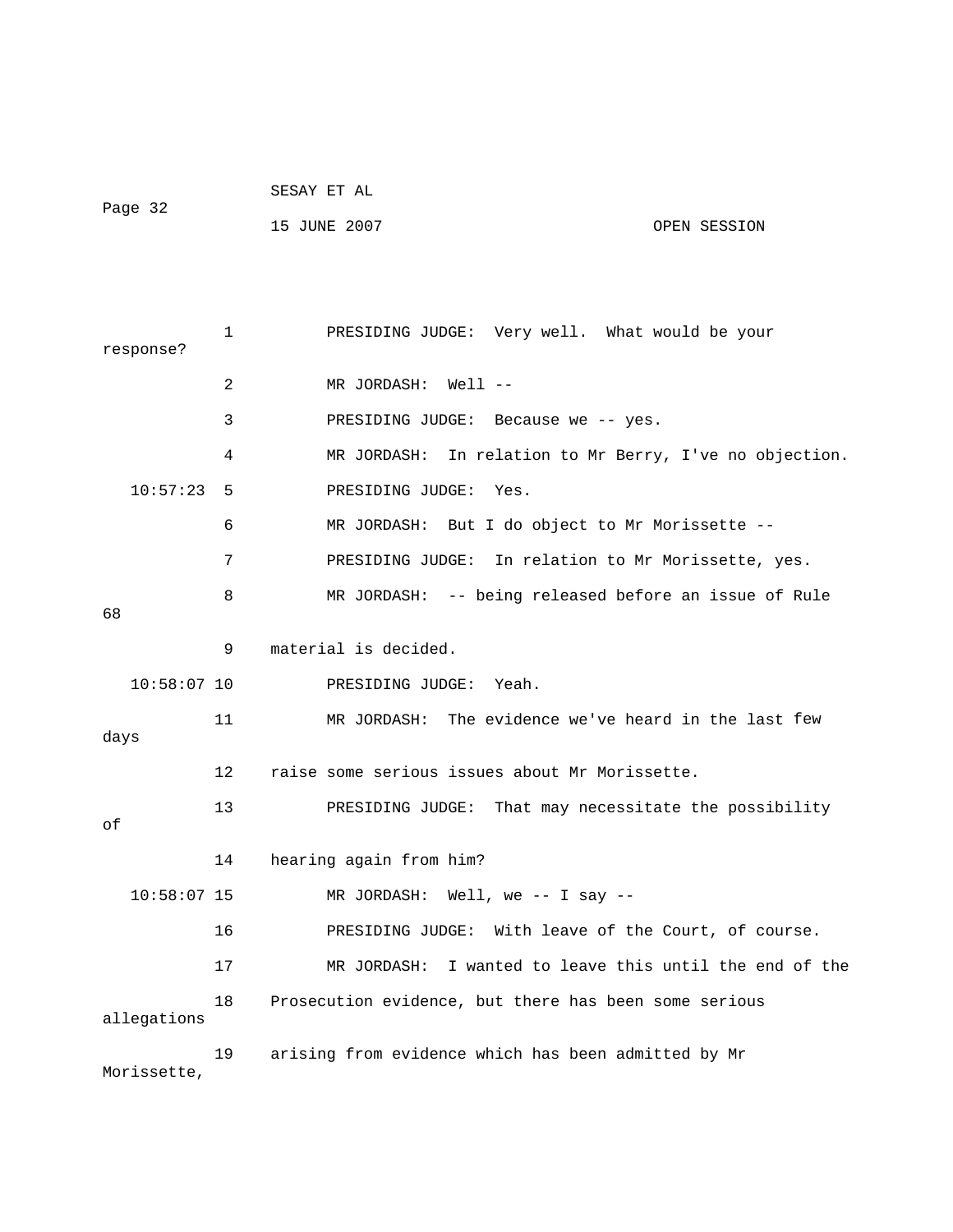| latterly,     |    | 10:58:08 20 adduced by us to cross-examine Mr Morissette and now, |
|---------------|----|-------------------------------------------------------------------|
|               | 21 | to some extent, confirmed by Mr Berry. We would submit and we     |
|               | 22 | would renew our application for an order from the Court for       |
|               | 23 | disclosure of material relating to Mr Morissette. The --          |
|               | 24 | JUDGE BOUTET: Do you need to do that in the presence of           |
| $10:58:30$ 25 |    | this particular witness?                                          |
|               | 26 | MR JORDASH: No, no.                                               |
| since         | 27 | PRESIDING JUDGE: No, no. Let's $-$ - I think we can,              |
| release.      | 28 | you have no objection to the release of Mr Berry, we can          |
| οf            | 29 | The application is granted. And we can go into the question       |

| Page 33 | SESAY ET AL  |              |
|---------|--------------|--------------|
|         | 15 JUNE 2007 | OPEN SESSION |

|              |   | Mr Morissette at some point.                               |
|--------------|---|------------------------------------------------------------|
|              | 2 | Mr Berry, you're released from these proceedings.          |
|              | 3 | THE WITNESS: Thank you, Your Honour.                       |
|              | 4 | PRESIDING JUDGE: Thank you.                                |
| $10:58:55$ 5 |   | [The witness withdrew]                                     |
| dispose      | 6 | PRESIDING JUDGE: Do we want to -- do you want to           |
|              | 7 | of this issue straightaway? Or do you think -- what is the |
|              | 8 | Prosecution's disposition? Can we dispose of this problem? |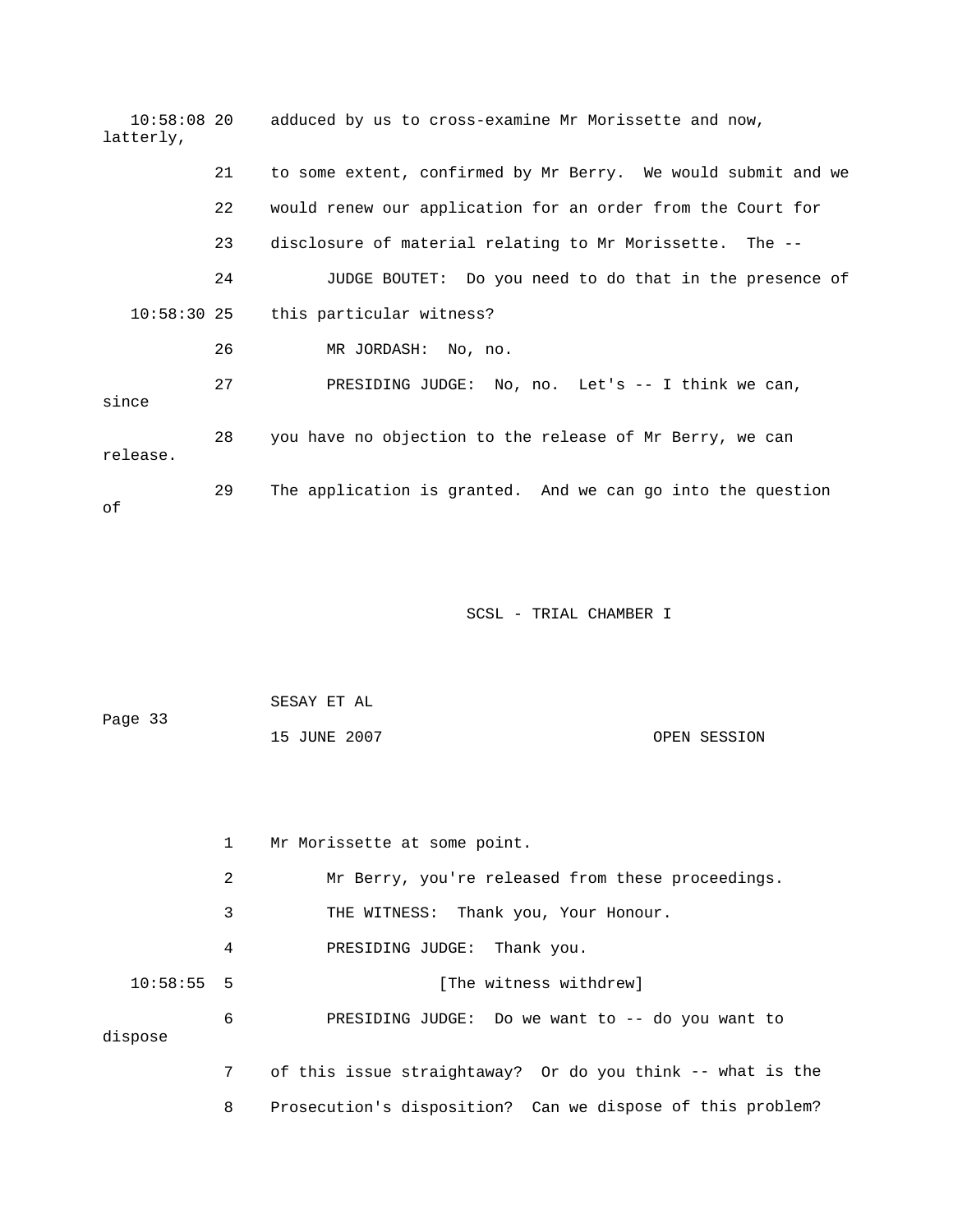9 MR HARRISON: I was just wanting to ask if Mr Jordash could indulge us? We are not trying to prevent his application. 14 PRESIDING JUDGE: Yes. 10:59:37 15 MR HARRISON: But what the Prosecution wanted the Court 17 Magburaka. He's a superintendent there, and we brought him here 19 PRESIDING JUDGE: All right. Well, what we'll do, we'll 21 Mr Morissette and go straight on with your next witness. That 22 will be the best way to proceed. Right. Let's hear the - the PRESIDING JUDGE: Litho. Mr Courtroom Officer, please 10:59: 11 PRESIDING JUDGE: Yes. 12 MR HARRISON: And it can be brought any time he deems 13 appropriate. to 16 know is that the next witness is here. He's a person from 18 on Tuesday, on Monday, and he's getting a bit annoyed. 10:59:49 20 hold in abeyance any discussion about the release of let's 23 invite the next witness for the purpose of the trial within a 24 trial. 11:00:08 25 MR HARRISON: I can just indicate for the record that 26 name of the person is Superintendent Litho, L-I-T-H-O Lamin, 27 L-A-M-I-N. And he'll testify in English and in public. 28 PR 29 administer the oath to the witness.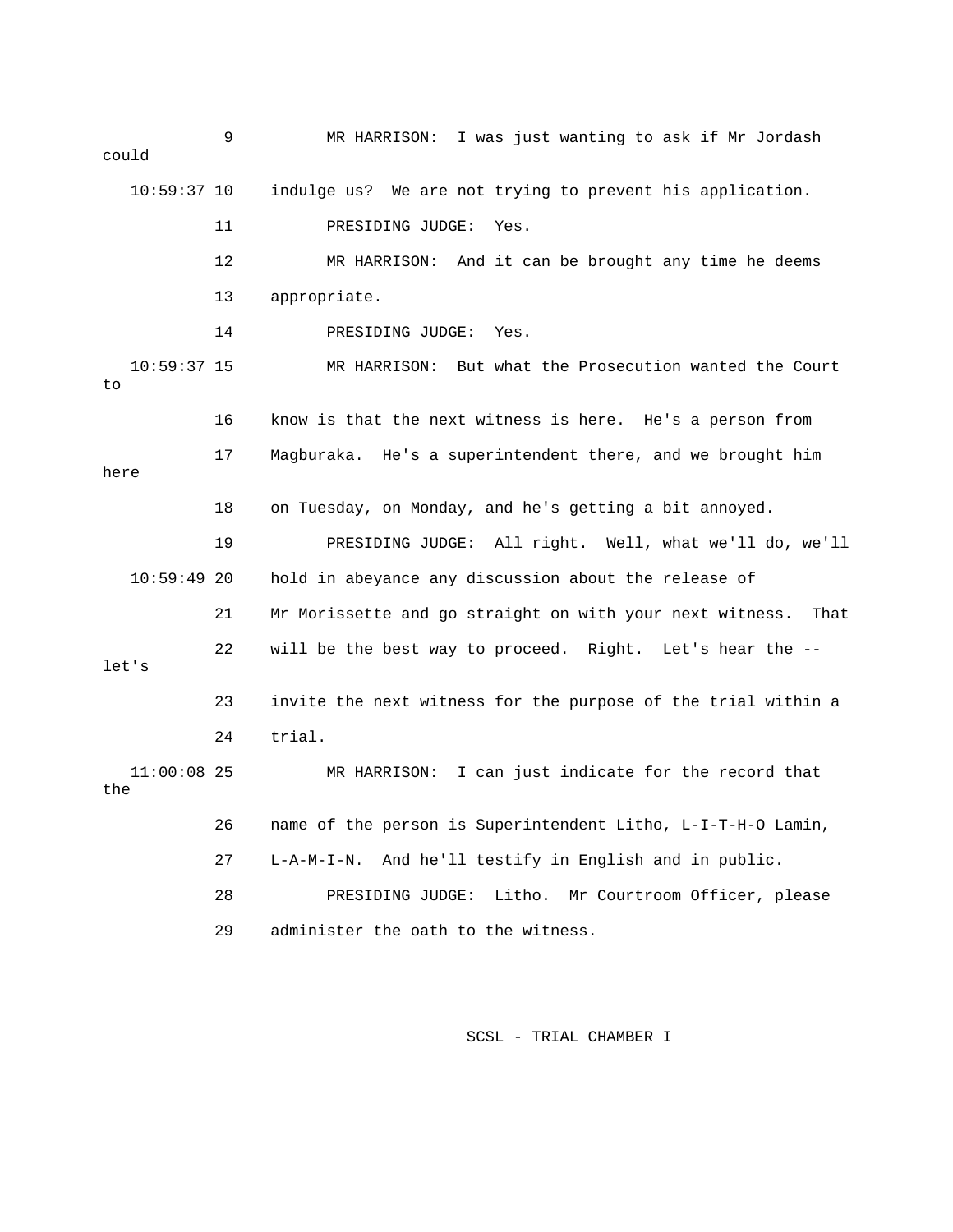| Page 34 | SESAY ET AL  |              |
|---------|--------------|--------------|
|         | 15 JUNE 2007 | OPEN SESSION |

 1 WITNESS: LITHO LAMIN [Sworn] 3 EXAMINED BY MR HARRISON: 4 Q. Could you please state your full name and spell your  $11:02:23$  5 last name? I'm sorry, you have to push that button again. 6 There, you've got it correct. 7 A. My name, sir, is Litho Lamin. Lamin, is spelt L-A-M-I- $11:02:53$   $10$  Q. Now, I'm going to take you back to 10 March 2003. Do 11 recall if anything happened on that day? 13 Q. And please take the Court slowly through what you remember  $11:03:13$  15 A. I recall on 10 March 2003 I was in the office. 16 Q. When you say you were in the office, what office are you 18 A. At the Criminal Investigation Department headquarters, 19 Freetown. , 11:03:36 20 Q. So you were in the office and what, if anything 21 A. The then director of the CID Mr FUK Dabo called --23 A. Mr FUK Dabo. 2 PRESIDING JUDGE: Counsel, proceed. N. 8 Q. And what is your current occupation? 9 A. I'm a superintendent of police. you 12 A. Yes, My Lord. 14 happening. 17 talking about? happened? 22 Q. Sorry, what was the name again?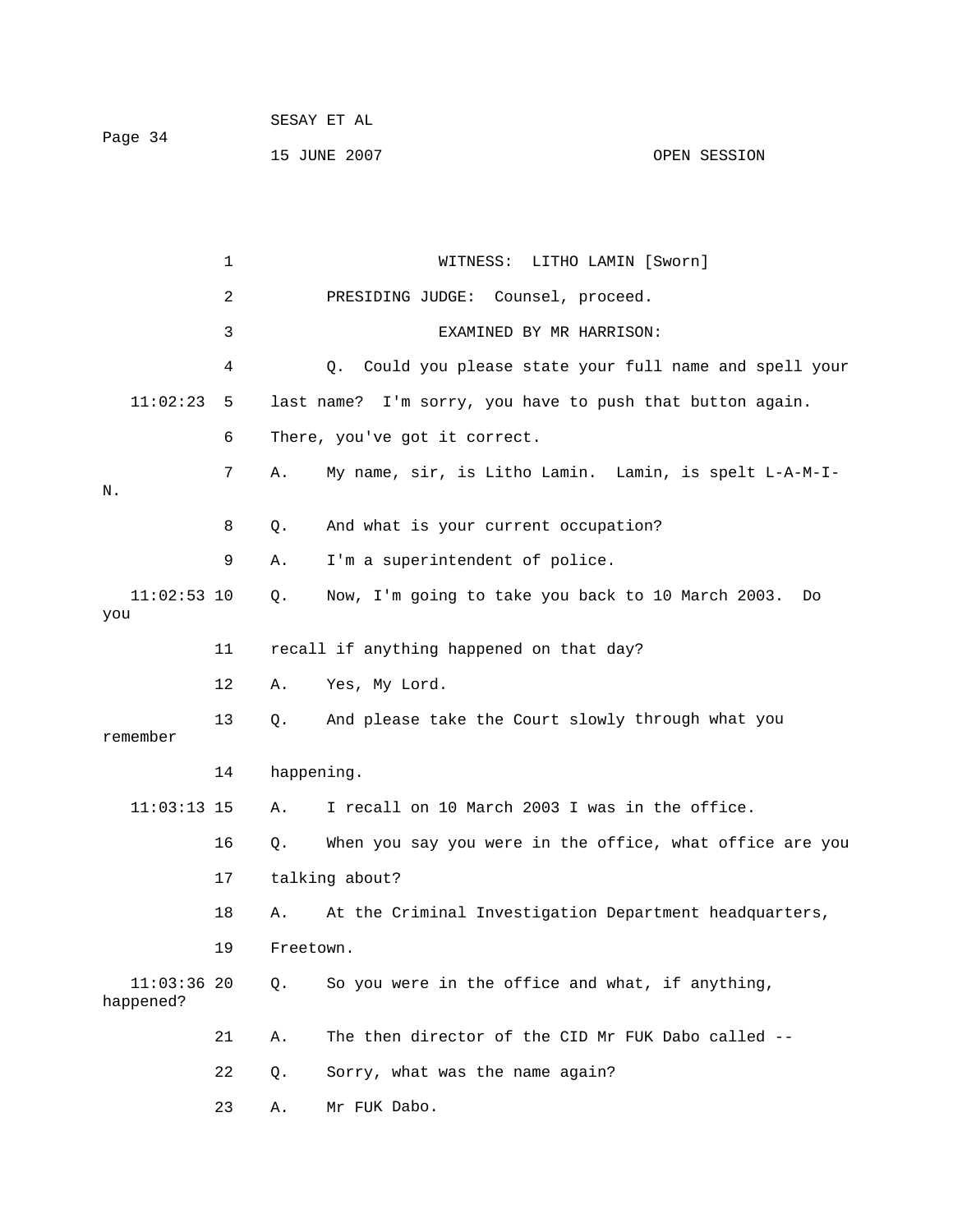|    |               | 24 | $\circ$ . | Is Dabo spelled D-A-B-O?                                 |
|----|---------------|----|-----------|----------------------------------------------------------|
|    | $11:04:00$ 25 |    | Α.        | Yes, My Lord.                                            |
|    |               | 26 | Q.        | Please continue.                                         |
| me |               | 27 | Α.        | He called me in his office and told me he had a task for |
|    |               | 28 |           | and I should be in preparedness.                         |
|    |               | 29 | Q.        | Was anything else said at that time?                     |
|    |               |    |           |                                                          |
|    |               |    |           | SCSL - TRIAL CHAMBER I                                   |

 SESAY ET AL ge 35 15 JUNE 2007 OPEN SESSION Pa

|                                                                         | $\mathbf{1}$   | Nothing, absolutely.<br>Α.                                                |  |  |  |
|-------------------------------------------------------------------------|----------------|---------------------------------------------------------------------------|--|--|--|
| SO                                                                      | $\overline{a}$ | I think you may have to speak a little bit louder. Just<br>$Q_{\star}$    |  |  |  |
| 3<br>that you know, there's people here translating and<br>interpreting |                |                                                                           |  |  |  |
| clearly                                                                 | 4              | every word you say, so they have to be able to hear you                   |  |  |  |
| 11:04:44                                                                | -5             | so that they can make an accurate interpretation. So you had              |  |  |  |
|                                                                         | 6              | this conversation with Chief Superintendent Dabo and what                 |  |  |  |
|                                                                         | 7              | happened next?                                                            |  |  |  |
|                                                                         | 8              | So I went back to my office. He was later --<br>A.,                       |  |  |  |
|                                                                         | 9              | JUDGE ITOE: Was he the chief superintendent or the                        |  |  |  |
| Dabo                                                                    |                | 11:05:01 10 director of the CID? What did you say he was, Mr Lamin?<br>Mr |  |  |  |

11 is what?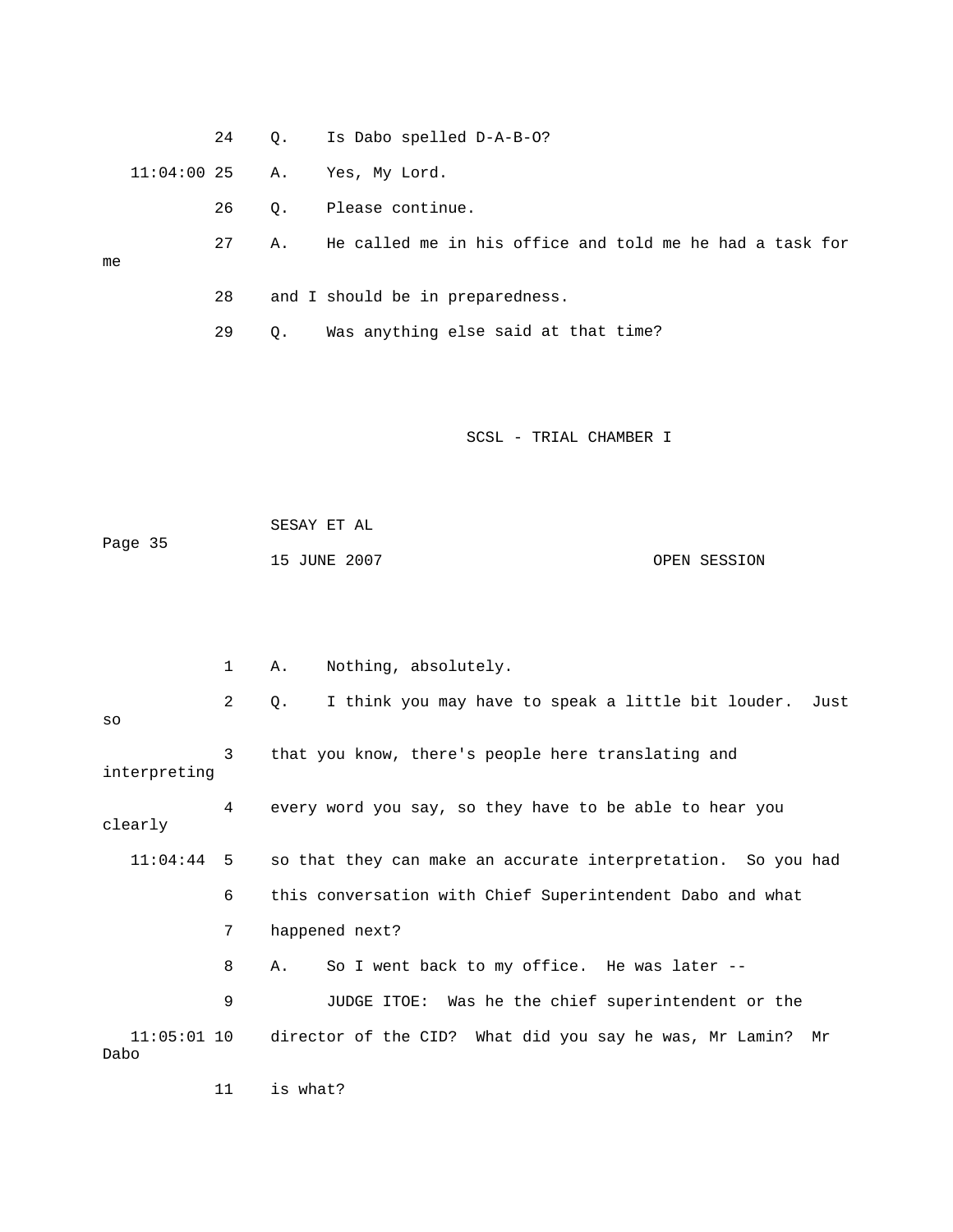|   |               | 12 |       | THE WITNESS: Mr Dabo was the director of the CID.          |
|---|---------------|----|-------|------------------------------------------------------------|
|   |               | 13 |       | JUDGE ITOE:<br>Yes, director of the CID.                   |
|   |               | 14 |       | Director of the CID.<br>THE WITNESS:                       |
|   | $11:05:17$ 15 |    |       | MR HARRISON:                                               |
|   |               | 16 | $Q$ . | And why did you call him chief superintendent?             |
|   |               | 17 | Α.    | No, that is his rank; Chief Superintendent of Police.      |
|   |               | 18 | $Q$ . | All right. So please continue; what happened next?         |
| а |               | 19 | Α.    | So he later called me again into his office and gave me    |
|   | $11:05:38$ 20 |    |       | document that there is a warrant of arrest for Issa Sesay. |
|   |               | 21 | Ο.    | And was anything else said?                                |
|   |               | 22 | Α.    | That I should effect the arrest.                           |
|   |               | 23 | $Q$ . | Are you able to say approximately what time of day this    |
|   |               | 24 | was?  |                                                            |
|   | 11:06:11 25   |    | Α.    | This was in the morning. I would say about 9.00, when I    |
|   |               | 26 |       | was called upon.                                           |
|   |               | 27 | Ο.    | And what happened next?                                    |
|   |               | 28 | Α.    | So he told me to wait and that he was expecting Issa to    |
|   |               | 29 |       | come to his office on that day.                            |
|   |               |    |       |                                                            |
|   |               |    |       |                                                            |

 SESAY ET AL ge 36 Pa

15 JUNE 2007 OPEN SESSION

1 Q. And then what happened?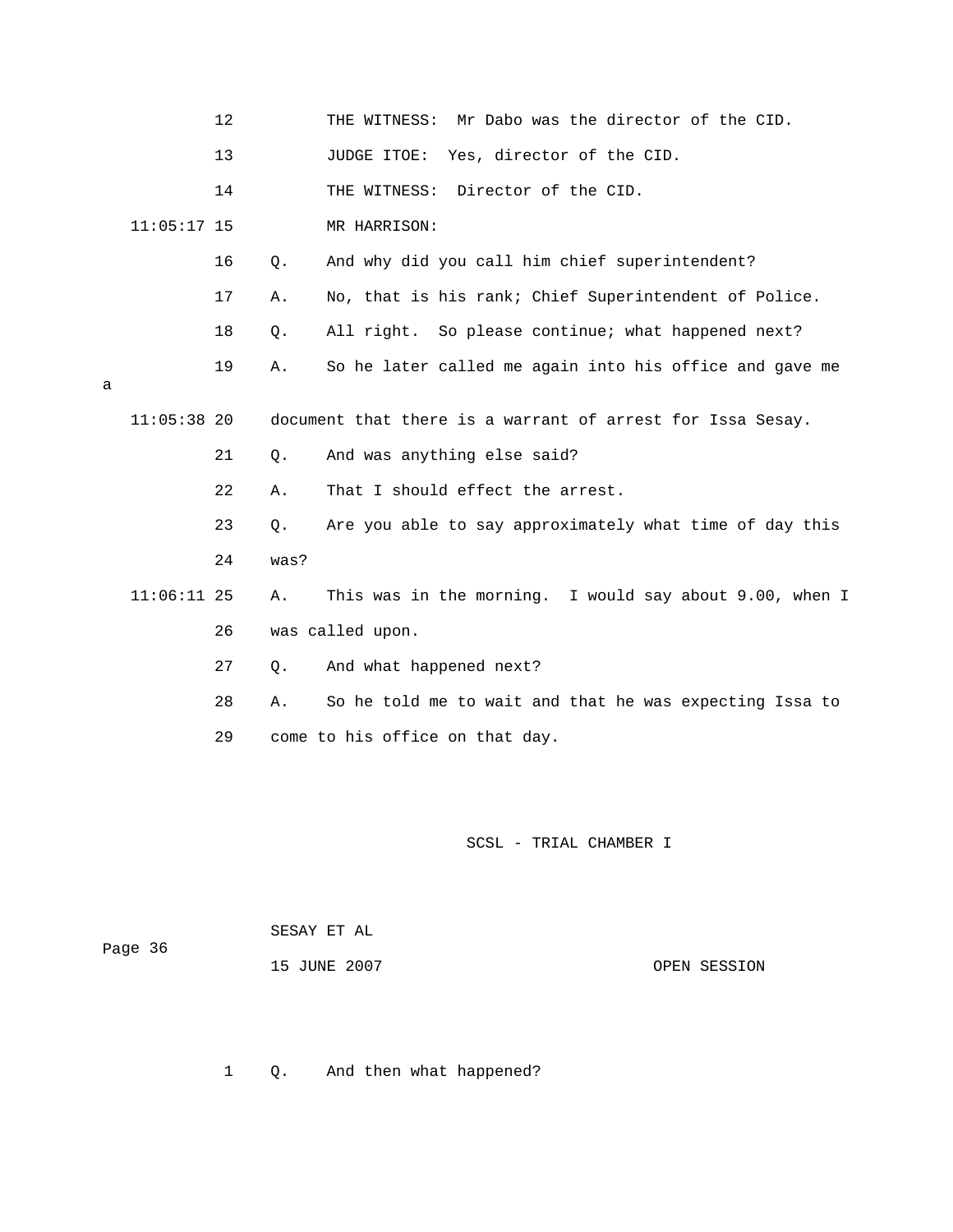| he  |               | 2  | So, later in the day, Issa came to CID headquarters and<br>Α.    |
|-----|---------------|----|------------------------------------------------------------------|
|     |               | 3  | went to the director's office; that is Mr Dabo's office.         |
|     |               | 4  | Continue; what happened next?<br>Q.                              |
| I.  | 11:07:08      | 5  | So immediately he arrived in the office, I was notified.<br>Α.   |
|     |               | 6  | went into the office and then told Mr Issa Sesay that I have a   |
|     |               | 7  | warrant for his arrest.                                          |
|     |               | 8  | And just do your best to explain to the Court who, if<br>Q.      |
|     |               | 9  | anyone, may have been present and exactly what took place.       |
|     | $11:07:37$ 10 |    | There were a lot of other senior police officers in the<br>Α.    |
|     |               | 11 | office.<br>The director himself was there, Mr Dabo; we have the  |
|     |               | 12 | assistant director of CID, then, Mr Alfred Carew Kamara; and     |
| you | Mansaray;     | 13 | have the assistant director of crime, the late Abubakar          |
|     |               | 14 | and Assistant Superintendent of Police, John Alpha; and some     |
|     | $11:08:07$ 15 |    | other junior police officers.                                    |
|     |               | 16 | And can you explain, in as much detail as you can --<br>Q.       |
|     |               | 17 | Excuse me, what's the name of the deputy<br>JUDGE ITOE:          |
|     |               | 18 | director of the CID?                                             |
|     |               | 19 | THE WITNESS: Alfred Carew Kamara.                                |
|     | $11:08:31$ 20 |    | JUDGE ITOE:<br>Thank you.                                        |
|     | would         | 21 | I think Carew is C-A-R-E-W, and Kamara<br>MR HARRISON:           |
|     |               | 22 | be a name familiar to the court reporter.                        |
|     |               | 23 | Again, if you could just, slowly, tell the Court exactly<br>Q.   |
|     |               | 24 | what it is you did when you entered the room.                    |
|     | $11:08:52$ 25 |    | So I went in and approached Issa Sesay. I tapped him on<br>Α.    |
|     |               | 26 | his back.<br>I told him I have a warrant, issued by the Special  |
|     |               | 27 | I read the content of the warrant to him, and he broke<br>Court. |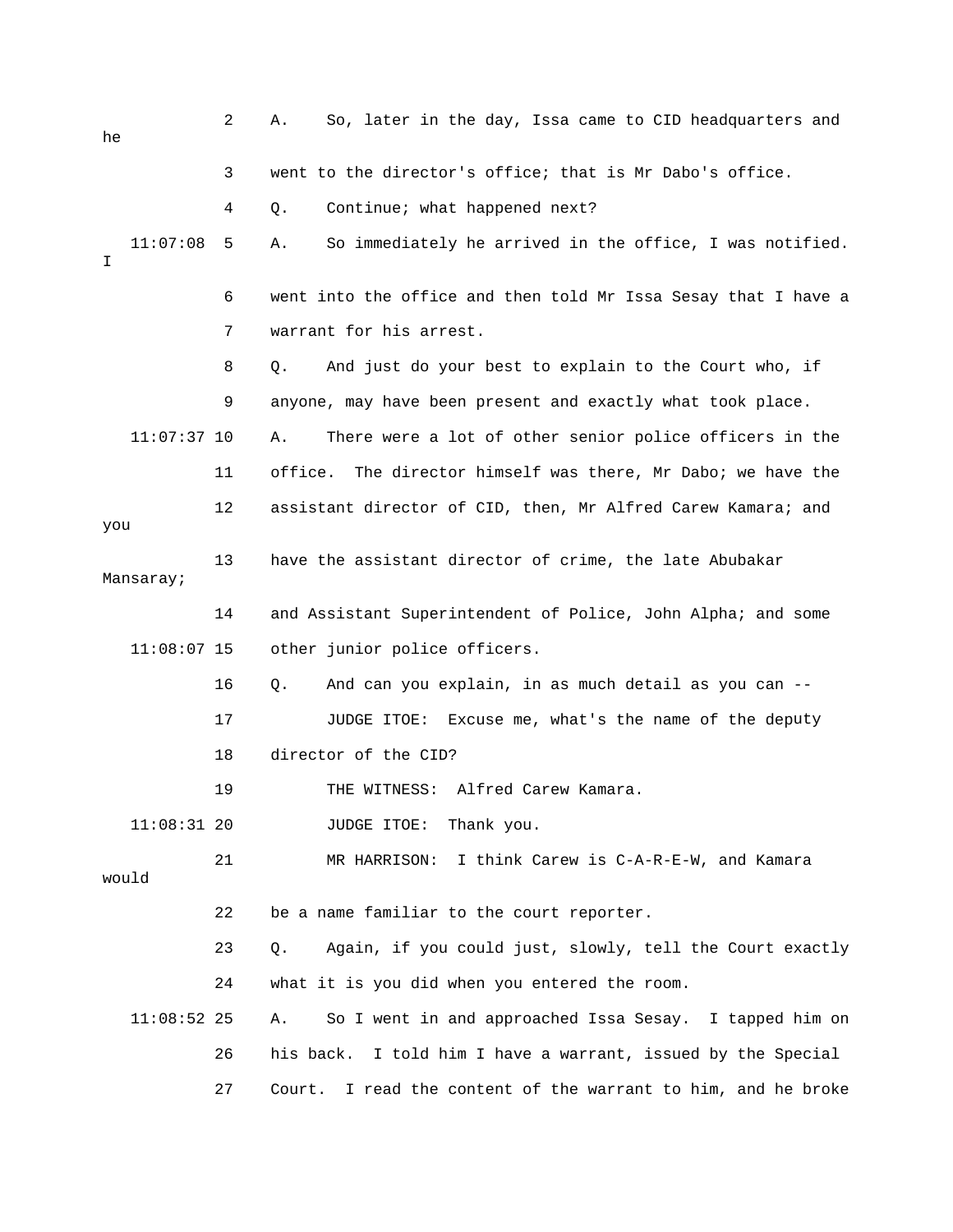28 down into tears, saying, "Is this the peace that they have asked 29 me to sign? Is this the peace?" But then he was crying,

SCSL - TRIAL CHAMBER I

 SESAY ET AL Page 37 OPEN SESSION 15 JUNE 2007

 3 A. Well, I handcuffed him and took him to a vehicle which was 4 parked outside CID headquarters. 11:10:11 5 Q. This room where you say these events happened, can you 6 explain to the Court where that room was located in the CID 8 A. The current CID headquarters is a two-storey building. 11 Q. Are you able to say approximately how much time you spent 12 in that room on the upper floor with Mr Sesay? 14 JUDGE ITOE: Did you say you read the warrant to him? 16 JUDGE ITOE: You read the warrant to him? 1 continuously. 2 Q. And what happened next? 7 building? You 9 have the upper floor and the lower floor and the office of the 11:10:29 10 director is, was on the upper floor of the building. 13 A. Well, approximately it would be -- say 20 to 30 minutes. 11:11:09 15 THE WITNESS: Yes, My Lord.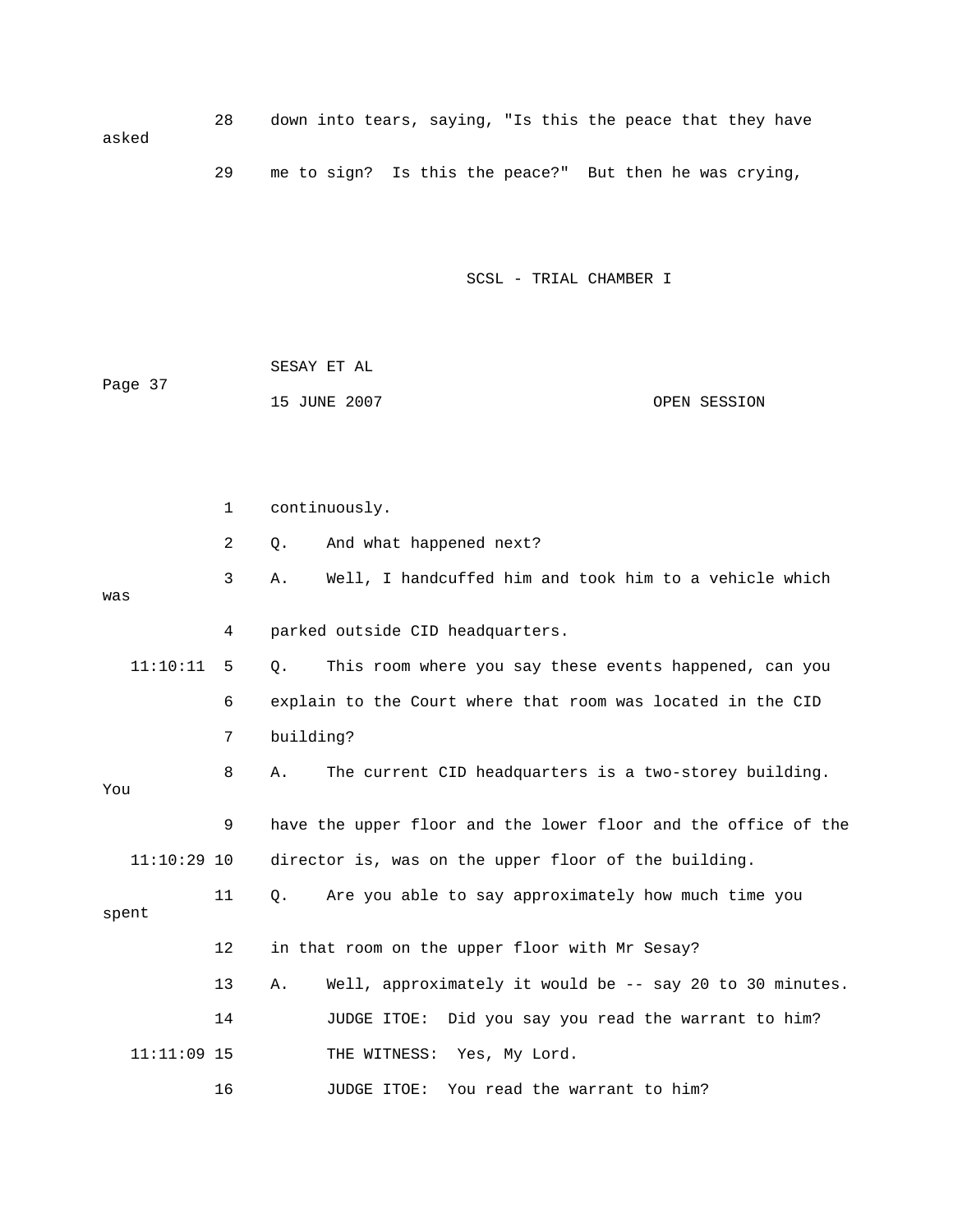17 THE WITNESS: Yes, My Lord.

18 MR HARRISON:

19 Q. And you made mention of going to a car or a vehicle; can 11:11:30 20 you just explain how that happened?

21 A. There were official vehicles waiting for us. So

- 22 immediately I arrested him, I took him down to one of the
	- 23 vehicles and then we proceeded to Jui.
	- 24 Q. When you say "we proceeded," who are you talking about?
	- 11:12:01 25 A. Myself and some colleague officers.
		- 26 Q. And what about Mr Sesay?
		- 27 A. I was with him in the vehicle.
		- 28 Q. Please continue. What happened next?
		- 29 A. We went to Jui, where he was detained. We were at Jui,

SCSL - TRIAL CHAMBER I

| Page 38 | SESAY ET AL  |              |
|---------|--------------|--------------|
|         | 15 JUNE 2007 | OPEN SESSION |

 1 say, for another -- an hour at Jui. Then we had another 2 instruction that we should take him to Scan Drive at 3 going towards Spur Road, so we boarded the vehicle. 4 Q. Just pause for a moment. And -- 7 JUDGE ITOE: You had instructions from Mr Dabo? Wilberforce, 11:13:16 5 JUDGE ITOE: You had the instruction from who? 6 THE WITNESS: From Mr Dabo.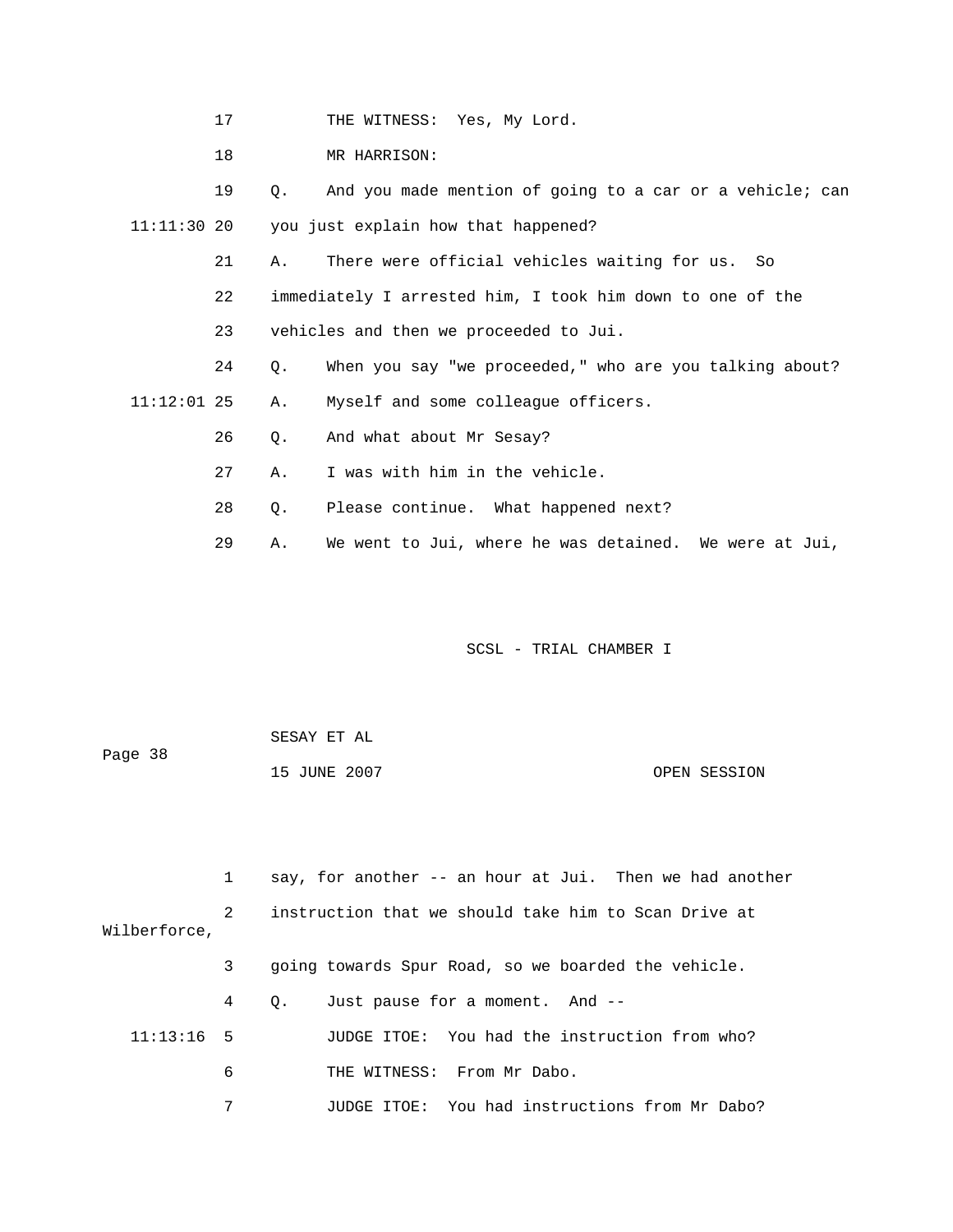|                | 8  |        | Yes, Your Honour.<br>THE WITNESS:                           |
|----------------|----|--------|-------------------------------------------------------------|
|                | 9  |        | JUDGE ITOE:<br>Your director?                               |
| $11:13:30$ 10  |    |        | My director.<br>THE WITNESS:                                |
|                | 11 |        | MR HARRISON:                                                |
|                | 12 | Q.     | While you were at Jui, did anything happen there?           |
|                | 13 | Α.     | Well, he was detained.                                      |
|                | 14 | Q.     | And during that detention, did anything take place?         |
| $11:14:10$ 15  |    | Α.     | Well, not to my knowledge.                                  |
| Superintendent | 16 | Q.     | So you received the instruction from Chief                  |
|                | 17 | Dabo?  |                                                             |
|                | 18 | Α.     | Yes, My Lord.                                               |
|                | 19 | Q.     | And what happened next?                                     |
| $11:14:28$ 20  |    | Α.     | We boarded the vehicle again and then we drove to Scan      |
| there.         | 21 | Drive. | The office of Special Court by then took Mr Sesay           |
| the            | 22 |        | On arrival at Scan Drive I handed him over to personnels of |
|                | 23 |        | Special Court.                                              |
|                | 24 | Q.     | Do you know the names of any of those people?               |
| $11:15:08$ 25  |    | Α.     | Joseph Saffa.                                               |
|                | 26 | Q.     | Just for the clarity of the Court, how is it you know       |
|                | 27 |        | Joseph Saffa?                                               |
| at             | 28 | Α.     | He is a police officer but he is on secondment, working     |
|                | 29 |        | the Special Court.                                          |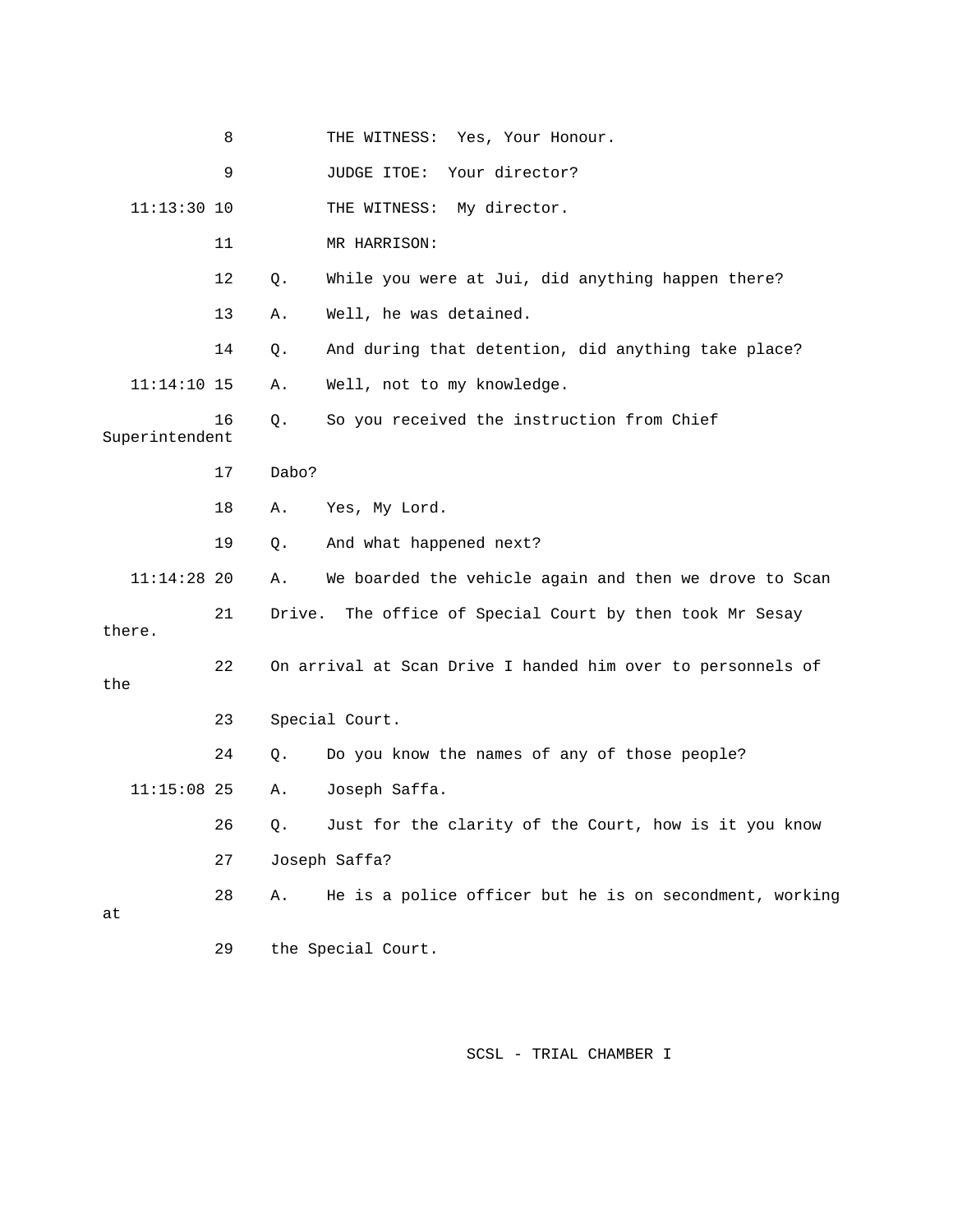| Page 39                 |    | SESAY ET AL                                                    |     |  |  |
|-------------------------|----|----------------------------------------------------------------|-----|--|--|
|                         |    | 15 JUNE 2007<br>OPEN SESSION                                   |     |  |  |
|                         |    |                                                                |     |  |  |
|                         |    |                                                                |     |  |  |
|                         | 1  | And on that day had you seen Joseph Saffa at any earlier<br>Q. |     |  |  |
|                         | 2  | point in time?                                                 |     |  |  |
|                         | 3  | Yes, I saw him at Jui.<br>Α.                                   |     |  |  |
|                         | 4  | And when you saw Mr Saffa at Jui, can you just tell the<br>Q.  |     |  |  |
| 11:16:03                | 5  | Court how it is you saw him and what happened?                 |     |  |  |
|                         | 6  | He was with other personnel and he was normal.<br>Α.           |     |  |  |
|                         | 7  | So you say you've arrived at Scan Drive. And can you<br>Q.     |     |  |  |
| just                    |    |                                                                |     |  |  |
|                         | 8  | take your time and explain what it is that happened at Scan    |     |  |  |
|                         | 9  | Drive?                                                         |     |  |  |
| $11:16:29$ 10           |    | At Scan Drive I handed over the responsibility to the<br>Α.    |     |  |  |
|                         | 11 | special duty personnel the custody of Issa Sesay, and I waited |     |  |  |
|                         | 12 | out in the vehicle. They took him to a room. Well, to be       |     |  |  |
| Α                       | 13 | honest, I don't know what transpired between them in the room. |     |  |  |
| Court                   | 14 | few hours later they told me again that, from the Special      |     |  |  |
| $11:17:04$ 15<br>the    |    | now at Scan Drive, that we should drive to Diamond Airline at  |     |  |  |
|                         | 16 | beach.                                                         |     |  |  |
|                         | 17 | And then what happened?<br>Q.                                  |     |  |  |
| us.                     | 18 | At Diamond Airline there was a helicopter waiting for<br>Α.    |     |  |  |
| you                     | 19 | <b>JUDGE ITOE:</b><br>Excuse me; you say a few hours later.    | Can |  |  |
| $11:17:41$ 20<br>about, |    | be specific about -- is it possible for you to be specific     |     |  |  |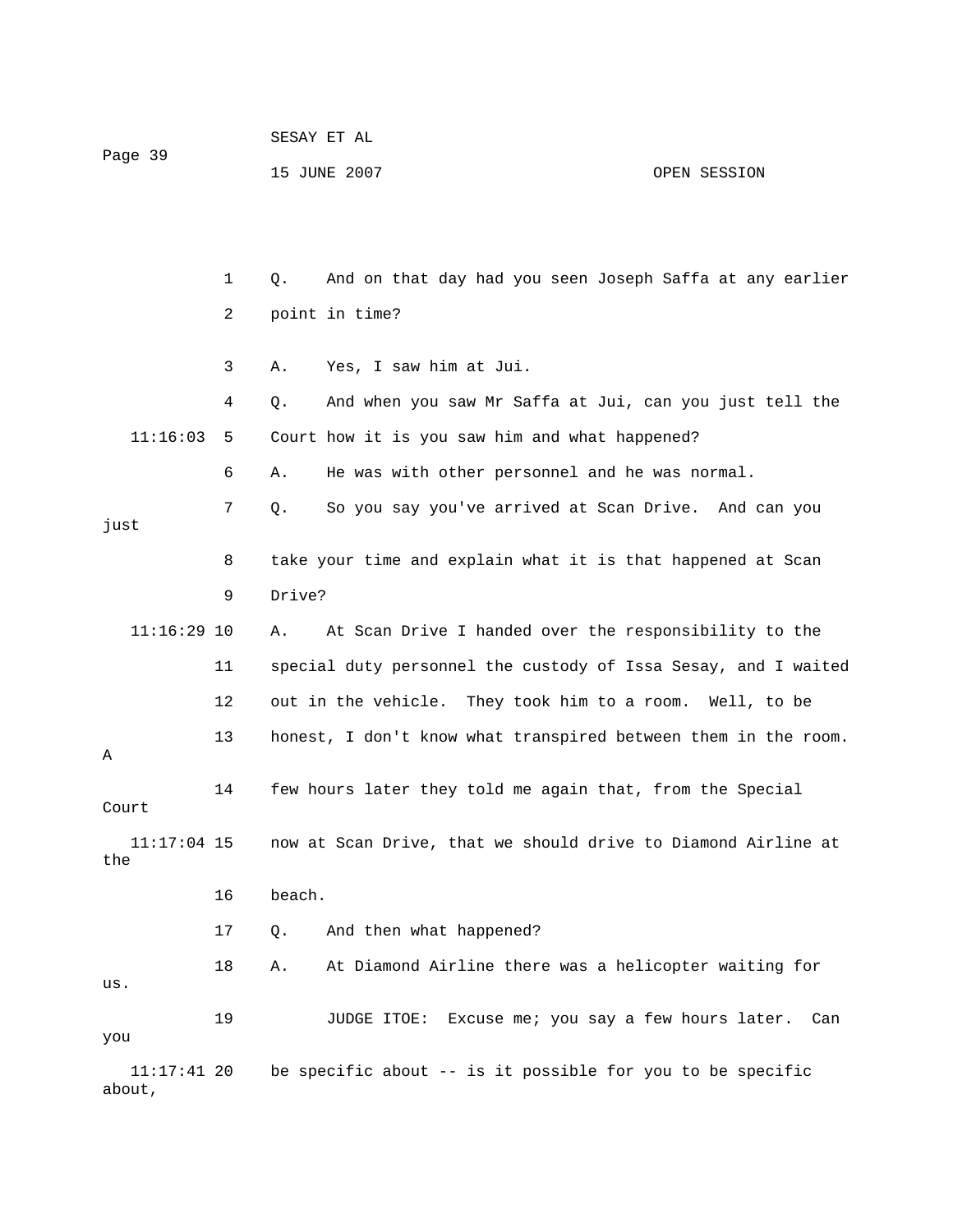21 not exact, I mean? 22 THE WITNESS: Well, to be honest, it's quite a long time 23 now. I cannot give the duration. 24 JUDGE ITOE: Because when you said a few hours, after a 27 a room. Whether -- I don't know what transpired. 28 JUDGE ITOE: No, I'm not asking you of what transpired 29 there because we now know that you handed the subject to few 11:17:58 25 hours, it's -- 26 THE WITNESS: Well, when we arrived there they took him to Joseph

| Page 40 | SESAY ET AL  |  |              |
|---------|--------------|--|--------------|
|         | 15 JUNE 2007 |  | OPEN SESSION |

|               | $\mathbf{1}$ | Saffa and you retired to a vehicle outside and remained there. |
|---------------|--------------|----------------------------------------------------------------|
|               | 2            | THE WITNESS: Yes, My Lord.                                     |
|               | 3            | JUDGE ITOE: After a few hours, as you say, they brought        |
|               | 4            | him out and they said you should take him to the Diamond --    |
| $11:18:24$ 5  |              | THE WITNESS: No, all of us.                                    |
|               | 6            | JUDGE ITOE: Yes, yes. So how long would you -- you are         |
|               | 7            | not able to estimate how long he was inside there.             |
|               | 8            | THE WITNESS: No, that is -- well, it could not --              |
|               | 9            | JUDGE ITOE: If you cannot answer, I don't want to press        |
| $11:18:40$ 10 |              | you.                                                           |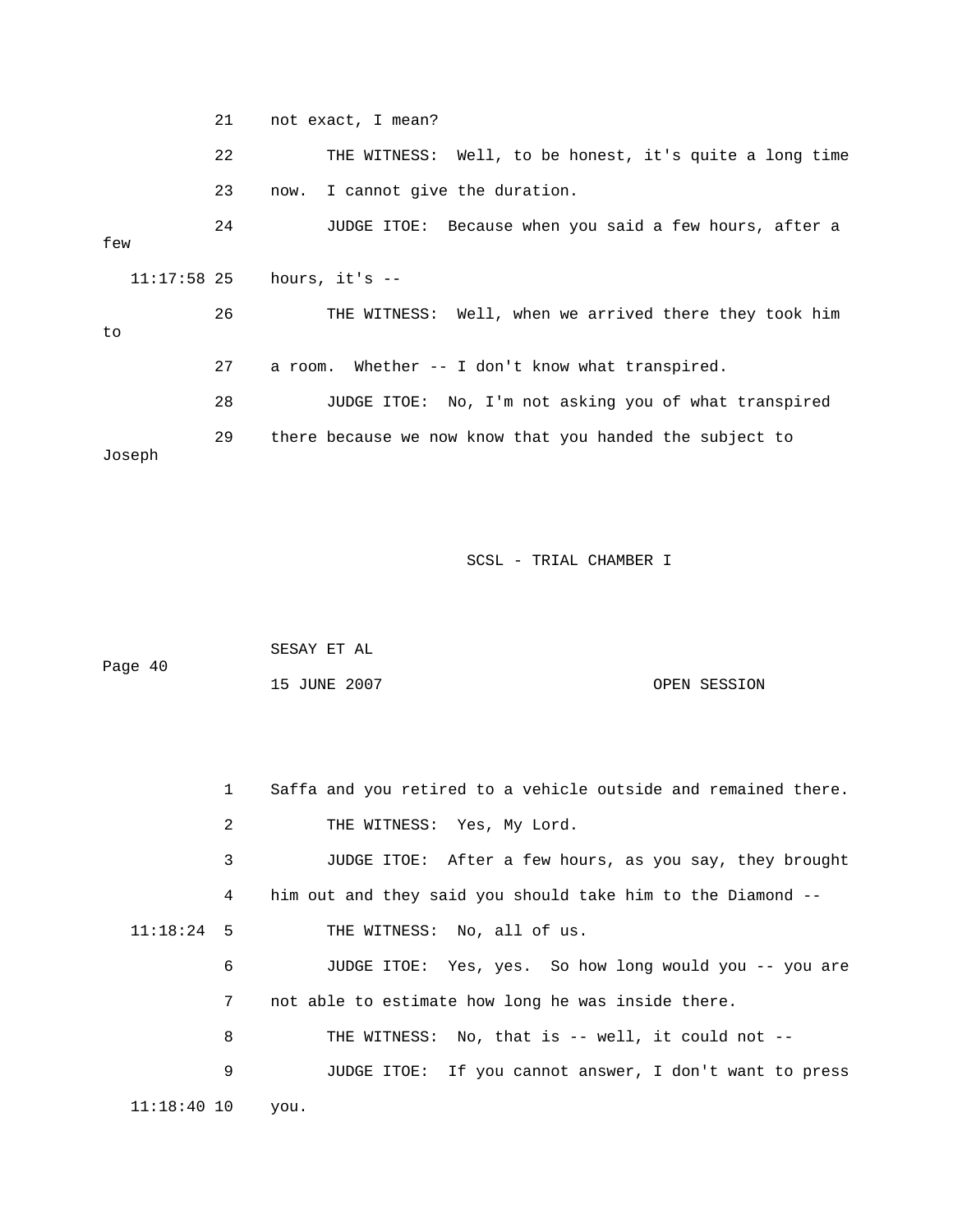|               | 11 |         | THE WITNESS: Yes, I cannot.                                 |
|---------------|----|---------|-------------------------------------------------------------|
|               | 12 |         | JUDGE ITOE:<br>Let's continue.                              |
|               | 13 |         | MR HARRISON:                                                |
|               | 14 | Q.      | So you mentioned Diamond Airlines?                          |
| $11:18:49$ 15 |    | Α.      | Yeah.                                                       |
|               | 16 | Q.      | Just take your time and tell the Court what it is that      |
|               | 17 |         | happened next?                                              |
|               | 18 | Α.      | We received, myself and the other officers, received        |
| should        | 19 |         | instruction from the Special Court representatives that we  |
| $11:19:03$ 20 |    |         | take Issa Sesay to the beach, at Diamond Airline, where the |
|               | 21 |         | helicopter was waiting for us.                              |
|               | 22 | О.      | And what happened next?                                     |
| and           | 23 | Α.      | On arrival at the Diamond Airline we met the helicopter     |
|               | 24 |         | we were told to board the helicopter for Bonthe, for Bonthe |
| $11:19:40$ 25 |    | Island. |                                                             |
|               | 26 | О.      | Did you board the helicopter?                               |
|               | 27 | Α.      | Yes, My Lord.                                               |
|               | 28 | Q.      | And was anyone else on the helicopter?                      |
|               | 29 | Α.      | Yes, My Lord.                                               |
|               |    |         |                                                             |

|         | SESAY ET AL  |              |
|---------|--------------|--------------|
| Page 41 |              |              |
|         | 15 JUNE 2007 | OPEN SESSION |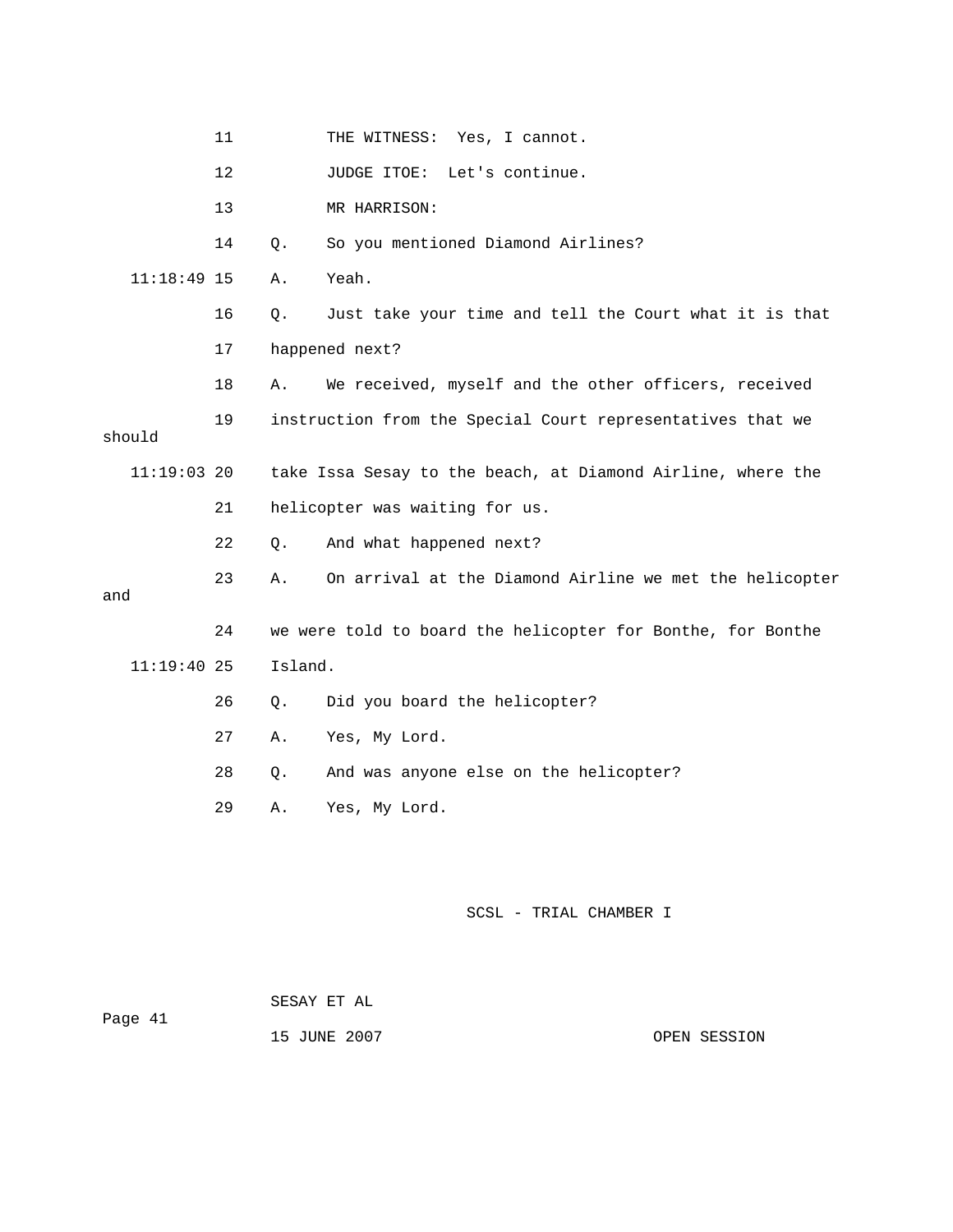1 Q. Just tell the Court who you recall being on the helicopter? 2 A. Myself, Issa Sesay, a superintendent of police, John Alpha, 3 Saffa, Joseph Saffa and some other people I cannot remember now. 4 Q. Please continue with the events; what happened next? 11:20:43 5 A. So we flew to Bonthe Island and in the helicopter Issa 6 persistently saying he has been deceived by the authorities 7 because they asked him to sign the peace accord with the 8 understanding that everything was going to be normalised, not explaining 11 has two daughters, very young daughters, which he's not happy 13 Q. Tell the Court what happened next? detention 16 Bonthe. A few minutes later, a representative from Special 17 came with a package of papers, documents, and handed them over 18 me to be given to Issa. Among those documents that were given was 9 knowing that he has been indicted. So he was in tears 11:21:10 10 to us and that is why he has agreed and more especially that he to 12 leave them. 14 A. So we arrived in Bonthe, and we took Issa to the 11:21:49 15 centre at Bonthe, handed him over to the detention officers at Court to to 19 me there was one, the right of the detainee, the indictment, and 11:22:36 20 another document which he was supposed to sign. So I handed them 21 over to him, yet still he was not comfortable; he was in tears,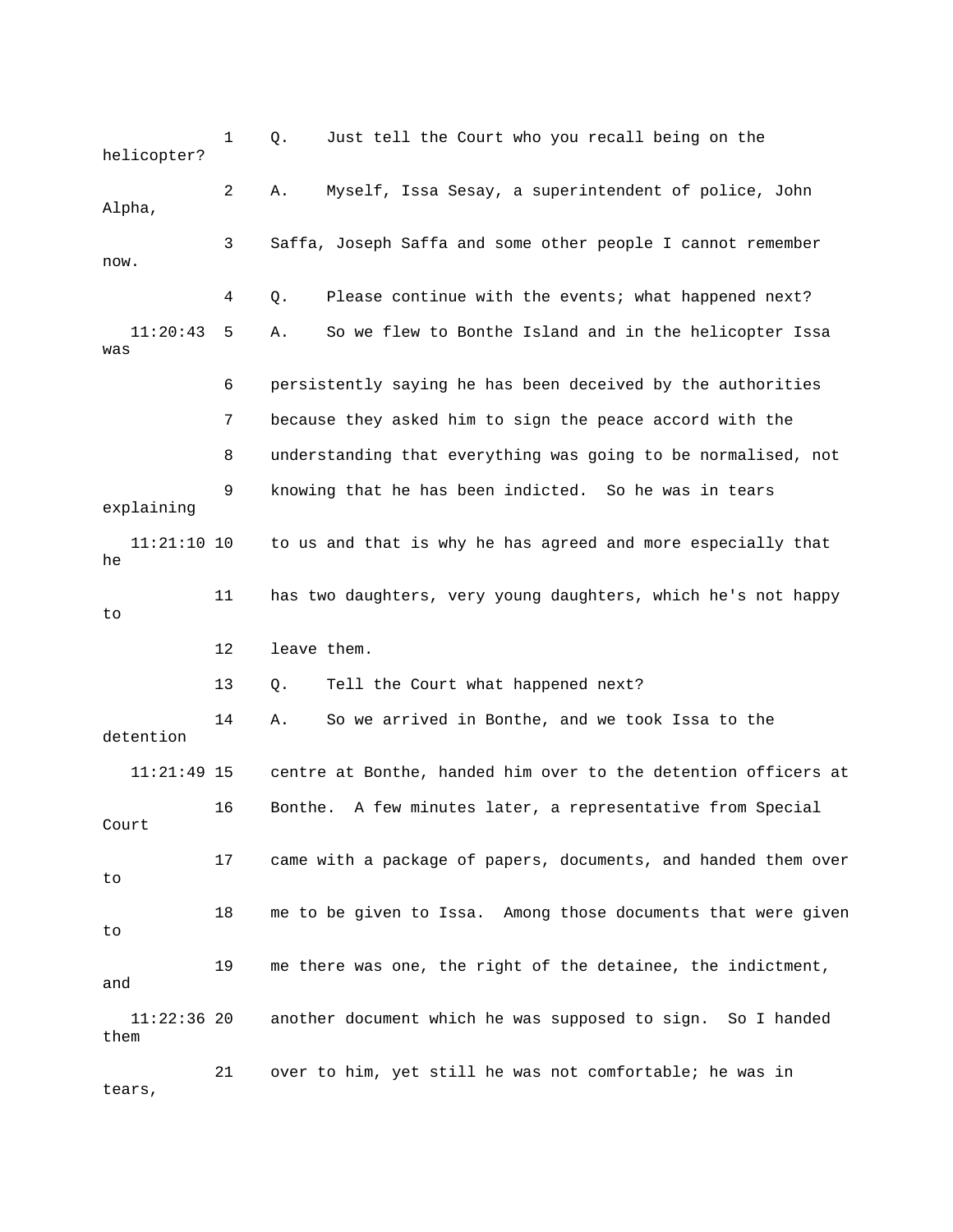|               | 22 | repeating the same conversation as earlier, that he has been  |
|---------------|----|---------------------------------------------------------------|
|               | 23 | deceived.                                                     |
|               | 24 | MR HARRISON: I'd ask if Court Management happens to be        |
| $11:23:14$ 25 |    | able to give to the witness what is Exhibit 219.              |
| the           | 26 | Now, if you look at that document, you will see that on<br>О. |
| the           | 27 | top right-hand corners there will be numbers. If you go to    |
|               | 28 | next page, on the top right-hand corner, do you see a number? |
|               | 29 | Yes, My Lord.<br>Α.                                           |

```
 SCSL - TRIAL CHAMBER I
```
 SESAY ET AL Page 42 15 JUNE 2007 OPEN SESSION

 1 Q. Now, if you could go to what is page number 43, from the 3 A. Yes, My Lord. 4 Q. And if you could just take a look at that document and tell 7 Q. Yes. On the top right-hand corner there should be a 9 recognise that document? 11:24:41 10 A. Yes, My Lord. 11 Q. And please tell the Court how it is you recognise it? 2 top right corner, do you see that? 11:24:24 5 the Court if you recognise it? 6 A. Page 43? 8 number. The number should be 43 and I'm asking you if you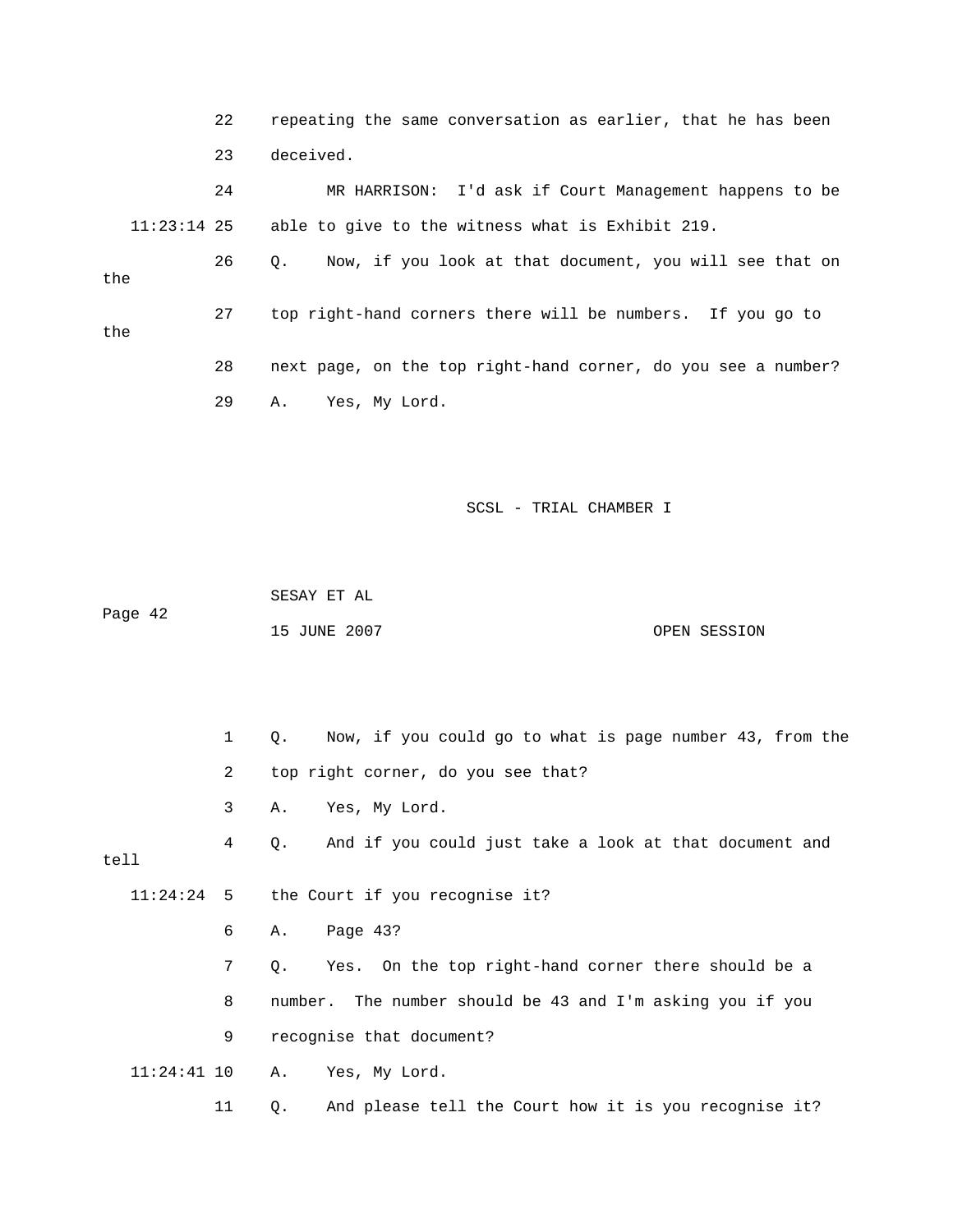|      |                         | 12 | Α.    | This is the warrant of arrest.                          |
|------|-------------------------|----|-------|---------------------------------------------------------|
|      |                         | 13 | Q.    | And the warrant of arrest of whom?                      |
|      |                         | 14 | Α.    | Issa Sesay.                                             |
| to   | $11:24:58$ 15           |    | $Q$ . | And is this the document that you've indicated you read |
|      |                         | 16 |       | Mr Sesay at the CID headquarters?                       |
|      |                         | 17 | Α.    | Yes, My Lord.                                           |
|      |                         | 18 | Q.    | And then I'd ask you to go to the document which is     |
|      |                         | 19 |       | numbered 48 in the top right corner; do you see that?   |
|      | $11:25:34$ 20           |    | Α.    | Yes, My Lord.                                           |
|      |                         | 21 | Q.    | Do you recognise that document?                         |
|      |                         | 22 | Α.    | Yes, My Lord.                                           |
|      |                         | 23 | Q.    | And how is it that you recognise the document?          |
|      | earlier,                | 24 | Α.    | This is the right of the accused. As I mentioned        |
|      | $11:25:45$ 25<br>rights |    |       | it was given to me to be handed over to him. That's his |
|      |                         | 26 |       | as a detainee.                                          |
| page |                         | 27 | Q.    | And I'd ask you to look at the document that begins at  |
|      |                         | 28 |       | 50; do you recognise that document?                     |
|      |                         | 29 | Α.    | Yes, My Lord.                                           |

| Page 43 | SESAY ET AL  |              |
|---------|--------------|--------------|
|         | 15 JUNE 2007 | OPEN SESSION |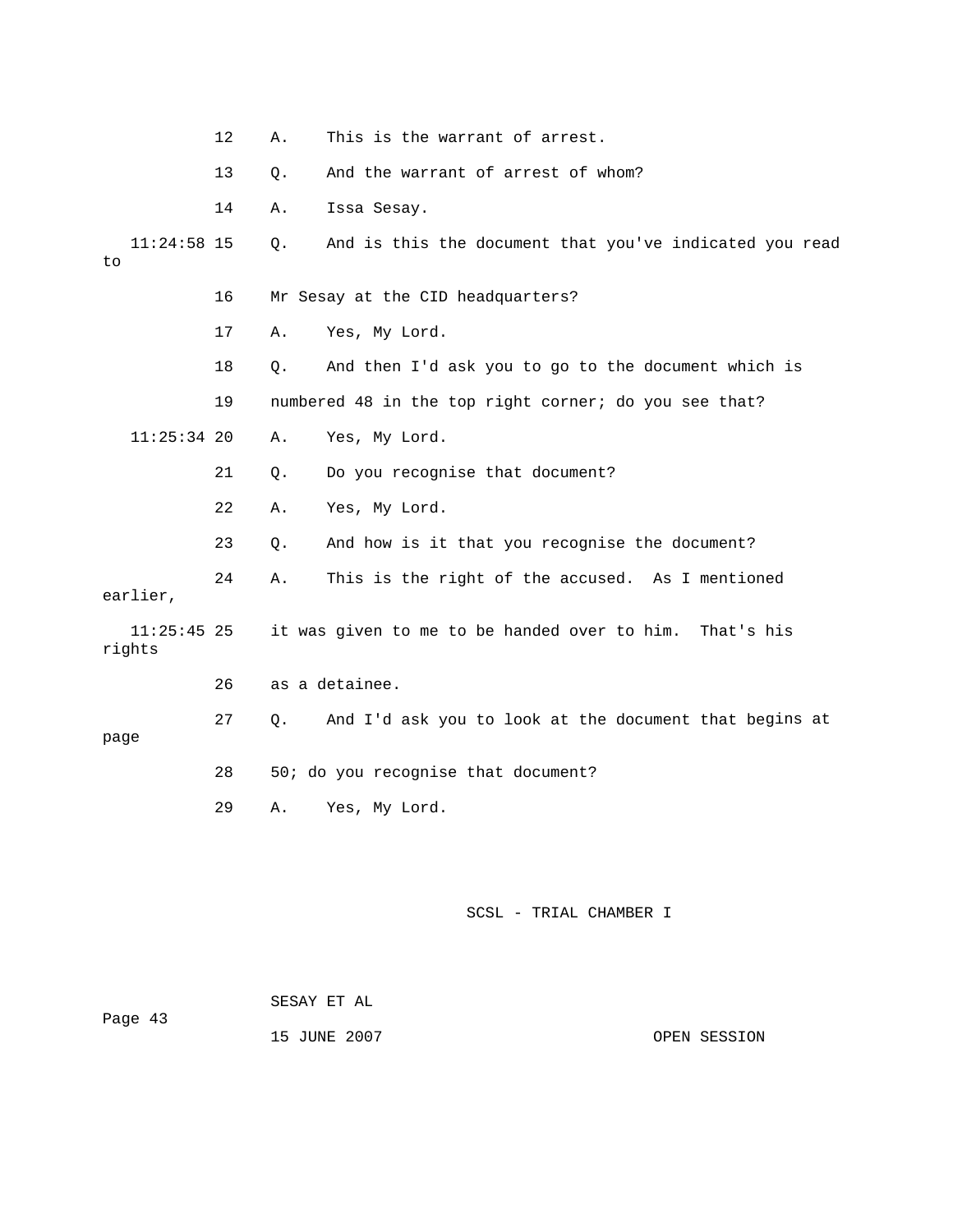|               | 1  | Q.        | And how is it that you recognise that document?           |
|---------------|----|-----------|-----------------------------------------------------------|
|               | 2  | Α.        | It was one of the document among the documents they gave  |
| to            |    |           |                                                           |
|               | 3  | me.       |                                                           |
| who           | 4  | Q.        | When you said it was a document that "they gave to me",   |
| 11:26:51      | 5  |           | are you referring to?                                     |
| package       | 6  | Α.        | They -- I said on arrival at Bonthe I was given a         |
|               | 7  |           | of documents by representative of the Special Court.      |
| that          | 8  | Q.        | And with this document we've been looking at, the one     |
|               | 9  |           | has 50 on the top right corner, what did you do with that |
| $11:27:13$ 10 |    | document? |                                                           |
|               | 11 | Α.        | The documents were given to Issa.                         |
|               | 12 | Q.        | And then if you could turn to the document which has 60   |
|               | 13 |           | written in the top right corner?                          |
|               | 14 | Α.        | Yes, My Lord.                                             |
| $11:27:38$ 15 |    | Q.        | Do you recognise that document?                           |
|               | 16 | Α.        | Yes, My Lord.                                             |
|               | 17 | Q.        | And how is it that you recognise that document?           |
| name          | 18 | Α.        | Well, as I was given it to append my signature and my     |
|               |    |           |                                                           |
|               | 19 |           | as the person who, personally, served Issa Sesay with the |
| $11:28:02$ 20 |    | document. |                                                           |
| "signature,"  | 21 | О.        | And on the bottom of that page, where it says             |
|               | 22 |           | do you recognise that signature?                          |
|               | 23 | Α.        | Yes, My Lord. That is my signature.                       |
| has           | 24 | Q.        | And, finally, if you could look at the document which     |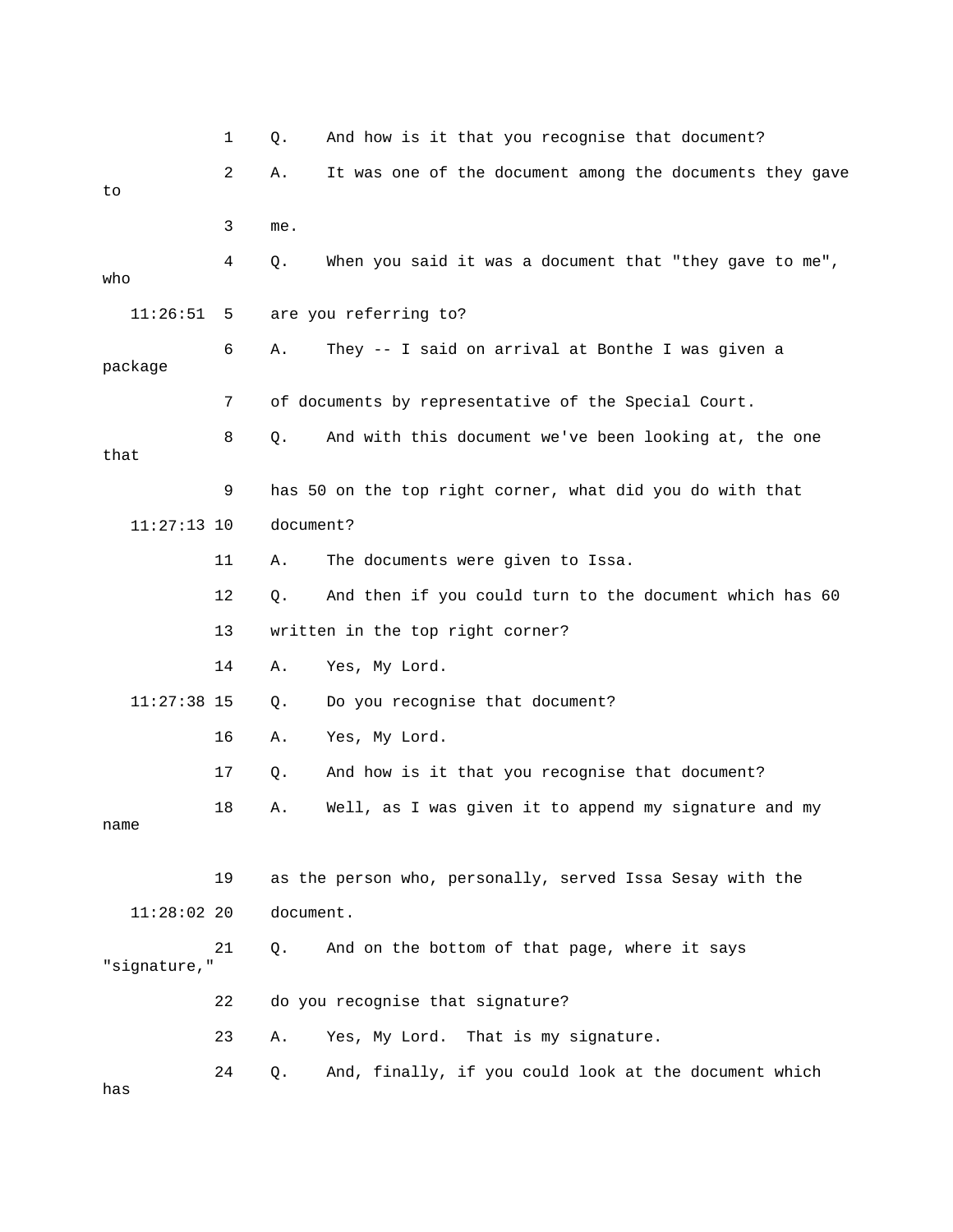- 11:28:25 25 62 on the top right corner; do you recognise that document?
	- 26 A. Yes, My Lord.
- 27 Q. And how is it that you recognise that document?
	- 28 A. It was among the documents I gave to Issa Sesay.
	- 29 Q. Now, can you just -- I've finished asking you questions

|         | SESAY ET AL  |              |
|---------|--------------|--------------|
| Page 44 |              |              |
|         | 15 JUNE 2007 | OPEN SESSION |

|                        | $\mathbf{1}$ | about those documents, thank you. And I only have one or two |
|------------------------|--------------|--------------------------------------------------------------|
|                        | 2            | more questions for you.                                      |
| say                    | 3            | JUDGE ITOE: But before you continue, Mr Harrison. You        |
|                        | 4            | the documents were given to you by someone from the Special  |
| 11:29:11<br>documents? | 5            | Court. Did you identify the person who gave you those        |
| he                     | 6            | THE WITNESS: Yes, sir. Yes, sir. But, unfortunately,         |
| name.                  | 7            | was a foreign national and at that time I did not ask his    |
|                        | 8            | I did not ask his name.                                      |
|                        | 9            | JUDGE ITOE: Did he tell you who he was?                      |
| $11:29:34$ 10          |              | THE WITNESS: Yeah. He told me he was part of the             |
|                        | 11           | investigating team at the Special Court.                     |
| team                   | 12           | JUDGE ITOE: He told you he was part the investigating        |
|                        | 13           | of the Special Court?                                        |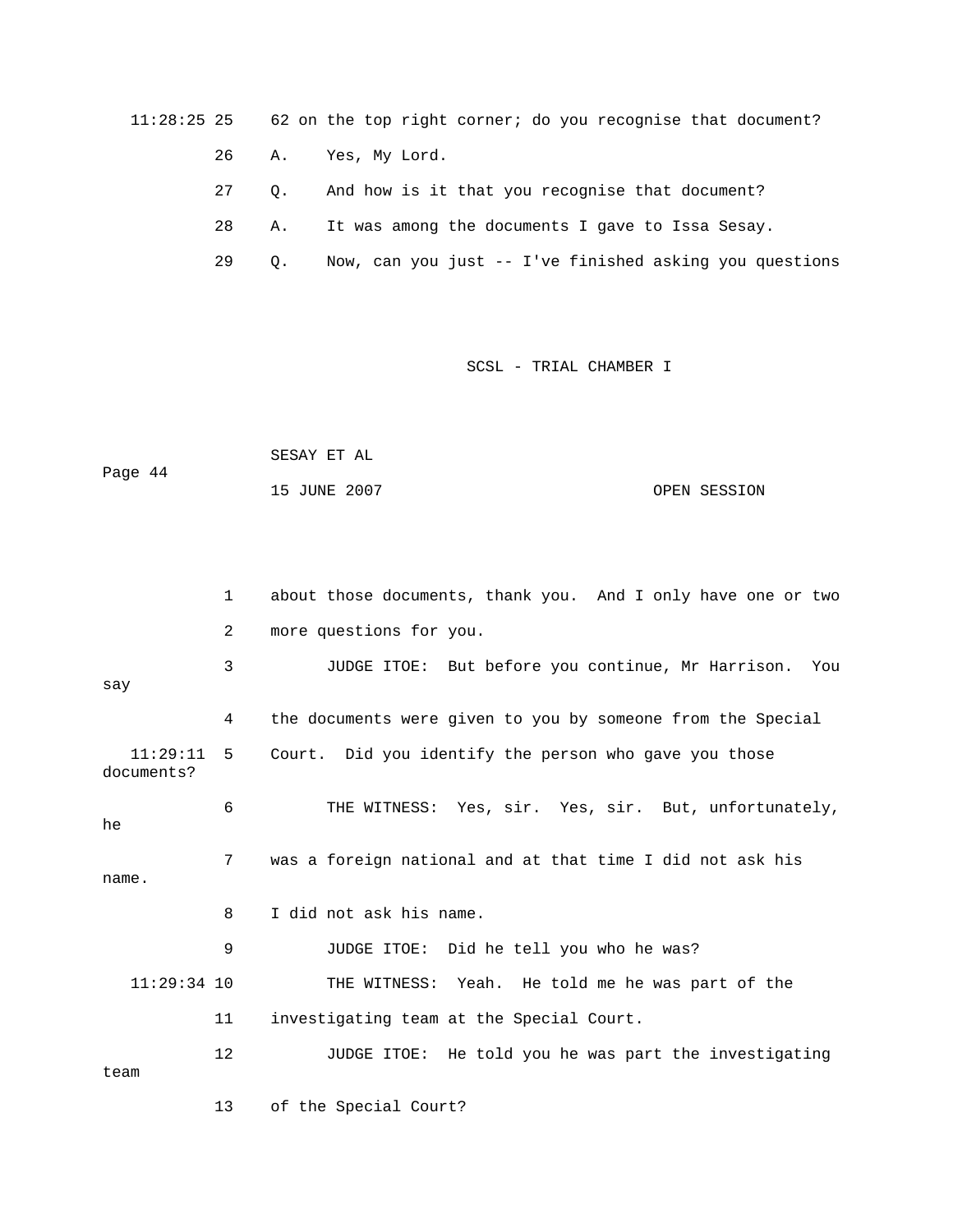|               | 14 | THE WITNESS:<br>Yes, yes.                                             |
|---------------|----|-----------------------------------------------------------------------|
| $11:29:48$ 15 |    | JUDGE ITOE:<br>Thank you.                                             |
|               | 16 | THE WITNESS:<br>Thank you.                                            |
|               | 17 | MR HARRISON:                                                          |
|               | 18 | After handing over these documents to Mr Sesay, what did<br>$\circ$ . |
|               | 19 | you do next?                                                          |
| $11:30:01$ 20 |    | Well, I left the premises, the detention premises.<br>Α.              |
|               | 21 | And what did you do that evening?<br>$Q$ .                            |
| night.        | 22 | I went to my guest house at Bonthe where I past the<br>Α.             |
|               | 23 | And the following morning, did anything happen?<br>$Q$ .              |
| that          | 24 | Yes, My Lord. We were expected the helicopter to come<br>Α.           |
| $11:30:35$ 25 |    | night, the 10th, to bring us back to Freetown. But,                   |
| day,          | 26 | unfortunately, it did not materialise. So, on the following           |
| location,     | 27 | the helicopter went. Whilst we went to the helicopter                 |
| alighted,     | 28 | I saw a van coming behind me. And when the passengers                 |
| in            | 29 | I recognised Issa Sesay among the passengers. He was dressed          |

| Page 45 | SESAY ET AL  |              |
|---------|--------------|--------------|
|         | 15 JUNE 2007 | OPEN SESSION |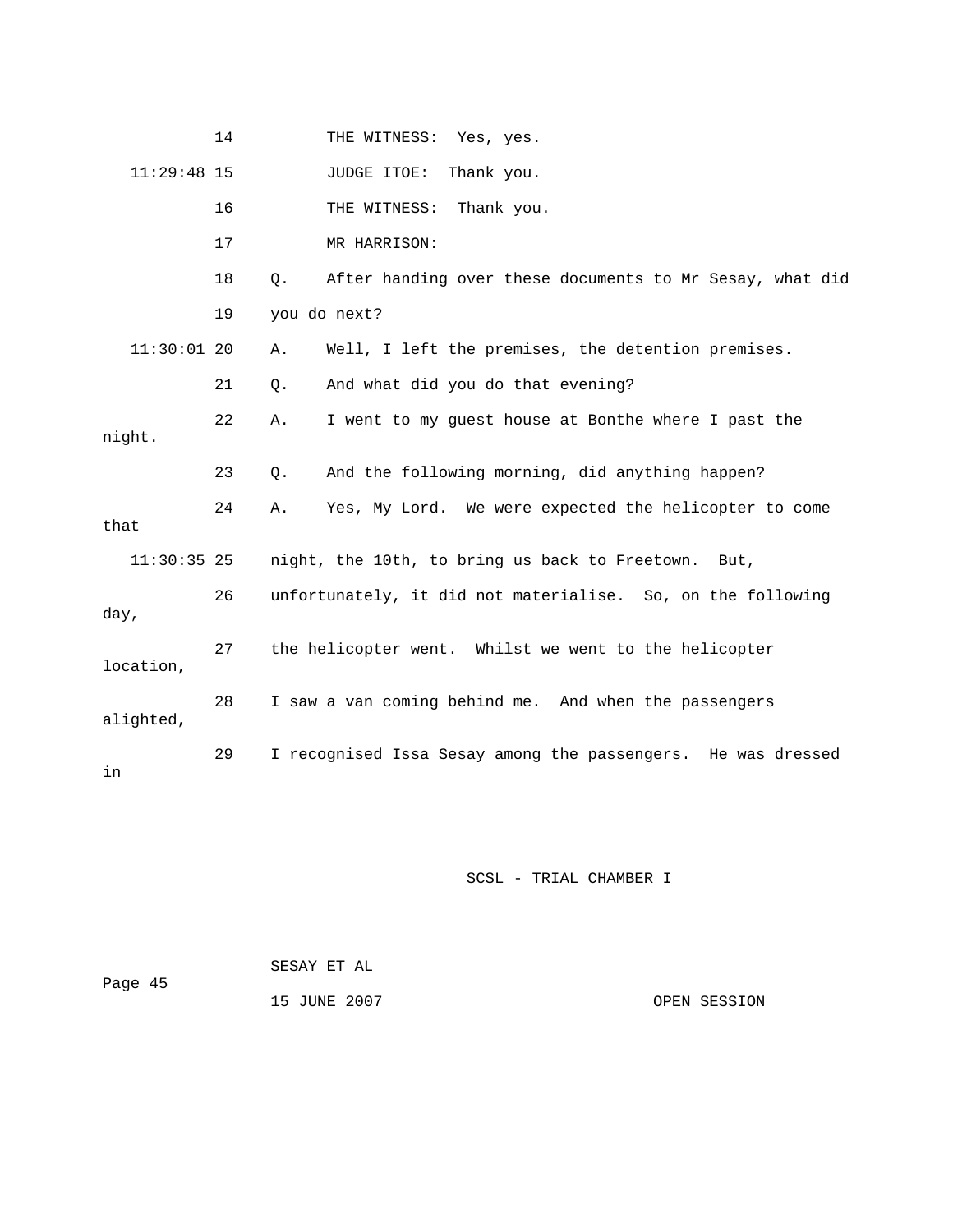| we                      | 1  | white, white dress. And all of us boarded the helicopter and     |
|-------------------------|----|------------------------------------------------------------------|
|                         | 2  | flew down to Freetown at helipad, Diamond helipad. And from      |
| CID                     | 3  | there, he took another vehicle with some officers. I went to     |
|                         | 4  | headquarters.                                                    |
| 11:31:29<br>after       | 5  | And did you have any further dealings with Mr Sesay<br>Q.        |
|                         | 6  | that?                                                            |
|                         | 7  | Nothing, absolutely.<br>Α.                                       |
|                         | 8  | MR HARRISON: That concludes the questioning.                     |
|                         | 9  | PRESIDING JUDGE: Thank you. Mr Jordash, when we return           |
| $11:31:47$ 10<br>now    |    | from the break you will begin your cross-examination.<br>We'll   |
|                         | 11 | take the usual morning break.                                    |
|                         | 12 | [Break taken at 11.30 a.m.]                                      |
|                         | 13 | $[RUF15JUN07B - CR]$                                             |
|                         | 14 | [Upon resuming at 12.08 a.m.]                                    |
| $12:09:46$ 15           |    | PRESIDING JUDGE: Mr Jordash, you'll proceed.                     |
|                         | 16 | MR JORDASH:<br>Thank you.                                        |
|                         | 17 | CROSS-EXAMINED BY MR JORDASH:                                    |
|                         | 18 | Mr Lamin, I've just got very few questions.<br>There was a<br>Q. |
| were                    | 19 | third man arrested on the day of Mr Sesay's -- well, there       |
| $12:10:08$ 20<br>right? |    | three men arrested on the day of Mr Sesay's arrest; am I         |
|                         | 21 | About that.<br>Three.<br>Α.                                      |
| it's                    | 22 | Q.<br>Well, was there three or was there not three?<br>I mean,   |
|                         | 23 | not every day war crime suspects get arrested. Was it three?     |
|                         | 24 | On that specific day, when I went to Bonthe, I saw late<br>Α.    |
| $12:10:38$ 25           |    | Chief Hinga Norman.                                              |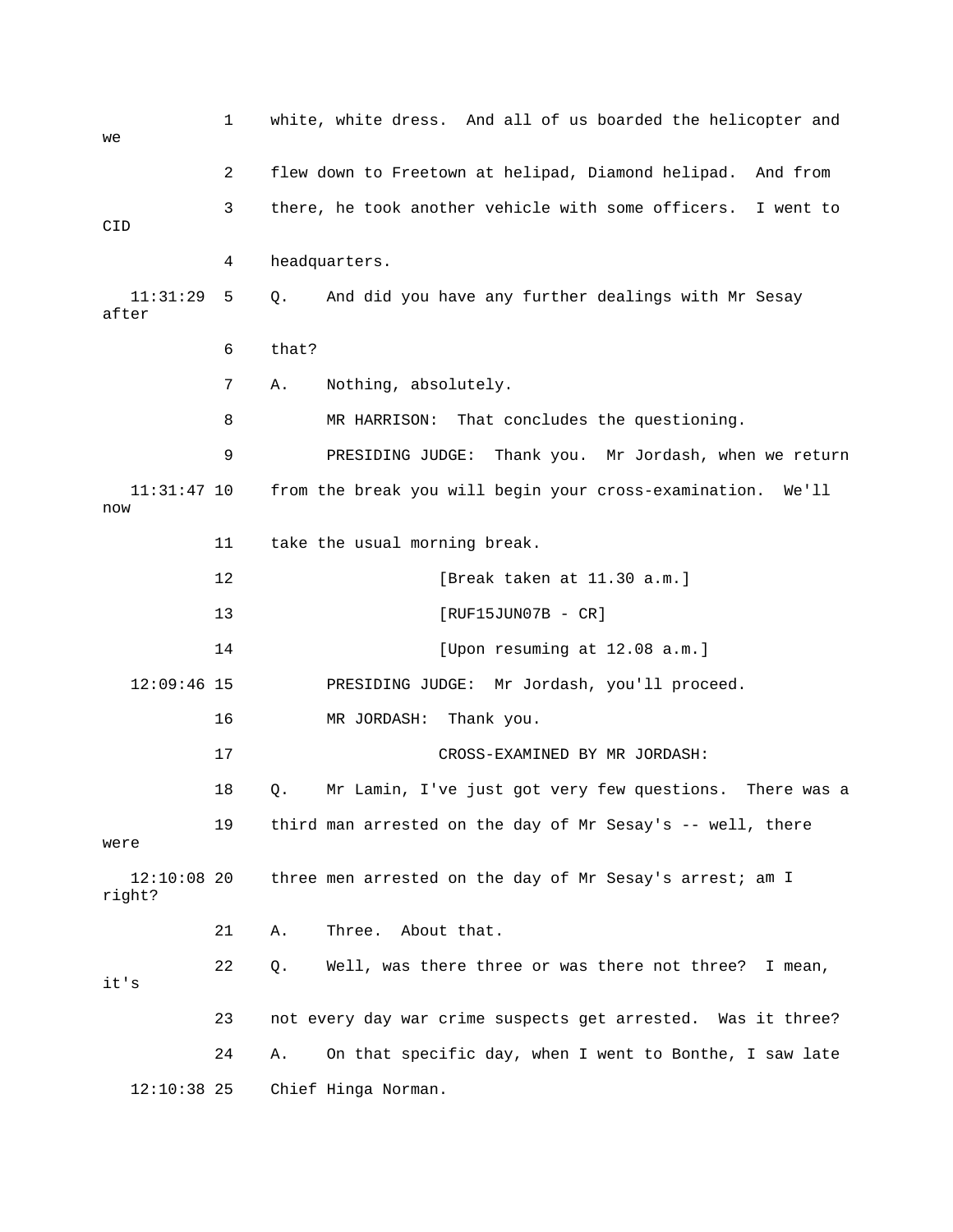26 Q. No, sorry, there may be some confusion. I'm talking 28 two other men were also arrested - about 27 at the CID headquarters, on 10 March, when Mr Sesay was arrested,

29 A. I arrested Issa Sesay.

|         | SESAY ET AL  |              |
|---------|--------------|--------------|
| Page 46 |              |              |
|         | 15 JUNE 2007 | OPEN SESSION |

| arrested      | $\mathbf{1}$   | Q.        | Well, I know that. But were there two other men             |
|---------------|----------------|-----------|-------------------------------------------------------------|
|               | $\overline{2}$ |           | from the RUF?                                               |
|               | 3              | Α.        | Not to my knowledge.                                        |
| other         | 4              | $Q$ .     | Not to your knowledge. You have never heard of two          |
| 12:11:11      | $-5$           |           | men being arrested when Mr Sesay got arrested; is that your |
|               | 6              | evidence? |                                                             |
|               | 7              | Α.        | Not to my knowledge. That is what I'm saying.               |
| station?      | 8              | Q.        | No one has ever spoken to you from your own police          |
|               | 9              | Α.        | No.                                                         |
| $12:11:20$ 10 |                | Q.        | No one told you before that Mr Sesay was arrested?          |
|               | 11             | Α.        | No.                                                         |
|               | 12             | Q.        | You never saw the two other men?                            |
|               | 13             | Α.        | No.                                                         |
|               | 14             | Q.        | Is that the truth?                                          |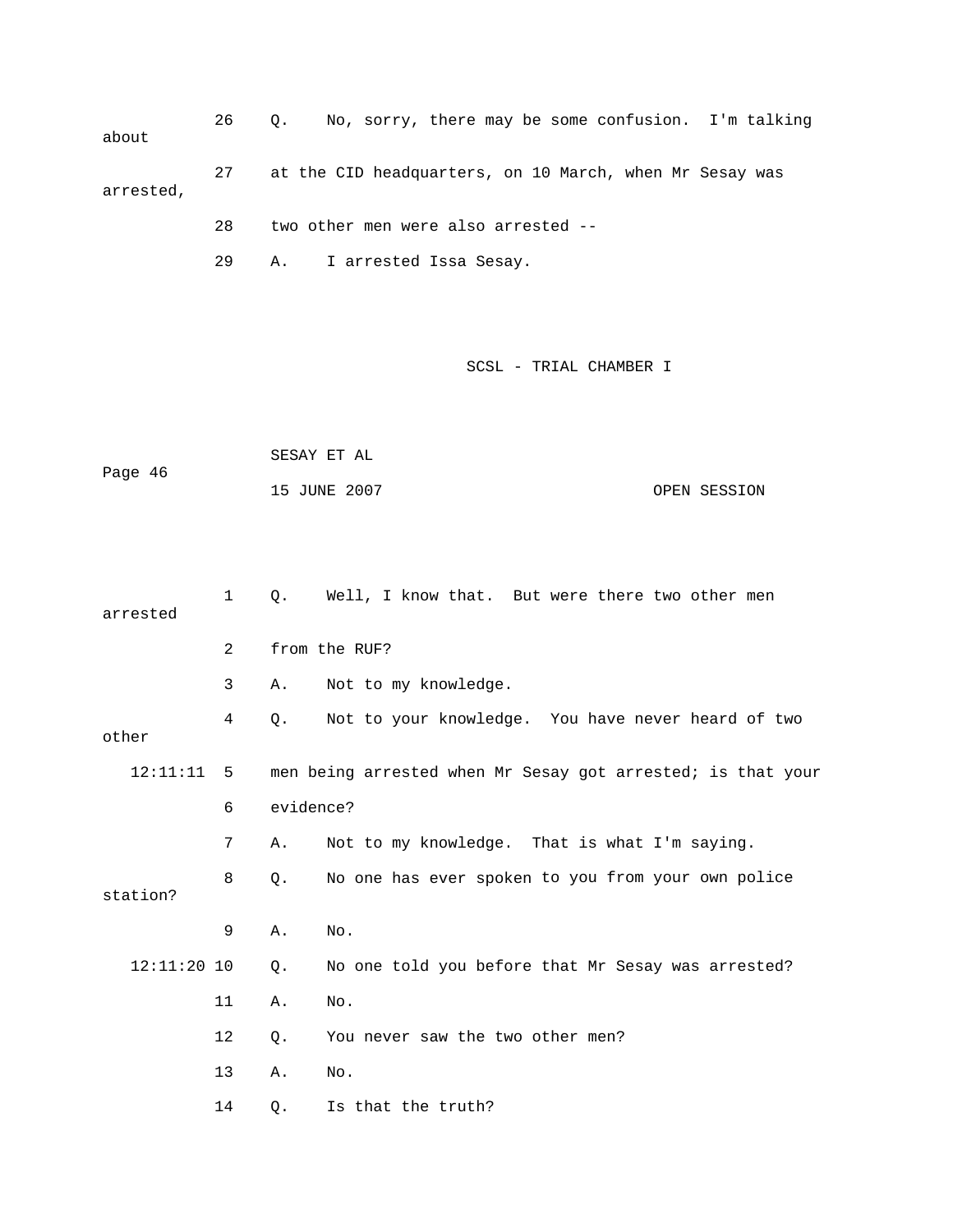| 12:11:29 15 |  | I'm telling the truth. |
|-------------|--|------------------------|
|-------------|--|------------------------|

| was           | 16 |    | Q. Could I ask you about this: Is it right that Mr Sesay     |
|---------------|----|----|--------------------------------------------------------------|
|               | 17 |    | told to come to the CID headquarters on a personal matter in |
|               | 18 |    | order to pick up some money; is that right?                  |
|               | 19 | Α. | Yes.                                                         |
| $12:11:48$ 20 |    | Q. | Yes. He was effectively tricked to come to the CID           |
|               | 21 |    | headquarters to be arrested?                                 |
|               | 22 | Α. | Well, I don't know whether he was tricked.                   |
| was           | 23 | Q. | Well, in truth, he wasn't coming to pick up the money,       |
|               |    |    |                                                              |
|               | 24 |    | he, he was coming to be arrested; is that right?             |
| $12:12:04$ 25 |    | Α. | Go over your question again.                                 |
| coming        | 26 | О. | In truth, he wasn't coming to pick up money, he was          |
|               | 27 |    | to be arrested by you.                                       |
|               | 28 | Α. | Let me go a little bit. I knew that Issa Sesay had a         |
|               | 29 |    | [indiscernible] at CID.                                      |

| Page 47 | SESAY ET AL  |              |  |  |
|---------|--------------|--------------|--|--|
|         | 15 JUNE 2007 | OPEN SESSION |  |  |

- 1 Q. What, sorry? I missed that.
- 2 A. Sesay had a matter at CID.
- 3 Q. Right.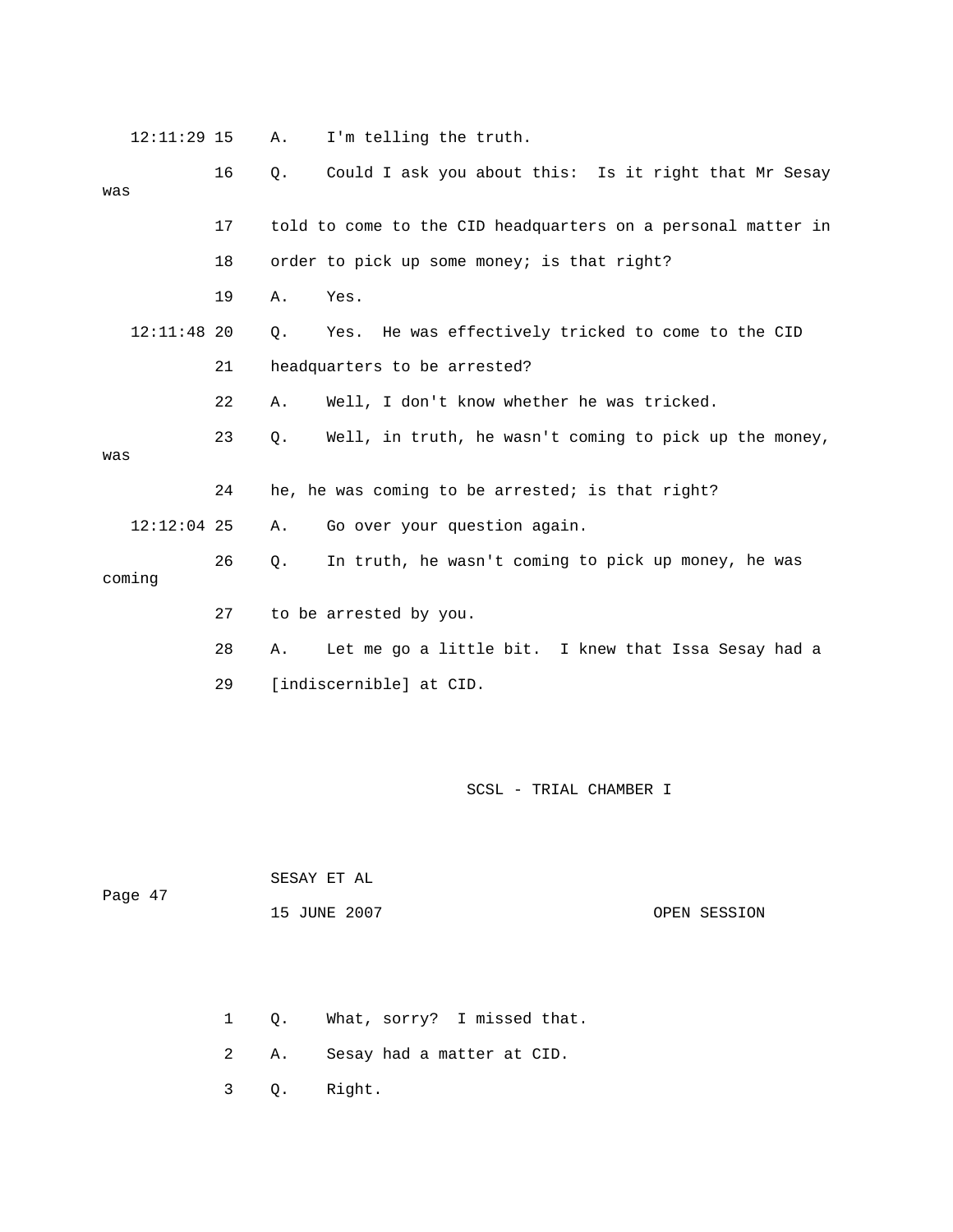| the |               | 4  | Α.     | I knew of that. That's like the day of his arrest, in          |
|-----|---------------|----|--------|----------------------------------------------------------------|
|     | 12:12:35      | 5  |        | morning I was called upon by the director of CID, who said, "I |
|     |               | 6  |        | have a warrant, you should execute it."                        |
|     |               | 7  | Q.     | Right. So he was coming for one reason --                      |
|     |               | 8  | Α.     | Well, I don't know whether it was arranged or what.<br>I.      |
|     |               | 9  |        | don't know.                                                    |
|     | $12:12:47$ 10 |    | Q.     | You don't know what?                                           |
|     |               | 11 | Α.     | The question you are saying. You say whether he was            |
|     |               | 12 |        | tricked or not. I don't know.                                  |
|     | money?        | 13 | $Q$ .  | Was he under the impression he was coming to pick up           |
|     |               | 14 | Α.     | I cannot tell.                                                 |
|     | $12:12:57$ 15 |    | Q.     | You can't tell?                                                |
|     |               | 16 | Α.     | I can't tell.                                                  |
|     |               | 17 |        | JUDGE ITOE: Was he told that he was coming to pick up          |
|     |               | 18 | money? |                                                                |
|     |               | 19 |        | I don't know.<br>THE WITNESS:                                  |
|     | $12:13:05$ 20 |    |        | You don't know?<br>JUDGE ITOE:                                 |
|     |               | 21 |        | Yes, My Lord.<br>THE WITNESS:                                  |
|     |               | 22 |        | MR JORDASH:<br>Well, he was $-$                                |
| was |               | 23 |        | PRESIDING JUDGE: So let's get it clear, because there          |
|     |               | 24 |        | a previous answer that you, in fact -- that it's true Mr Sesay |
|     | $12:13:20$ 25 |    |        | was told that he was to pick up some money at the CID.         |
|     |               | 26 |        | THE WITNESS: Right.                                            |
|     |               | 27 |        | PRESIDING JUDGE: That was your initial answer.                 |
|     |               | 28 |        | JUDGE ITOE:<br>That is what I got.                             |
|     |               | 29 |        | THE WITNESS: No, I did not say so.                             |
|     |               |    |        |                                                                |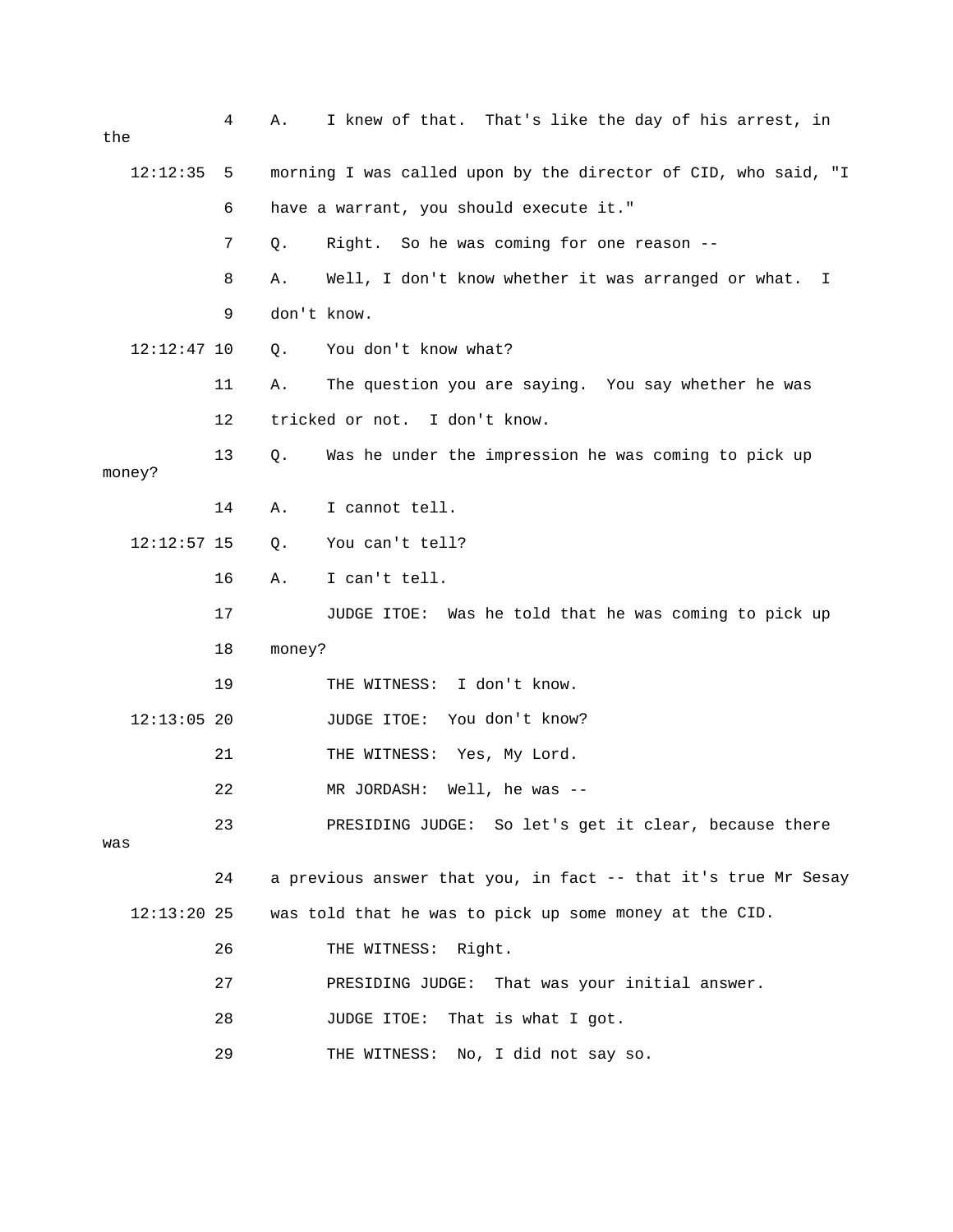| Page 48         |    | SESAY ET AL                                            |                                                               |  |  |
|-----------------|----|--------------------------------------------------------|---------------------------------------------------------------|--|--|
|                 |    | 15 JUNE 2007                                           | OPEN SESSION                                                  |  |  |
|                 |    |                                                        |                                                               |  |  |
|                 |    |                                                        |                                                               |  |  |
|                 |    |                                                        |                                                               |  |  |
|                 | 1  | JUDGE ITOE: That is what I got.                        |                                                               |  |  |
| CID.            | 2  |                                                        | THE WITNESS: I said I knew Mr Sesay had a matter at           |  |  |
|                 | 3  |                                                        | PRESIDING JUDGE: No, no, there was -- the very first          |  |  |
| would           | 4  |                                                        | answer was a clear answer, unless of course the transcript    |  |  |
| 12:13:39<br>CID | 5  |                                                        | govern that it was true that Mr Sesay was told to come to the |  |  |
|                 | 6  | headquarters to pick up some money.                    |                                                               |  |  |
|                 | 7  | THE WITNESS:<br>That was $--$                          |                                                               |  |  |
|                 | 8  |                                                        | PRESIDING JUDGE: And then he developed it, and when you       |  |  |
| response.       | 9  |                                                        | pursued it, now we're having variations to that earlier       |  |  |
| $12:13:52$ 10   |    | THE WITNESS:                                           | If I can go over that.                                        |  |  |
|                 | 11 |                                                        | PRESIDING JUDGE: Let us hear the truth, anyway.               |  |  |
| CID.            | 12 |                                                        | THE WITNESS: I said, I knew Mr Sesay had a matter at          |  |  |
|                 | 13 | PRESIDING JUDGE:<br>Yes.                               |                                                               |  |  |
| he              | 14 |                                                        | THE WITNESS: But I never knew whether he was -- the day       |  |  |
| $12:14:03$ 15   |    | was arrested, whether he was invited for money or not. |                                                               |  |  |
|                 | 16 |                                                        | PRESIDING JUDGE: So that is your final answer now?            |  |  |
|                 | 17 |                                                        | THE WITNESS: Yes, sir. I don't know. Because, in the          |  |  |
|                 | 18 |                                                        | morning, I was contacted by my director and he gave me the    |  |  |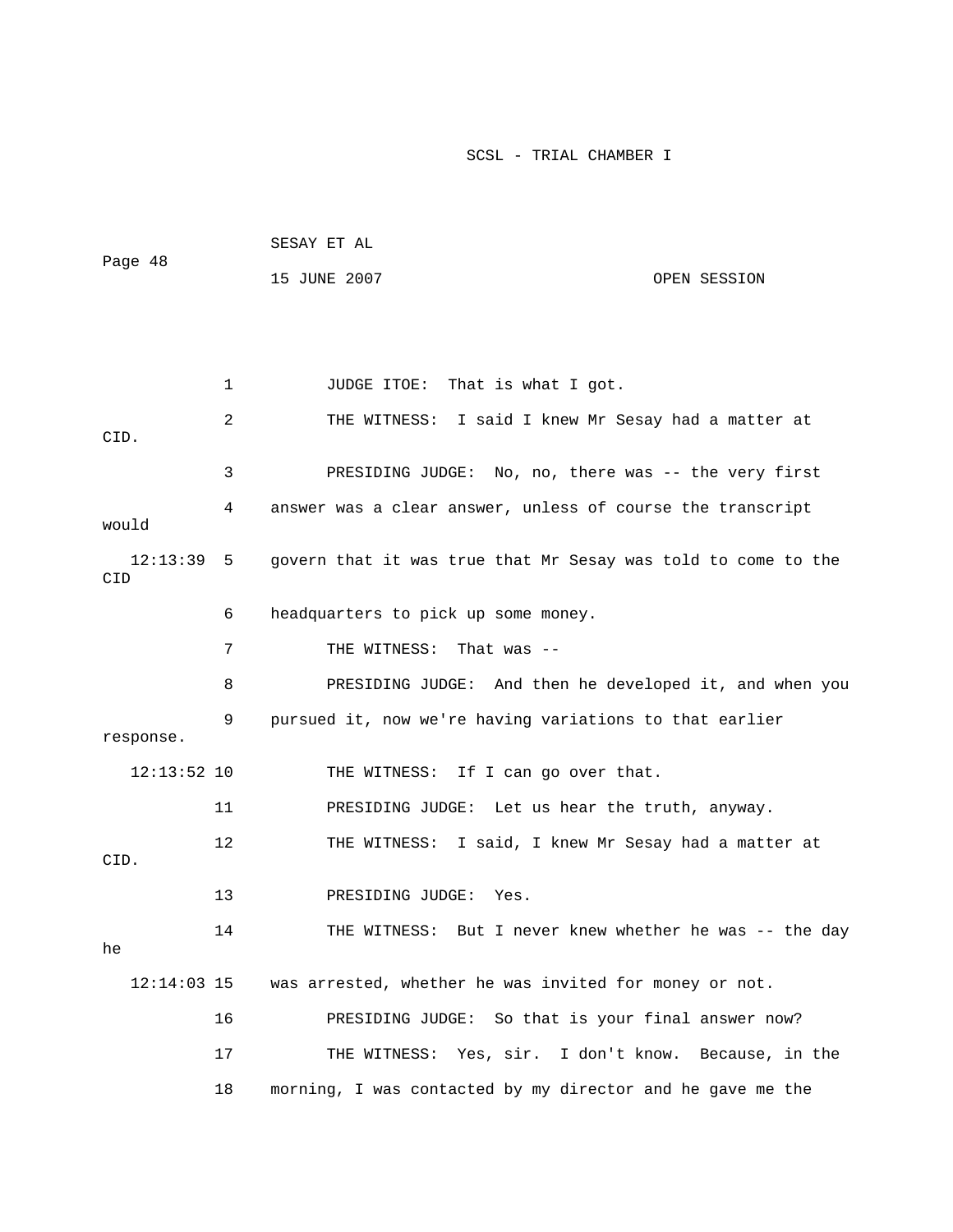19 warrant.

| $12:14:18$ 20            |    | PRESIDING JUDGE: Yes, it is a little problematic here.         |
|--------------------------|----|----------------------------------------------------------------|
|                          | 21 | Because counsel -- it was when you gave that answer that I     |
| and                      | 22 | referred to that counsel came in with the concept of trick,    |
| tricked.                 | 23 | then there was this idea whether, in other words, was he       |
|                          | 24 | And then we had this following altercation between you and     |
| $12:14:35$ 25<br>reflect |    | counsel, but we'll take down what you -- the records will      |
|                          | 26 | what you're saying. We'll proceed, counsel.                    |
|                          | 27 | MR JORDASH:                                                    |
|                          | 28 | When you arrested Mr Sesay, he was surprised, wasn't he?<br>Q. |
|                          | 29 | Shocked, in fact.                                              |
|                          |    |                                                                |

SCSL - TRIAL CHAMBER I

| Page 49 | SESAY ET AL  |              |
|---------|--------------|--------------|
|         | 15 JUNE 2007 | OPEN SESSION |

 1 A. When he -- go over again. 2 PRESIDING JUDGE: Mr Lamin, think carefully before you 4 THE WITNESS: Yes, sir. 12:15:05 5 PRESIDING JUDGE: Thank you. 6 MR JORDASH: 7 Q. Was Mr Sesay shocked and surprised at his arrest. 8 A. I said, when I presented the warrant to him, he made a 3 answer these questions; right.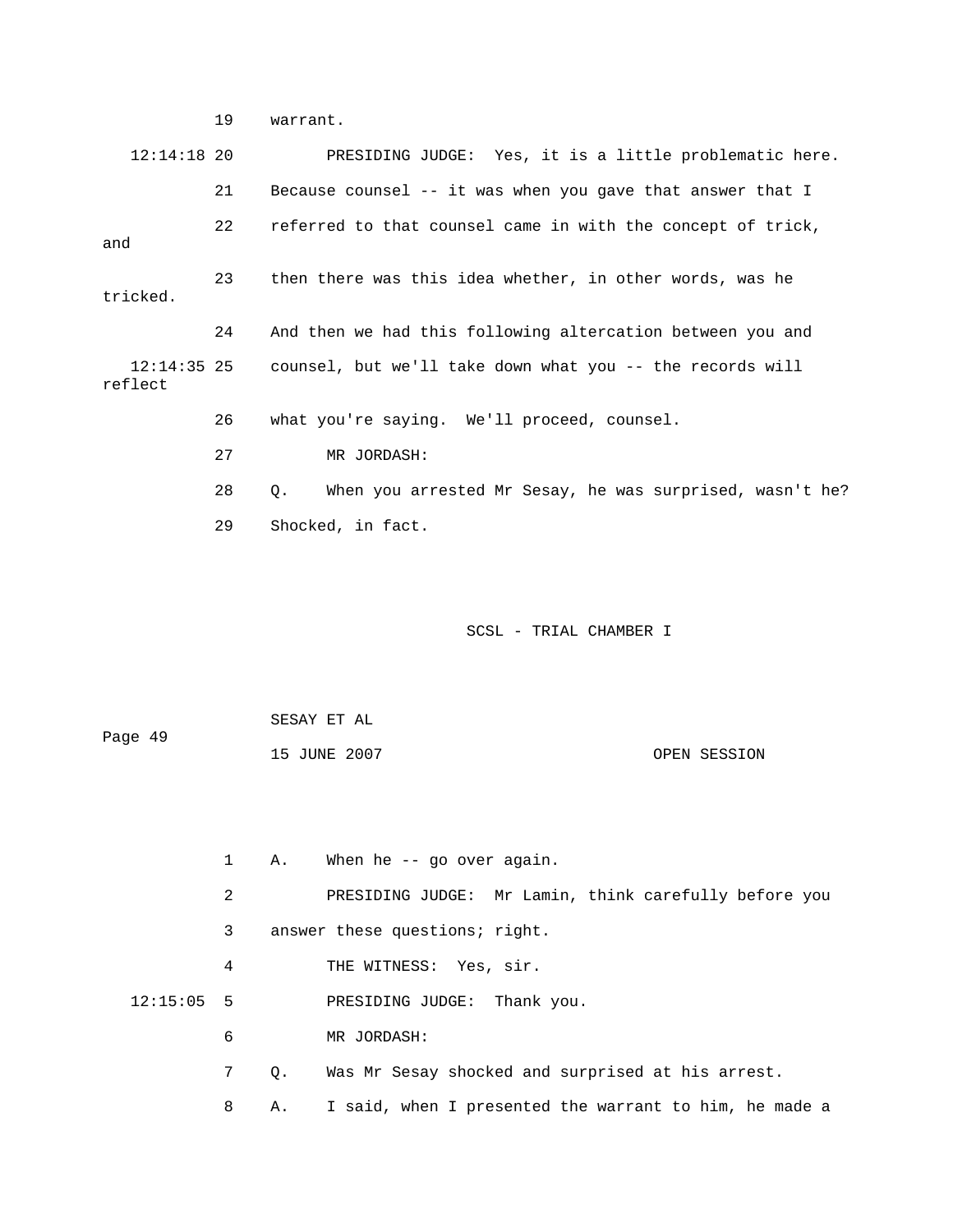|                           | 9  |                                                                 | statement that: "Is this the peace they asked us to sign."     |  |
|---------------------------|----|-----------------------------------------------------------------|----------------------------------------------------------------|--|
| $12:15:33$ 10             |    | Q.                                                              | Well, did he appear shocked and surprised at his arrest?       |  |
|                           | 11 | Α.                                                              | I cannot determine that.                                       |  |
| distressed                | 12 | Q.                                                              | You can't determine that. Did he seem extremely                |  |
|                           | 13 |                                                                 | by his arrest?                                                 |  |
| peace                     | 14 | Α.                                                              | He was just making the same statement: "Is this the            |  |
| $12:16:00$ 15             |    |                                                                 | they asked us to sign."                                        |  |
|                           | 16 | О.                                                              | I'm not asking what he said. I'm asking: Did he appear         |  |
|                           | 17 |                                                                 | extremely distressed?                                          |  |
|                           | 18 | Α.                                                              | $Well 1 - -$                                                   |  |
|                           | 19 |                                                                 | Was he happy?<br>JUDGE ITOE:                                   |  |
| $12:16:13$ 20             |    |                                                                 | THE WITNESS: No, he was not happy.                             |  |
|                           | 21 |                                                                 | JUDGE ITOE: [Overlapping speakers]                             |  |
| οf                        | 22 |                                                                 | PRESIDING JUDGE: Perhaps we should abandon the concept         |  |
| $- a$                     | 23 |                                                                 | extremely distressed, because that can be controversial from - |  |
| the                       | 24 | psychologist can say you have a gradation of distresses.<br>But |                                                                |  |
| $12:16:32$ 25<br>insight, |    |                                                                 | question "was he happy" will probably give us a better         |  |
|                           | 26 |                                                                 | you know, as from the perspective of a police officer, rather  |  |
|                           | 27 |                                                                 | than distressed, extremely distressed.                         |  |
| with                      | 28 |                                                                 | I think they're probably more experienced<br>MR JORDASH:       |  |
|                           | 29 |                                                                 | distressed than happiness.                                     |  |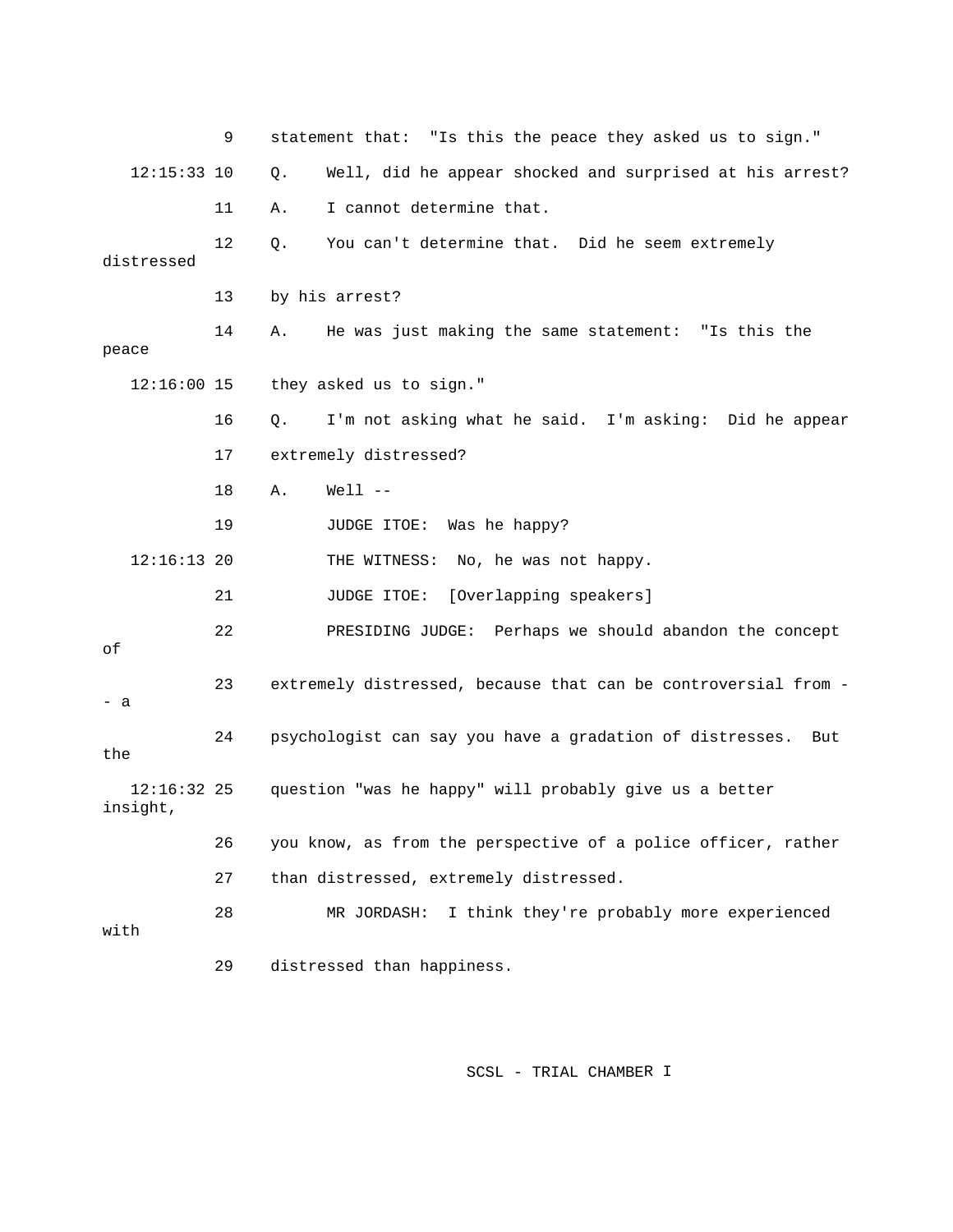```
 15 JUNE 2007 OPEN SESSION
```
 1 PRESIDING JUDGE: No, counsel, I'm probably importing my 3 your face can reflect a level of distress, sometimes it may 4 Whether it's extreme or not depends. Let's stick to the actual 7 MR JORDASH: He's a police officer who's trained to 8 observe. 12:17:15 10 MR JORDASH: [Overlapping speakers] is he extremely 11 distressed, whatever extremely distressed -- NG JUDGE: [Overlapping speakers] psychologic. 12 PRESIDI 14 JUDGE BOUTET: I agree with you, Mr Jordash. I think it 12:17:26 15 a question a police can answer. I mean they deal with people 17 PRESIDING JUDGE: Well, I will yield. The only thing I 18 thought that it raises a little more of some degree of 19 [indiscernible] to least distressed, extremely. But go ahead. JUDGE BOUTET: But you may try, too, a different road, 2 own knowledge of psychology here that you do -- can - sometimes not. 12:17:09 5 empirical kind of thing that he may be able to -- was he happy or 6 was he not? 9 PRESIDING JUDGE: Well, I'm not sure -- 13 MR JORDASH: -- is it difficult - is 16 that are often in a distressful situation.  $12:17:42$  20 21 Mr Jordash. The witness has testified as to some attitude of

Page 50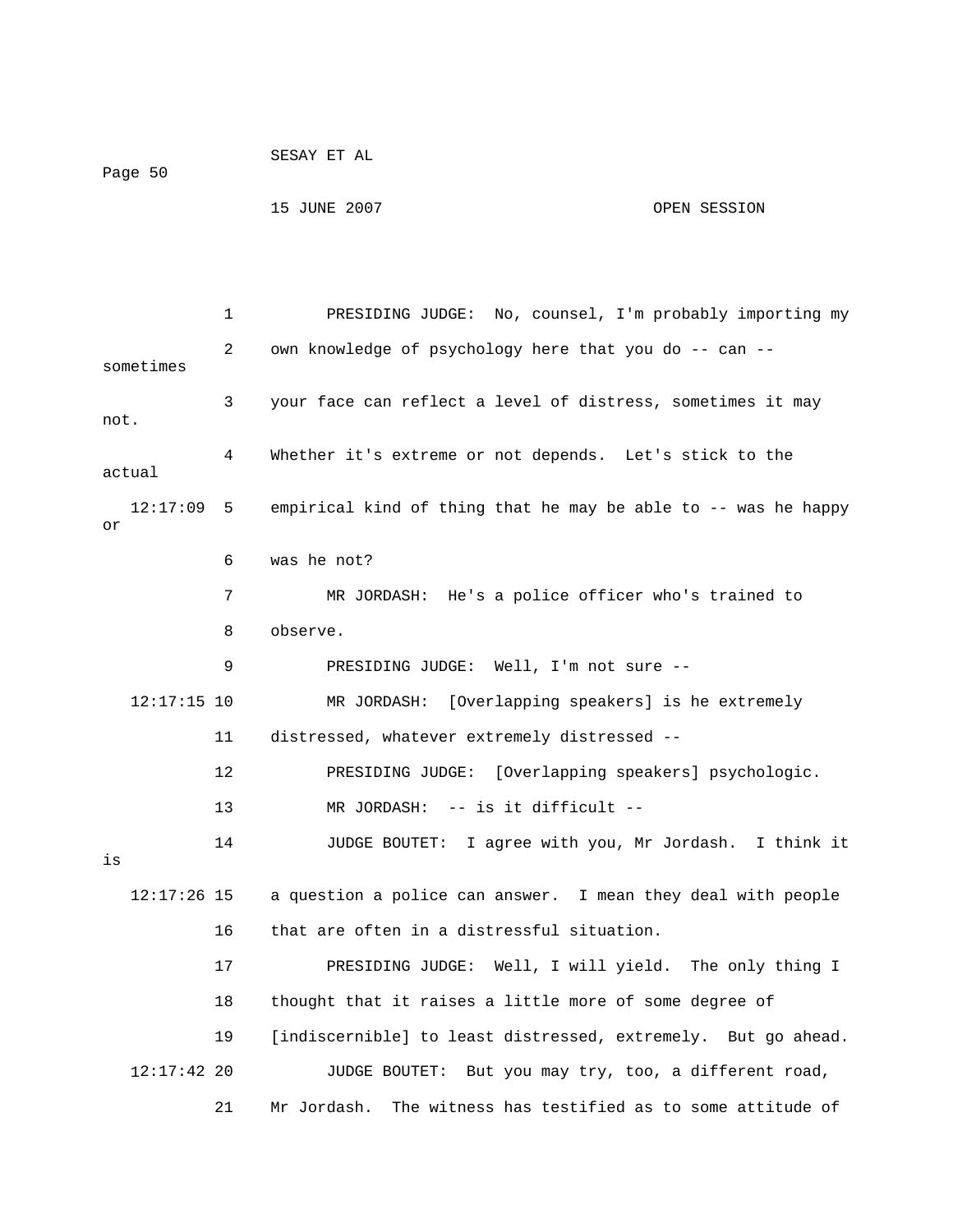|     |             | 22 |                                                | Mr Sesay afterwards. I mean, you know -- you're experienced |  |
|-----|-------------|----|------------------------------------------------|-------------------------------------------------------------|--|
|     |             | 23 | enough to know how you may obtain this answer. |                                                             |  |
|     |             | 24 |                                                | MR JORDASH: Certainly.                                      |  |
|     | 12:17:58 25 |    | $\circ$ .                                      | He broke down into tears straightaway, didn't he?           |  |
|     |             | 26 | Α.                                             | Yeah, he broke down into tears.                             |  |
| the |             | 27 | 0.                                             | And he continued in tears during your time with him at      |  |
|     |             | 28 |                                                | CID, didn't he?                                             |  |
|     |             | 29 | Α.                                             | He was in tears.                                            |  |

```
 SCSL - TRIAL CHAMBER I
```
 SESAY ET AL Page 51

OPEN SESSION

|               | $\mathbf{1}$ | Q. | During the time at the CID.                              |
|---------------|--------------|----|----------------------------------------------------------|
|               | 2            | Α. | In the office, you mean?                                 |
|               | 3            | Q. | Yes.                                                     |
|               | 4            | Α. | Yes, for some time.                                      |
| $12:18:24$ 5  |              | Q. | And was he still in tears when you left and went to Jui? |
|               | 6            | Α. | No.                                                      |
| the           | 7            | Q. | No. But he was back in tears when you picked him up on   |
|               |              |    |                                                          |
|               | 8            |    | way to Bonthe?                                           |
|               | 9            | Α. | In the plane, in the helicopter, I'm sorry.              |
| $12:18:35$ 10 |              | Q. | For most of that -- what is it, a half an hour journey?  |
|               | 11           | Α. | From here to Bonthe.                                     |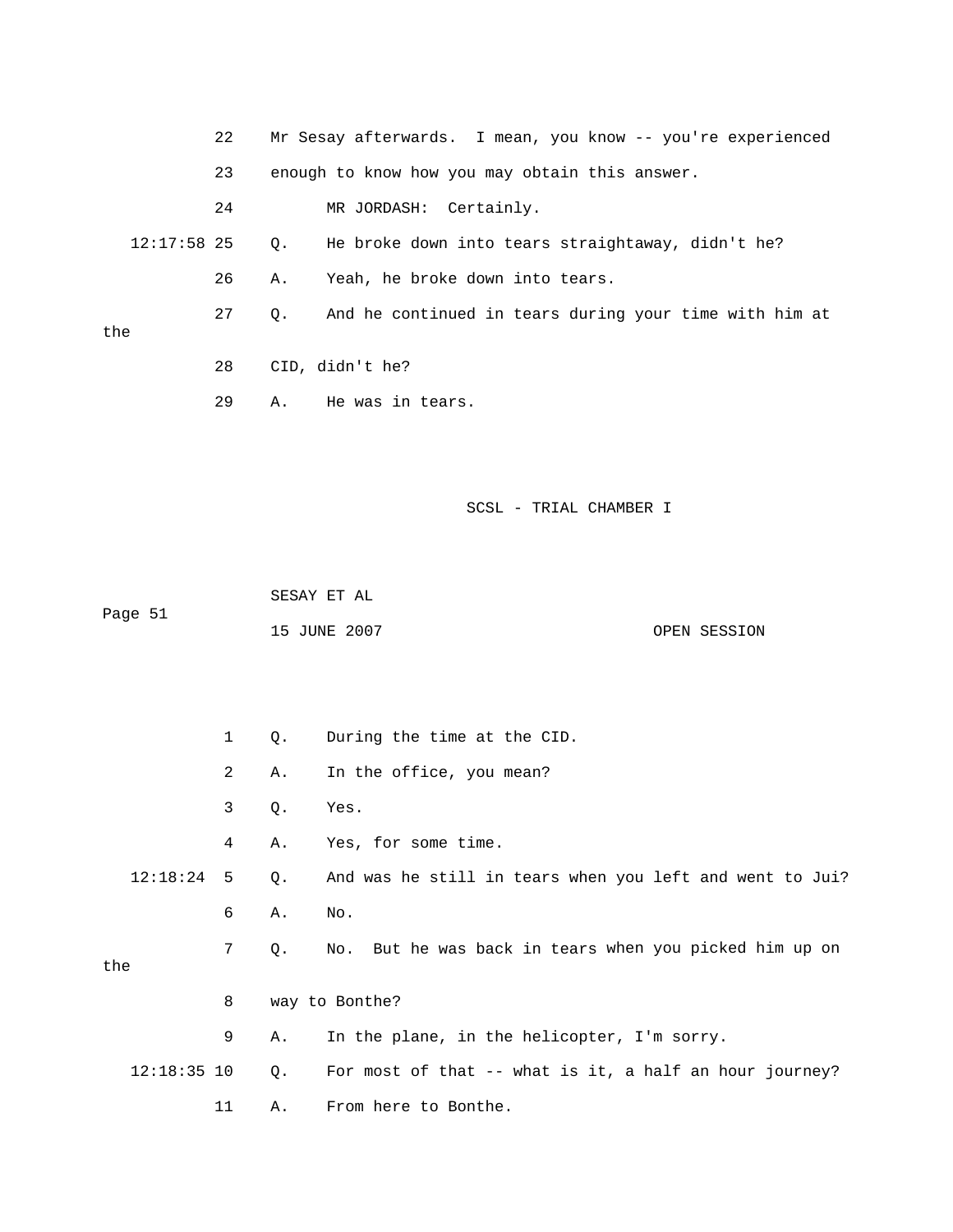12 Q. Yes.

 13 JUDGE ITOE: Do you want me to tell you how long it is? 14 MR JORDASH: I've been on that helicopter, but I can't 17 JUDGE BOUTET: Forty minutes. 18 JUDGE ITOE: Thirty-five, 40 minutes. 21 Q. Was he in tears most of that journey? 22 A. Well, for a short period. Like, when he was explaining 23 us that he was the pioneer for our peace in Sierra Leone, and 24 look how they have treated him. You know, tears were running 26 Q. Did he look frightened? 27 A. No, he was not frightened. 12:18:49 15 remember, actually. 16 JUDGE ITOE: I think it is about 40 minutes. 19 MR JORDASH: I think I had my eyes closed. I was too 12:18:58 20 frightened. to 12:19:17 25 down his face. 28 Q. Just upset? 29 A. Well, if you call that upset.

SCSL - TRIAL CHAMBER I

| Page 52 | SESAY ET AL  |  |              |  |
|---------|--------------|--|--------------|--|
|         | 15 JUNE 2007 |  | OPEN SESSION |  |

1 Q. Well, what do you call tears?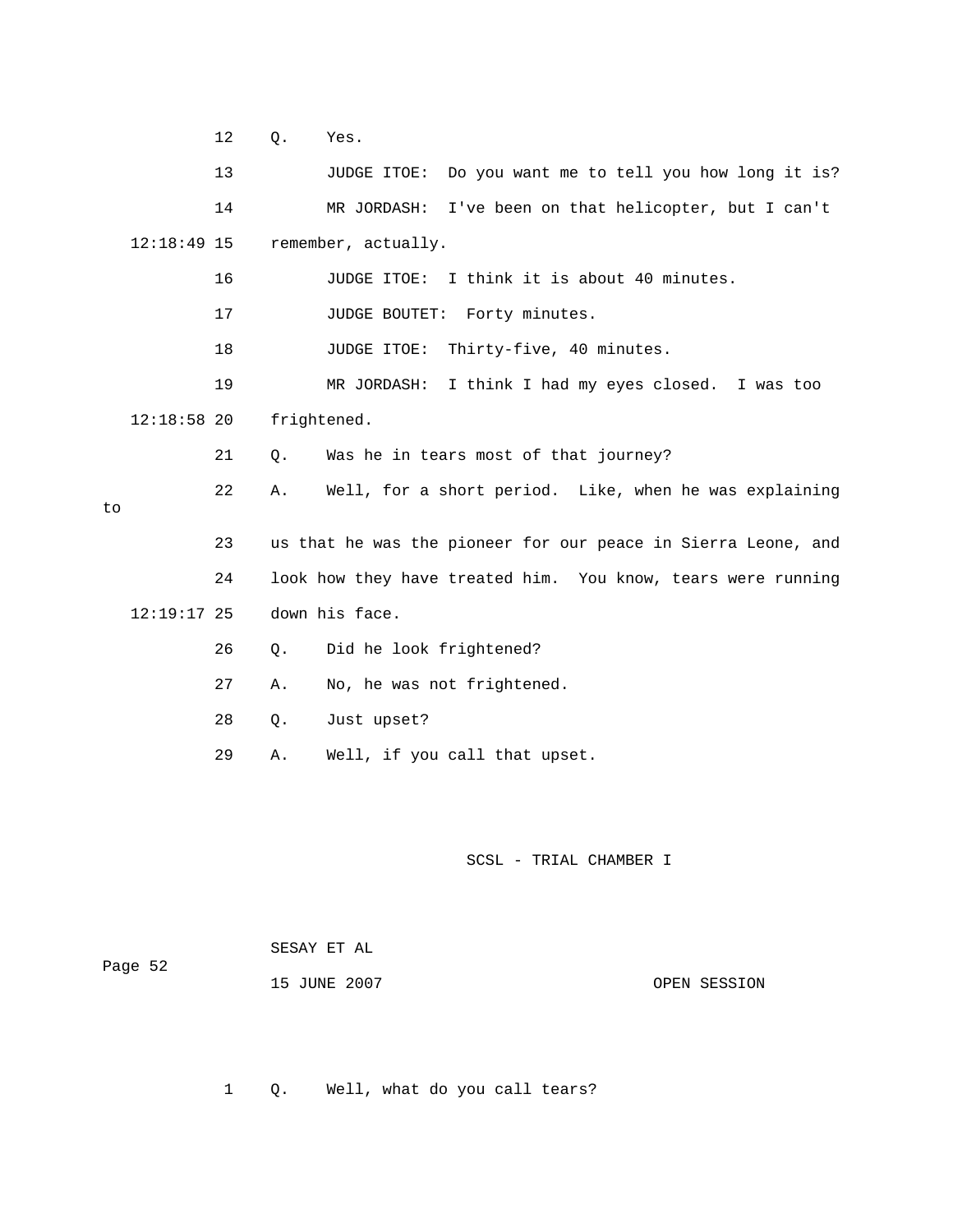2 A. Well -- . 3 Q. Okay, let's leave it there. You don't want to go there 12:19:45 5 A. Yes. 6 Q. What is it, please? 8 Q. What do you use it for? 12:19:52 10 Q. What do police officers use that notebook for in Sierra 12 A. Well, in the absent of a police -- we have diary. This 13 a working diary. 14 Q. Right. And am I right that -- 12:20:08 15 JUDGE BOUTET: Will you produce that in evidence? 16 I mean now you have the transcript, "I'll show you this." 17 is this? I mean, how are we to assess the "this," in the future? 18 MR JORDASH: Can I just describe it as -- perhaps I can 21 Q. Could you describe what this is, please, Mr Witness, 22 I'm holding up. 4 We don't have to. Do you recognise this? 7 A. It's a police notebook. 9 A. What do I use it for? 11 Leone? is Because, What ask 19 the witness to describe what it is, because it belongs to someone 12:20:26 20 who might want it back, I think. what 23 A. It's a police diary. 24 Q. Do police -- do -- who has them? 12:20:41 25 A. Police officers. 26 Q. Do you have one?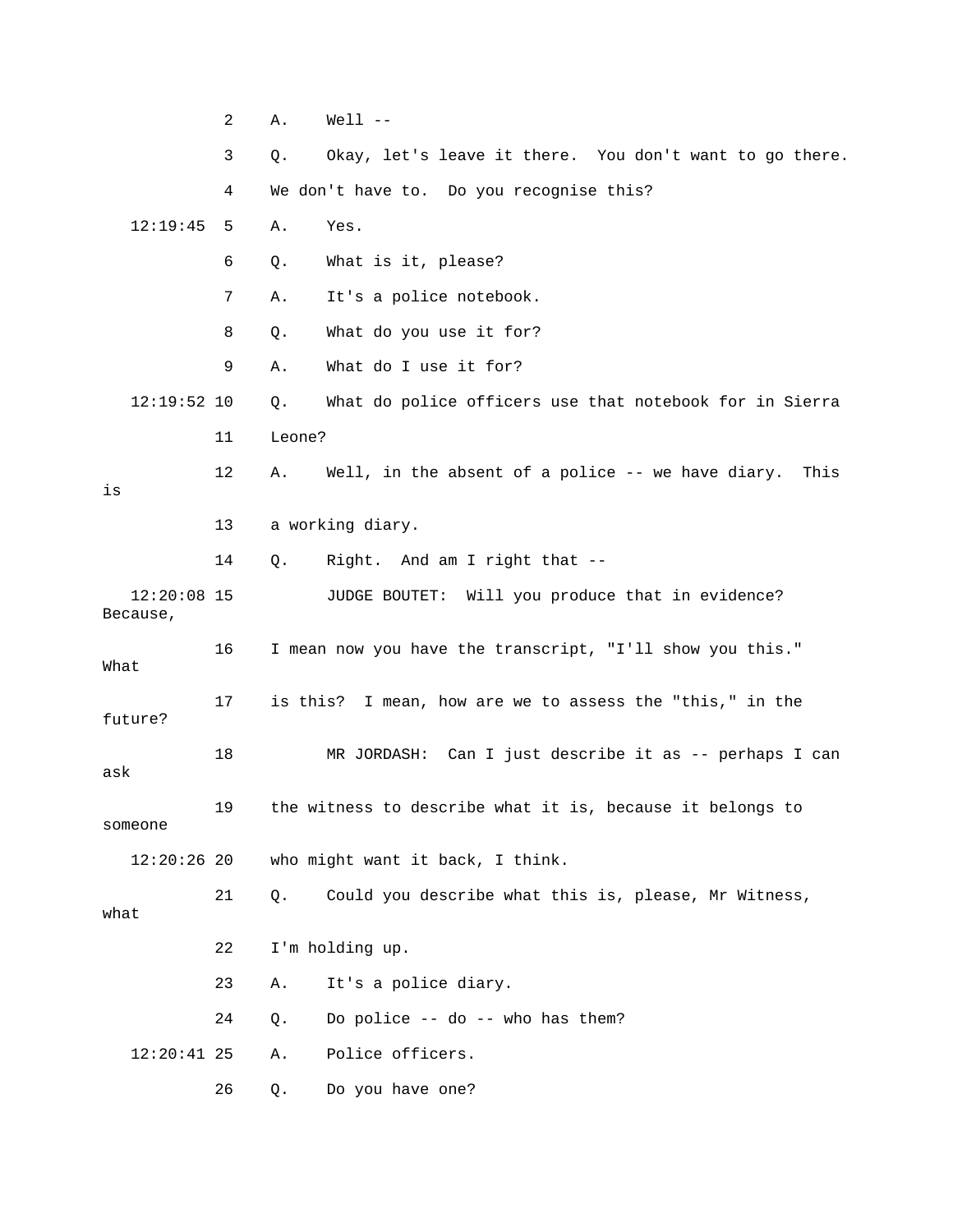27 A. With me now, here?

28 Q. Generally, when you're working.

29 A. Not in all cases.

```
SCSL - TRIAL CHAMBER I
SC
```

|         | SESAY ET AL  |              |
|---------|--------------|--------------|
| Page 53 |              |              |
|         | 15 JUNE 2007 | OPEN SESSION |

 2 A. Not at all times. 12:21:05 5 JUDGE ITOE: When you're investigating. 6 THE WITNESS: When I'm investigating. 7 JUDGE ITOE: Yes, do you have one? Or when you're 8 conducting an arrest or investigating, do you have one? 12:21:18 10 MR JORDASH: 11 Q. Sorry. Is this a tricky question? 13 Q. Well, let's try it again. Do you generally have a  $12:21:35$  15 A. No, not in all cases I do carry a police diary, that one. 1 Q. Generally, when you're working. 3 Q. Generally, when you're working. 4 A. That is what I'm saying. 9 THE WITNESS: No. 12 A. Yes, I don't understand the question. police 14 notebook when you're investigating? Tricky question?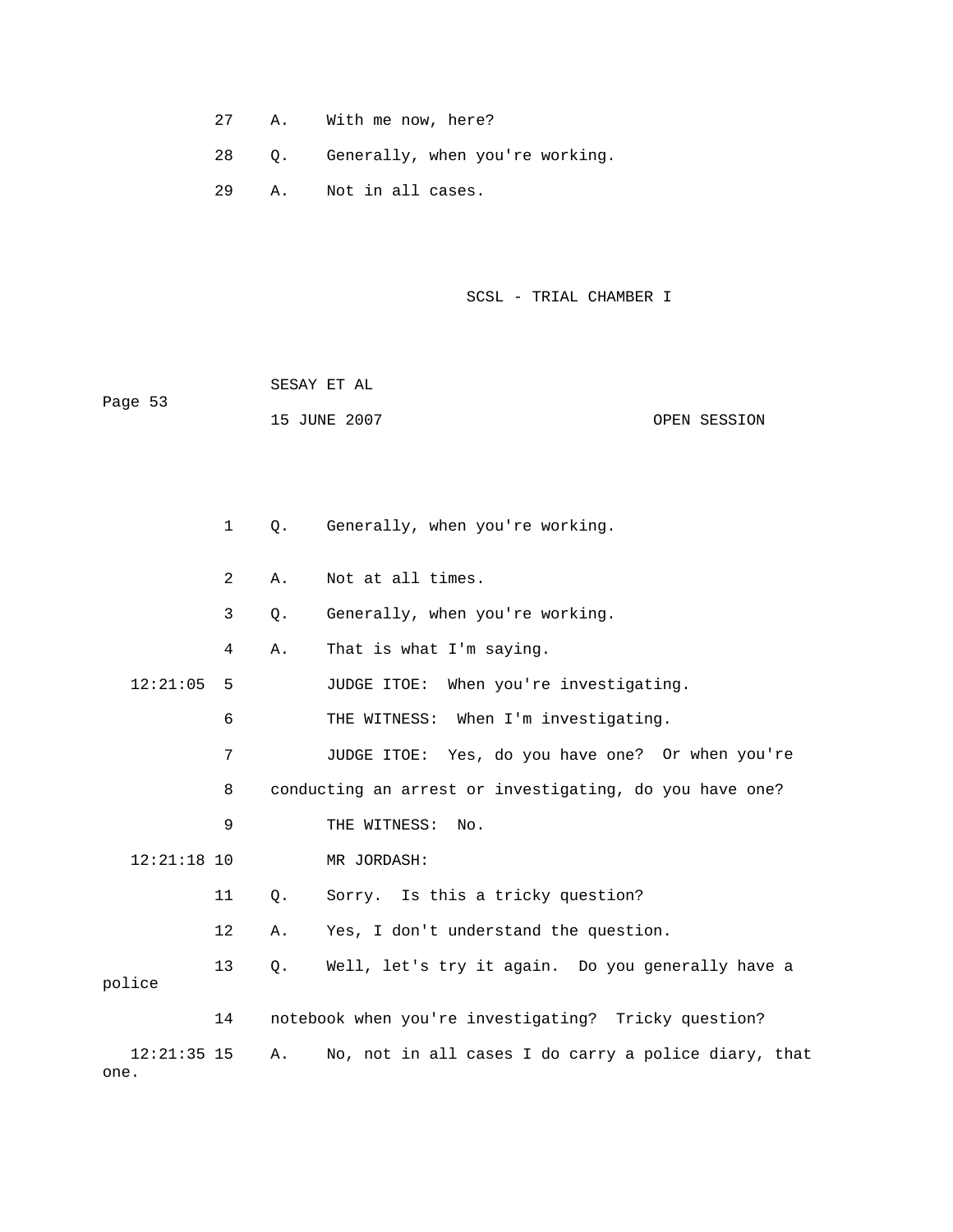| usually.             | 16 | Q.        | Generally. You know the word generally? It means               |
|----------------------|----|-----------|----------------------------------------------------------------|
|                      | 17 | Α.        | That is what I'm saying.                                       |
|                      | 18 | $\circ$ . | $Well1$ --                                                     |
|                      | 19 | Α.        | So not usually.                                                |
| $12:21:47$ 20        |    | Q.        | So you don't usually have one; is that right?                  |
|                      | 21 | Α.        | Yes.                                                           |
|                      | 22 | $Q$ .     | Well, let me put to you some suggestions --                    |
| not                  | 23 |           | JUDGE BOUTET: Before you go further on this issue, I'm         |
|                      | 24 |           | clear as to this issue, because you used the word "notebook."  |
| $12:22:05$ 25<br>the |    |           | The witness is answering to you it's a police diary. I think   |
|                      | 26 |           | witness has also referred to notebook, or something like that. |
| what                 | 27 |           | I'm not sure. Can you explain, in your own words, Mr Lamin,    |
| the                  | 28 |           | this is to you, as a police officer? Because you have used     |
|                      | 29 |           | word "police diary." So it means that every day you write      |

| Page 54 | SESAY ET AL  |              |  |  |
|---------|--------------|--------------|--|--|
|         | 15 JUNE 2007 | OPEN SESSION |  |  |

|         | something in this?                                            |  |  |  |
|---------|---------------------------------------------------------------|--|--|--|
| uniform | THE WITNESS: Yes. This is more -- it's given to               |  |  |  |
|         | police officers who are mostly engaged in beat patrol. So, at |  |  |  |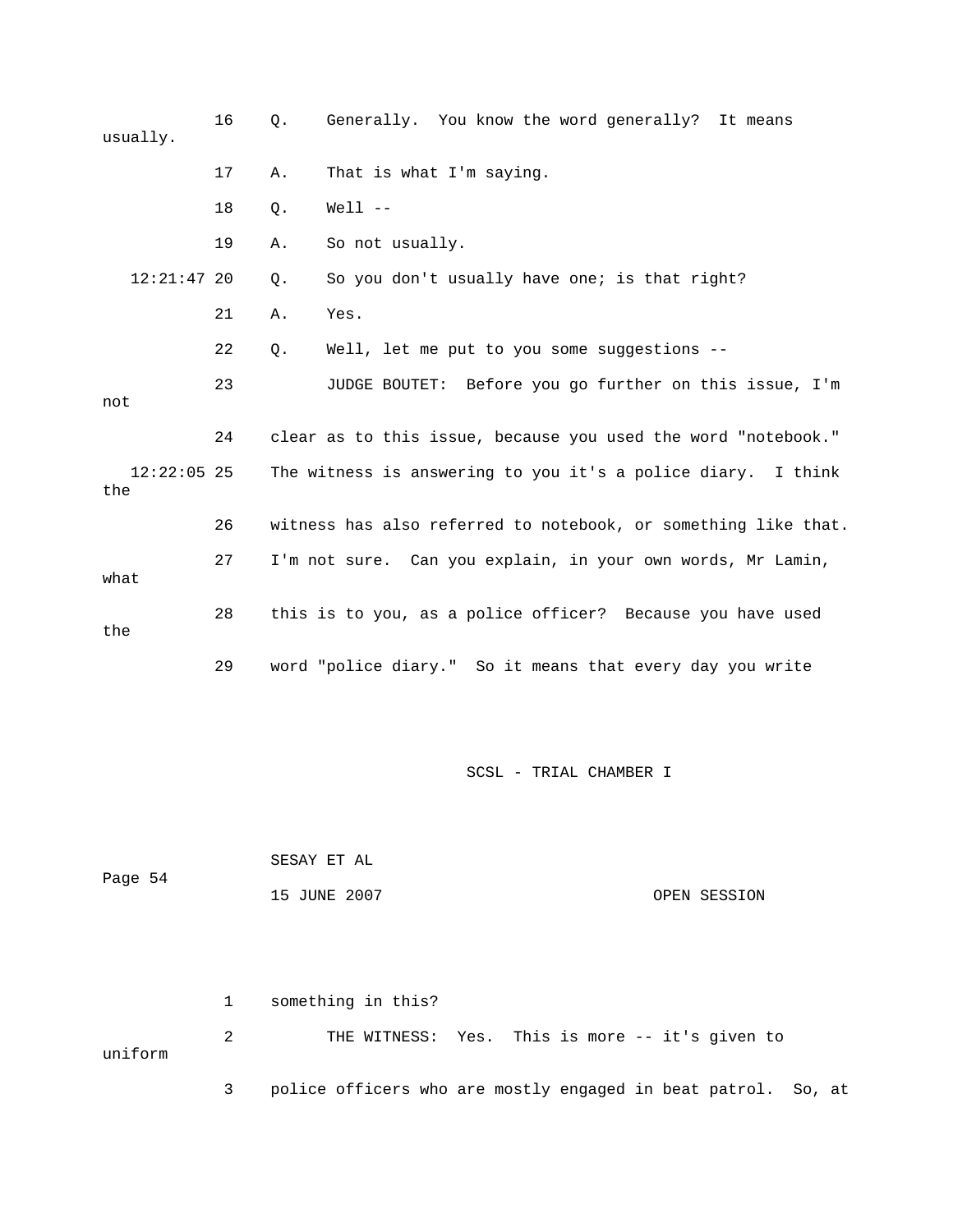4 times, when they -- they come across any activity, or whatever, 12:22:49 5 it is recorded and they will bring it down to the police 6 and then they will inform their appropriate authorities. 7 JUDGE BOUTET: But, at your level, you don't normally carry 8 these notebooks, as a superintendent? Because your 9 may do that, but not necessarily you? THE WITNESS: Well, I, as a senior investigating officer, I 12 JUDGE BOUTET: Not this type of book? 14 JUDGE BOUTET: Okay. The witness has just said, 12:23:27 15 Mr Jordash, that, as senior investigating officer, he has a 16 different type of book.  $12:23:34$  20  $Q.$  Is that different type of book supposed to be used to write 22 A. No. 23 Q. What's it supposed to be used for then? What do you use 26 Q. Policy decisions. 28 Q. Well, it's normal, isn't it, that people arresting suspects station subordinate 12:23: 11 have other books which are kept. 13 THE WITNESS: Not this one. 17 MR JORDASH: Right. 18 JUDGE BOUTET: But not that book. 19 MR JORDASH: Thank you. 21 down statements made by arrestees; people you've arrested? it 24 for? 12:23:51 25 A. Like policies. Policy decisions. 27 A. Yes.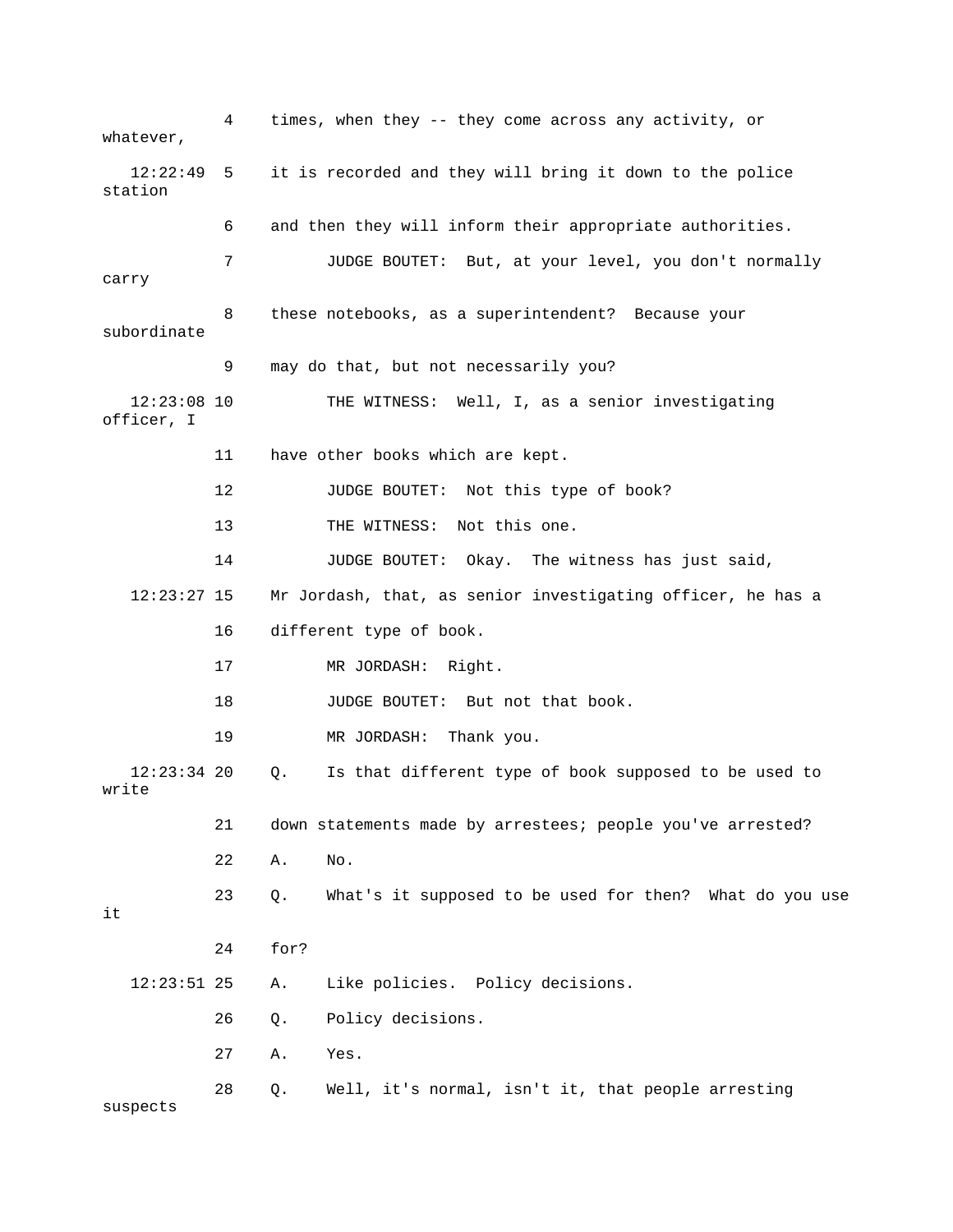29 have a book in which they're supposed to write down details of

|         | SESAY ET AL  |              |
|---------|--------------|--------------|
| Page 55 |              |              |
|         | 15 JUNE 2007 | OPEN SESSION |

|               | 1  | the arrest.                                                   |
|---------------|----|---------------------------------------------------------------|
|               | 2  | Go over your question again.<br>Α.                            |
|               | 3  | Think carefully about your answer, Mr Lamin. You are on<br>О. |
|               | 4  | oath.                                                         |
| 12:24:22      | -5 | I know I'm on oath.<br>Α.                                     |
|               | 6  | Is it normal for police officers from the CID, who are<br>О.  |
|               | 7  | arresting suspects, to have a diary or notebook in which they |
|               | 8  | write down details of the arrest?                             |
|               | 9  | No.<br>Α.                                                     |
| $12:24:41$ 10 |    | It's not normal? Well, would you like to have a look at<br>Q. |
|               | 11 | this book and read what it says on the inside cover?          |
| Because       | 12 | JUDGE BOUTET: Mr Jordash, you may lose that book.             |
| that          | 13 | if you are to use it any more, I mean, you have to produce    |
| your          | 14 | in evidence in some way as an exhibit. You have to speak to   |
| $12:25:04$ 15 |    | friend about his book, about buying another one.              |
|               | 16 | MR JORDASH: I'll do it in a different way seeing as I         |
|               | 17 | can't afford to buy one.                                      |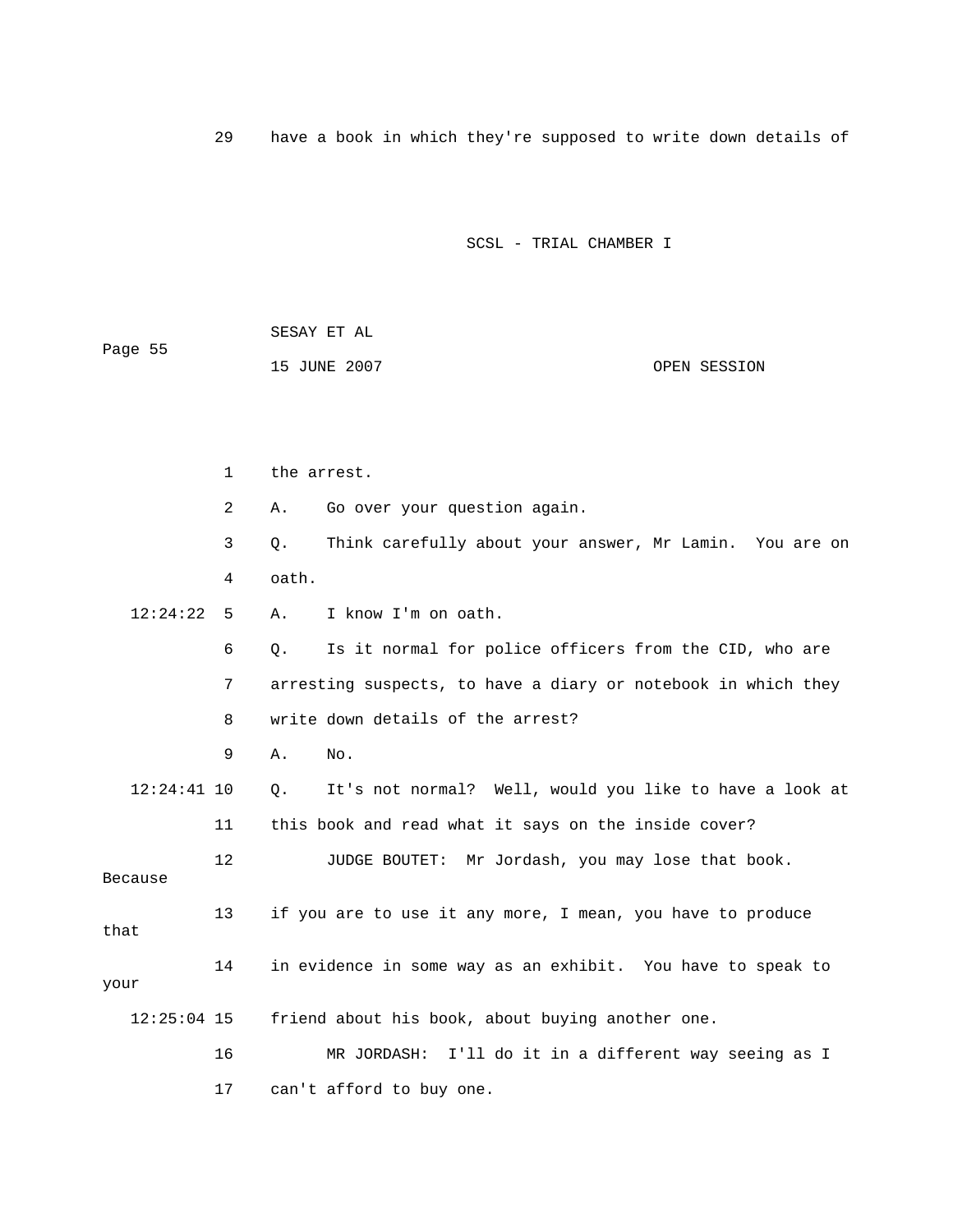|                     | 18 | Ο. | Does it say this on these kind of notebooks:                  |
|---------------------|----|----|---------------------------------------------------------------|
| say                 | 19 |    | "Judges rules. Short caution: You are not obliged to          |
| $12:25:24$ 20<br>be |    |    | anything unless you wish to do so, but what you say may       |
|                     | 21 |    | put into writing and given in evidence."                      |
| what                | 22 |    | Is that something that you're familiar with? That's           |
|                     | 23 |    | this book says. That's what police officers' books say on the |
|                     | 24 |    | inside cover, police officers' diaries; am I right?           |
| $12:25:48$ 25       |    | Α. | Yes.                                                          |
| are                 | 26 | Q. | And that caution is supposed to be given to people who        |
|                     | 27 |    | arrested; am I right?                                         |
|                     | 28 | Α. | Yes.                                                          |
|                     | 29 | Q. | And then there is -- the next entry is a formal caution:      |

|         | SESAY ET AL  |              |
|---------|--------------|--------------|
| Page 56 |              |              |
|         | 15 JUNE 2007 | OPEN SESSION |

| say          |   |    | "Do you wish to say anything. You are not obliged to    |
|--------------|---|----|---------------------------------------------------------|
|              | 2 |    | anything unless you wish to do so, but whatever you say |
|              | 3 |    | will be taken down in writing and may be given in       |
|              | 4 |    | evidence."                                              |
| $12:26:09$ 5 |   |    | Is that something you're familiar with?                 |
|              | 6 | Α. | Yes.                                                    |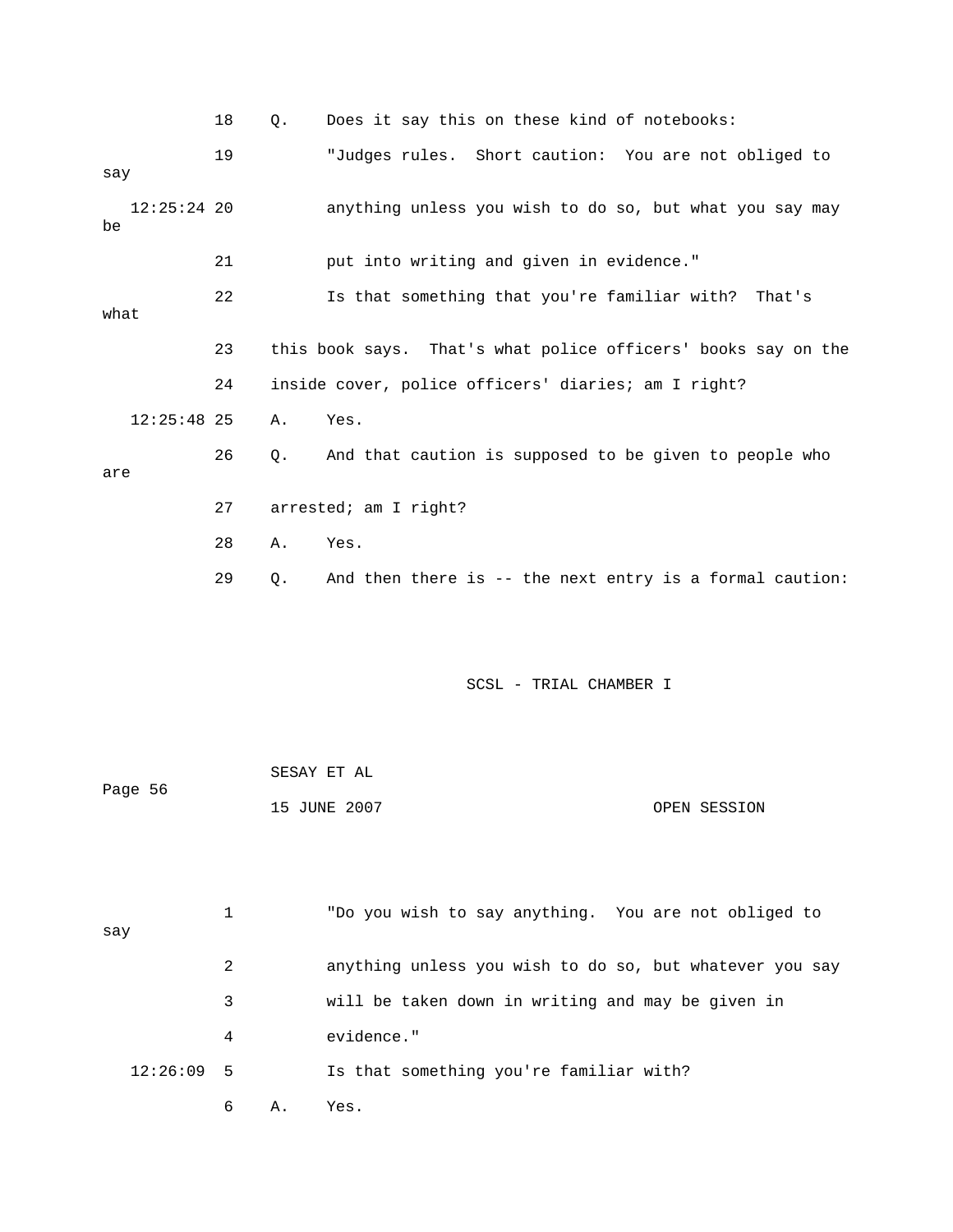|               | 7  | Q.        | Is that what you said to Mr Sesay?                             |
|---------------|----|-----------|----------------------------------------------------------------|
|               | 8  | Α.        | Yes, in this office.                                           |
| writing?      | 9  | Q.        | So what were -- did you take down what he said in              |
| $12:26:19$ 10 |    | Α.        | No, I did not take it down in writing.                         |
|               | 11 | Q.        | Why not?                                                       |
| be            | 12 | Α.        | Well, the question was you can say whatever you say will       |
|               | 13 |           | taken in cognizance and if I'm called upon, I can explain what |
|               | 14 | you said. |                                                                |
| $12:26:37$ 15 |    | Q.        | Why did you not take down what --                              |
| cautionary    | 16 | Α.        | Well, when you are -- when you are obtaining a                 |
|               | 17 |           | statement, you administer those words, that if I'm obtaining a |
| statement.    | 18 |           | statement from Issa, I have to administer that in the          |
| it,           | 19 |           | But if I'm effecting an arrest, I will just pronounce it to    |
| $12:26:59$ 20 |    |           | that whatever you say at this moment now will be noted.        |
|               | 21 | Q.        | I think we can agree on that.                                  |
|               | 22 | Α.        | Yes.                                                           |
|               | 23 | Q.        | Did you note it, is the question: Did you note what he         |
|               | 24 | said?     |                                                                |
| $12:27:07$ 25 |    | Α.        | Yeah, that is what I'm saying.                                 |
|               | 26 | $Q$ .     | So where are the notes?                                        |
|               | 27 | Α.        | No, I did not write it down.                                   |
|               | 28 | $Q$ .     | Right.                                                         |
|               | 29 | Α.        | I did not write it down.                                       |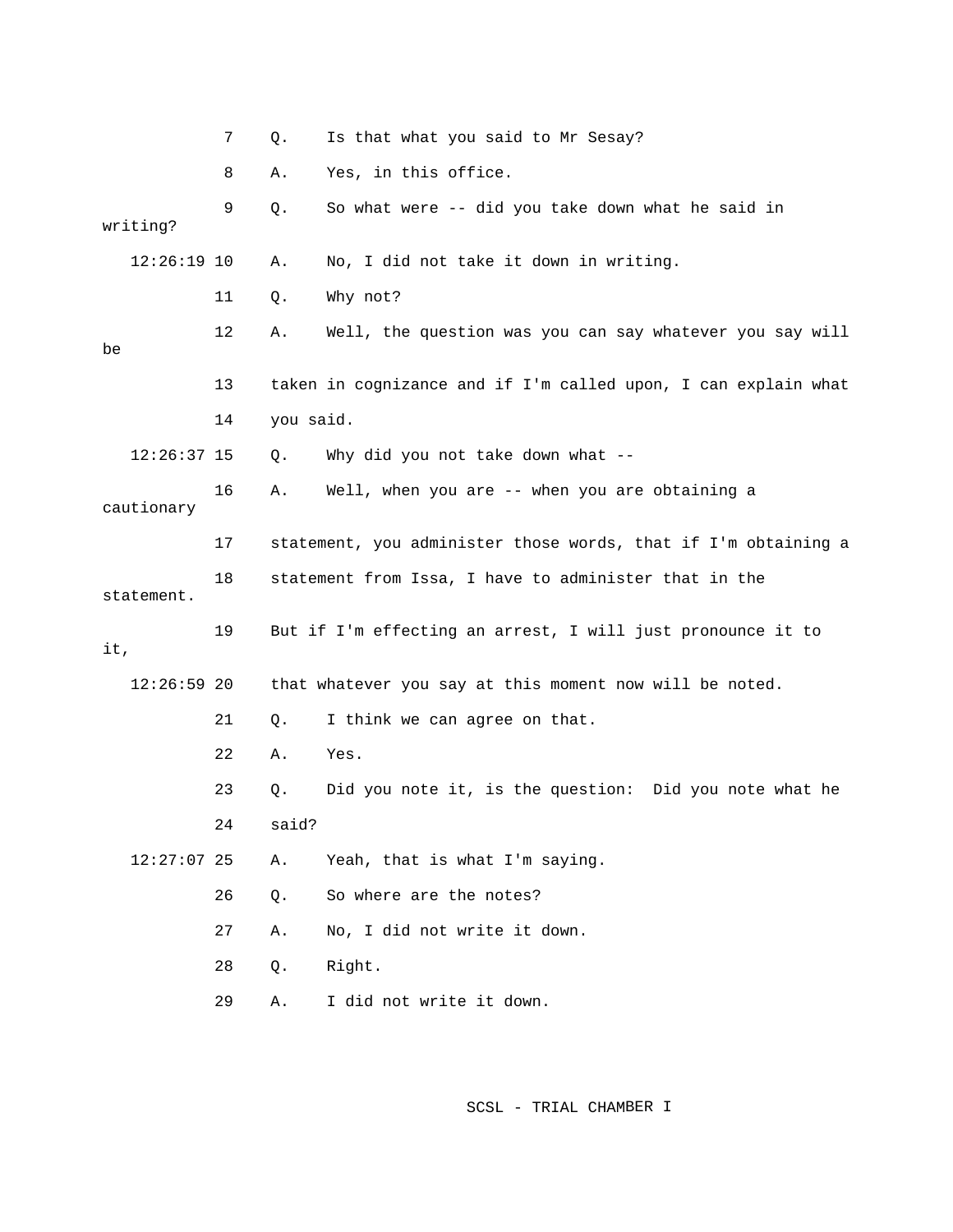Page 57 15 JUNE 2007 OPEN SESSION 1 Q. Any reason for that? 2 A. No reason for now. 3 Q. No reason. And it's right, isn't it, arresting officers 4 are supposed to make the notes and then they can be allowed by 12:27:53 5 the Court to produce and refresh their minds from such a book; 6 I right? 7 A. A document was given to me as an arresting officer, said 11 by an arrestee and then, if necessary, produce that notebook 12 court to enable them to refresh their memories, isn't it? officers, 12:28:53 15 Q. No one is suggesting it's a rule. I'm suggesting that 16 happens routinely: Police officers producing notebooks to 17 refresh their memory in Court; is that right? 19 Q. Thank you. And it's also right, isn't it, that when an am which I 8 signed. 9 Q. No. What I'm saying is, when you -- it is usual for 12:28:07 10 arresting officers, in Sierra Leone, to write down what is in 13 A. The notebooks, at times, is to assist the police 14 but it is not a fastened rule. this 18 A. Yes, it is right.

SESAY ET AL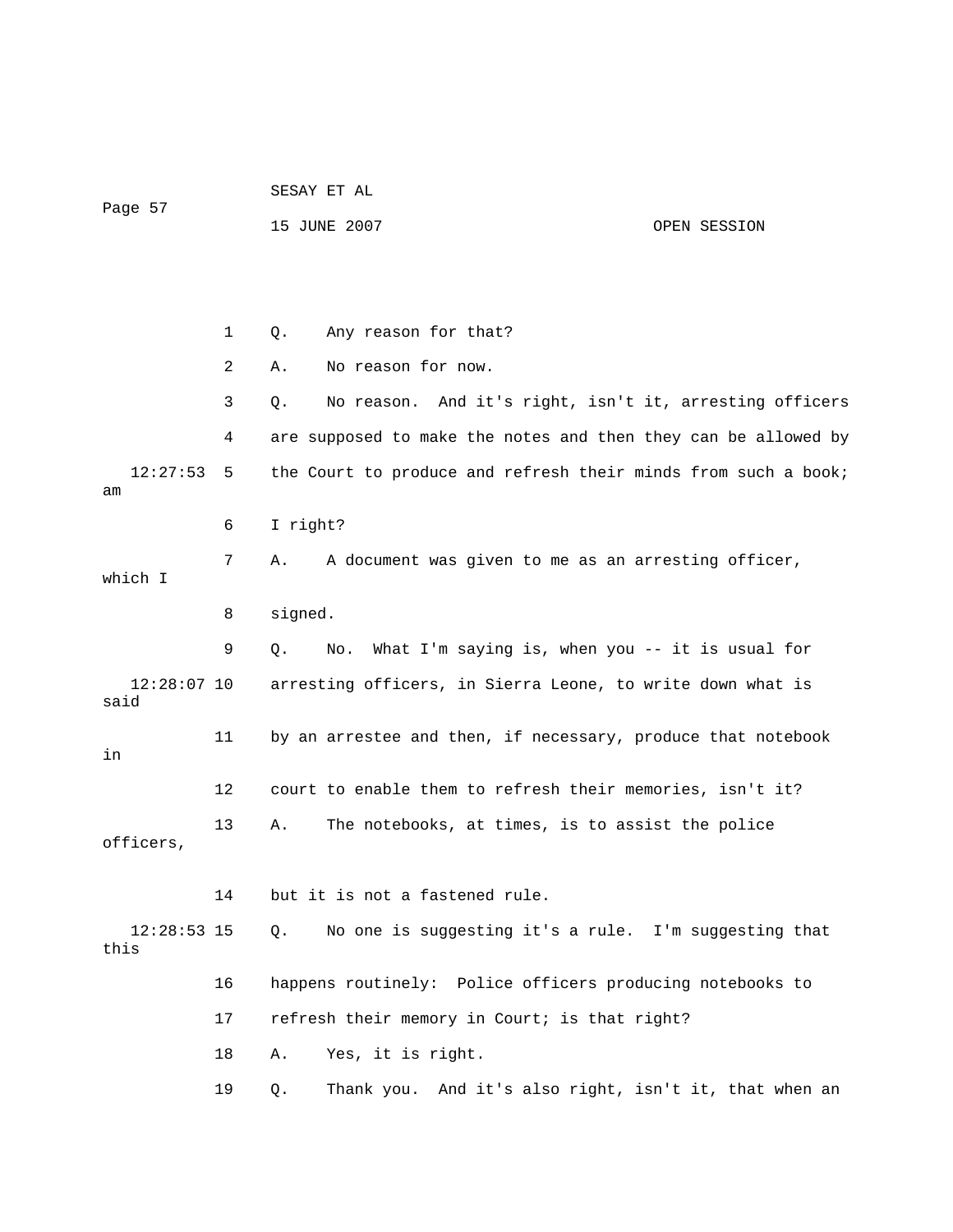|               |    |             | $12:29:08$ 20 arrestee is at a police station, there's such a thing as a |
|---------------|----|-------------|--------------------------------------------------------------------------|
|               | 21 |             | custody diary; is that not right?                                        |
|               | 22 | A. Yes.     |                                                                          |
|               | 23 | $Q_{\star}$ | And that custody diary is supposed to record the events                  |
|               | 24 |             | relating to an arrestee's custody; is that right?                        |
| $12:29:32$ 25 |    | Α.          | Yes.                                                                     |
|               | 26 | 0.          | Is there a custody diary in relation to Mr Sesay.                        |
|               | 27 | Α.          | The custody diary?                                                       |
|               | 28 | Q.          | Yes.                                                                     |
|               | 29 | Α.          | The custody diary should be at Jui.                                      |

|         | SESAY ET AL  |              |
|---------|--------------|--------------|
| Page 58 |              |              |
|         | 15 JUNE 2007 | OPEN SESSION |

|                        | 1              |    | Q. But you haven't brought it.                            |
|------------------------|----------------|----|-----------------------------------------------------------|
|                        | $\overline{a}$ |    | A. Well, I was not asked.                                 |
|                        | 3              |    | Q. Well, have you given it to the Prosecution?            |
| have                   | 4              |    | A. I cannot volunteer to say, "Look at the book."<br>They |
| 12:30:00 5 to request. |                |    |                                                           |
|                        | 6              |    | Q. Who has to?                                            |
|                        | $7^{\circ}$    |    | A. The Court.                                             |
|                        | 8              |    | Q. What does the diary say?                               |
|                        | 9              | A. | Which diary are you referring --                          |
| $12:30:09$ 10          |                |    | Q. The custody diary.                                     |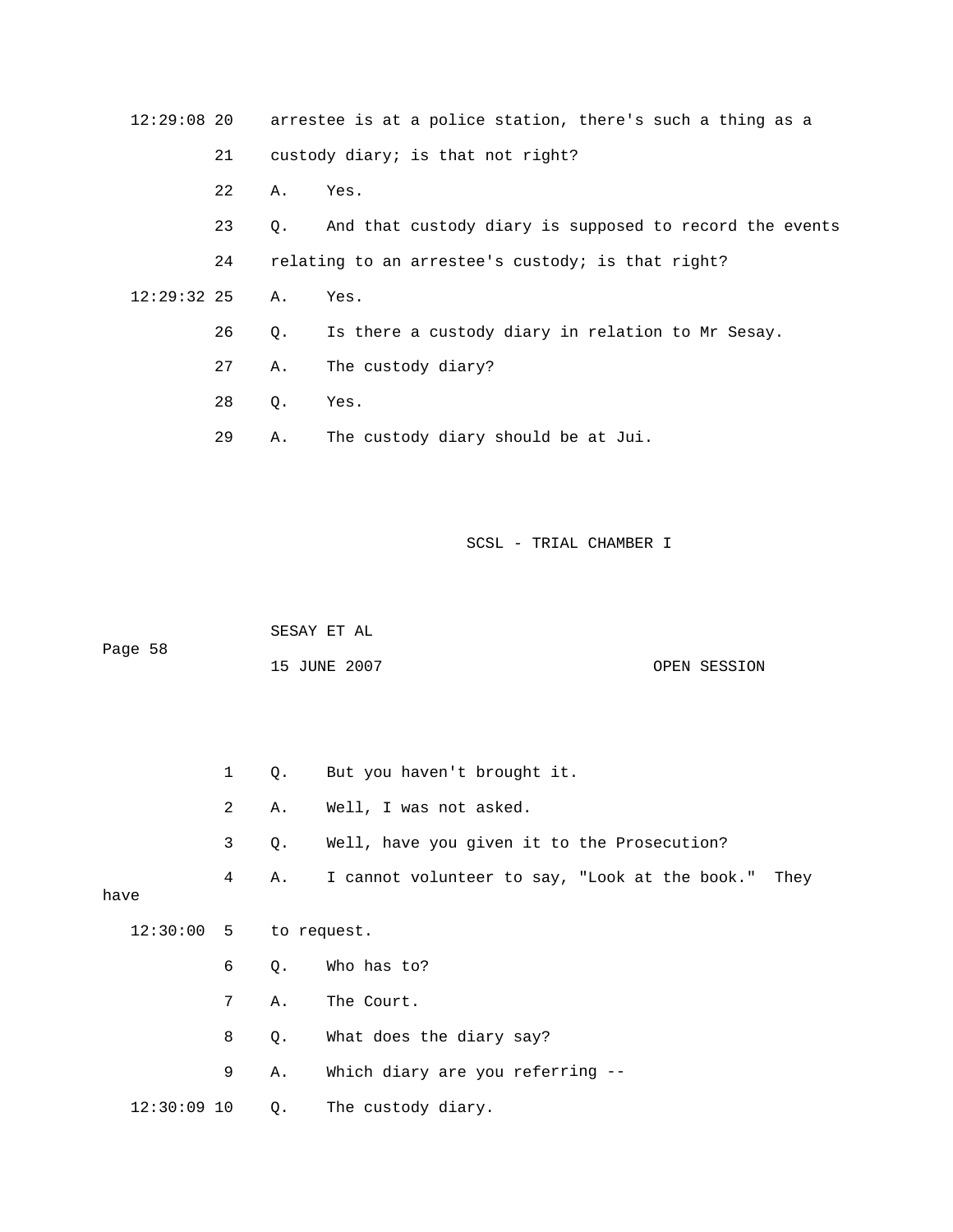|      |               | 11 | Α.    | It's a record where, in the log -- I mean particulars of |
|------|---------------|----|-------|----------------------------------------------------------|
|      |               | 12 |       | somebody that has been arrested.                         |
|      |               | 13 | Q.    | Well, what does it say about where Mr Sesay was held     |
|      |               | 14 |       | straight after his arrest? Where was he?                 |
|      | $12:30:38$ 15 |    | Α.    | When he was arrested?                                    |
|      |               | 16 | Q.    | Yes, Mr Lamin, when he was arrested.                     |
|      |               | 17 | Α.    | He was arrested at CID --                                |
|      |               | 18 | $Q$ . | Where was $-$                                            |
|      |               | 19 | Α.    | They took him to Jui.                                    |
|      | $12:30:47$ 20 |    | Q.    | Where was he held at the CID?                            |
| CID. |               | 21 | Α.    | He was arrested at CID. He was not placed in cell at     |
|      |               | 22 |       | We took him to Jui.                                      |
|      |               | 23 | Q.    | Who took him to Jui?                                     |
|      |               | 24 | Α.    | Myself and others.                                       |
|      | $12:31:00$ 25 |    | Q.    | Where did you take him to in Jui?                        |
|      |               | 26 | Α.    | Jui --                                                   |
|      |               | 27 | Q.    | When you arrived, where did you take him?                |
|      |               | 28 | Α.    | To the police station.                                   |
|      |               | 29 | Q.    | Where was he held?                                       |

|         | SESAY ET AL  |
|---------|--------------|
| Page 59 |              |
|         | 15 JUNE 2007 |

OPEN SESSION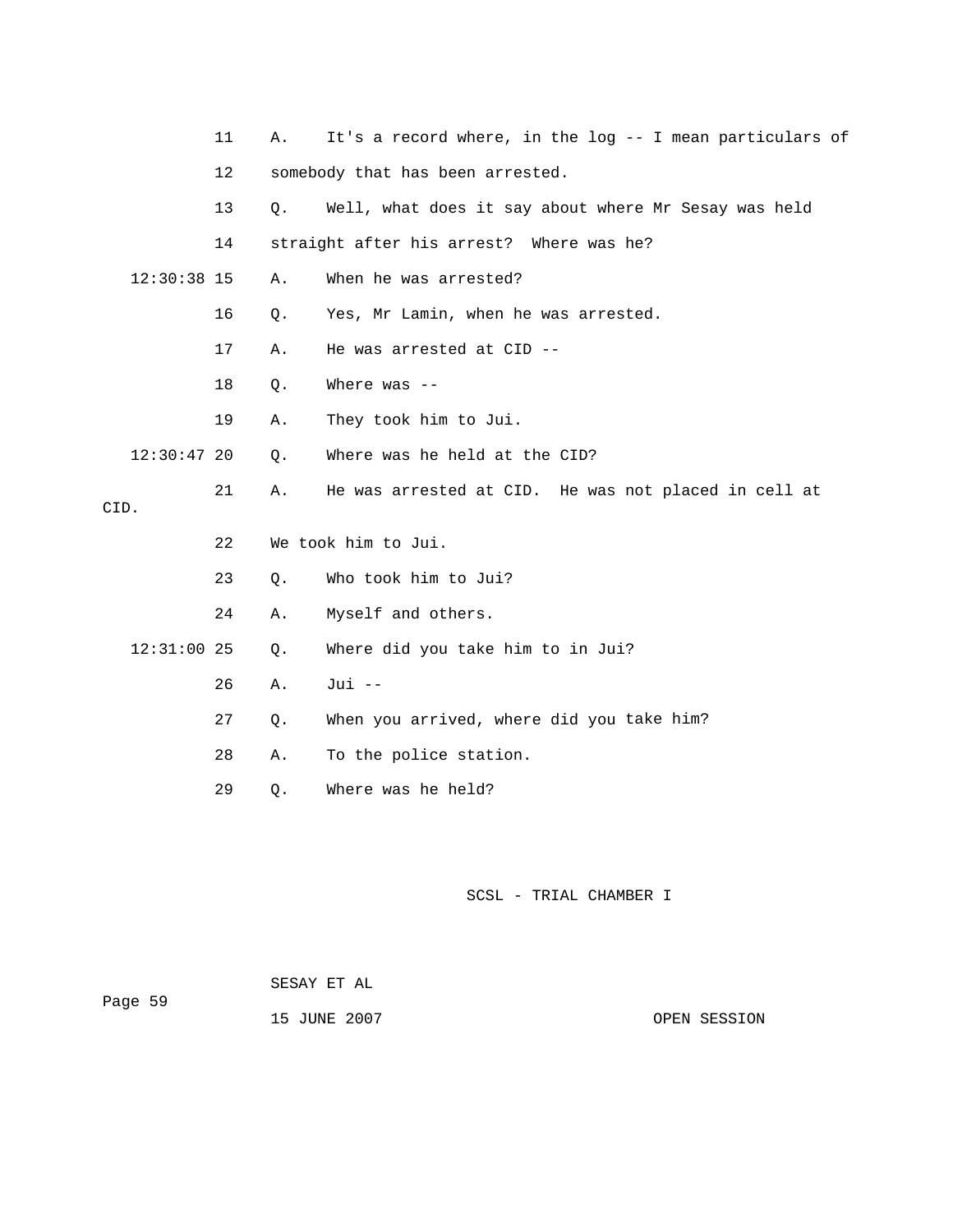|                       | 1  | Α. | In the police at Jui.                                          |
|-----------------------|----|----|----------------------------------------------------------------|
| Jui?                  | 2  | Q. | Yes, in the police at Jui, but where in the police at          |
|                       | 3  | Α. | There is a place there.                                        |
|                       | 4  | Q. | There's a police station, is there?                            |
| 12:31:21              | 5  | Α. | Yes.                                                           |
|                       | 6  | Q. | Where was he held in the police station?                       |
|                       | 7  | Α. | In the detention area.                                         |
|                       | 8  | Q. | What do you mean detention area? Was it a cell or what?        |
|                       | 9  | Α. | A cell.                                                        |
| $12:31:31$ 10         |    | Q. | On his own or with other people?                               |
|                       | 11 | Α. | On his own.                                                    |
|                       | 12 | Q. | Are you sure?                                                  |
|                       | 13 | Α. | Yes.                                                           |
|                       | 14 | Q. | What happened after he'd been held on his own?                 |
| $12:31:53$ 15<br>the  |    | Α. | I tell you, when we went to Jui, we handed him over to         |
| activity,             | 16 |    | officers we met at Jui, then that was the end of my own        |
|                       | 17 |    | until when I was also instructed -- further instructed to take |
|                       | 18 |    | him to Scan Drive.                                             |
|                       | 19 | Q. | So you can't give evidence to this Court about anything        |
| $12:32:15$ 20<br>cell |    |    | between the time he arrives at Jui and is put into a police    |
|                       | 21 |    | and the time he's at Scan office; am I right?                  |
|                       | 22 | Α. | Yes.                                                           |
| When                  | 23 | Q. | You don't know what happened, but you do know this:            |
|                       | 24 |    | you arrested him, you had a package, didn't you?               |
| $12:32:38$ 25         |    | Α. | A package?                                                     |
|                       | 26 | Q. | A package of documents --                                      |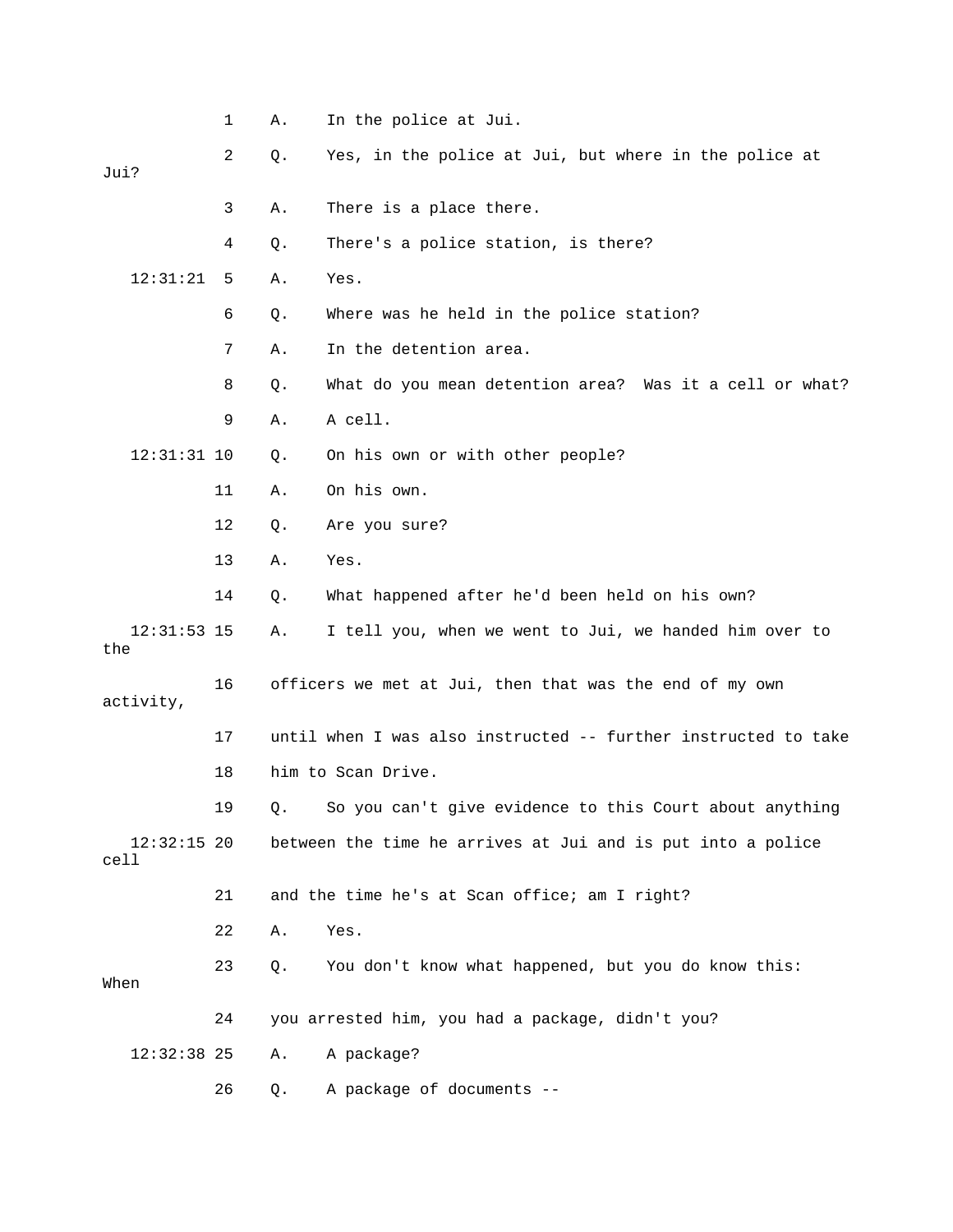- 27 A. No.
- 28 Q. -- is that right?
- 29 A. No.

```
 SCSL - TRIAL CHAMBER I
```

| Page 60 | SESAY ET AL  |              |
|---------|--------------|--------------|
|         | 15 JUNE 2007 | OPEN SESSION |

| оf |               | $\mathbf 1$    | $\circ$ . | When you arrested him, did you simply read the warrant |
|----|---------------|----------------|-----------|--------------------------------------------------------|
|    |               | $\overline{2}$ |           | arrest to him?                                         |
|    |               | 3              | Α.        | The warrant, yes.                                      |
|    |               | 4              | Q.        | Did you read anything else to him?                     |
|    | 12:32:52      | 5              | Α.        | The warrant, the face value of the warrant.            |
|    |               | 6              | Q.        | The warrant.                                           |
|    |               | 7              | Α.        | Yes.                                                   |
|    |               | 8              | $Q$ .     | Did you read anything to him other than the warrant?   |
|    |               | 9              | Α.        | The warrant.                                           |
|    | $12:33:00$ 10 |                | $Q$ .     | So the answer is no, you didn't?                       |
|    |               | 11             | Α.        | No.                                                    |
| is |               | 12             | $Q$ .     | Right. And then the next time you read anything to him |
|    |               | 13             |           | at Bonthe --                                           |
|    |               | 14             | Α.        | I did not read.                                        |
|    | $12:33:10$ 15 |                | Q.        | -- when you gave various documents to him?             |
|    |               | 16             | Α.        | Yes.                                                   |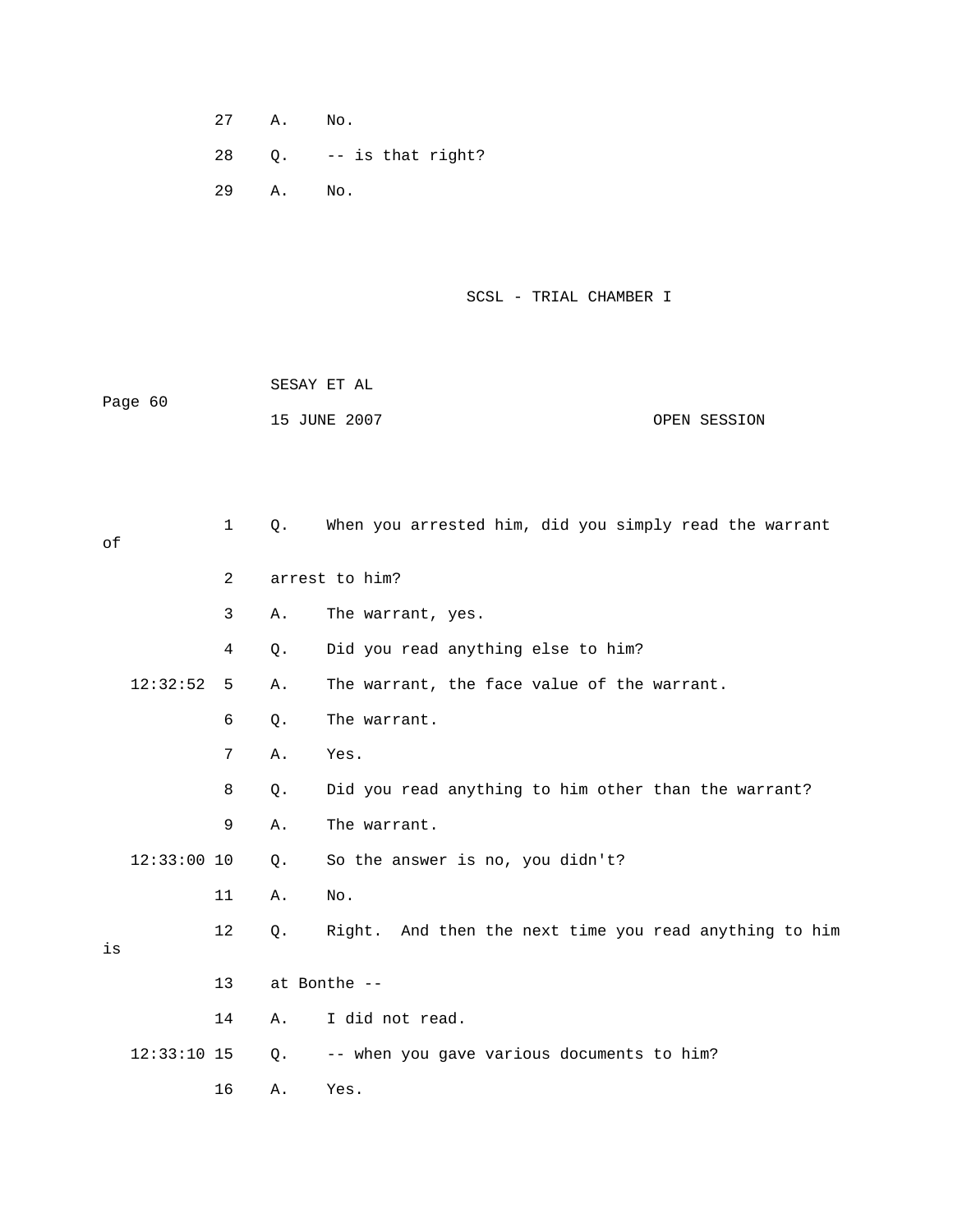| sent    |               | 17 | $Q_{\star}$ | And so -- were you aware that other documents had been  |
|---------|---------------|----|-------------|---------------------------------------------------------|
|         |               | 18 |             | to the CID as an arrestee arresting package, or not?    |
|         |               | 19 | Α.          | I don't know.                                           |
|         | $12:33:32$ 20 |    | Q.          | Right. All you knew was there's a warrant of arrest.    |
|         |               | 21 | Α.          | Of arrest.                                              |
|         |               | 22 |             | MR JORDASH: Can I just take instructions? I think I've  |
|         |               | 23 | finished.   |                                                         |
|         |               | 24 |             | PRESIDING JUDGE: Leave granted.                         |
|         | $12:34:18$ 25 |    |             | MR JORDASH: Yes. Just one last thing.                   |
| had     |               | 26 | Q.          | I'm going to suggest Mr Sesay didn't say to you that he |
|         |               | 27 |             | two daughters; he's in fact got two sons.               |
|         |               | 28 | Α.          | [Microphone not activated].                             |
|         |               | 29 | Q.          | Well, yes.                                              |
|         |               |    |             |                                                         |
|         |               |    |             | SCSL - TRIAL CHAMBER I                                  |
|         |               |    |             |                                                         |
| Page 61 |               |    |             | SESAY ET AL                                             |
|         |               |    |             | 15 JUNE 2007<br>OPEN SESSION                            |
|         |               |    |             |                                                         |
|         |               |    |             |                                                         |

 1 A. Two kids, and daughters. 2 Q. The problem is you don't have any notes, and I suggest 3 said he had two sons, not two daughters. he 4 A. That was what he said in the helicopter whilst on the way 12:34:51 5 to Bonthe.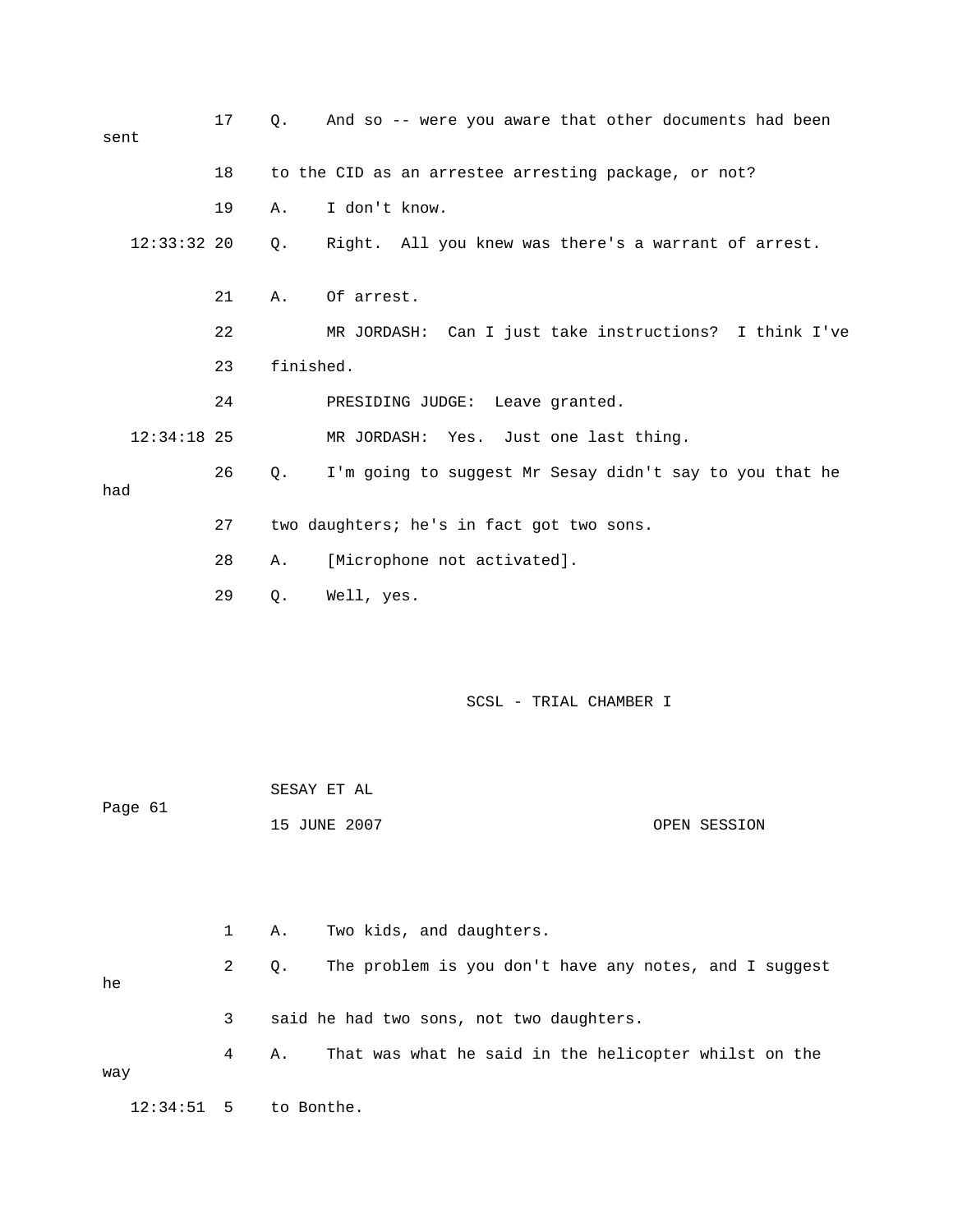6 Q. He never mentioned daughters? 7 A. He said two daughters. e didn't say daughters because 8 Q. Yeah, but I'm suggesting h 9 doesn't have daughters. 12:35:03 10 A. But that was what he said. [Indiscernible] he does not 12 Q. All right. 13 PRESIDING JUDGE: Prosecution, any re-examination? 14 MR HARRISON: No, there isn't. 12:35:33 15 PRESIDING JUDGE: Prosecution, you will call your next 16 witness. 17 MR HARRISON: With respect to this witness, can he be IDING JUDGE: Yes, okay. We formally release him. 19 PRES 12:35:44 20 Mr Lamin, you're released. 22 MR HARRISON: I should just indicate I'd understood 24 PRESIDING JUDGE: I was going to leave that to -- do you 26 MR HARRISON: I can just explain that it would not 28 PRESIDING JUDGE: If we hear the application now. he 11 have it. 18 released by the Court? 21 [The witness withdrew] 23 Mr Jordash wanting to make an application. 12:36:02 25 want to make it now? 27 inconvenience the Prosecution -- 29 MR HARRISON: The witness is here.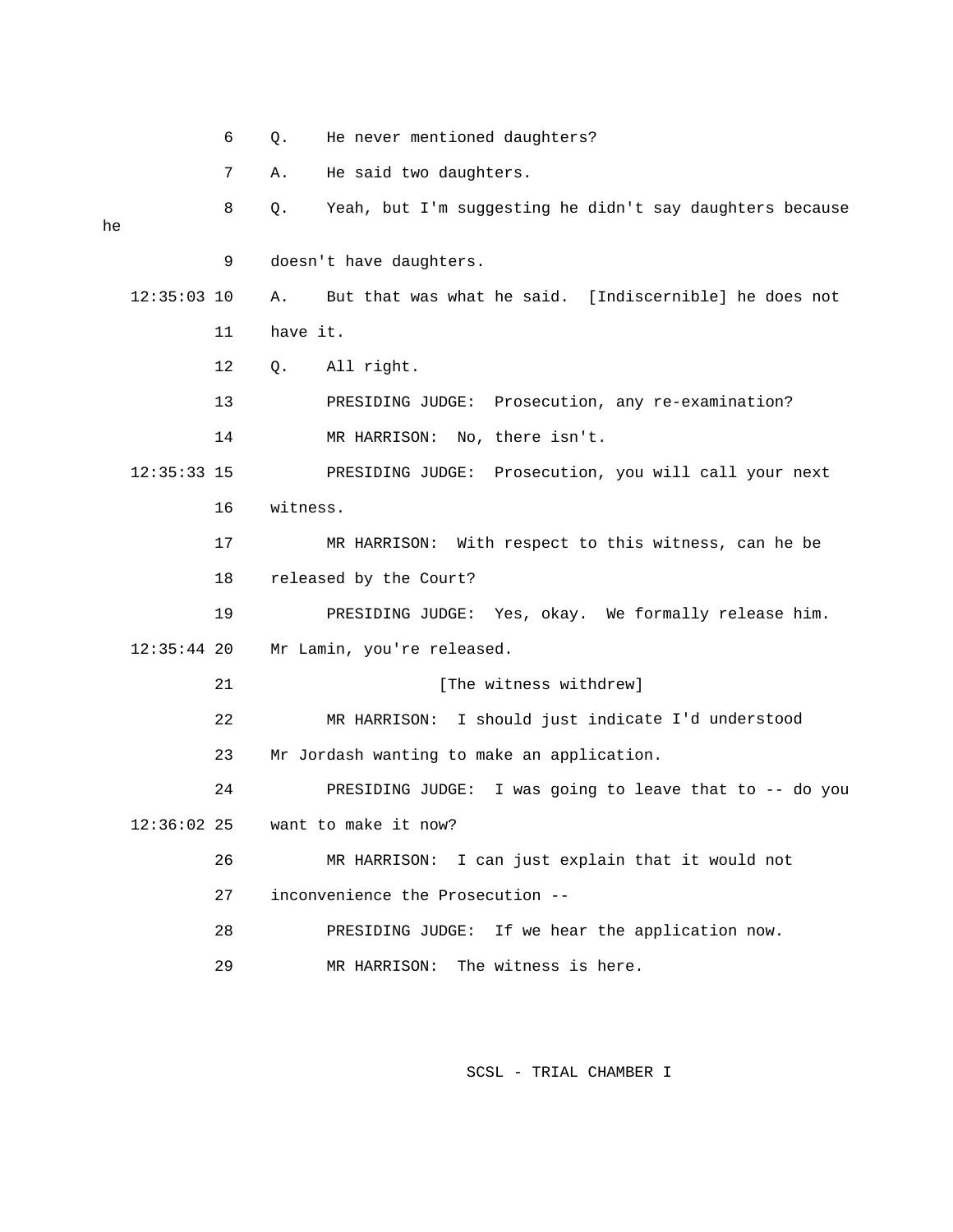| Page 62 | SESAY ET AL  |              |
|---------|--------------|--------------|
|         | 15 JUNE 2007 | OPEN SESSION |

 1 PRESIDING JUDGE: Yes. 2 MR HARRISON: I would be finished in probably 20 3 but that's a witness who could be here at any point in time. The 12:36:22 5 away from the area. 6 PRESIDING JUDGE: I think we need to -- we'll keep on hold 7 the issue about the release of Mr Morissette. Let us hear your 8 next witness and see if we can make some further progress. 12:36:56 10 witness, too, will testify in English and testify in public. 11 WITNESS: JOSEPH WADAM SAFFA [Sworn] EXAMINED BY MR HARRISON: 14 spelling your last name. 12:38:34 20 A. I am detective assistant superintendent of police, Court minutes, 4 only difficulty was this witness, who had -- who wanted to travel 9 MR HARRISON: I can indicate for the record that this 12 EXA 13 Q. Could you please state for the record your full name, 12:38:05 15 A. My full names are Joseph Wadam Saffa. 16 Q. And is the spelling of your last name S-A-F-F-A? 17 A. Yes, Your Honours. 18 Q. Could you tell the Court a bit about your employment 19 background? 21 presently attached to the Office of the Prosecutor, Special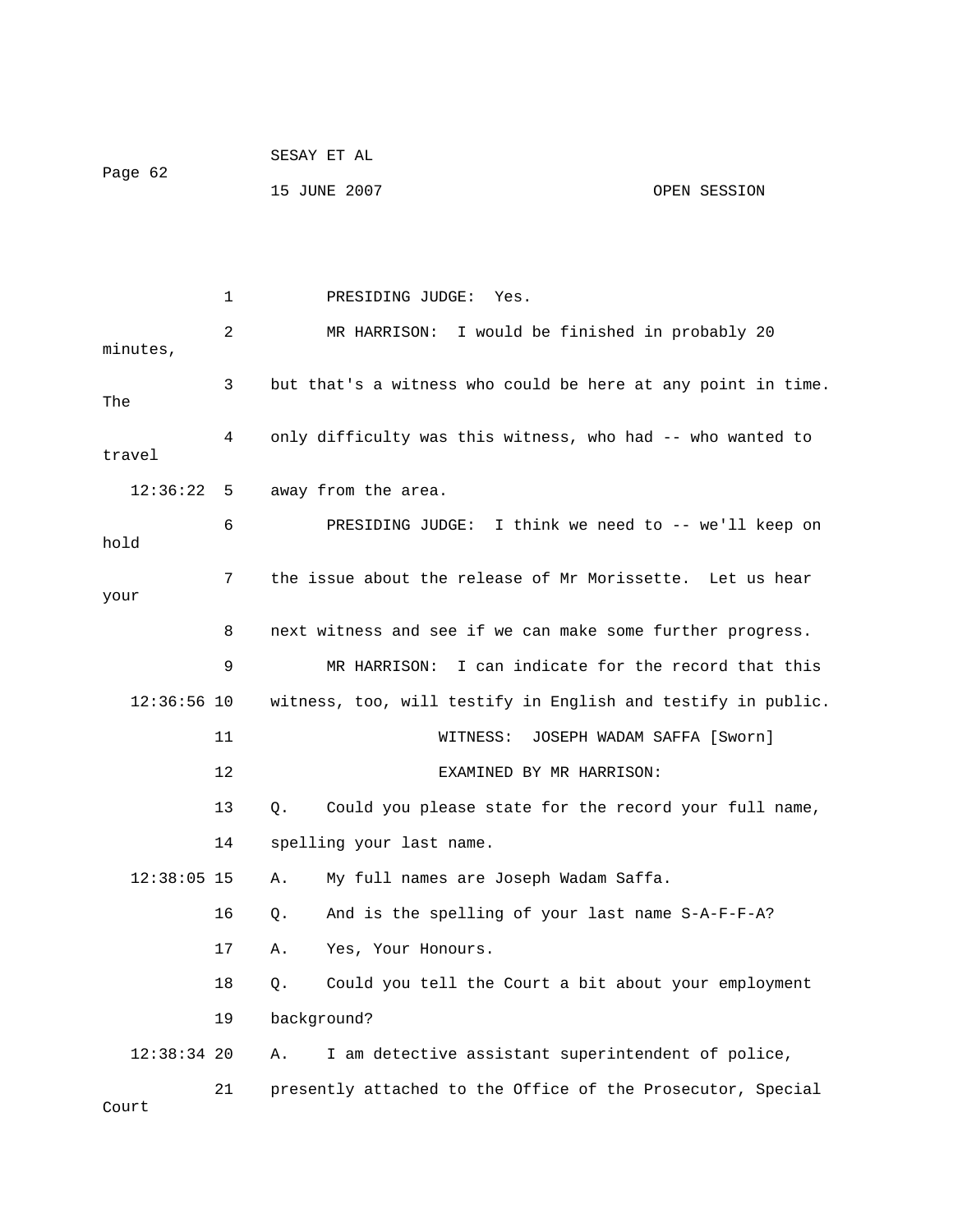|    |                  | 22 |           | for Sierra Leone.                                      |
|----|------------------|----|-----------|--------------------------------------------------------|
|    |                  | 23 | $\circ$ . | I'm going to take you to 10 March 2003. Do you recall  |
|    |                  | 24 |           | anything happening on that day?                        |
|    | $12:39:12$ 25 A. |    |           | Yes, Your Honours.                                     |
|    | place.           | 26 | $\circ$ . | Please tell the Court what it is you remember taking   |
| оf |                  | 27 | Α.        | On that day, Your Honours, I was on duty at the Office |
|    |                  | 28 |           | the Prosecutor, Scan Drive, off Spur Road, Freetown.   |
|    |                  | 29 | 0.        | What do you remember happening?                        |

Page 63 15 JUNE 2007 OPEN SESSION SESAY ET AL

1 A. I was instructed by the then chief of investigations,

2 Dr Alan White, to go with him to CID headquarters in Freetown,

3 together with other staff members.

4 Q. What happened next?

12:40:16 5 A. We then proceeded to CID headquarters in Freetown.

6 Q. Please continue.

7 A. At CID headquarters, I noticed that accused persons were

8 arrested.

9 Q. Just try to explain to the Court what it is that you saw 12:40:55 10 happen at the CID headquarters?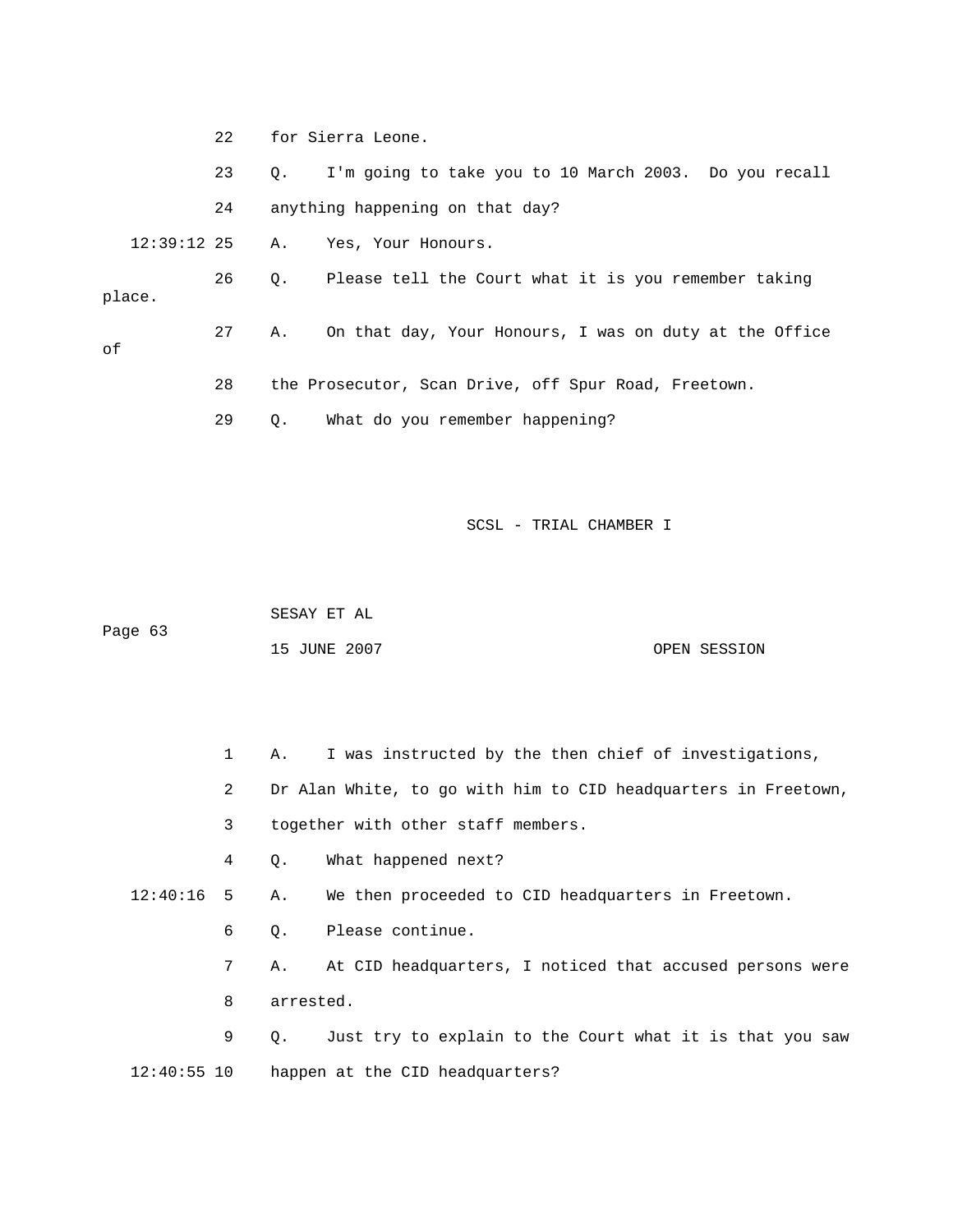| and           | 11 | Α.      | At CID headquarters, Your Honours, I stayed downstairs,     |
|---------------|----|---------|-------------------------------------------------------------|
| Sesay         | 12 |         | I saw police officers came down with accused persons, Issa  |
|               | 13 |         | and Morris Kallon.                                          |
|               | 14 | Q.      | And after seeing that, what happened next?                  |
| $12:41:35$ 15 |    | Α.      | I was also instructed to go with Mr John Berry to follow    |
| persons       | 16 |         | the police officers who were in charge of these accused     |
|               | 17 | to Jui. |                                                             |
|               | 18 | О.      | Please continue on. What happened next?                     |
|               | 19 | Α.      | They drove ahead of us.                                     |
| $12:41:57$ 20 |    |         | JUDGE ITOE: Sorry, sorry, who instructed you?<br>Who        |
|               | 21 |         | instructed you, Mr Saffa?                                   |
|               | 22 |         | THE WITNESS: I was instructed by the chief of               |
|               | 23 |         | investigations, by then, Dr Alan White.                     |
|               | 24 |         | MR HARRISON:                                                |
| $12:42:13$ 25 |    | Q.      | After getting these instructions, what happened next?       |
|               | 26 | Α.      | I drove with Mr John Berry. We drove behind the police      |
|               | 27 |         | officers who were with the accused persons. We went to Jui. |
|               | 28 | О.      | Did you arrive at Jui?                                      |
|               | 29 | Α.      | Yes, Your Honours.                                          |
|               |    |         |                                                             |

Page 64 SESAY ET AL

OPEN SESSION

15 JUNE 2007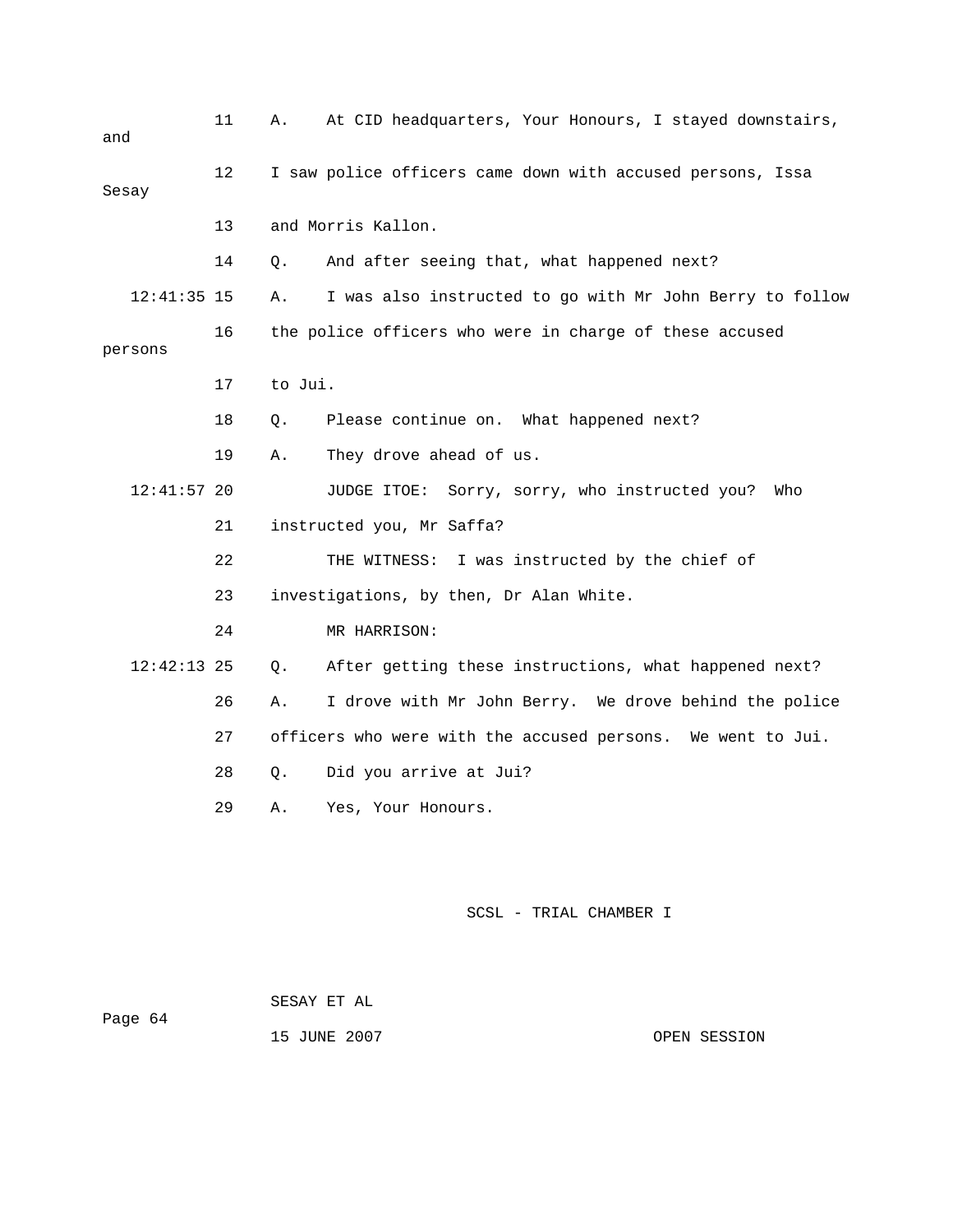|                     | 1  | Q.       | Please continue on. What happened next?                       |
|---------------------|----|----------|---------------------------------------------------------------|
| told                | 2  | Α.       | At Jui, Mr John Berry spoke to the police officers and        |
|                     | 3  |          | them that we were interested in speaking to Mr Issa Sesay.    |
|                     | 4  | Q.       | What happened next?                                           |
| 12:43:23            | 5  | Α.       | Mr Issa Sesay was brought from the cells into an opened       |
|                     | 6  |          | space within the same building, and John Berry and I spoke to |
|                     | 7  | him.     |                                                               |
|                     | 8  | Q.       | Describe what took place.                                     |
| investigators       | 9  | Α.       | John Berry introduced us to Mr Issa Sesay as                  |
| $12:44:03$ 10<br>in |    |          | from the Office of the Prosecutor, and that we are interested |
| Leone.              | 11 |          | talking to him about his involvement in the war in Sierra     |
|                     | 12 | $Q$ .    | Please continue.                                              |
| us                  | 13 | Α.       | He further asked him whether he was willing to speak to       |
|                     | 14 |          | and he said -- Mr Issa Sesay said yes.                        |
| $12:44:35$ 15       |    | Q.       | What happened next?                                           |
| that                | 16 | Α.       | At that junction, Mr John Berry said to Mr Issa Sesay         |
|                     | 17 |          | we speak to him later.                                        |
| place?              | 18 | $Q$ .    | Please continue. What's the next thing that takes             |
|                     | 19 | Α.       | He was then taken back to the cells and we left and went      |
| $12:45:17$ 20       |    | outside. |                                                               |
|                     | 21 | Q.       | What happened next?                                           |
| at                  | 22 | Α.       | Mr John Berry told me we were to proceed to Scan Drive        |
|                     | 23 |          | the Office of the Prosecutor.                                 |
|                     | 24 | Q.       | And what is it you do next?                                   |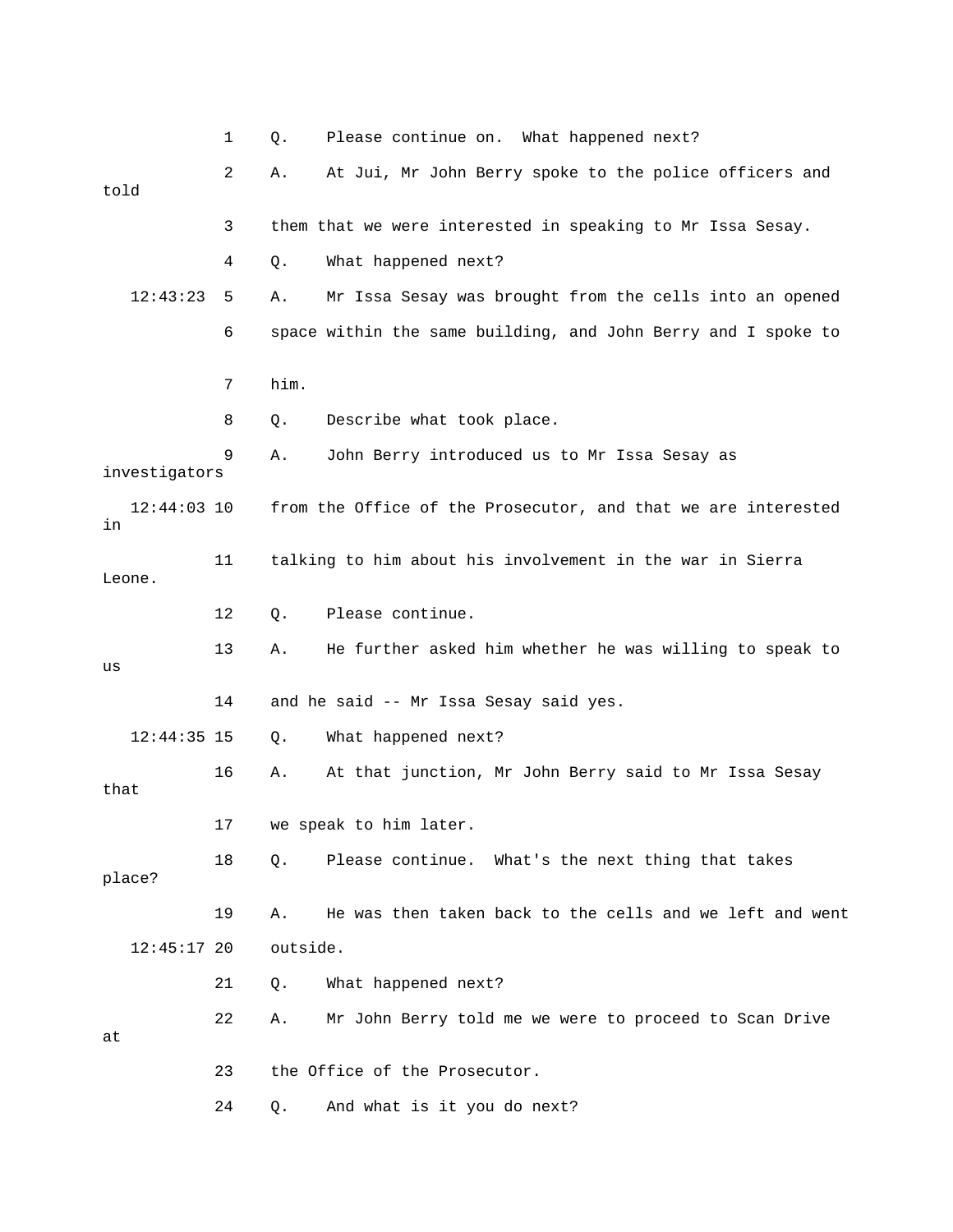| $12:46:03$ 25 A.<br>drove |    | Mr Issa Sesay was also brought, and they drove -- he                 |
|---------------------------|----|----------------------------------------------------------------------|
|                           | 26 | with the officers ahead of us while we followed them. We went        |
|                           | 27 | through the back --                                                  |
| to                        | 28 | Just for the sake of clarity, you first of all referred<br>$\circ$ . |
| the                       | 29 | officers and then you said, "We drove after them." Who are           |

Page 65 SESAY ET AL 15 JUNE 2007 OPEN SESSION

|                          | $\mathbf{1}$ | officers and when you used the word "we," who are you talking  |
|--------------------------|--------------|----------------------------------------------------------------|
|                          | 2            | about?                                                         |
| when I                   | 3            | The police officers in charge of Mr Issa Sesay.<br>Α.<br>And   |
|                          | 4            | say "we," John Berry and I, from the Office of the Prosecutor. |
| 12:47:04                 | - 5          | What happened next?<br>О.                                      |
| road,                    | 6            | We drove through the back road, through the peninsula<br>Α.    |
|                          | 7            | we went to Scan Drive.                                         |
| Drive.                   | 8            | And describe what takes place, if anything, at Scan<br>Q.      |
| chief                    | 9            | At Scan Drive, also, I was instructed by the deputy<br>Α.      |
| $12:47:32$ 10<br>conduct |              | of investigations, Mr Gilbert Morissette, to join him to       |

11 an interview with Mr Issa Sesay.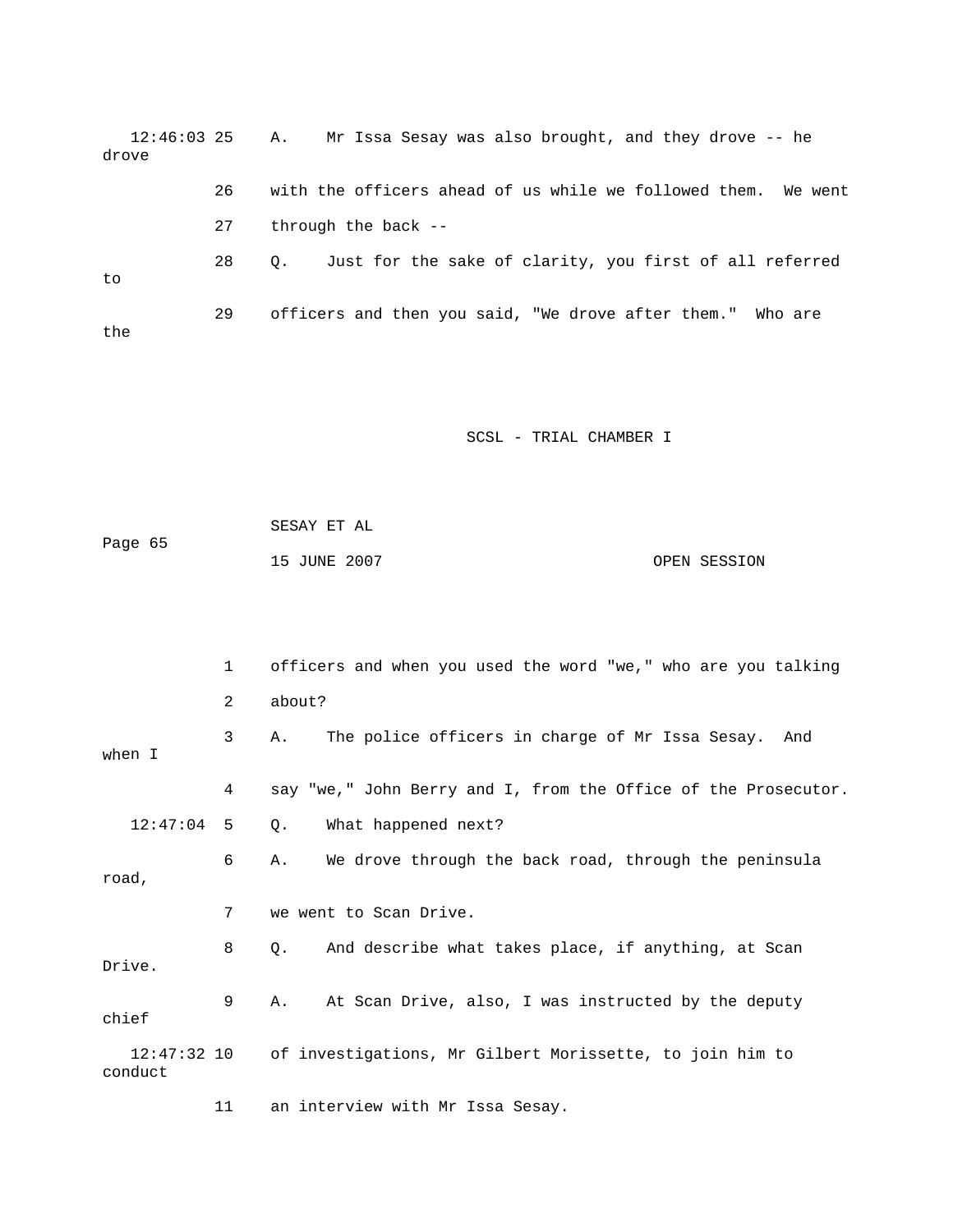| what          | 12 | Tell the Court where, if anywhere, this took place and<br>Q.     |
|---------------|----|------------------------------------------------------------------|
|               | 13 | procedure may have been used.                                    |
| used          | 14 | The interview took place in one of the rooms that was<br>Α.      |
| $12:48:06$ 15 |    | by investigators. And in the interview room, Mr Gilbert          |
| Stacey        | 16 | Morissette was there; I was there; and the court reporter,       |
|               | 17 | Donison was there.                                               |
|               | 18 | And did anything take place in that interview room?<br>Q.        |
|               | 19 | Yes, Your Honours.<br>Α.                                         |
| $12:49:03$ 20 |    | Tell the Court what it is you observed taking place.<br>О.       |
| started       | 21 | Mr Gilbert Morissette conducted the interview.<br>Α.<br>He       |
| showed        | 22 | by introducing us to Mr Issa Sesay. He then read to Mr --        |
|               | 23 | and read to Mr Issa Sesay a copy of the warrant of arrest.<br>He |
| the           | 24 | also read -- showed and read to Mr Issa Sesay the rights of      |
| $12:49:55$ 25 |    | accused person and the rights of a suspect.                      |
| in            | 26 | Are you able to say approximately how long you remained<br>Q.    |
|               | 27 | the interview room?                                              |
|               | 28 | We were there from at about 3.00 p.m. up to about<br>Α.          |
|               | 29 | 5.00 p.m                                                         |
|               |    |                                                                  |

Page 66

SESAY ET AL

15 JUNE 2007 CPEN SESSION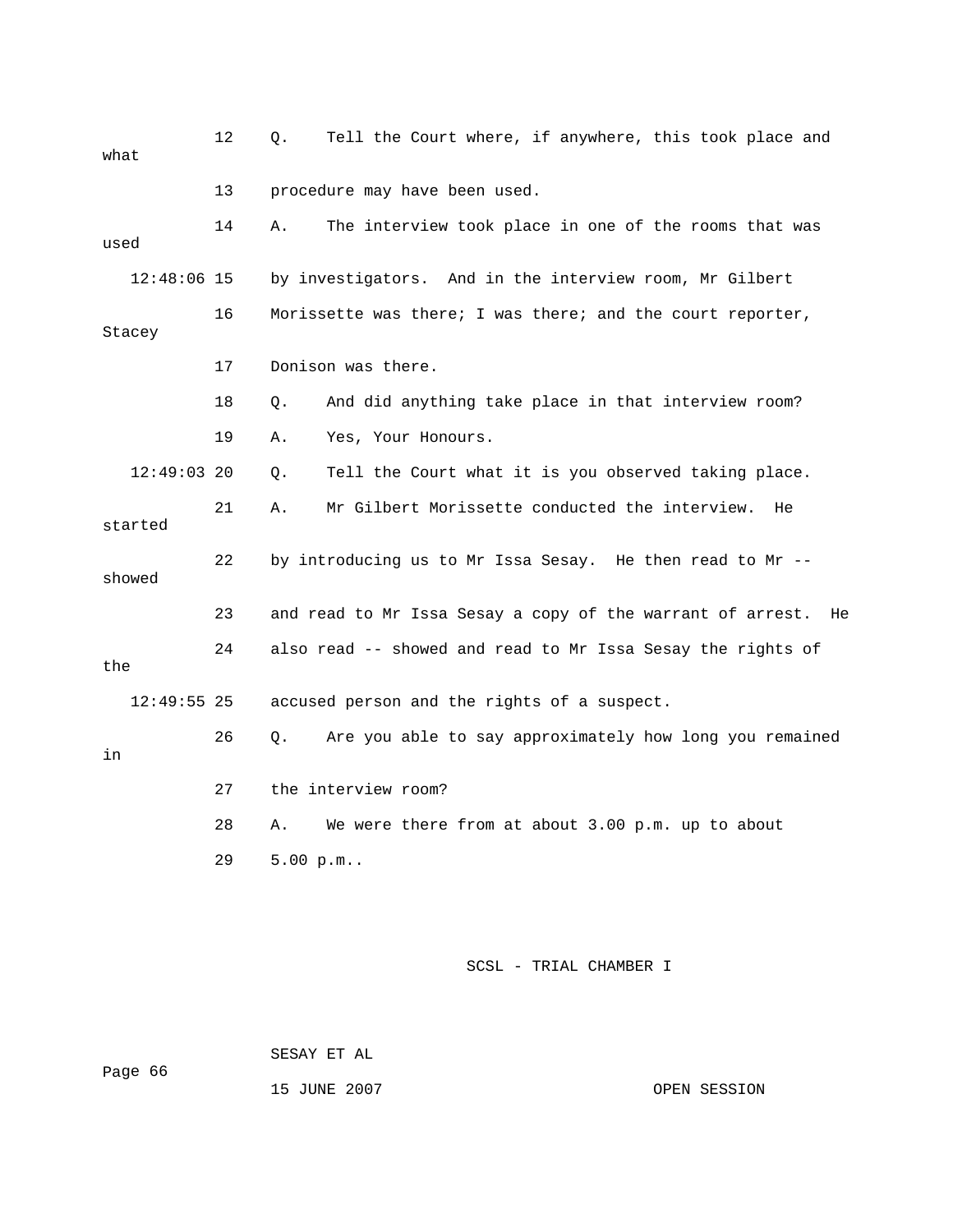3 Q. And what happened when the interview came to an end? instructed by the chief of investigations to join a team to go 6 Diamond airline in Lumley. 7 Q. And did you do that? 9 Q. Tell the Court what happened next. officers 11 and we joined a helicopter and went to Bonthe. 17 superintendent of police. There was also Mr John Alpha, who junior 19 police officers, whose name I cannot remember now. 12:53:01 20 Q. Just continue on. You've gone down to the helicopter. 21 What happened next? 22 A. Then we flew to Bonthe Island. 4 A. At the end of the interview, Your Honours, I was also 12:51: to 8 A. Yes, Your Honours. 12:51:40 10 A. At Diamond Airlines, Mr Sesay was brought by the 12 Q. These officers you've referred to, do you know the names of 13 any of them? 14 A. Yes, Your Honours. 12:52:18 15 Q. Please tell the Court. 16 A. There was Mr Litho Lamin. He was an assistant also 18 was an assistant superintendent of police. And some other

1 Q. Did the interview come to an end?

2 A. Yes, Your Honours.

- 23 Q. And what did you do when you got to Bonthe Island?
- 24 A. At Bonthe Island, Mr Sesay was taken to the detention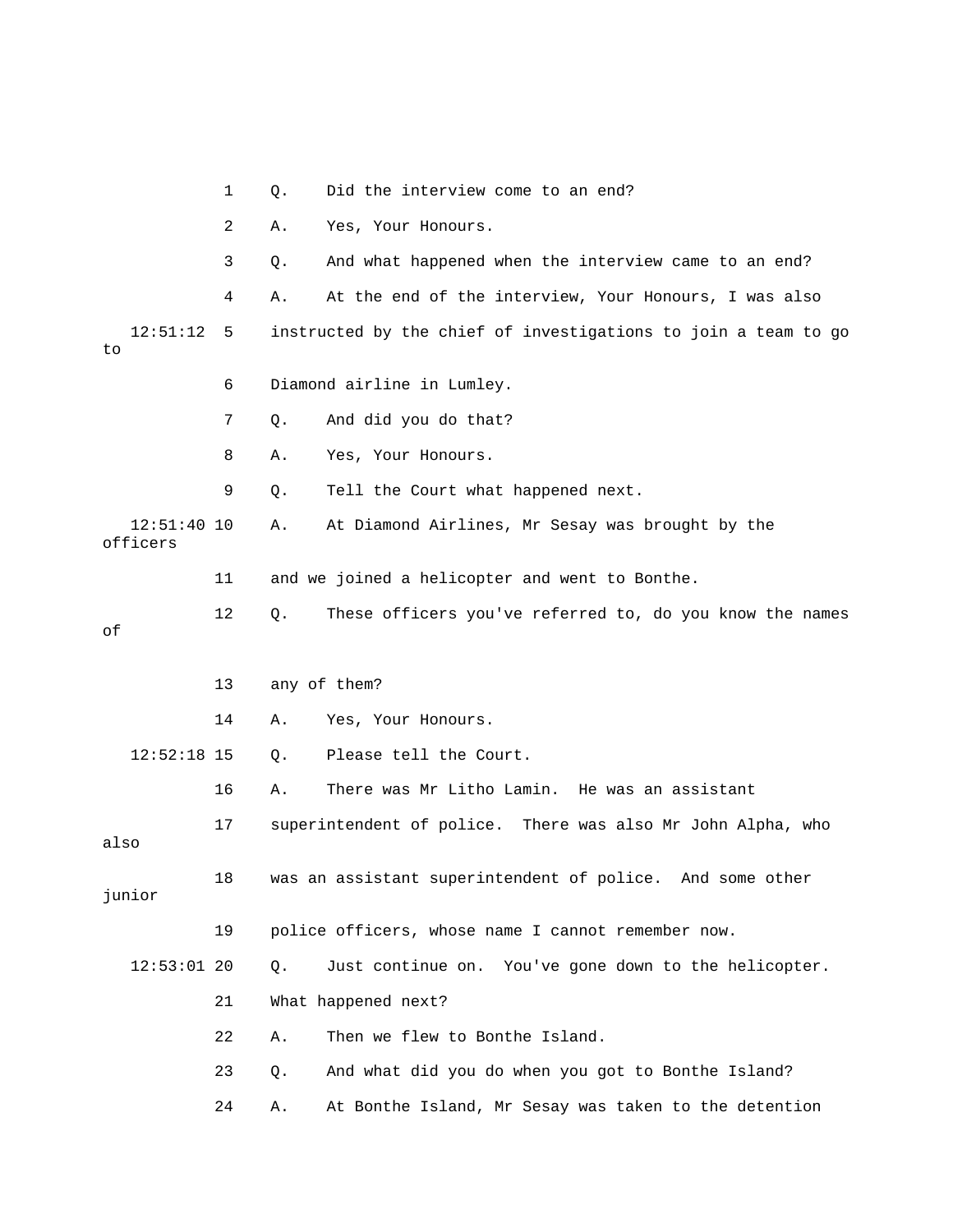12:53:29 25 facility there. 26 Q. And did you see anything take place there? 27 A. Yes, Your Honours. 28 Q. What did you see? 29 A. I saw Mr Litho Lamin gave a package of documents to Mr Issa

| Page 67 | SESAY ET AL  |              |  |
|---------|--------------|--------------|--|
|         | 15 JUNE 2007 | OPEN SESSION |  |

|    |               | $\mathbf 1$    | Sesay.                                                         |
|----|---------------|----------------|----------------------------------------------------------------|
| to |               | $\overline{a}$ | And what happened after you saw that package being given<br>О. |
|    |               | 3              | Mr Sesay?                                                      |
|    |               | 4              | Mr Sesay accepted the papers and he was taken to cells.<br>Α.  |
|    | 12:54:31      | 5              | What is the next thing that you do?<br>Q.                      |
|    | other         | 6              | The next thing I do, Your Honours, was I joined the<br>Α.      |
| we |               | 7              | officers. We left the facility, we went to a questhouse where  |
|    |               | 8              | put up for the night.                                          |
|    |               | 9              | And the next morning, does anything happen?<br>Q.              |
|    | $12:55:00$ 10 |                | Yes, Your Honours.<br>Α.                                       |
|    |               | 11             | Tell the Court what happened.<br>$Q$ .                         |
|    |               | 12             | Mr Issa Sesay was taken to the helipad, and we all<br>Α.       |
|    |               | 13             | joined the heli -- I was in the group that joined the helipad  |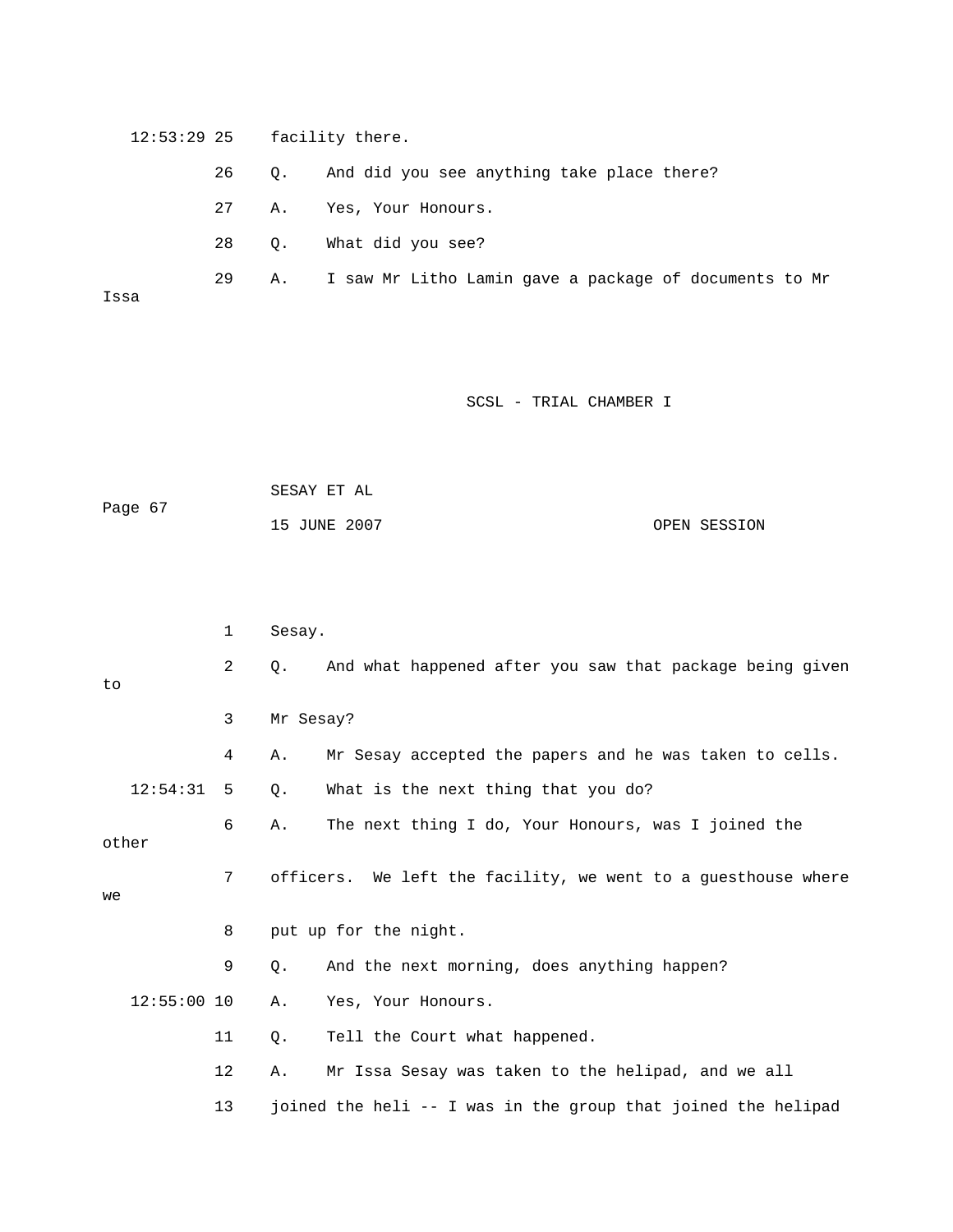|                      | 14                                                               |    | and, we flew back to Freetown.                          |  |  |
|----------------------|------------------------------------------------------------------|----|---------------------------------------------------------|--|--|
| $12:55:24$ 15        |                                                                  | Q. | And after arriving back in Freetown, did you have any   |  |  |
|                      | 16                                                               |    | further dealings with Mr Sesay?                         |  |  |
| After                | 17<br>At Freetown, in the helipad, we drove to Scan Drive.<br>Α. |    |                                                         |  |  |
|                      | 18                                                               |    | that, I did not have any dealings with Mr Issa Sesay.   |  |  |
| Prosecution          | 19                                                               |    | Those were all the questions the<br>MR HARRISON:        |  |  |
| $12:56:12$ 20        |                                                                  |    | was going to ask.                                       |  |  |
|                      | 21                                                               |    | PRESIDING JUDGE: Mr Jordash, you want to make a start?  |  |  |
|                      | 22                                                               |    | MR JORDASH: Yes, I do. Thank you.                       |  |  |
|                      | 23                                                               |    | PRESIDING JUDGE: Let's proceed.                         |  |  |
|                      | 24                                                               |    | CROSS-EXAMINED BY MR JORDASH:                           |  |  |
| $12:56:26$ 25<br>his |                                                                  | Q. | You heard the warrant of arrest read to Mr Sesay during |  |  |
|                      | 26                                                               |    | first ever interview with the OTP; is that right?       |  |  |
|                      | 27                                                               | Α. | Yes, Your Honours.                                      |  |  |
|                      | 28                                                               | Q. | May I just remind you of part of it. This is, I think,  |  |  |
|                      | 29                                                               |    | Exhibit 219. I'll just read out page 2C:                |  |  |
|                      |                                                                  |    |                                                         |  |  |

| Page 68 | SESAY ET AL  |  |              |  |
|---------|--------------|--|--------------|--|
|         | 15 JUNE 2007 |  | OPEN SESSION |  |

 1 "To cause to be served on the accused at the time of his 2 arrest, or as soon as is practicable immediately following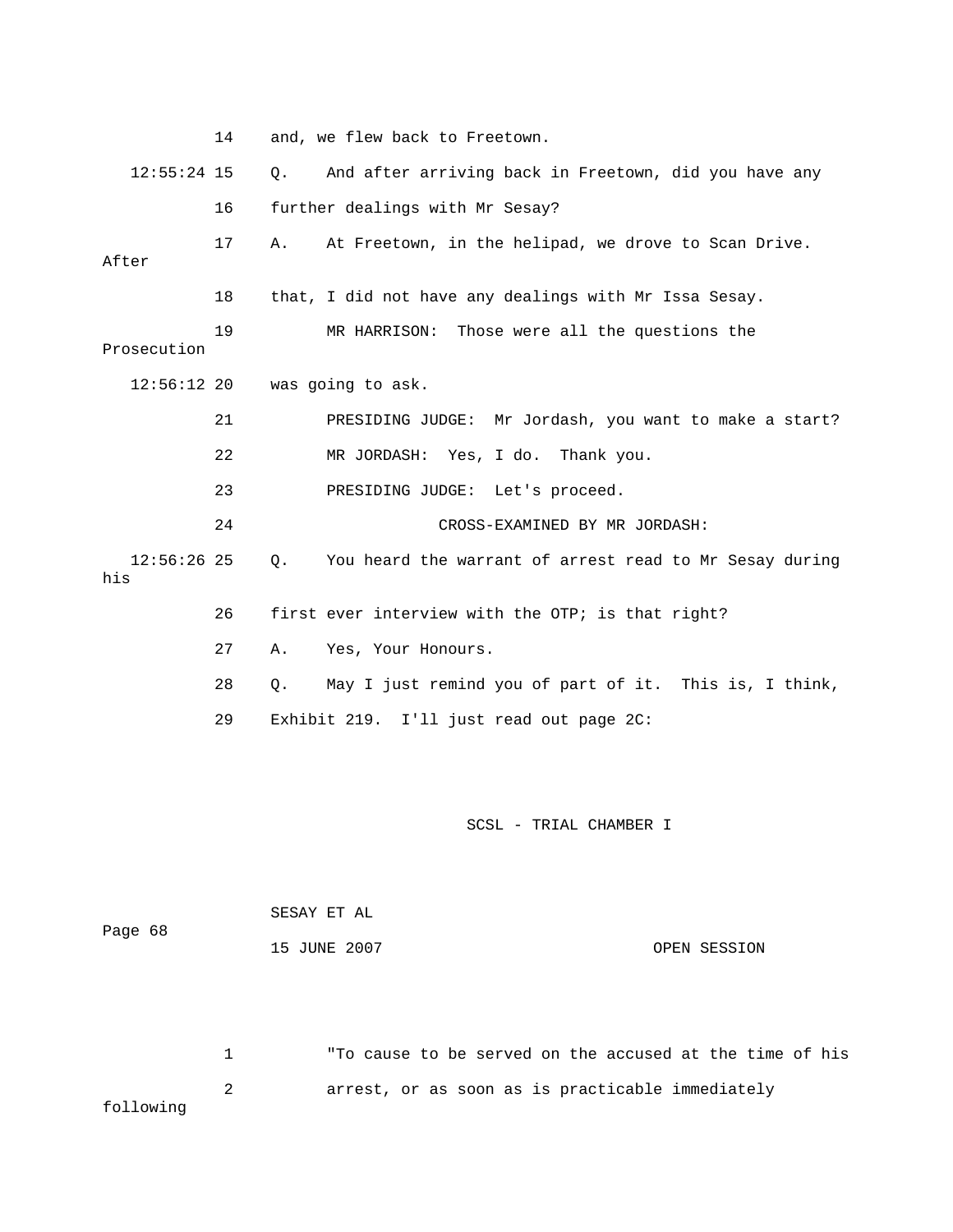| language             | 3  | his arrest, in English, or have read to him in a               |
|----------------------|----|----------------------------------------------------------------|
| arrest,              | 4  | he understands, a certified copy of the warrant of             |
| 12:57:18             | 5  | a certified copy of the indictment, a statement of the         |
|                      | 6  | rights of the accused, and to caution the accused,"            |
|                      | 7  | et cetera.                                                     |
|                      | 8  | Can you think of any reason, Mr Saffa, why Mr Sesay's          |
|                      | 9  | indictment was not served or read to him until after the first |
| $12:57:44$ 10        |    | interview?                                                     |
|                      | 11 | I am not aware of the fact that it was not read to him<br>Α.   |
|                      | 12 | before that time. I am saying that when we conducted the       |
|                      | 13 | interview with him, we read a copy of the warrant of arrest to |
|                      | 14 | him.                                                           |
| $12:58:08$ 15        |    | Well, you might have read a copy of the warrant, but the<br>Q. |
|                      | 16 | warrant said that his indictment had to be served or read, and |
|                      | 17 | can you confirm this: That his indictment was not read to him  |
|                      | 18 | during the first interview.                                    |
|                      | 19 | No, Your Honours.<br>Α.                                        |
| $12:58:29$ 20<br>him |    | It wasn't. Can you confirm that you didn't serve it on<br>Q.   |
|                      | 21 | after the first interview?                                     |
|                      | 22 | I did not, My Lord.<br>Α.                                      |
| at                   | 23 | No, it wasn't served on him until he arrived at Bonthe<br>Q.   |
|                      | 24 | night; am I right?                                             |
| $12:58:48$ 25        |    | Yes, Your Honours.<br>Α.                                       |
| That                 | 26 | And, yet, you'd be able to confirm this, won't you:<br>Q.      |
|                      | 27 | from the time of his arrest, he was with police officers, in   |
|                      | 28 | their custody, all the way to Scan office; yes?                |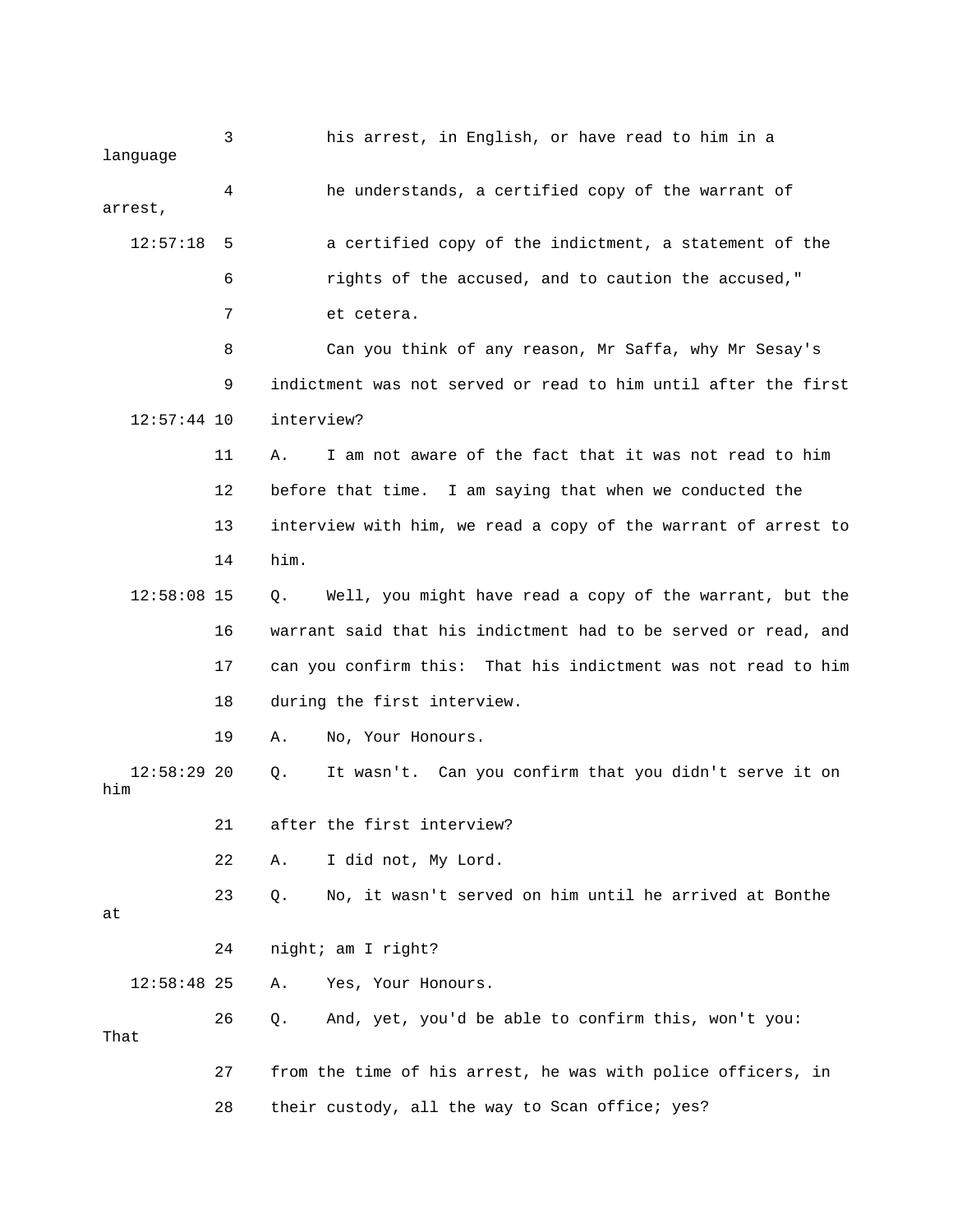29 A. Yes, Your Honours.

| Page 69 | SESAY ET AL  |              |
|---------|--------------|--------------|
|         | 15 JUNE 2007 | OPEN SESSION |

|      |               | $\mathbf{1}$ | Q.      | There was you and a number of other OTP representatives      |
|------|---------------|--------------|---------|--------------------------------------------------------------|
|      |               | 2            |         | with him at Scan office?                                     |
|      |               | 3            | Α.      | Yes, Your Honours.                                           |
|      |               | 4            | Q.      | None of them read this indictment to him or served it on     |
|      | 12:59:15      | 5            |         | him, did they?                                               |
|      |               | 6            | Α.      | Not to my knowledge.                                         |
|      |               | 7            | Q.      | Did it not concern you that Mr Sesay was having an           |
| read |               | 8            |         | interview without having the indictments served upon him or  |
|      |               | 9            | to him? |                                                              |
|      | $12:59:30$ 10 |              | Α.      | No, Your Honours.                                            |
|      |               | 11           |         | I don't know if this is a good time.<br>MR JORDASH:          |
|      |               | 12           |         | PRESIDING JUDGE: We'll take the lunch break.                 |
| you  |               | 13           |         | JUDGE BOUTET:<br>If I may, just before, Mr Jordash, when     |
|      | interview,    | 14           |         | asked the question about the interview, you mean the         |
| at   | $12:59:44$ 15 |              |         | not in Scan Drive, you mean the first time they met Mr Sesay |
|      |               | 16           | Jui?    |                                                              |
|      |               | 17           |         | No, I mean the interview of 10 March.<br>MR JORDASH:<br>Our  |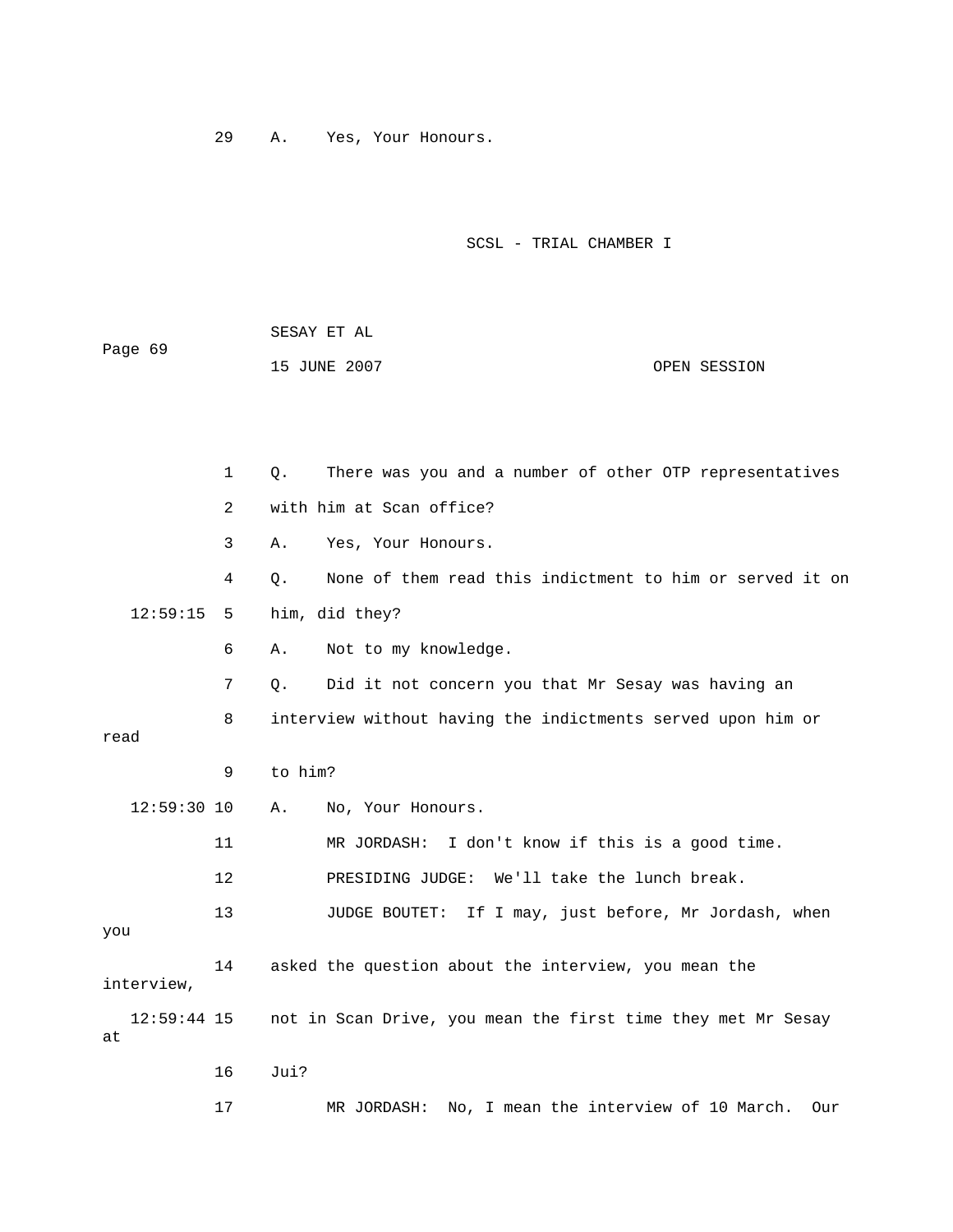|     |               | 18 |    | case is that it's clear from the evidence that he was          |
|-----|---------------|----|----|----------------------------------------------------------------|
|     |               | 19 |    | interviewed -- Mr Sesay was interviewed on 10 March by the OTP |
|     | $13:00:03$ 20 |    |    | without having seen his indictment.                            |
| the |               | 21 |    | JUDGE BOUTET: Yes, but the questions you were asking           |
|     |               | 22 |    | witness were directed to the interview at Scan Drive, not the  |
|     |               | 23 |    | first time that this witness met with Sesay at Jui.            |
|     |               | 24 |    | MR JORDASH: Your Honour, yes.                                  |
|     | $13:00:18$ 25 |    |    | JUDGE BOUTET: Okay. I'm just trying to understand.             |
|     |               | 26 |    | MR JORDASH: I'll clarify that.                                 |
| the |               | 27 | О. | That was your understanding what we were talking about,        |
|     |               | 28 |    | Scan office interview?                                         |
|     |               | 29 | Α. | Yes.                                                           |
|     |               |    |    |                                                                |

|         | SESAY ET AL  |              |
|---------|--------------|--------------|
| Page 70 |              |              |
|         | 15 JUNE 2007 | OPEN SESSION |

|              |                | PRESIDING JUDGE: We'll break for lunch and resume at |
|--------------|----------------|------------------------------------------------------|
|              | $\overline{2}$ | 2.30 p.m.                                            |
|              | 3              | [Luncheon recess taken at 1.00 p.m.]                 |
|              | 4              | $[RUF15JUN07C - MC]$                                 |
| $14:20:21$ 5 |                | [Upon resuming at 2.45 p.m]                          |
|              | 6              | PRESIDING JUDGE: Mr Jordash, your witness.           |
|              | 7              | Thank you.<br>MR JORDASH:                            |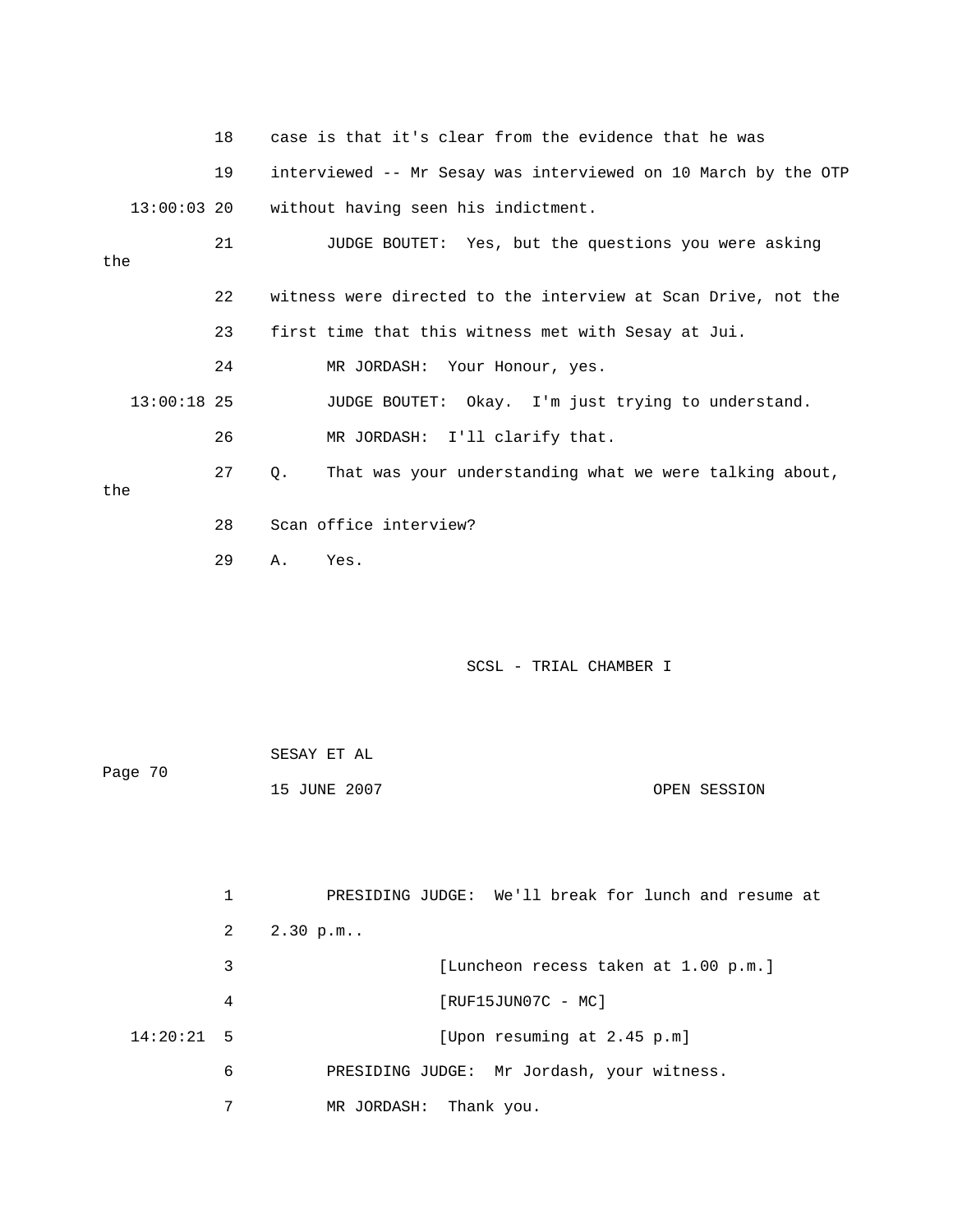|       |               | 8  | Q.    | Good afternoon, Mr Saffa.                                  |
|-------|---------------|----|-------|------------------------------------------------------------|
|       |               | 9  | Α.    | Good afternoon.                                            |
|       | $14:55:03$ 10 |    | Q.    | You worked at the CID for how many years?                  |
|       |               | 11 | Α.    | I've worked at CID for 13 years.                           |
|       |               | 12 | Q.    | And which police officers have notebooks at the CID?       |
|       |               | 13 | Α.    | All police officers have notebooks.                        |
|       |               | 14 | $Q$ . | All of them?                                               |
|       | $14:55:29$ 15 |    | Α.    | Yes.                                                       |
|       | notebooks?    | 16 | Q.    | Whatever their rank or position, they all have             |
|       |               | 17 | Α.    | They all have, Your Honours.                               |
|       |               | 18 | Q.    | Thank you. Did you use your notebook when you were         |
|       |               | 19 |       | involved in this arrest and interview procedure?           |
|       | $14:55:49$ 20 |    | Α.    | No, Your Honours.                                          |
|       |               | 21 | Q.    | Was there any reason for that?                             |
|       |               | 22 | Α.    | I did not have my notebook at that time.                   |
|       |               | 23 | Q.    | Why not?                                                   |
| could |               | 24 | Α.    | Because I was involved in operations that morning, I       |
|       | $14:56:14$ 25 |    |       | not carry my notebook.                                     |
| be    |               | 26 | Q.    | When were you first told you were going to go to CID to    |
|       |               | 27 |       | involved in the arrest of Mr Sesay?                        |
|       |               | 28 | Α.    | Please ask the question again.                             |
|       |               | 29 | Q.    | When was the first time<br>Take yourself back to 10 March: |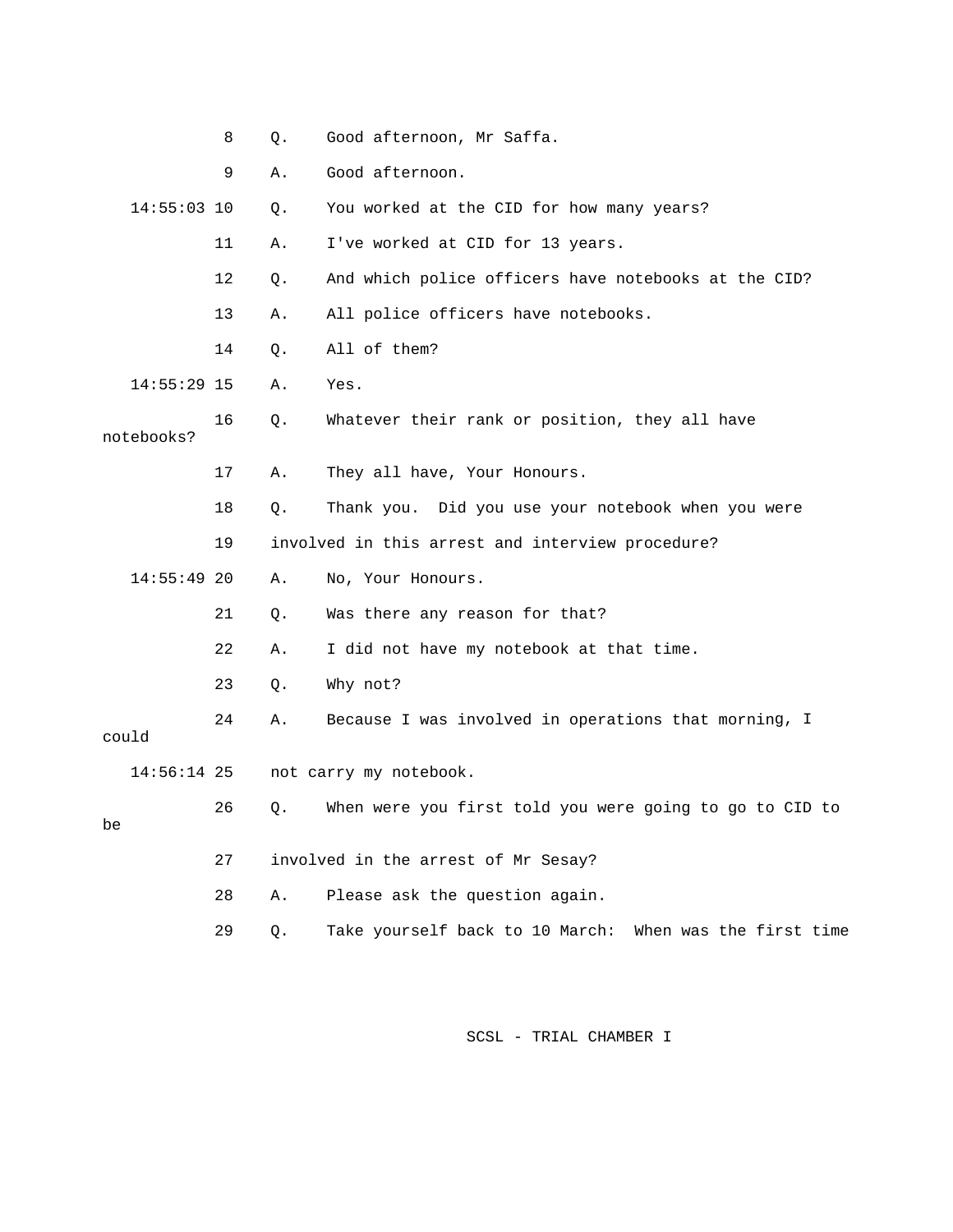| Page 71 | SESAY ET AL  |              |
|---------|--------------|--------------|
|         | 15 JUNE 2007 | OPEN SESSION |

|               | 1  |         | you were told, prior to or on 10 March, that you were going to |  |  |  |  |
|---------------|----|---------|----------------------------------------------------------------|--|--|--|--|
| 90            |    |         |                                                                |  |  |  |  |
|               | 2  |         | and be involved in the arrest of Mr Sesay?                     |  |  |  |  |
|               | 3  | Α.      | I was only to proceed to CID on 10 March and that was          |  |  |  |  |
|               | 4  |         | around about 11.00 a.m.                                        |  |  |  |  |
| 14:57:06      | 5  | Q.      | And what were you told?                                        |  |  |  |  |
|               | 6  | Α.      | I was told that we were going on duty.                         |  |  |  |  |
|               | 7  | Q.      | Who were you told by?                                          |  |  |  |  |
| that.         | 8  | Α.      | Dr Alan White, the chief of investigations, told me            |  |  |  |  |
| other         | 9  | Q.      | Did he tell you that personally or in a meeting with           |  |  |  |  |
| $14:57:24$ 10 |    | people? |                                                                |  |  |  |  |
|               | 11 | Α.      | We were in a meeting when he told me that.                     |  |  |  |  |
|               | 12 | $Q$ .   | Who was in the meeting?                                        |  |  |  |  |
|               | 13 | Α.      | The deputy chief of investigations was there.                  |  |  |  |  |
|               | 14 | Q.      | Anyone else?                                                   |  |  |  |  |
| $14:57:34$ 15 |    | Α.      | Mr John Berry was there.                                       |  |  |  |  |
|               | 16 | Q.      | Anyone else?                                                   |  |  |  |  |
| well.         | 17 | Α.      | Some other officers were there, if my memory serve me          |  |  |  |  |
|               | 18 |         | I think Thomas Lang [phon] was there too.                      |  |  |  |  |
|               | 19 | Q.      | Can you think of anyone else who was there?                    |  |  |  |  |
| $14:57:56$ 20 |    | Α.      | I can't remember other names.                                  |  |  |  |  |
|               | 21 | Q.      | And at that meeting did Mr White refer to a decision to        |  |  |  |  |
|               | 22 |         | approach Mr Sesay for his cooperation?                         |  |  |  |  |
|               | 23 | Α.      | No, Your Honours.                                              |  |  |  |  |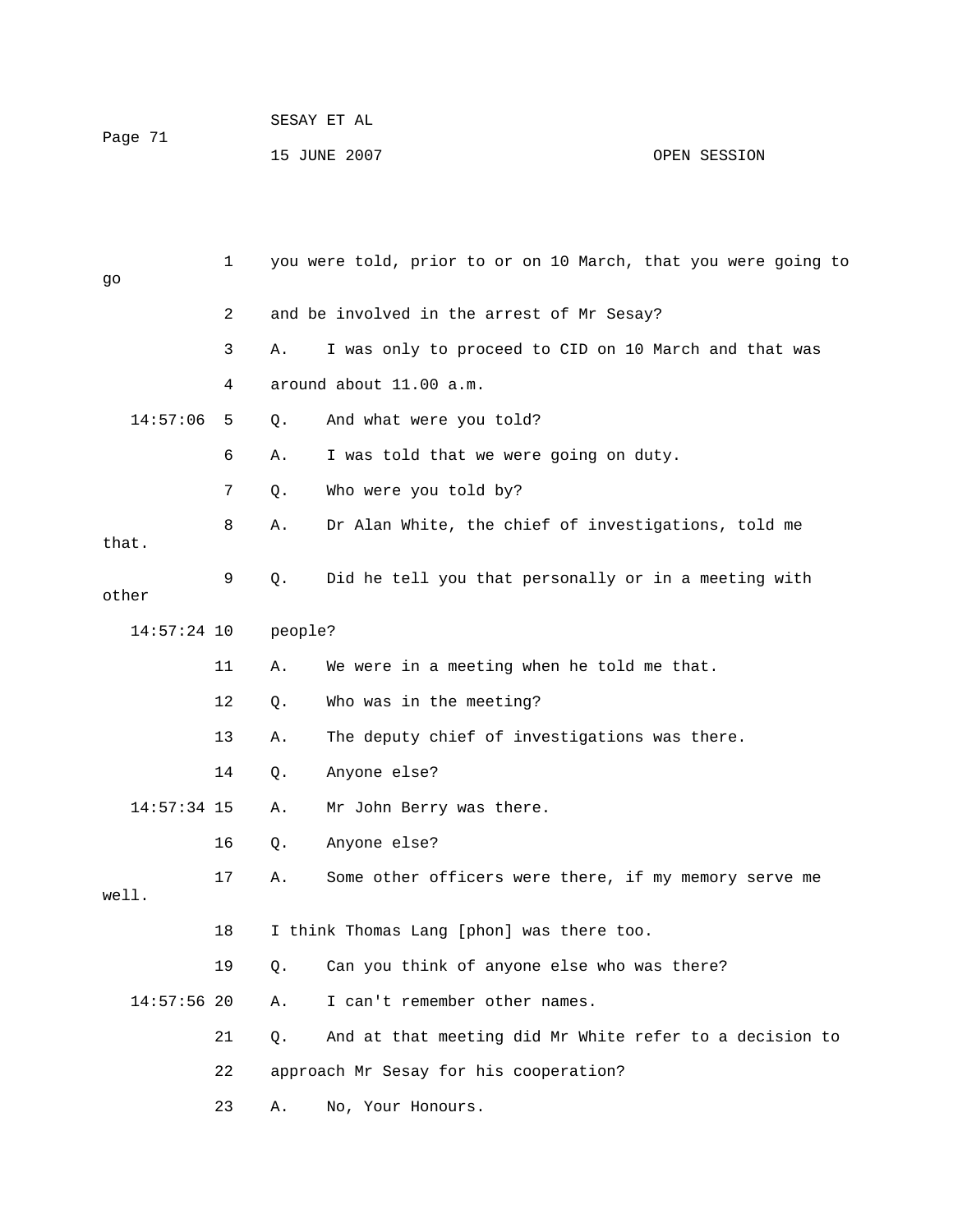24 Q. Did he say an ything about Mr Sesay? 14:58:22 25 A. Not to my kno wledge, Your Honours. 26 Q. What did he say you were to go and do at the CID? 27 A. He only told me that we are going to the CID on duty; 29 Q. So you set off to the CID only knowing you were going for 28 investigative duties.

SCSL - TRIAL CHAMBER I

Page 72 SESAY ET AL 15 JUNE 2007 OPEN SESSION

|      |               | $\mathbf{1}$ | investigative duties?                                               |  |  |  |  |
|------|---------------|--------------|---------------------------------------------------------------------|--|--|--|--|
|      |               | 2            | Yes, Your Honours.<br>Α.                                            |  |  |  |  |
|      |               | 3            | What did that mean to you?<br>Q.                                    |  |  |  |  |
| me   |               | 4            | As chief of investigations, he has the right to assign<br>Α.        |  |  |  |  |
|      |               |              | 14:58:57 5 to perform any duty.                                     |  |  |  |  |
| when |               | 6            | But what were you, you personally then, expected to do<br>$\circ$ . |  |  |  |  |
|      |               | 7            | you got to the CID?                                                 |  |  |  |  |
|      | exactly       | 8            | I was expecting that at CID, he would have told me<br>A.,           |  |  |  |  |
|      |               | 9            | what I was supposed to do.                                          |  |  |  |  |
|      | $14:59:18$ 10 |              | And when you got to CID did he tell you exactly what you<br>Q.      |  |  |  |  |
|      |               | 11           | were supposed to do?                                                |  |  |  |  |
|      |               | 12           | It was at CID that I was informed that Mr Issa Sesay and<br>Α.      |  |  |  |  |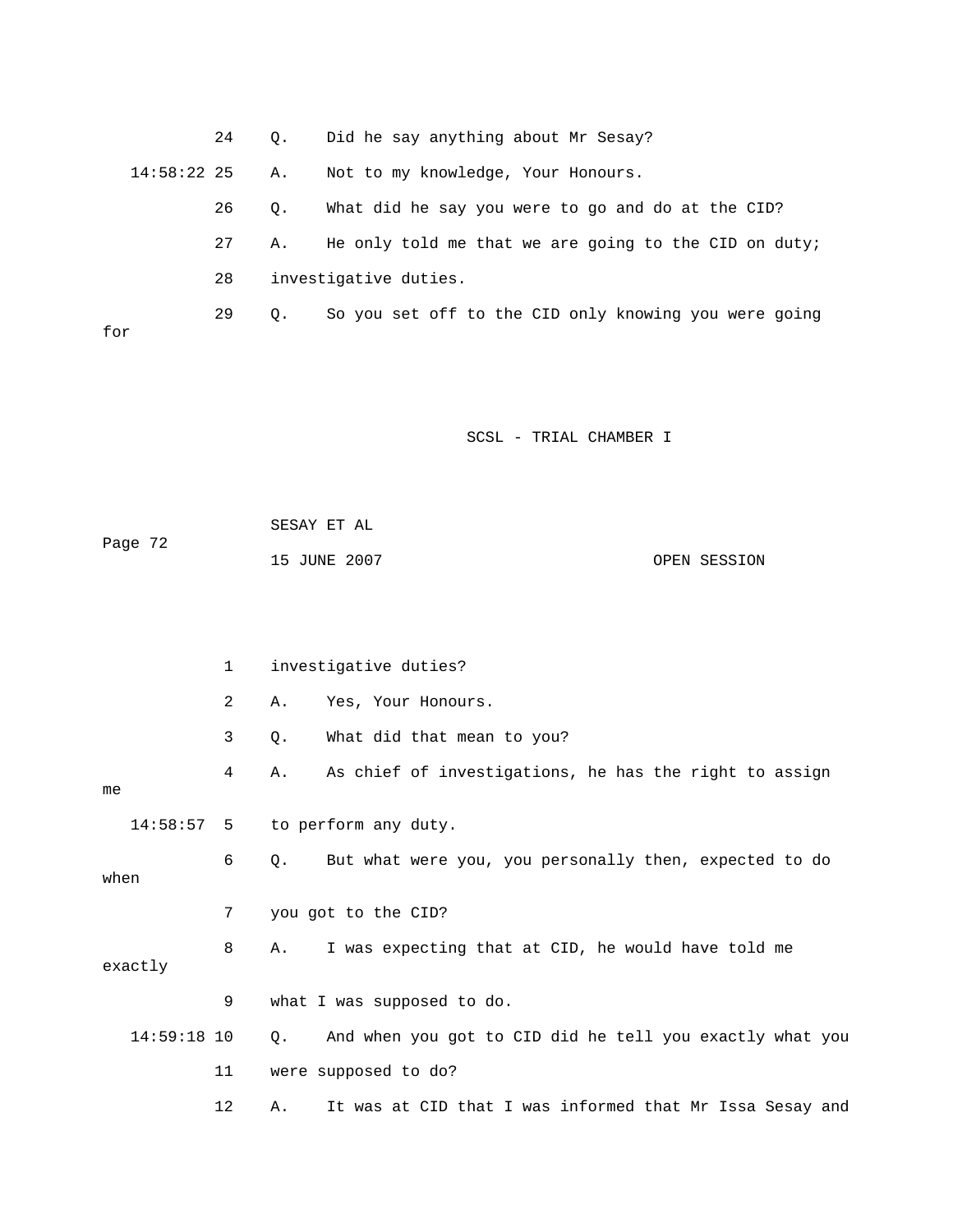13 Mr Morris Kallon had been arrested. 14 Q. So, according to you, you never even knew that they were 16 A. No, Your Honours. 17 Q. Well, when you arrived at the CID, were you told what 18 were expected to do in relation to the arrests? 19 A. I was just told to do a specific thing. What I was told 14:59:58 20 was that when he told me that Issa Sesay and Morris Kallon 22 Q. What did it mean to escort the team? the 24 Office of the Prosecutor. 26 A. I was told to go and see for myself Issa Sesay and Morris 27 Kallon and, when we arrived there, John Berry and I spoke to 28 Mr Issa Sesay. 29 Q. I know what you did, but what were you told to do at the 14:59:37 15 going to be arrested until you arrived at the CID? you would 21 be arrested, that I should escort the team to Jui. 23 A. Well, that I should follow them as an investigator from 15:00:21 25 Q. For what purpose? SCSL - TRIAL CHAMBER I

 SESAY ET AL Page 73 15 JUNE 2007 OPEN SESSION

1 CID besides follow?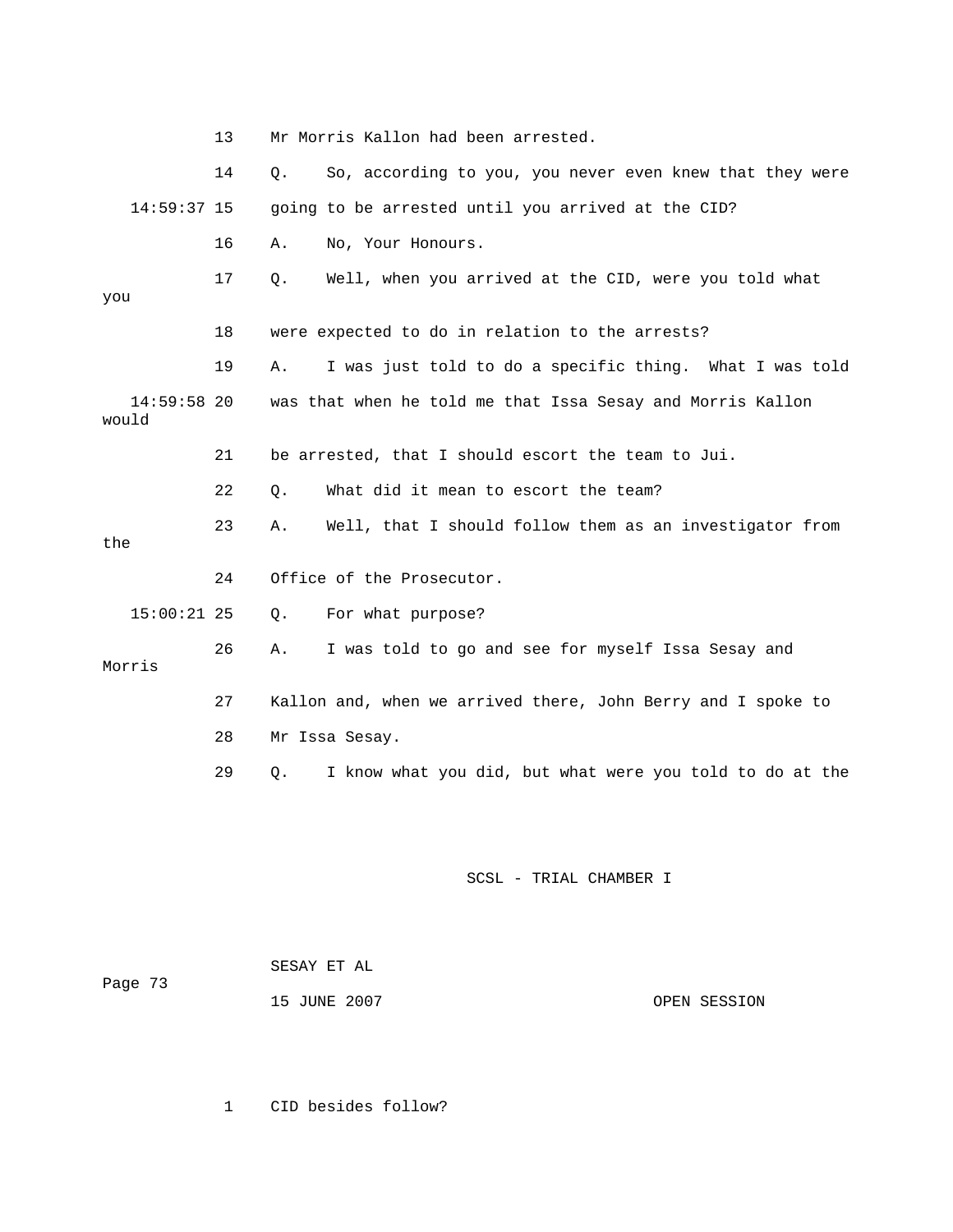|                               | 2  | Α. | I was not told any other thing.                              |
|-------------------------------|----|----|--------------------------------------------------------------|
|                               | 3  | Q. | So what did you do then; you just followed?                  |
|                               | 4  | Α. | As I -- I was in a team that went to Jui.                    |
| 15:01:10                      | 5  | Q. | So, is this right: You went to the CID, you didn't know      |
| were                          | 6  |    | what you were going to do. You went from CID to Jui and you  |
| you                           | 7  |    | just simply told to follow, and that was what you did, until |
|                               | 8  |    | got to Jui?                                                  |
|                               | 9  | Α. | I was not given any specific instruction to carry out.       |
| $15:01:29$ 10<br>instruction? |    | Q. | Well, at what point were you given a specific                |
| Issa                          | 11 | Α. | At Jui, Mr John Berry told me that we should speak to        |
| something.                    | 12 |    | Sesay. That was the very first time I was told to do         |
|                               | 13 | Q. | Did you travel to Jui with Mr Berry?                         |
|                               | 14 | Α. | Yes, Your Honours.                                           |
| $15:01:47$ 15<br>that         |    | Q. | Did you stay with Mr Berry at Jui before he told you         |
|                               | 16 |    | you were going to speak to Mr Sesay?                         |
|                               | 17 | Α. | Yes, Your Honours.                                           |
|                               | 18 | Q. | Just moving back for one question: Were there lots of        |
|                               | 19 |    | police officers at the CID?                                  |
| $15:02:03$ 20                 |    | Α. | Yes, Your Worship.                                           |
|                               | 21 | Q. | How many?                                                    |
|                               | 22 | Α. | I don't know their number but there were more than five.     |
| 100?                          | 23 | Q. | Well, were there more than 20, more than 50, more than       |
|                               | 24 | Α. | You mean those involved in the arrest?                       |
| $15:02:27$ 25                 |    | Q. | No, those who were around the place that you could see?      |
|                               | 26 | Α. | There were more than 20.                                     |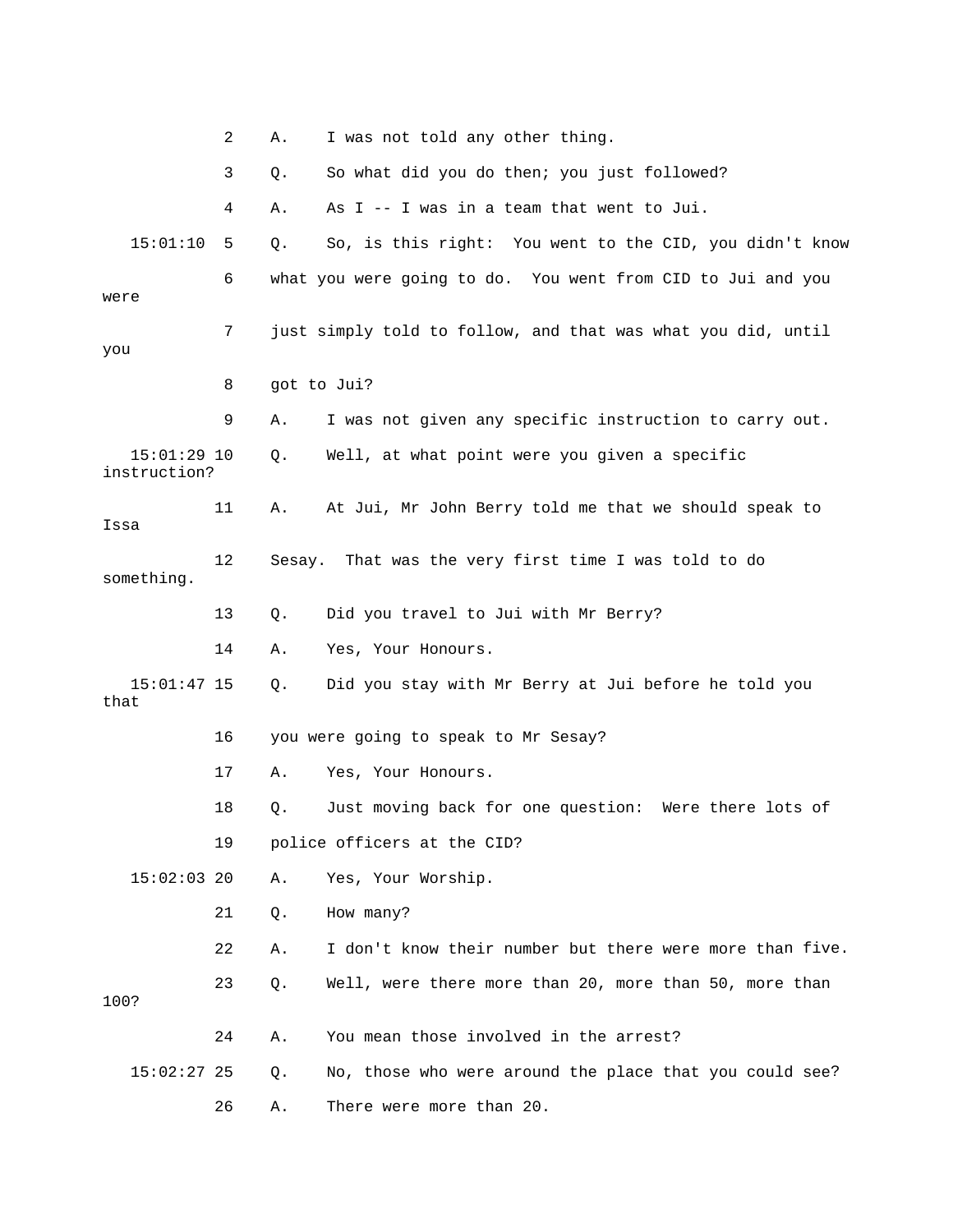27 Q. More than 30?

28 A. More than 20, not up to 30.

 29 Q. Okay. And lots of other people mingling around interested

SCSL - TRIAL CHAMBER I

 SESAY ET AL Page 74 15 JUNE 2007 OPEN SESSION

 2 A. The people I saw were CID officers. 3 Q. Well, you didn't see any non-police officers there, around 4 the CID headquarters? 15:02:57 5 A. I didn't take notice of non-police officers. 6 Q. What, you didn't see that there weren't any or you just 7 can't remember or you didn't notice any? 9 Q. Do you remember a third man arrested? Don't give his 15:03:30 10 if you know it. 11 A. No, Your Honours. 12 Q. Are you suggesting that you don't know that there was a 13 third man arrested? 14 A. No, Your Honours. 15:03:34 15 Q. See, I suggest you do know and that man was a man who had 1 in what was going on? 8 A. I can't remember seeing any non-police officers. name,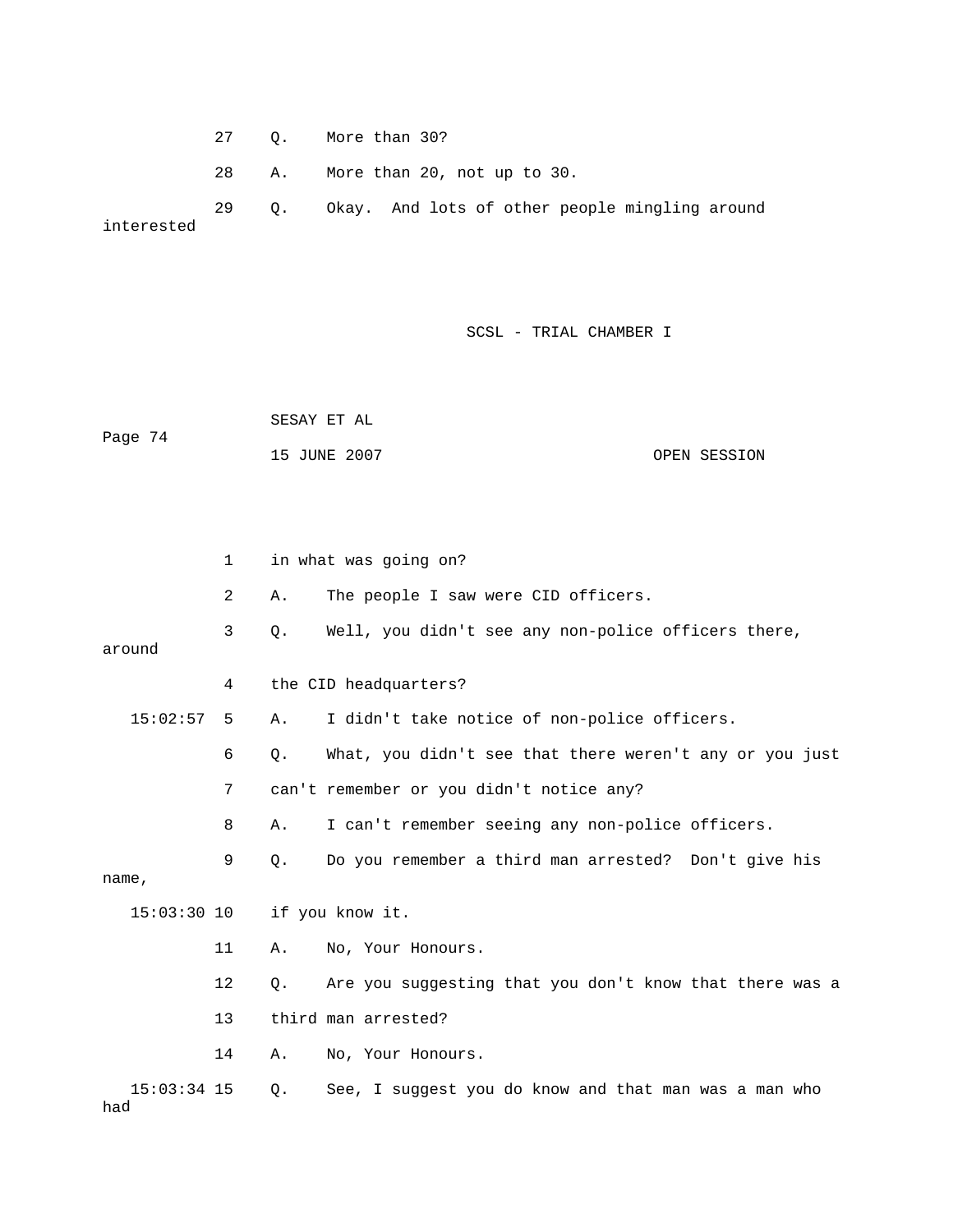|      |               | 16 | already collaborated and was a witness? |                                                            |  |  |  |  |
|------|---------------|----|-----------------------------------------|------------------------------------------------------------|--|--|--|--|
|      |               | 17 | Α.                                      | No, Your Honours.                                          |  |  |  |  |
| man  |               | 18 | Q.                                      | Have you subsequently discovered that there was a third    |  |  |  |  |
|      |               | 19 |                                         | who was already a witness?                                 |  |  |  |  |
|      | $15:03:45$ 20 |    | Α.                                      | No, Your Worship.                                          |  |  |  |  |
| told |               | 21 | Q.                                      | Now, what was it that occurred, just before Mr Berry       |  |  |  |  |
|      | occur?        | 22 |                                         | you that you were going to approach Mr Sesay; did anything |  |  |  |  |
|      |               | 23 | Α.                                      | No, Your Worship. As soon as we arrived at Jui, then he    |  |  |  |  |
|      |               | 24 |                                         | told me we were going to speak to Mr Issa Sesay.           |  |  |  |  |
|      | $15:04:24$ 25 |    | Q.                                      | Do you know why Mr Berry decided that at that point?       |  |  |  |  |
|      |               | 26 | Α.                                      | I don't know.                                              |  |  |  |  |
|      | turned        | 27 | Q.                                      | But you were there beside him, weren't you, when he        |  |  |  |  |
|      |               | 28 |                                         | around to you and said: This is what we're going to do?    |  |  |  |  |
|      |               | 29 | Α.                                      | Yes, Your Worship.                                         |  |  |  |  |

|         |              | SESAY ET AL |                                                       |  |  |  |  |
|---------|--------------|-------------|-------------------------------------------------------|--|--|--|--|
| Page 75 |              |             | 15 JUNE 2007<br>OPEN SESSION                          |  |  |  |  |
|         |              |             |                                                       |  |  |  |  |
|         |              |             |                                                       |  |  |  |  |
|         | $\mathbf{1}$ | $\circ$ .   | You hadn't been out of his -- away from his side, had |  |  |  |  |
| you?    |              |             |                                                       |  |  |  |  |
|         | 2            | Α.          | I was with him all the time.                          |  |  |  |  |
|         | 3            | Q.          | Right. So he -- it looks as though he just decided he |  |  |  |  |

was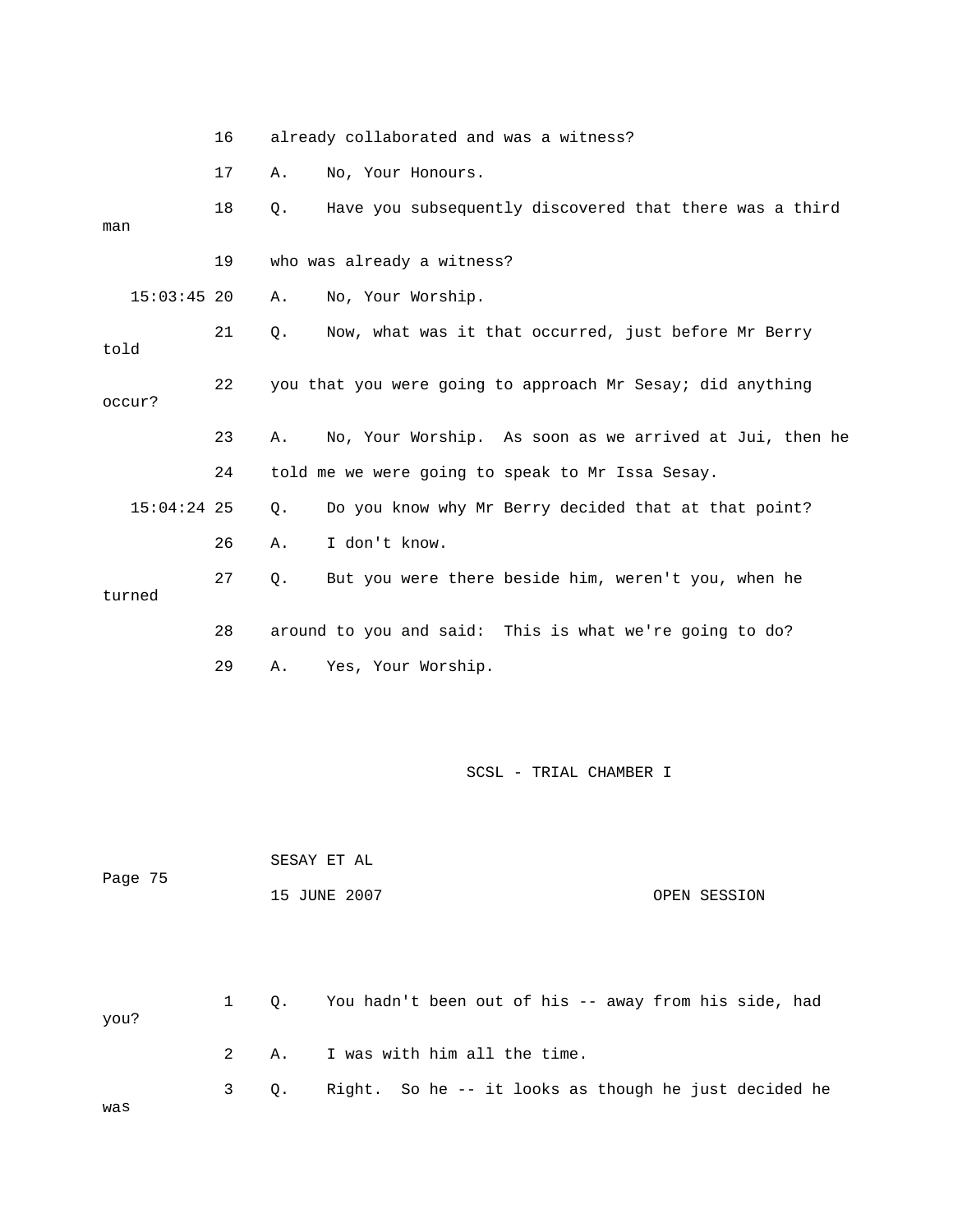|                      | 4  |          | going to do this and communicated it to you?                   |
|----------------------|----|----------|----------------------------------------------------------------|
| 15:04:55             | 5  | Α.       | He told me that he was under instruction to talk to Issa       |
|                      | 6  |          | Sesay and I should be with him to talk to him.                 |
|                      | 7  | Q.       | Are you sure that's what he said?                              |
|                      | 8  | Α.       | Yes, Your Honours.                                             |
| that's               | 9  | Q.       | So he said to you that he was under instruction and            |
| $15:05:16$ 10        |    |          | what you two were going to do together?                        |
|                      | 11 | Α.       | Yes, Your Honours.                                             |
|                      | 12 | Q.       | Did he tell you where he got the instructions from?            |
| to                   | 13 | Α.       | He did not tell me. He only told me he was instructed          |
|                      | 14 | do that. |                                                                |
| $15:05:28$ 15<br>had |    | Q.       | Are you sure he wasn't instructed at the meeting you'd         |
|                      | 16 |          | before you left?                                               |
|                      | 17 | Α.       | No, Your Honours.                                              |
| that                 | 18 | Q.       | But clearly, to you, if what you say is right, he knew         |
|                      | 19 |          | this is what he was going to do and he knew that on the way to |
| $15:05:46$ 20        |    | Jui?     |                                                                |
|                      | 21 | Α.       | I don't know, Your Honours.                                    |
| to                   | 22 | Q.       | Well, you saw him. He didn't speak to anyone on the way        |
|                      | 23 |          | Jui, did he?                                                   |
|                      | 24 | Α.       | I spoke to him but we were discussing some other things.       |
| $15:06:01$ 25        |    | Q.       | But he didn't speak to anyone else though, did he?<br>Yes.     |
|                      | 26 | Α.       | No, Your Honours.                                              |
|                      | 27 | Q.       | So he must have had the instruction before he arrived at       |
|                      | 28 | Jui?     |                                                                |
|                      | 29 | Α.       | I would imagine so.                                            |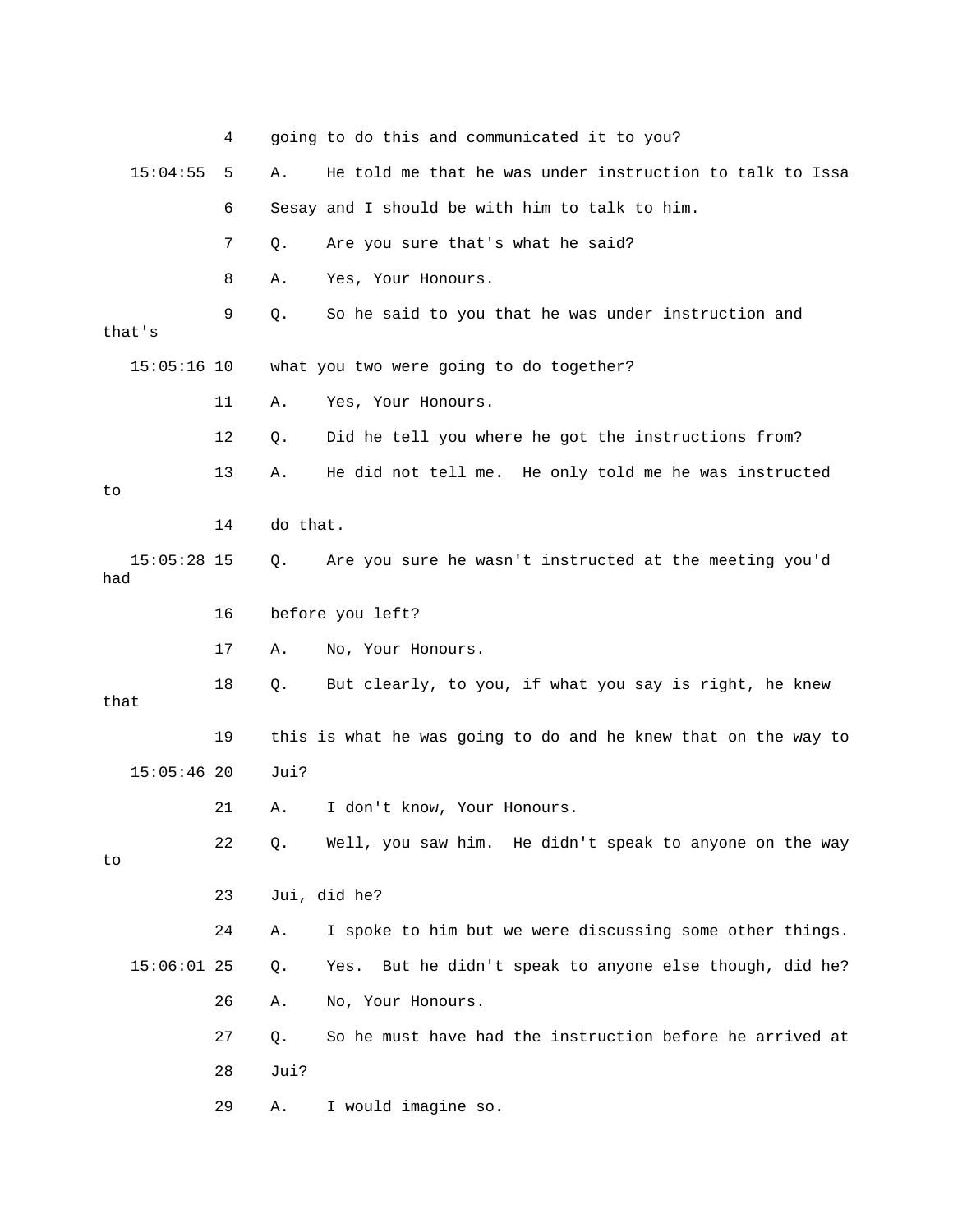|         |               |              | SESAY ET AL |                                                              |  |              |  |
|---------|---------------|--------------|-------------|--------------------------------------------------------------|--|--------------|--|
| Page 76 |               |              |             | 15 JUNE 2007                                                 |  | OPEN SESSION |  |
|         |               |              |             |                                                              |  |              |  |
|         |               |              |             |                                                              |  |              |  |
| wanted  |               | $\mathbf{1}$ | Q.          | Yeah. Now, when you -- when he said to you that he           |  |              |  |
| spoke   |               | 2            |             | to -- when he wanted to go and speak to Mr Sesay, Mr Berry   |  |              |  |
| in      |               | 3            |             | to some police officers and told them that he was interested |  |              |  |
|         |               | 4            |             | speaking with Mr Sesay; is that right?                       |  |              |  |
|         | 15:06:55      | 5            | Α.          | Yes, Your Honours.                                           |  |              |  |
|         |               | 6            | Q.          | And did he explain to you why he wanted to speak to          |  |              |  |
|         |               | 7            | Mr Sesay?   |                                                              |  |              |  |
| to      |               | 8            | Α.          | He told me that he was instructed to speak to Mr Sesay,      |  |              |  |
|         |               | 9            |             | ask him whether he was willing to talk to us.                |  |              |  |
|         | $15:07:11$ 10 |              | Q.          | Talk to you about what?                                      |  |              |  |
|         |               | 11           | Α.          | To talk to us about his involvement in the war in Sierra     |  |              |  |
|         |               | 12           | Leone.      |                                                              |  |              |  |
|         |               | 13           | Q.          | For what reason?                                             |  |              |  |
|         |               | 14           | Α.          | He further told me that the reason for that was to see       |  |              |  |
|         | $15:07:29$ 15 |              |             | whether he would cooperate with us.                          |  |              |  |
|         |               | 16           | Q.          | For what purpose?                                            |  |              |  |
|         |               | 17           | Α.          | In order to tell us what he knows.                           |  |              |  |
|         |               | 18           | Q.          | Cooperate to tell you what he knows; for what purpose?       |  |              |  |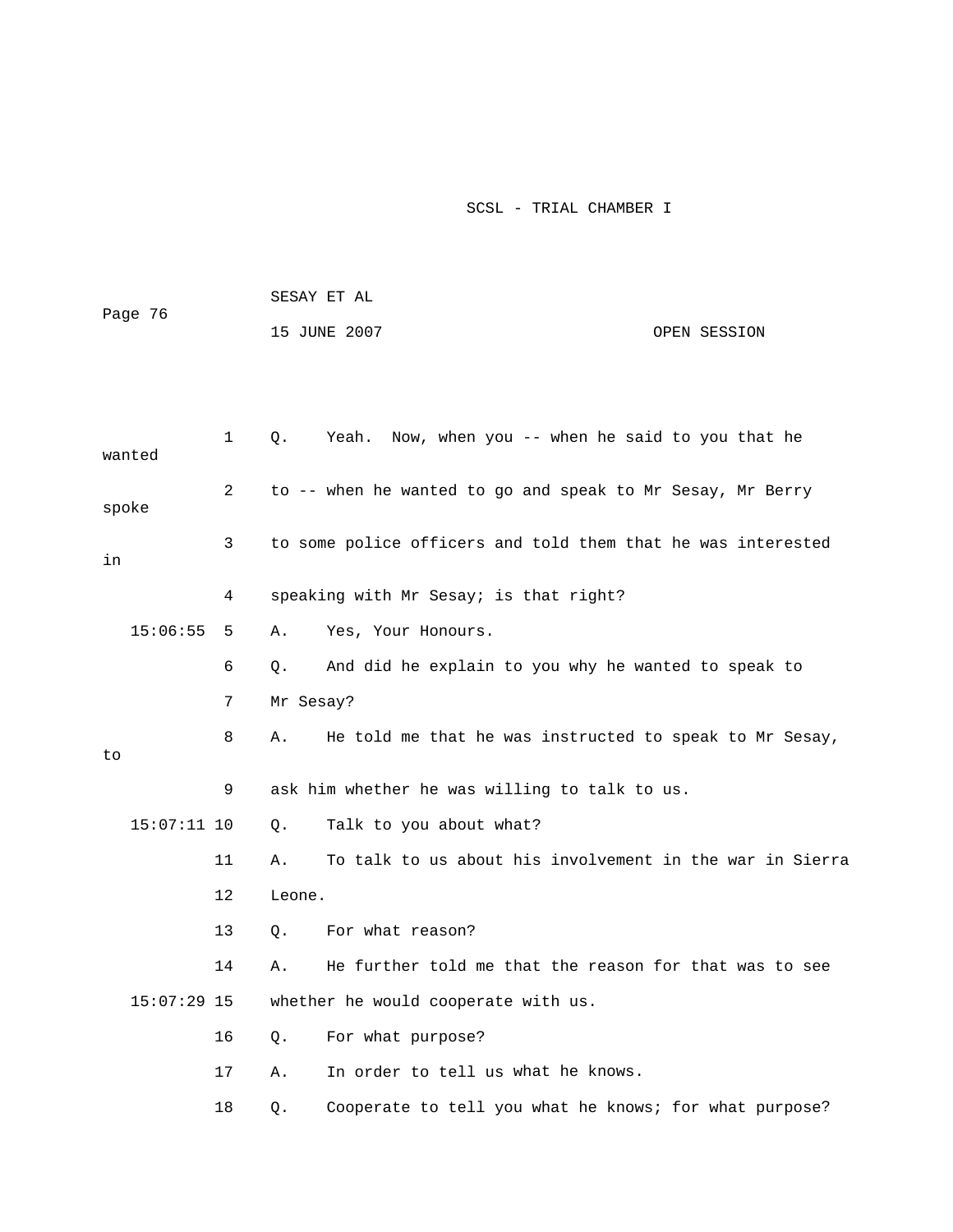|               | 19 | Α. | To have his story and present it to the Prosecutor.       |
|---------------|----|----|-----------------------------------------------------------|
| $15:07:55$ 20 |    | 0. | Yeah, but what was your understanding as to why -- what   |
| Prosecutor?   | 21 |    | would be done with that story, once presented to the      |
|               | 22 | Α. | Ask your question, please.                                |
| what          | 23 | Q. | Once the story had been presented to the Prosecutor,      |
| What          | 24 |    | was the point of having the story sent to the Prosecutor? |
| $15:08:22$ 25 |    |    | was going to happen with it, as you understood it?        |
|               | 26 | Α. | So that the Prosecutor can present it in -- in evidence.  |
|               | 27 | Q. | In what form?                                             |
|               | 28 | Α. | In court.                                                 |
| what          | 29 | Q. | But what, as a statement or to use against him? For       |

| Page 77 | SESAY ET AL  |              |
|---------|--------------|--------------|
|         | 15 JUNE 2007 | OPEN SESSION |

|                         |              |           | point? For what purpose? What's your understanding?   |
|-------------------------|--------------|-----------|-------------------------------------------------------|
|                         | $\mathbf{2}$ | Α.        | Just to -- to present his case.                       |
|                         | $3^{\circ}$  | $\circ$ . | So it's for his benefit to present his case?          |
|                         | $4\degree$   | Α.        | I would not know if it's for his benefit or not.      |
| $15:09:12$ 5 Q.<br>just |              |           | So you don't know; is that what it comes down to? You |
|                         |              |           |                                                       |

6 went along to see Mr Sesay to get his story for some reason to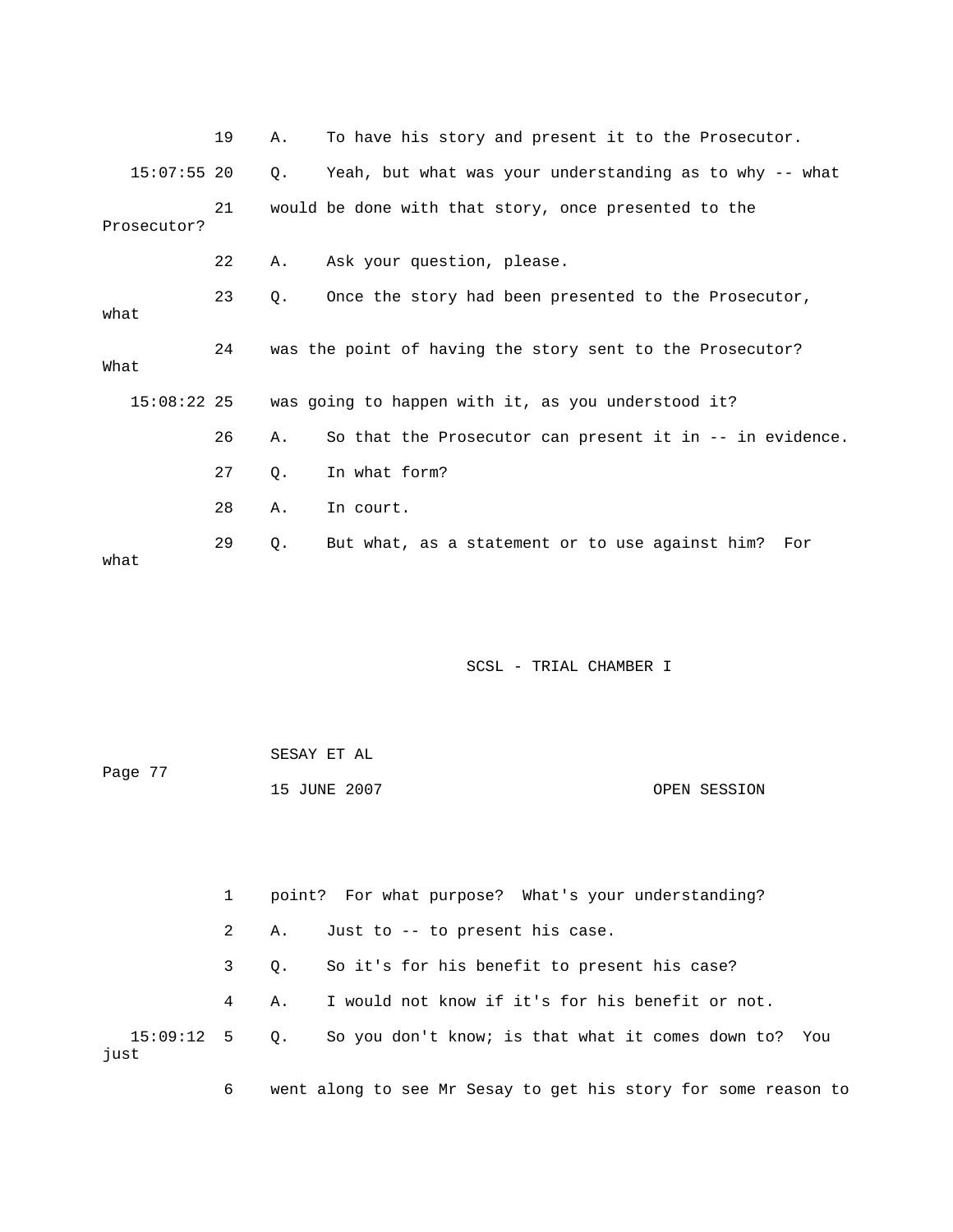|               | 7  | present it in court somehow; is that what it boils down to?      |  |  |
|---------------|----|------------------------------------------------------------------|--|--|
|               | 8  | It could even be for his benefit.<br>Α.                          |  |  |
|               | 9  | You just didn't know one way or another, according to<br>Q.      |  |  |
| you?          |    |                                                                  |  |  |
| $15:09:37$ 10 |    | Say that again?<br>Α.                                            |  |  |
| for           | 11 | You didn't know one way or another, according to you;<br>Q.      |  |  |
|               | 12 | his benefit, not his own benefit, someone else's benefit?        |  |  |
|               | 13 | It's for his benefit, definitely.<br>Α.                          |  |  |
|               | 14 | Right. So you went along to approach Mr Sesay for his<br>Q.      |  |  |
| $15:09:53$ 15 |    | benefit; yeah?                                                   |  |  |
|               | 16 | At least to tell us what he knows.<br>Α.                         |  |  |
|               | 17 | For his benefit; is that right?<br>$Q$ .                         |  |  |
|               | 18 | So that it could be presented.<br>Α.                             |  |  |
|               | 19 | You just said for his benefit; is that right or not?<br>Q.       |  |  |
| $15:10:12$ 20 |    | No, I did not tell him that.<br>Α.                               |  |  |
|               | 21 | Was that in your mind as the purpose of approaching<br>Q.<br>No. |  |  |
|               | 22 | him so he could tell his story for his benefit?                  |  |  |
|               | 23 | Well, if he tells his story, it will be presented to the<br>Α.   |  |  |
|               | 24 | Court and $-$                                                    |  |  |
| $15:10:29$ 25 |    | Not necessarily for his benefit though; that's the point<br>Q.   |  |  |
|               | 26 | I'm making. Was it in your mind that this was for his            |  |  |
|               | 27 | benefit; yes or no?                                              |  |  |
|               | 28 | We wanted him to tell his story so that it could be<br>Α.        |  |  |
|               | 29 | It might be for his benefit.<br>presented.                       |  |  |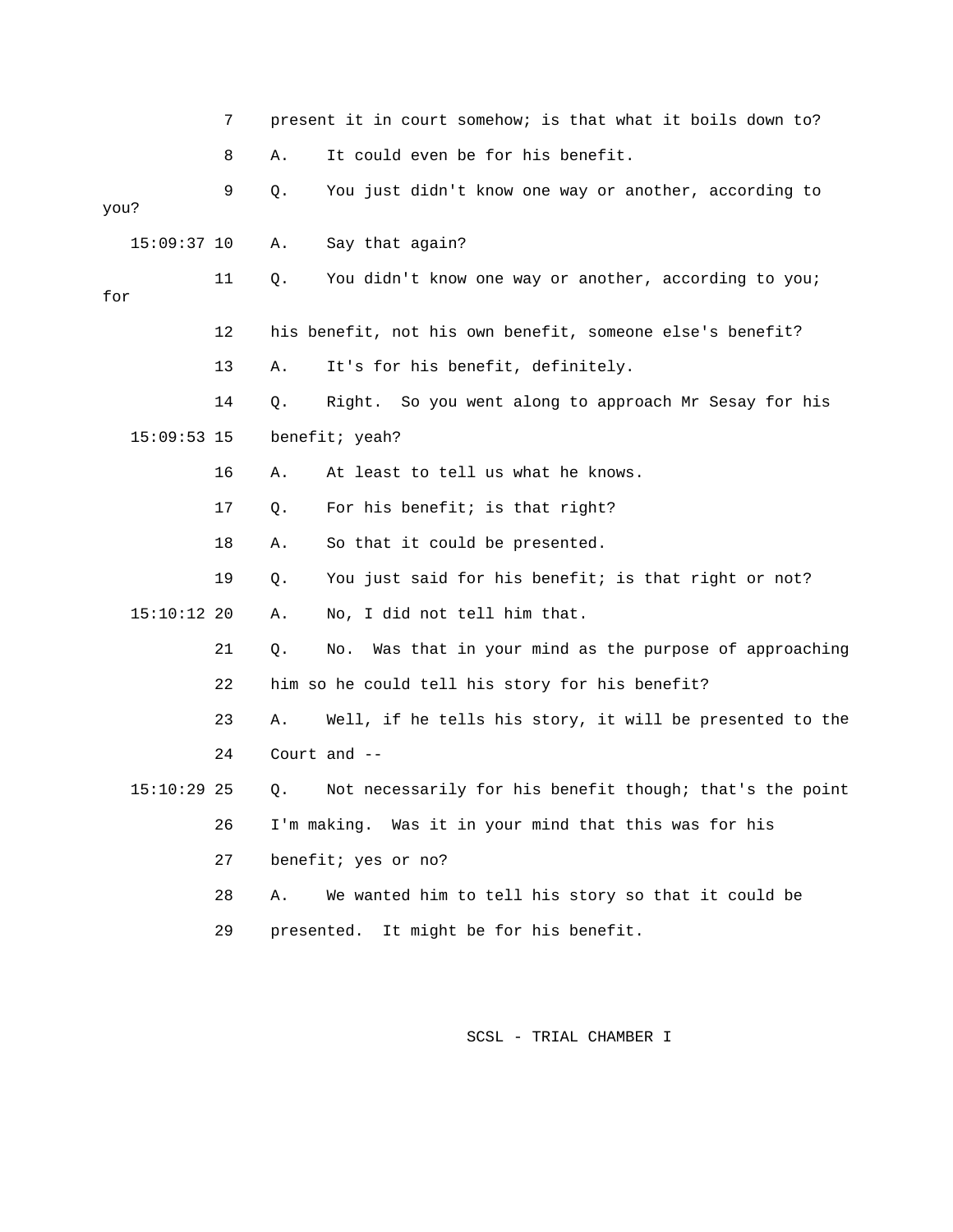|                               | 1  | Q. | Was that in your mind that it might be for his benefit?        |
|-------------------------------|----|----|----------------------------------------------------------------|
|                               | 2  | Α. | It was in my mind, Your Honours.                               |
|                               | 3  | Q. | How did you think it would be in his -- for his benefit?       |
| gets                          | 4  | Α. | Because if he -- if he says the truth, and the Court           |
| 15:11:15                      | 5  |    | to know about it, then I think that would be for his benefit.  |
|                               | 6  | Q. | How?                                                           |
|                               | 7  | Α. | Because some other things might be said about -- against       |
|                               | 8  |    | him, or about him, but if he also says something, then I think |
|                               | 9  |    | the judges will be in place to look at the stories.            |
| $15:11:55$ 10<br>Prosecution? |    | Q. | Wasn't he approached to be a witness for the                   |
|                               | 11 | Α. | At that time, no.                                              |
|                               | 12 | Q. | How do you know?                                               |
|                               | 13 | Α. | Because we never indicated that to him.                        |
| to                            | 14 | Q. | What, did Mr Berry say that to you at any stage, prior         |
| $15:12:15$ 15                 |    |    | talking to him?                                                |
|                               | 16 | Α. | He did not tell him that he was going to be a witness.         |
|                               | 17 | Q. | Did you want Mr Sesay to be properly apprised of his           |
|                               | 18 |    | choices when you spoke to him?                                 |
|                               | 19 | Α. | Can you please explain that question?                          |
| $15:12:51$ 20<br>you          |    | Q. | Did you want him to be fully aware of his choices when         |
|                               | 21 |    | spoke to him?                                                  |
|                               | 22 | Α. | Yes, Your Honours.                                             |
|                               | 23 | Q. | Did you explain his choices to him?                            |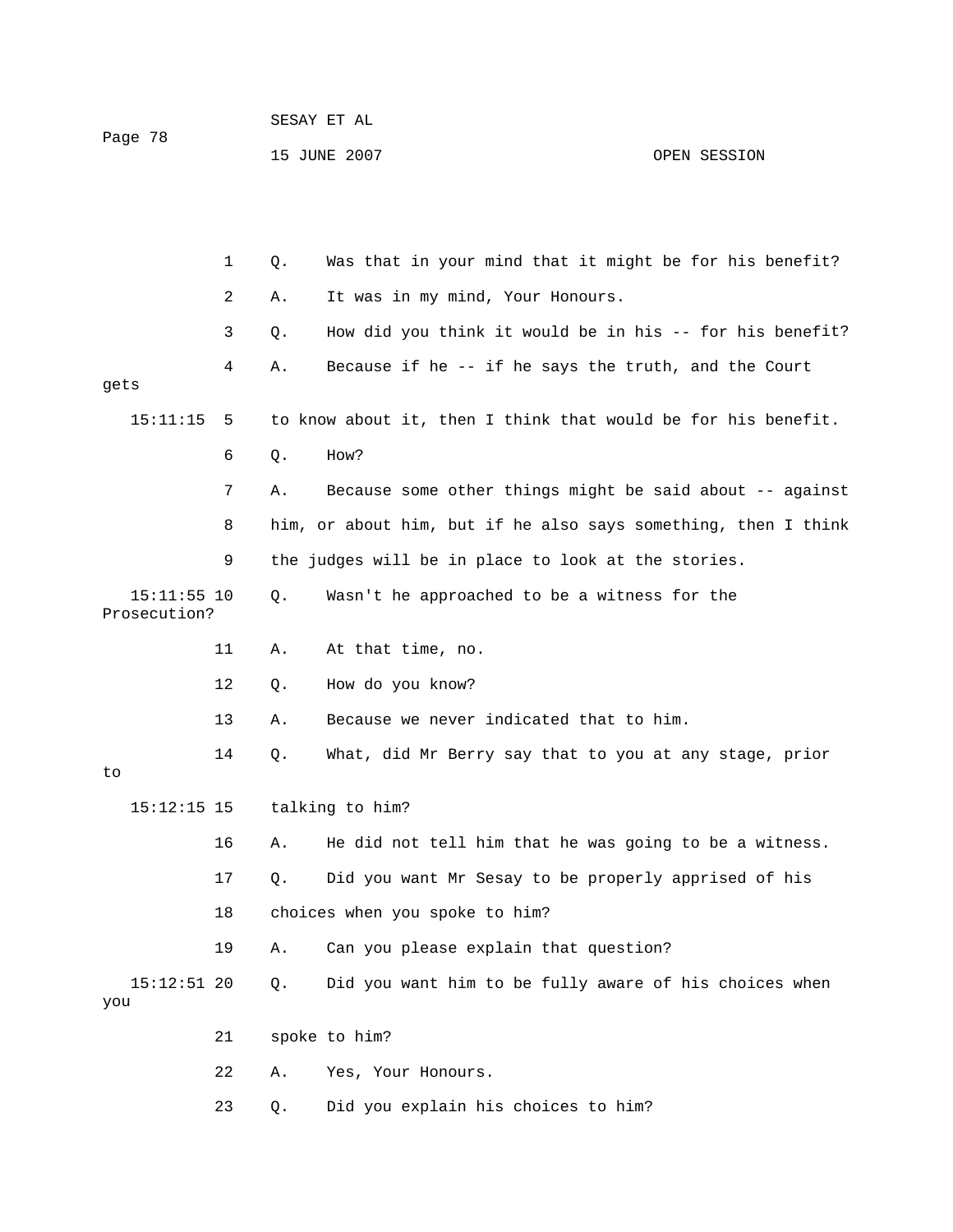24 A. At that time, no.

15:13:08 25 Q. Why not?

26 A. Because Mr John Berry just briefly spoke to him.

27 Q. Did Mr Berry not explain his choices to him?

- 28 A. No, Your Honours.
- 29 Q. Were you aware that Mr Sesay spoke English as his third

| Page 79 | SESAY ET AL  |              |
|---------|--------------|--------------|
|         | 15 JUNE 2007 | OPEN SESSION |

|                       | 1  |    | language; Temne first, Krio second, English third?    |
|-----------------------|----|----|-------------------------------------------------------|
|                       | 2  | Α. | Yes, Your Honours.                                    |
|                       | 3  | Q. | So why didn't you speak to him in Krio?               |
|                       | 4  | Α. | Because he showed indication that he could understand |
| $15:13:51$ 5 English. |    |    |                                                       |
|                       | 6  | Q. | You know -- did you speak to Mr Sesay in Scan Drive?  |
|                       | 7  | Α. | Yes, Your Honours.                                    |
|                       | 8  | Q. | Did you speak to him in English?                      |
|                       | 9  | Α. | Yes, Your Honours.                                    |
| $15:14:09$ 10         |    | Q. | Did you speak to him on the way to Bonthe?            |
|                       | 11 | Α. | No, Your Honours.                                     |
|                       | 12 | Q. | Do you know how he knows you speak Krio?              |
|                       |    |    |                                                       |

- 13 A. I did not speak Krio to him.
- 14 Q. But you do speak Krio, don't you?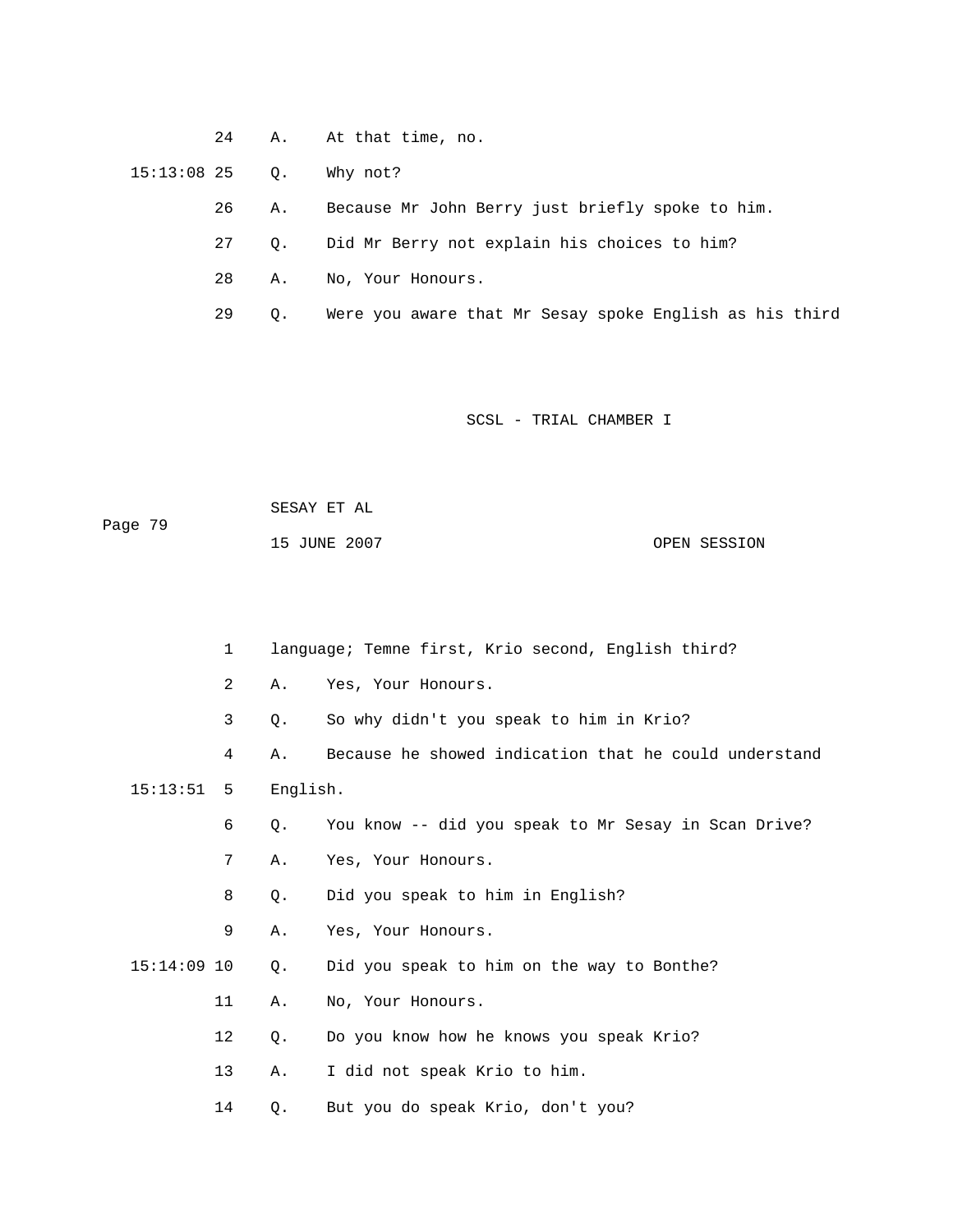|     | $15:14:33$ 15 |    | Α. | Yes, Your Honours.                                             |
|-----|---------------|----|----|----------------------------------------------------------------|
|     |               | 16 | Q. | Can I suggest that Mr Sesay knows you speak Krio because       |
|     |               | 17 |    | you spoke to him in Krio at Jui?                               |
|     |               | 18 | Α. | I did not even speak to Mr Sesay at Jui.                       |
| you |               | 19 | Q. | Well, I suggest that's the only way he could have known        |
|     | $15:14:55$ 20 |    |    | speak Krio, because you spoke to him in Krio and you told him  |
|     |               | 21 |    | that he better cooperate or else his life was over?            |
|     |               | 22 | Α. | I did not speak to him even.                                   |
|     |               | 23 | Q. | Can I suggest that -- well, before I suggest that, what        |
|     |               | 24 |    | exactly did Mr Berry say when he went in to speak to Mr Sesay? |
|     | $15:15:29$ 25 |    | Α. | Mr Berry said that we were interested in talking to            |
|     |               | 26 |    | Mr Sesay. I mean --                                            |
|     |               | 27 | Q. | Sorry?                                                         |
| his |               | 28 | Α. | -- basically wanted him to give us his story about what        |
|     |               | 29 |    | involvement in the war in Sierra Leone.                        |

| Page 80 | SESAY ET AL  |  |              |  |  |
|---------|--------------|--|--------------|--|--|
|         | 15 JUNE 2007 |  | OPEN SESSION |  |  |

|        |  | $1 \tQ.$ So just to $-$                                   |
|--------|--|-----------------------------------------------------------|
|        |  | 2 A. -- and that we were not making promises to him.      |
| piece, |  | 3 0. And did Mr Berry say that as a single conversational |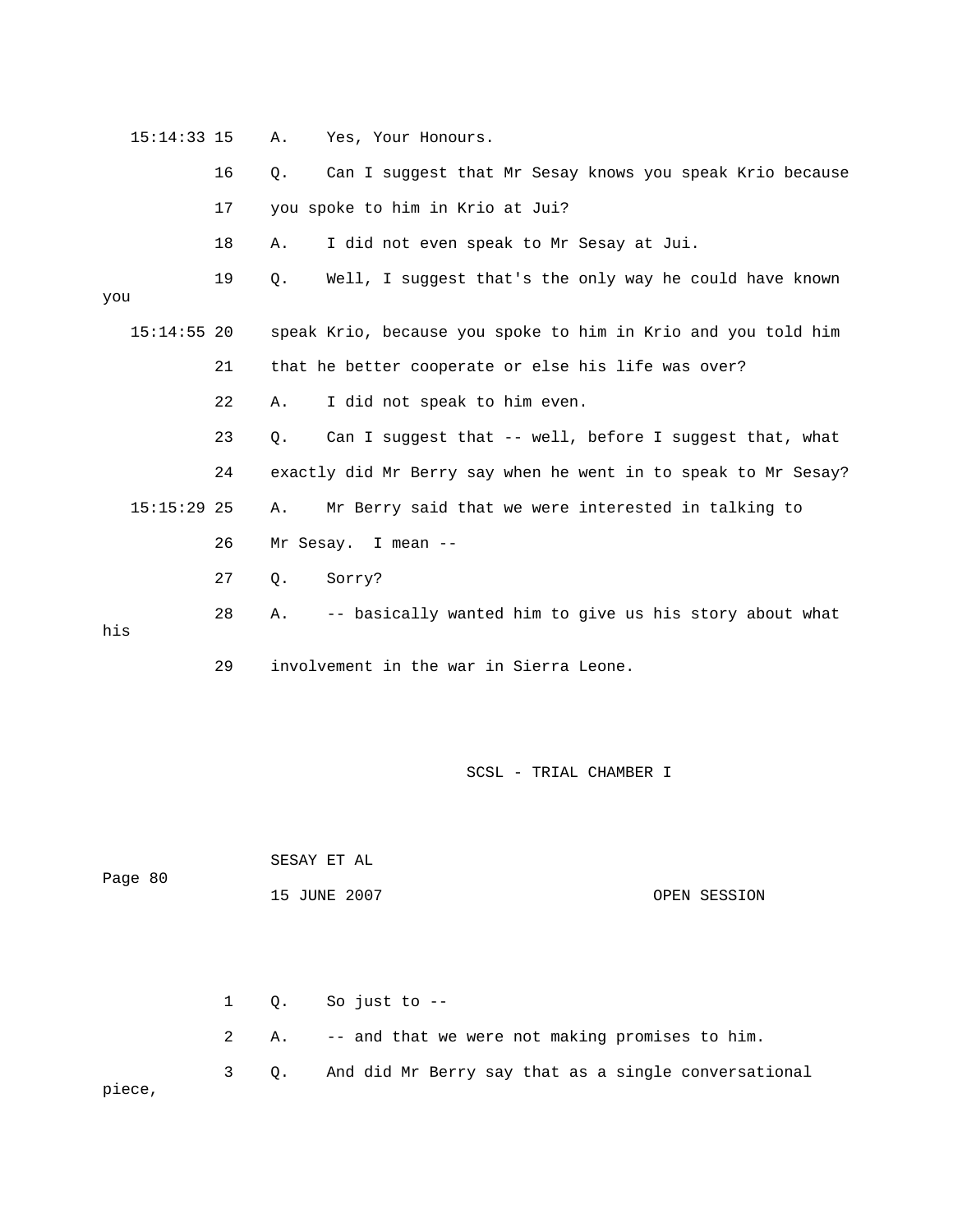|                       | 4  |           | without interruption?                                        |
|-----------------------|----|-----------|--------------------------------------------------------------|
| 15:16:00              | 5  | Α.        | Yes, Your Honours.                                           |
|                       | 6  | Q.        | What did Mr Sesay say, right away, after that?               |
|                       | 7  | Α.        | He said, "Yes, I'm ready to speak to you."                   |
|                       | 8  | Q.        | Did Mr Berry say anything about the decision?                |
|                       | 9  | Α.        | After that, Mr Berry only said, "Okay, we'll see later".     |
| $15:16:23$ 10         |    | Q.        | So he never said anything about the decision about           |
|                       | 11 |           | whether -- what kind of decision it was. Did he say anything |
| asked                 | 12 |           | about what kind of decision it was that Mr Sesay was being   |
|                       | 13 | to make?  |                                                              |
|                       | 14 | Α.        | No, he was [indiscernible] to that at the moment.            |
| $15:16:41$ 15<br>want |    | Q.        | So what he said was, "I want you to cooperate. Do you        |
|                       | 16 |           | to cooperate," sorry, "Do you want to tell us about your     |
|                       | 17 |           | involvement?" And Mr Sesay said, "Yes." That's all that was  |
|                       | 18 |           | said; is that right?                                         |
|                       | 19 | Α.        | Yes, Your Honours.                                           |
| $15:17:05$ 20         |    | О.        | And then what was -- what happened after Mr Sesay said       |
|                       | 21 | "yes"?    |                                                              |
|                       | 22 | Α.        | We went outside. The officers were left in charge of         |
|                       | 23 | Mr Sesay. |                                                              |
| any                   | 24 | О.        | Did Mr Sesay not say anything about the OTP not making       |
| $15:17:24$ 25         |    | promises? |                                                              |
|                       | 26 | Α.        | Ask the question again, sorry.                               |
| making                | 27 | Q.        | Well, Mr Berry, according to you, said, "We're not           |
|                       | 28 |           | any promises"?                                               |
|                       | 29 | Α.        | Yes, Your Honours.                                           |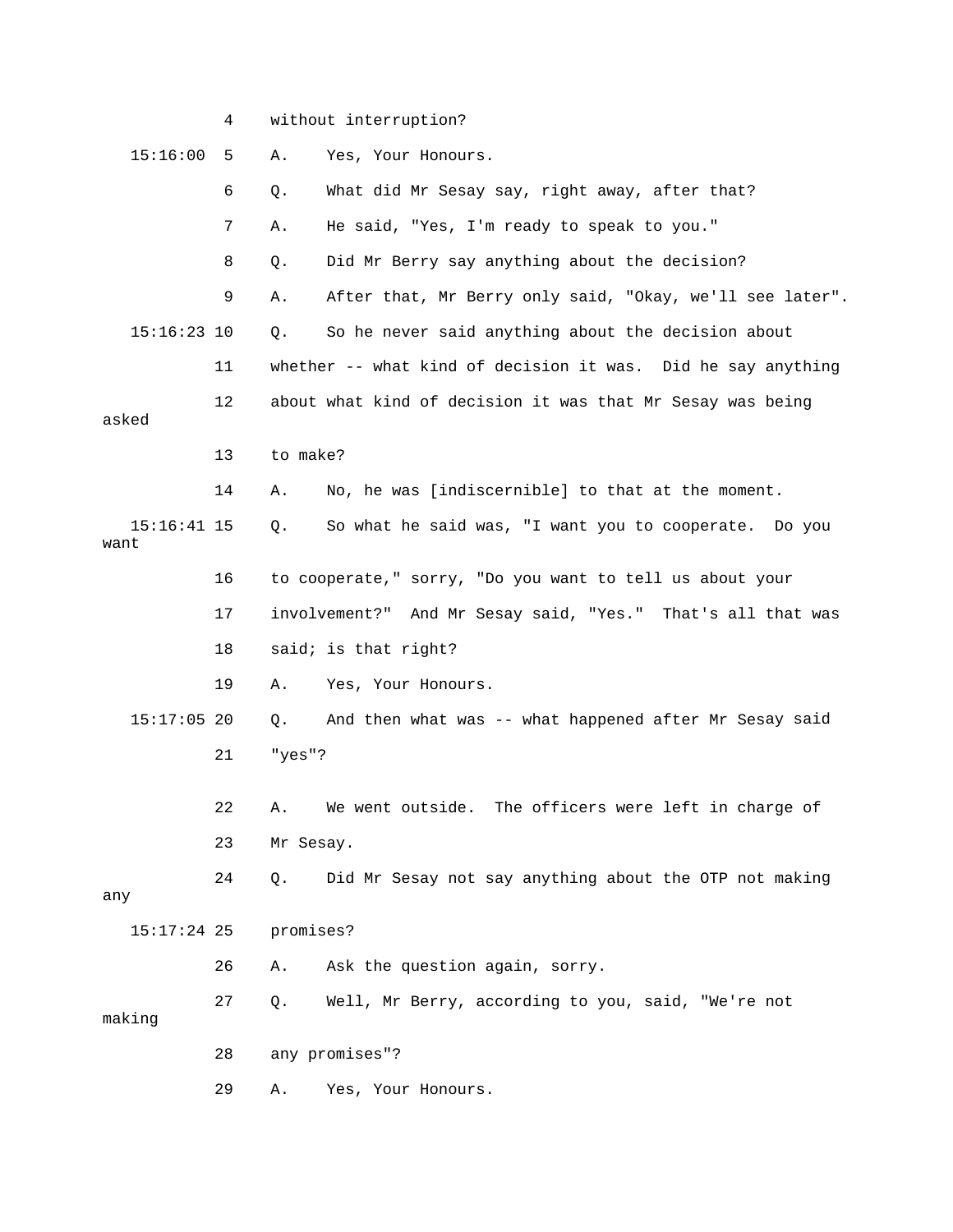| Page 81       |    |    | SESAY ET AL                                            |  |              |
|---------------|----|----|--------------------------------------------------------|--|--------------|
|               |    |    | 15 JUNE 2007                                           |  | OPEN SESSION |
|               |    |    |                                                        |  |              |
|               |    |    |                                                        |  |              |
|               | 1  | Q. | Mr Sesay never responded to that?                      |  |              |
|               | 2  | Α. | No, Your Honours.                                      |  |              |
|               |    |    |                                                        |  |              |
| that          | 3  | Q. | So the only word that Mr Sesay spoke in the whole of   |  |              |
|               | 4  |    | meeting was, "Yes, I'll cooperate." Is that it?        |  |              |
| 15:17:45      | 5  | Α. | He said, "Yes, I will talk to you.                     |  |              |
|               | 6  | Q. | Anything else?                                         |  |              |
| see           | 7  | Α. | And later on we said good-bye. He said, "Okay, we'll   |  |              |
|               | 8  |    | you later." That's all.                                |  |              |
|               | 9  | Q. | That's it?                                             |  |              |
| $15:17:57$ 10 |    | Α. | Yeah.                                                  |  |              |
|               | 11 | Q. | Could I suggest that that's a fabrication, Mr Saffa.   |  |              |
| repeating     | 12 |    | Mr Berry said, "This is the end of your life" and kept |  |              |
|               | 13 |    | comments such as that; is that right?                  |  |              |
|               | 14 | Α. | I do not remember him saying that.                     |  |              |
| $15:18:15$ 15 |    | Q. | And you said, "This is the end of your life" in Krio?  |  |              |
|               | 16 | Α. | No, Your Honours.                                      |  |              |
| those         | 17 | Q. | Well, how did you know -- how did you conclude from    |  |              |
|               | 18 |    | five or six words that Mr Sesay spoke good English?    |  |              |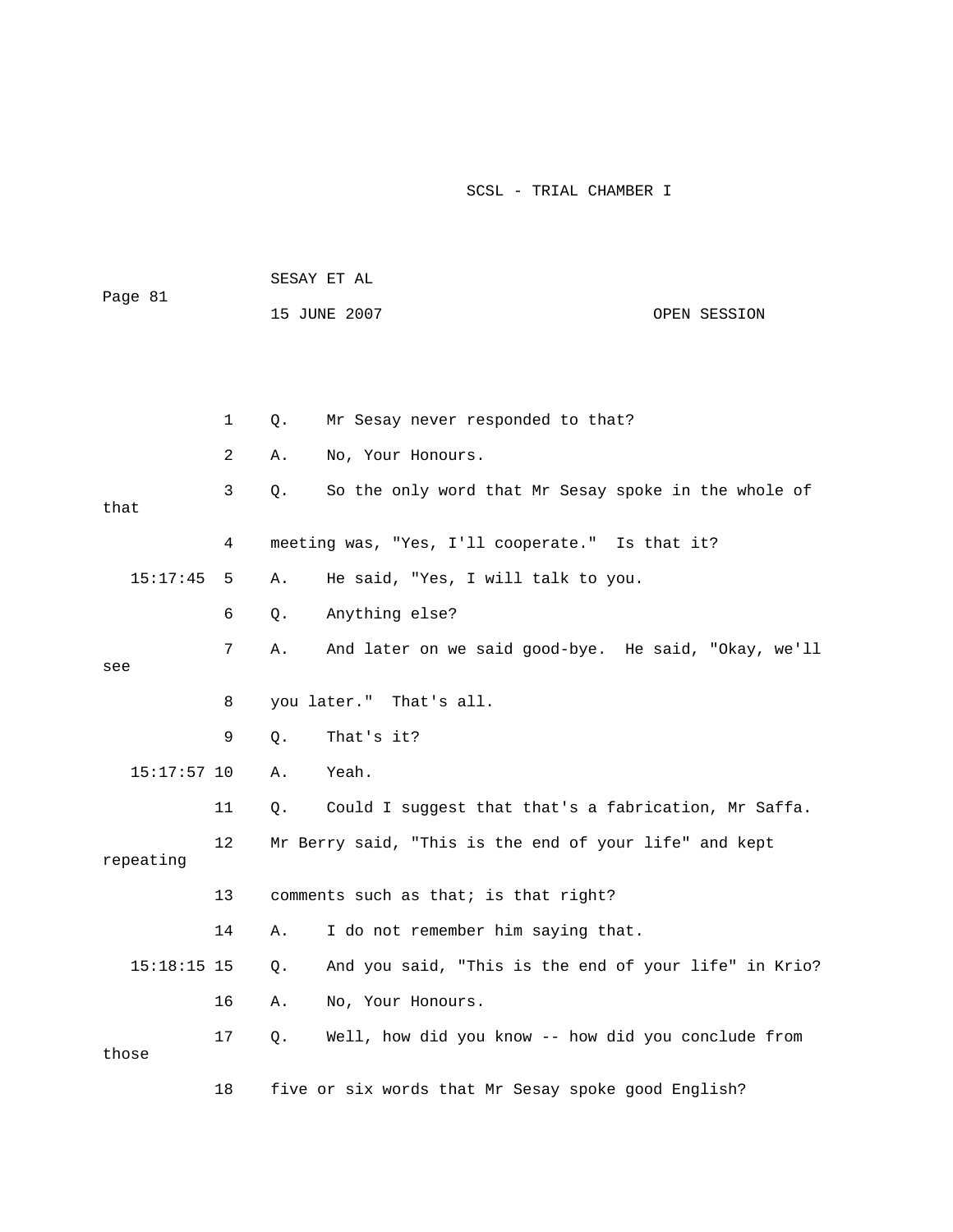|    |               | 19 | Α.          | I didn't say he speak good English, but there was       |
|----|---------------|----|-------------|---------------------------------------------------------|
|    | $15:18:41$ 20 |    |             | indication that he can speak English.                   |
| to |               | 21 | Q.          | And then Mr Sesay said to you two, "What do you want me |
|    | cooperate?"   | 22 | do?"        | And Mr Berry said, "Yes or no, do you want to           |
|    |               | 23 |             | That's what happened, didn't it?                        |
|    |               | 24 | Α.          | No.                                                     |
|    | $15:19:03$ 25 |    | $Q_{\star}$ | Did you have anything to do with the interview process  |
|    |               | 26 |             | after 10 March?                                         |
|    |               | 27 | Α.          | No, Your Honours.                                       |
|    |               | 28 | Q.          | Were you watching the transcript this morning, watching |
|    |               | 29 |             | Mr Berry giving evidence?                               |

| Page 82 | SESAY ET AL  |              |
|---------|--------------|--------------|
|         | 15 JUNE 2007 | OPEN SESSION |

|                      |   | No, Your Honours.<br>Α.                           |
|----------------------|---|---------------------------------------------------|
|                      | 2 | MR JORDASH: I've got nothing further. Thank you.  |
|                      | 3 | PRESIDING JUDGE: Counsel for the Prosecution, any |
|                      | 4 | re-examination?                                   |
| 15:19:46 5<br>asking |   | MR HARRISON: No, there's not. The Prosecution is  |
|                      | 6 | if this witness could be released?                |
|                      | 7 | PRESIDING JUDGE: Mr Jordash, any --               |
|                      | 8 | MR JORDASH: No objections.                        |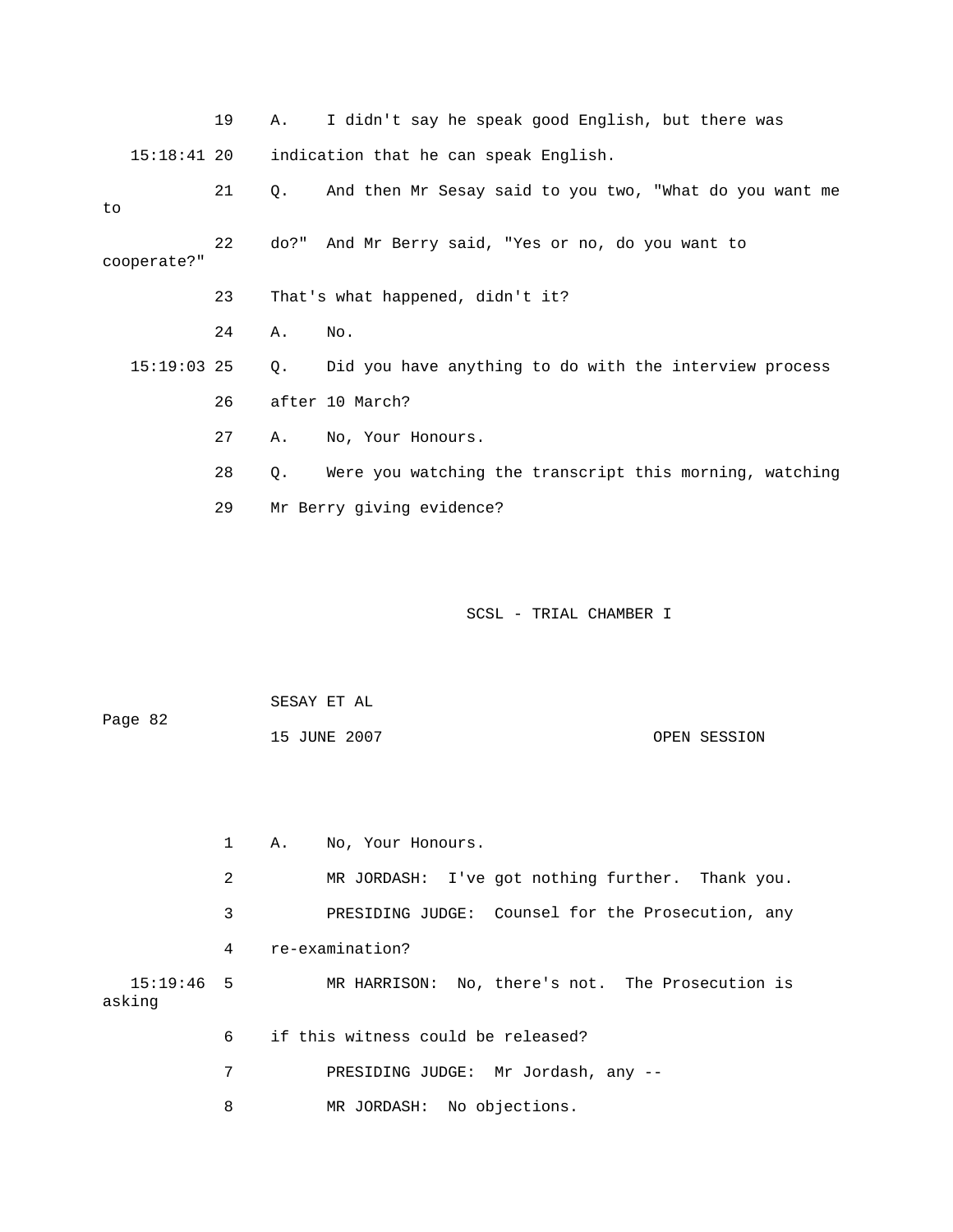9 PRESIDING JUDGE: Mr Saffa, you're released from this 15:20:07 10 proceeding. 11 THE WITNESS: Thank you, sir.

|               | 12 | [The witness withdrew]                                     |
|---------------|----|------------------------------------------------------------|
|               | 13 | PRESIDING JUDGE:<br>Yes.                                   |
| the           | 14 | MR HARRISON: There's no other evidence to be called by     |
| $15:20:26$ 15 |    | Prosecution on the voir dire.                              |
|               | 16 | PRESIDING JUDGE: We'll now go to phase two.<br>Is the      |
|               | 17 | Defence presenting evidence?                               |
|               | 18 | MR JORDASH: Well, two things.                              |
|               | 19 | PRESIDING JUDGE: We've finished phase one.                 |
| 15:20:39 20   |    | MR JORDASH: Well, first of all I'd like to make an         |
|               | 21 | application for the Rule 68 material.                      |
|               | 22 | PRESIDING JUDGE: At this point?                            |
|               | 23 | MR JORDASH: Yes, please.                                   |
|               | 24 | PRESIDING JUDGE: Let's hear your application then.         |
| $15:20:50$ 25 |    | MR JORDASH: The application is for Rule 68 material        |
|               | 26 | relating to Mr Morissette -- Rule 68 states -- Rule 68(B): |
|               | 27 | "The Prosecutor shall, within 30 days of the initial       |
| Rule          | 28 | appearance of the accused, make a statement under this     |
| known         | 29 | disclosing to the Defence the existence of evidence        |

SCSL - TRIAL CHAMBER I

Page 83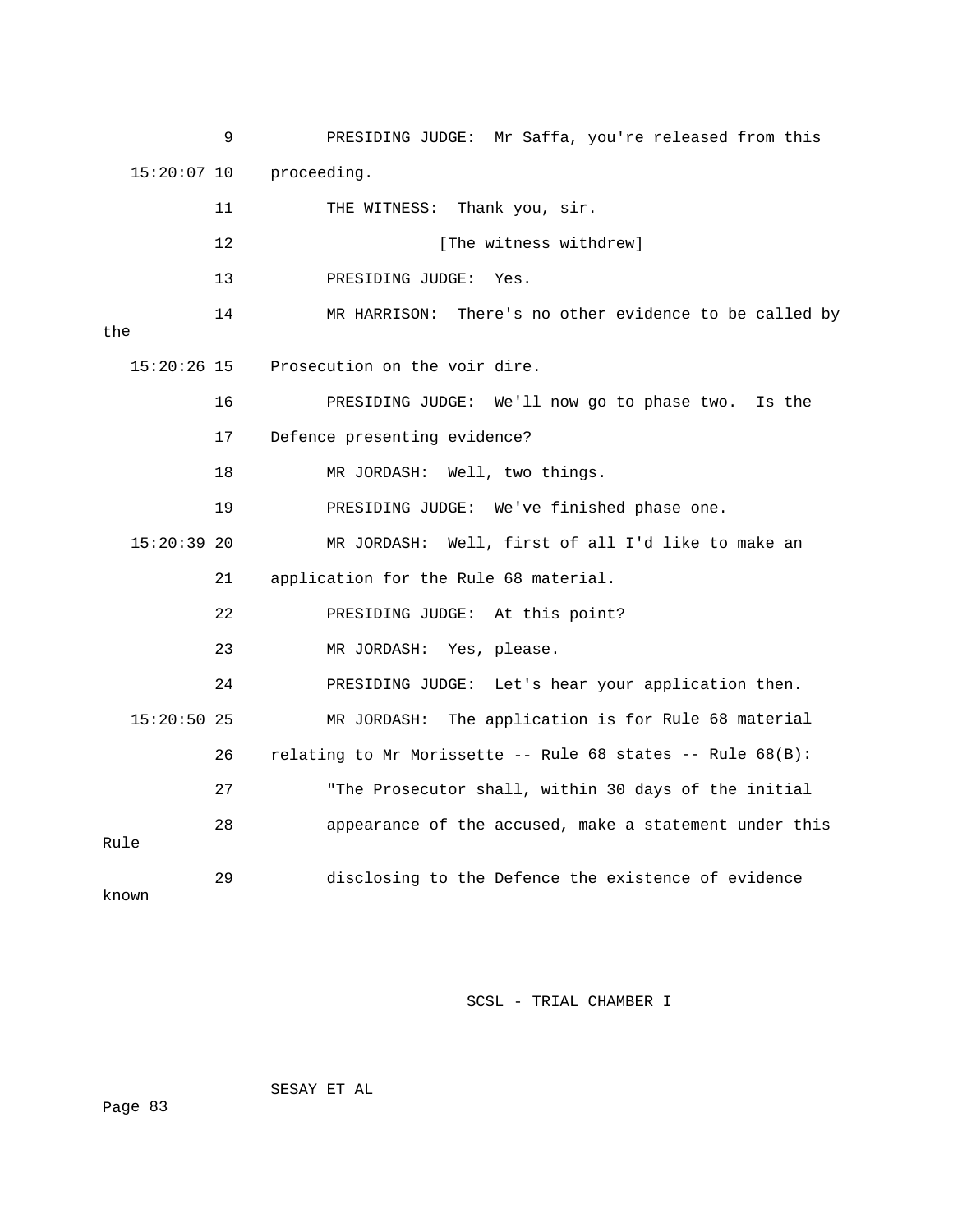|                          | 1  | to the Prosecutor which in any way tends to suggest the        |
|--------------------------|----|----------------------------------------------------------------|
|                          | 2  | innocence or mitigate the guilt of the accused or may          |
|                          | 3  | affect the credibility of the Prosecution evidence.<br>The     |
|                          | 4  | Prosecutor shall be under a continuing obligation to           |
| 15:21:53                 | 5  | disclose any such exculpatory material."                       |
| people:                  | 6  | Well, the application is in fact in relation to two            |
|                          | 7  | Number one is Mr White.<br>Mr Morissette gave evidence that    |
|                          | 8  | Mr White, with persons unknown, but not from the Prosecution,  |
|                          | 9  | went to Togo to arrest Benjamin Yeaten. That evidence prima    |
| $15:22:27$ 10<br>outside |    | facie is evidence of the chief of investigations acting        |
|                          | 11 | the authority invested in him as the chief of investigations.  |
|                          | 12 | Number one, acting with persons unknown outside of the         |
|                          | 13 | Prosecution personnel, thereby prima facie infringing upon the |
| on                       | 14 | independence of the Prosecution. Acting with persons unknown   |
| $15:23:05$ 15<br>an      |    | prima facie, Prosecution business, that is, trying to arrest   |
| Prosecution              | 16 | important person who figures and looms large in the            |
|                          | 17 | cases, in relation to both the RUF and Mr Taylor.              |
|                          | 18 | Secondly, it, prima facie, would indicate unlawfulness,        |
|                          | 19 | since Mr Morissette wasn't aware of it, or wasn't aware of the |
| $15:23:39$ 20<br>aware   |    | details of the operation. Wasn't aware and hadn't become       |
|                          | 21 | of any authorisation for the operation. And we would           |
|                          | 22 | respectfully submit that evidence goes to the legality of the  |
|                          | 23 | Prosecution investigations at that time.                       |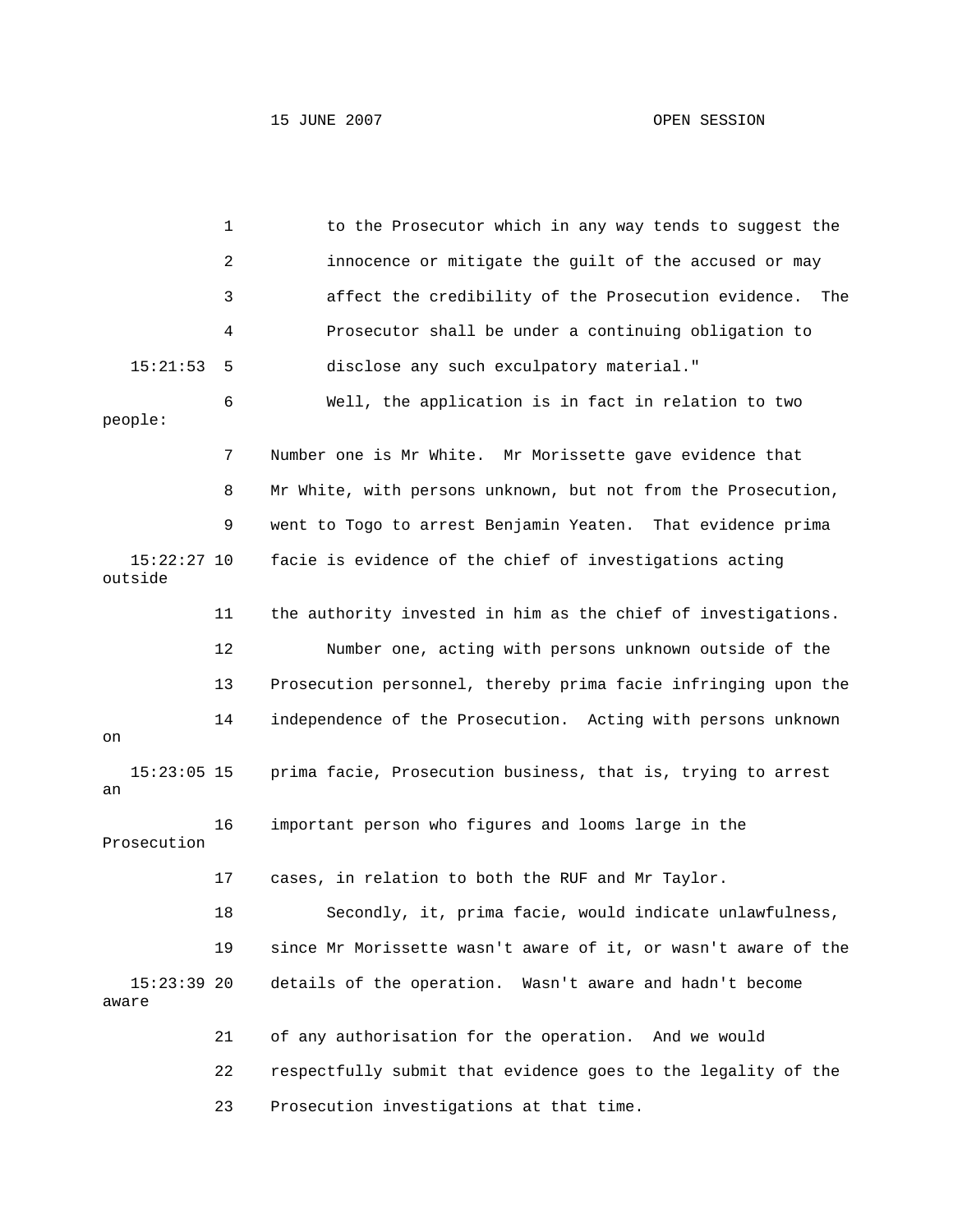24 Put simply, there is prima facie evidence that a senior 15:24:10 25 member of the Prosecution crossed into Togo without authority and 26 attempted, in simple terms, to kidnap a resident of Togo. In 27 respectful submission, that affects the credibility of the 8 Prosecution evidence which we've heard from Prosecution my 2 29 investigation team.

### SCSL - TRIAL CHAMBER I

|         | SESAY ET AL  |              |
|---------|--------------|--------------|
| Page 84 |              |              |
|         | 15 JUNE 2007 | OPEN SESSION |

 1 JUDGE BOUTET: What is your evidence on this? What is 2 evidence on this: Morissette didn't testify that he went over 4 JUDGE ITOE: To kidnap. 15:24:43 5 JUDGE BOUTET: -- to arrest him or to kidnap anybody. I 6 mean, he said he was not there. He doesn't know. He knows 7 that -- why they went there but, I mean, to my recollection, 8 has not admitted to anything. All he said is: I wasn't there. 15:24:57 10 JUDGE ITOE: And there is no evidence either that he didn't 11 have authority to do whatever. This is - your  $3$  to  $$ he 9 I don't know who he was, but I wasn't there.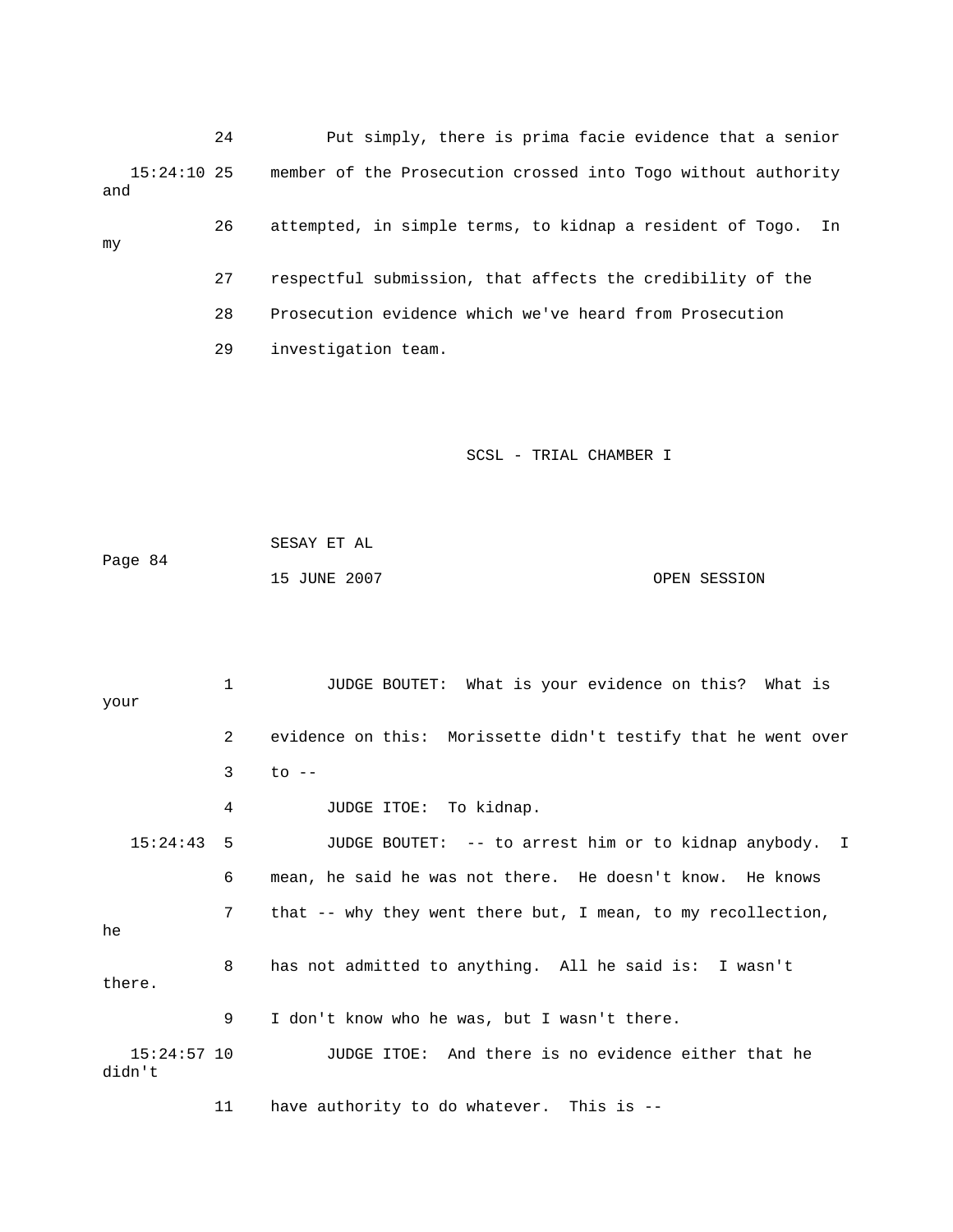12 MR JORDASH: Well, there is evidence because Mr Morissette 13 never became aware of any authorisation for it. 14 JUDGE BOUTET: Yeah, but White, to my recollection, was 15:25:13 15 boss of Morissette. So why would Morissette necessarily be 16 aware of every single authorisation that White had or didn't 17 have? I mean why would, necessarily, Morissette know about 18 White's whereabouts? 15:25:29 20 and verse on this. This is why I'm making the application. 21 I'm suggesting -- 22 JUDGE BOUTET: You asked -- I mean you're suggesting --23 you're saying there is evidence. I'm asking you, what's the 24 evidence? To say so is one thing. 15:25:43 25 MR JORDASH: Well I'm just finding the evidence given by 27 JUDGE BOUTET: I would like, also, in your submission to 28 be -- to be informed as to what's the relationship of this. the made 19 MR JORDASH: Well, Your Honours, I cannot give you chapter What 26 Mr Morissette. And I'm looking at the 12 June transcript. 29 We're just reminding you that we're on a voir dire on the

SCSL - TRIAL CHAMBER I

 SESAY ET AL Page 85

15 JUNE 2007 OPEN SESSION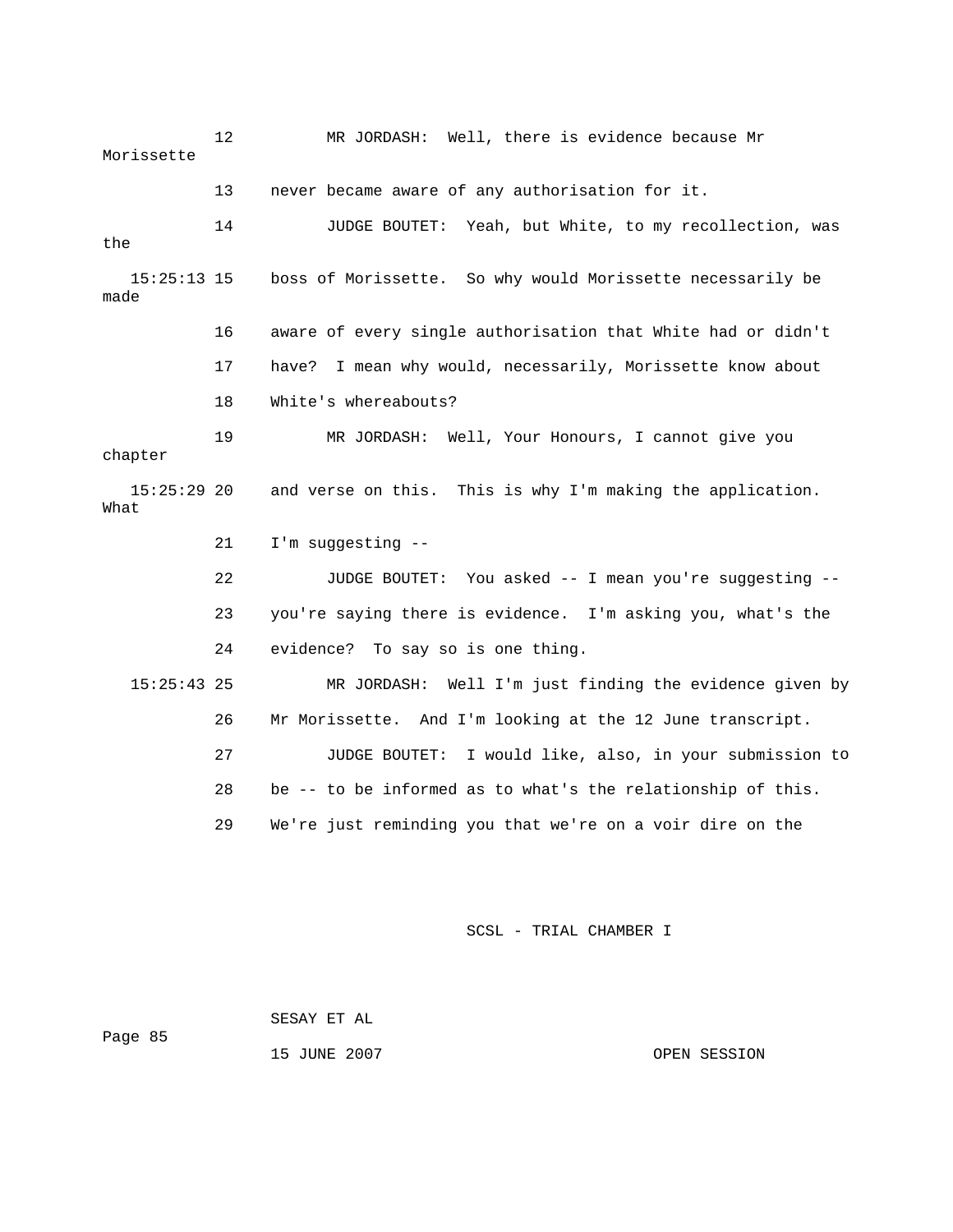1 admissibility of certain documents, as such. I'd like to know 2 what's the relationship between what you're submitting now and 6 I'm just trying to see the connection you're trying to -  $-$  I 7 don't understand or see the connection between White, whatever 8 may have done and what we are dealing with today. Maybe I'm 9 missing something, Mr Jordash. I'd like you to try to make 11 JUDGE ITOE: I also -- you know, I'm trying to make this 12 connection. I think what we're asking for is the relevance of what 18 investigating the issue of the voluntariness or otherwise of 21 find out whether an alleged waiver of right to counsel to be 22 present in that custodial context was voluntary. And, of course, 3 your obligation under 68 for the purposes of this application. 4 We are in a voir dire on the admissibility of some documents. 15:26:22 5 That's what we're dealing with at this particular moment. he that 15:26:42 10 connection to me. I don't see it. 13 this probing, of this submission on 68 to the voir dire 14 proceedings that we have before us. I mean, how relevant is 15:27:02 15 you want to explore to the voir dire proceedings, you know, which 16 are before us now? This is it. 17 PRESIDING JUDGE: Let me put it my own way: We are 19 certain statements, allegedly made by the first accused to the 15:27:31 20 Prosecution, in a custodial context. And, also, we're trying to 23 in the light of some of your earlier submissions that the 24 statements were not voluntary because you allege that, at the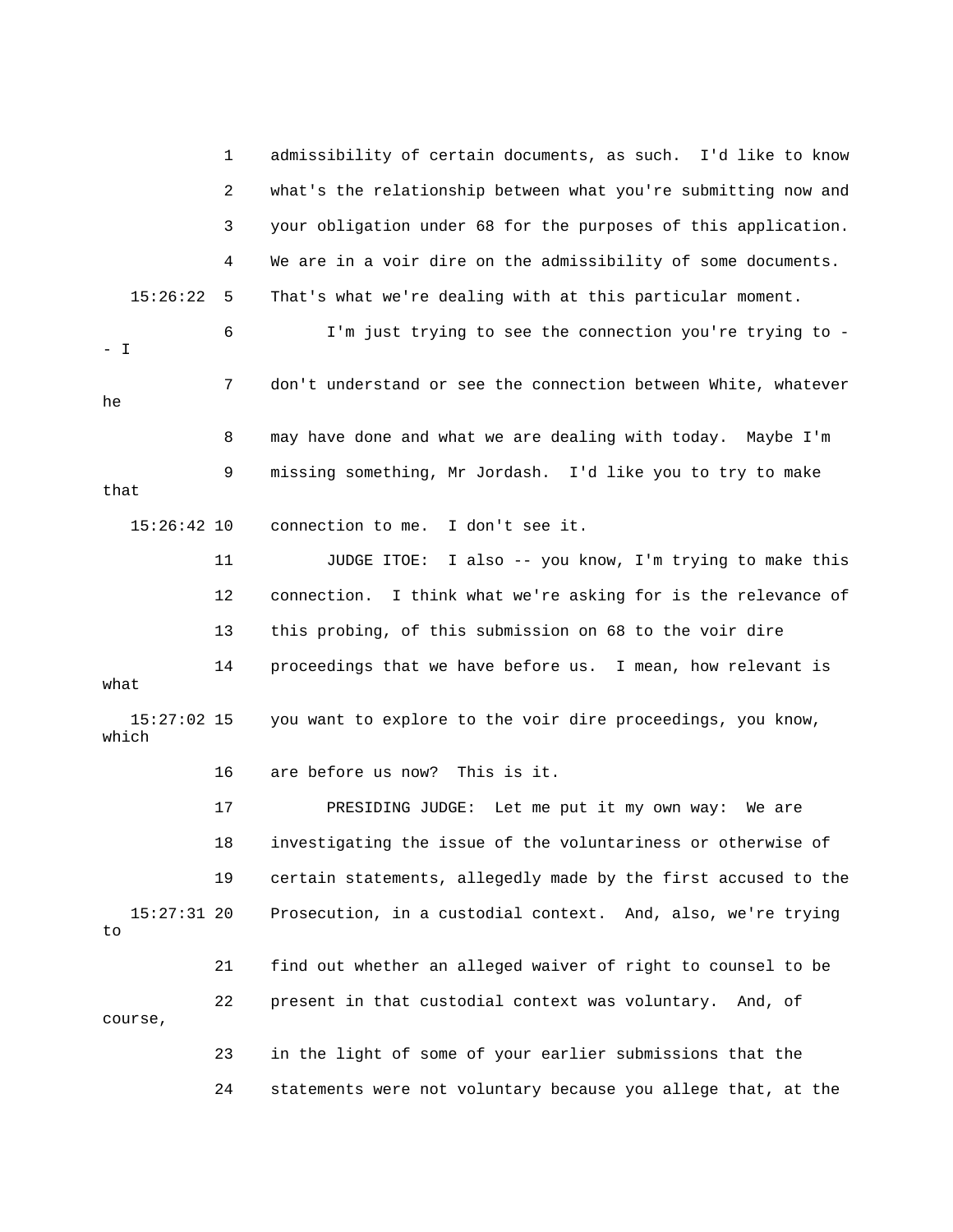| $15:28:02$ 25<br>promises |    | time that he made the statement, certain inducements and     |
|---------------------------|----|--------------------------------------------------------------|
| the                       | 26 | were made to him, and that his will was overborne. These are |
| particular                | 27 | issues that are of importance to this Tribunal in this       |
|                           | 28 | exercise.                                                    |
| оf                        | 29 | We're called upon to determine whether the presumption       |

|         | SESAY ET AL  |              |
|---------|--------------|--------------|
| Page 86 |              |              |
|         | 15 JUNE 2007 | OPEN SESSION |

|                     | $\mathbf{1}$   | regularity, as put forward by the Prosecution, there's any    |
|---------------------|----------------|---------------------------------------------------------------|
|                     | $\overline{2}$ | evidence, based on what we've heard from the Prosecution, to  |
|                     | 3              | displace that presumption of regularity and replace it by a   |
|                     | 4              | presumption of irregularity.                                  |
| 15:28:52<br>you     | 5              | Your side of the case is, do you have any evidence that       |
| that                | 6              | can bring forward in phase two to reinforce the allegations   |
| involuntariness     | 7              | you made and the submissions that you made as to              |
| the                 | 8              | of those alleged statements and, also, the involuntariness of |
|                     | 9              | waiver.                                                       |
| $15:29:20$ 10<br>to |                | The issues are clearly defined. To go into Rule 68 and        |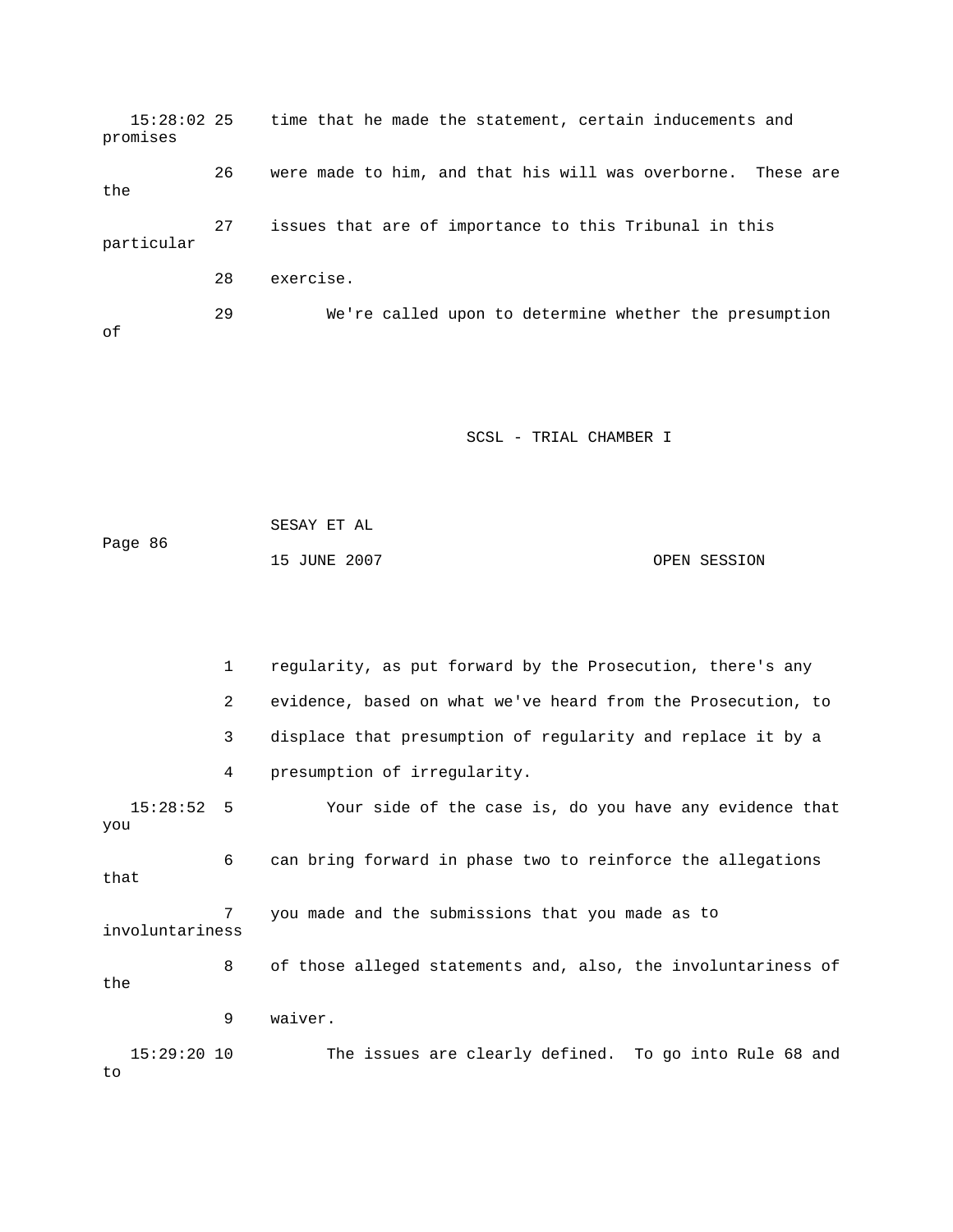| for           | 11 | raise issues about some arrest in Togo, which was either made  |
|---------------|----|----------------------------------------------------------------|
|               | 12 | want of authority or lack of authority, even if it has some    |
| SO            | 13 | relevance, would, in my own judgment at this stage, seem to be |
|               | 14 | oblique and opaque, and that's why I join my two brothers in   |
| $15:29:52$ 15 |    | saying that ought we not to go back to the issue, which is     |
| sight         | 16 | really -- and we're not going to lose focus of that or lose    |
|               | 17 | of that -- the alleged voluntariness or otherwise of those     |
|               | 18 | statements. Persuade us that we're wrong in our perception of  |
|               | 19 | the exercise, or that we've missed something.                  |
| $15:30:15$ 20 |    | MR JORDASH: Well, I haven't really said that much yet.         |
|               | 21 | PRESIDING JUDGE: What have we missed out?                      |
|               | 22 | JUDGE ITOE: Mr Jordash, I mean, the issues are clear.          |
| for.          | 23 | They're very clear before us. You know what you're looking     |
|               | 24 | We know what the Prosecution is looking for. They want the     |
| $15:30:36$ 25 |    | statements in, you want them out. Do you really think that     |
| οf            | 26 | getting into a kidnapping exercise in Lome or the illegality   |
|               | 27 | whatever may have happened in Lome, you know, serves us any    |
| as            | 28 | purpose here, unless you want to carry us into another inquiry |
|               | 29 | to the conduct of Morissette and Alan White in Lome, in this   |

Page 87 SESAY ET AL

15 JUNE 2007 CPEN SESSION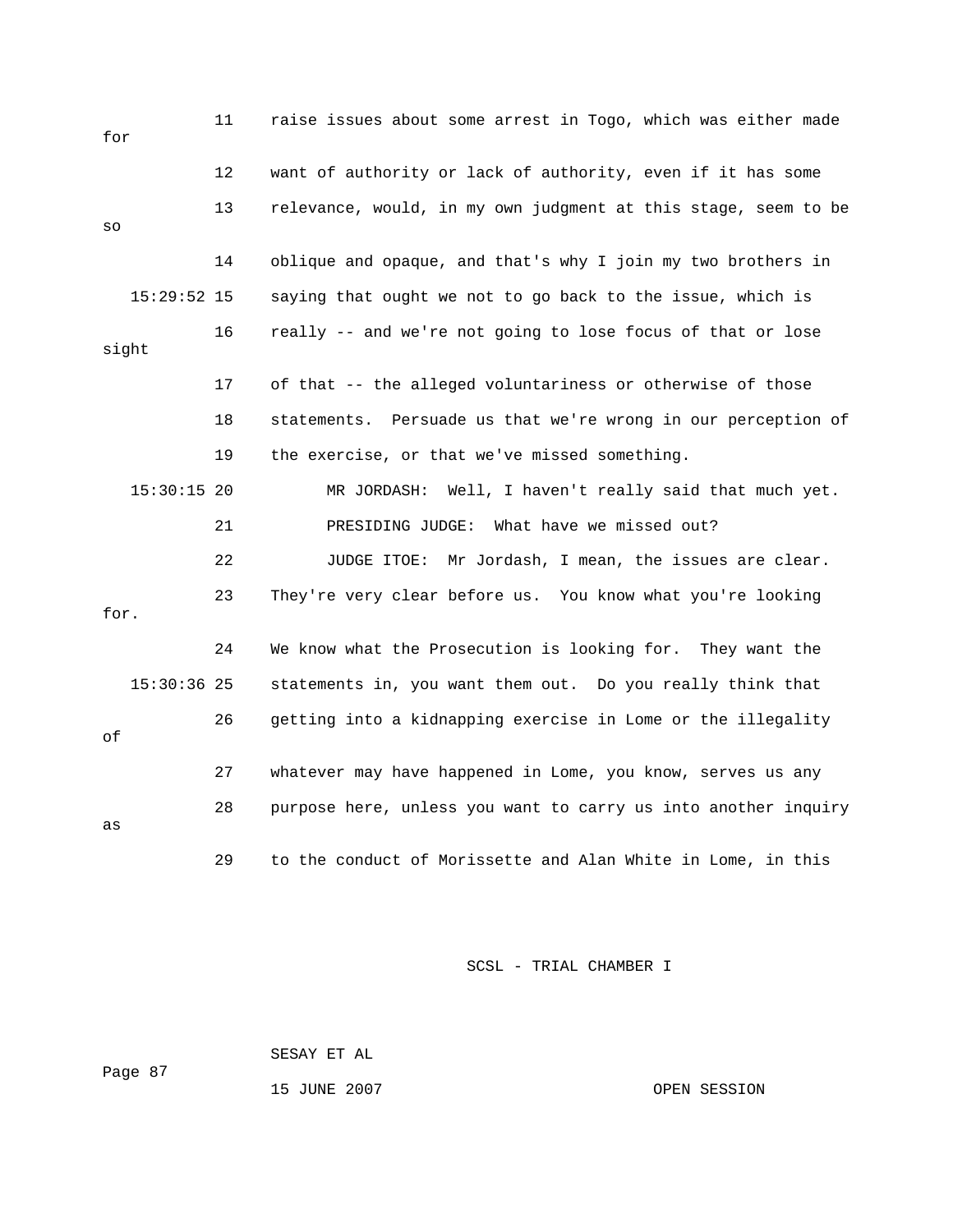1 alleged process of an attempt to kidnap Benjamin Yeaten. That 2 would be very much out of the scope of the inquiry that we are 15:31:27 5 to appreciate that it is really for purposes of the relevance 6 our exercise here, not very proper for us to overstep, you 7 certain lines. I think you're crossing a certain bar, you know, 9 difficult. 15:31:53 10 PRESIDING JUDGE: And to put it in shorthand judicial form: 13 JUDGE ITOE: Do you want to go to Lome, Mr Jordash, or 14 call Benjamin Yeaten, who we've not been able to lay hands on? 17 JUDGE ITOE: We've seen much of Benjamin Yeaten, you 18 that. So, should we go to Togo now to see the security 19 authorities in Togo? You know what it is? No. I think, litigation 3 making here. 4 I would very -- I would like to raise this and to ask you of know, 8 which will be very difficult for us to come on board with. It's 11 We may risk multiplying the issues. 12 MR JORDASH: [Microphone not activated]. to 15:32:14 15 MR JORDASH: Well, I suspect he may get here before I get a 16 chance to speak. know like, 15:32:34 20 the way others put it, I think there must be an end to

21 somewhere. This is an aspect of this litigation --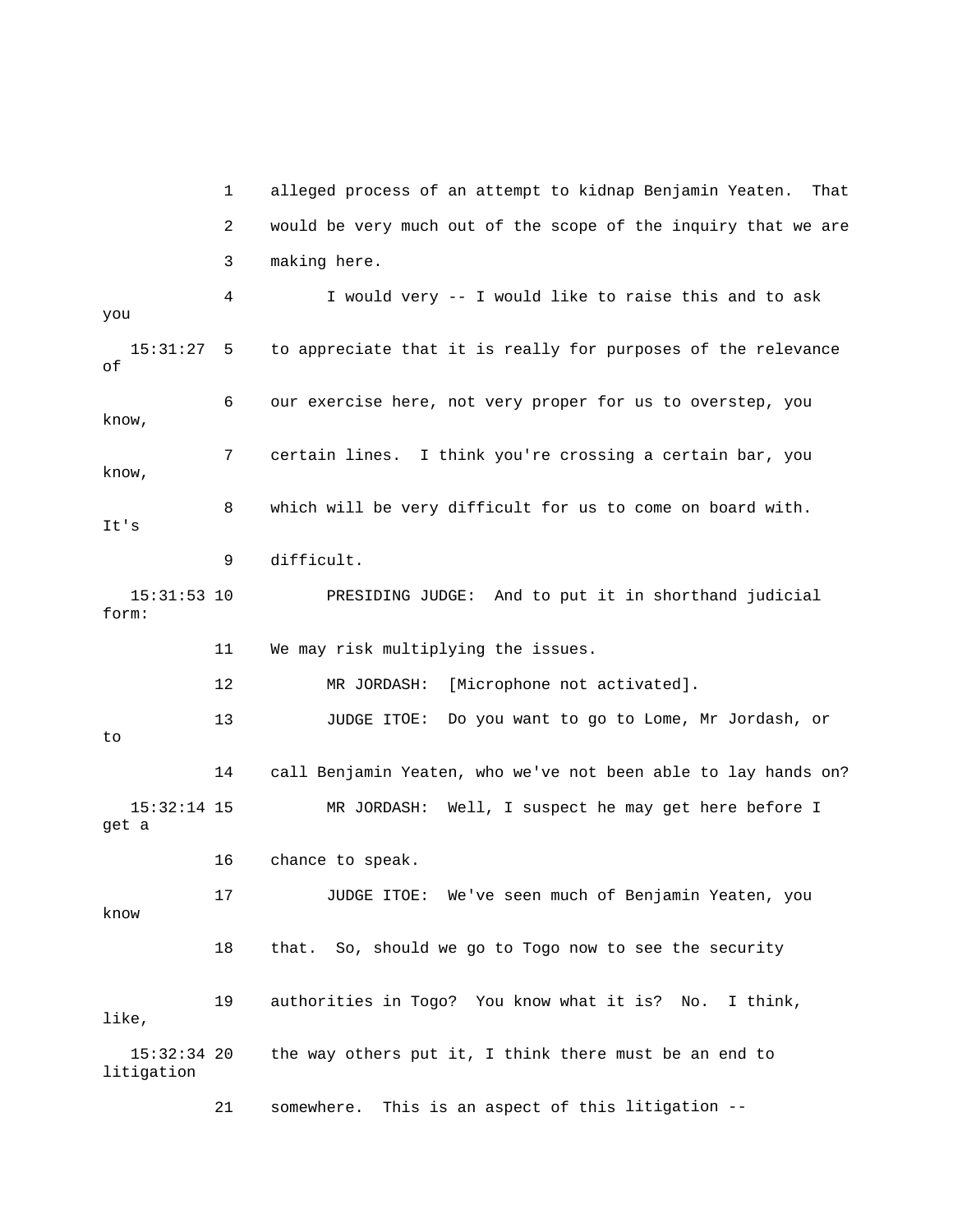22 MR JORDASH: If I may -- 23 JUDGE ITOE: There must be an end, you know, to the 24 litigation. 26 PRESIDING JUDGE: Yes. 27 JUDGE ITOE: [Overlapping speakers] the finality, you know, 28 of litigation, this is it. 15:32:44 25 MR JORDASH: If I may respond? 29 PRESIDING JUDGE: Yes, please respond.

SCSL - TRIAL CHAMBER I

 SESAY ET AL Page 88 15 JUNE 2007 CPEN SESSION

1 MR JORDASH: The issues are clear. I accept that. But presumption 3 of regularity: There is a presumption of irregularity because 15:33:12 5 PRESIDING JUDGE: No, we say the Prosecution side, what 6 they've done, they raise then the presumption of regularity. 8 PRESIDING JUDGE: It's you who are now saying that what 9 you, your side, your case is, is a presumption of 2 there isn't, I want to make this clear, there isn't a 4 the burden is on the Prosecution. 7 MR JORDASH: Well -irregularity.

15:33:30 10 So we have two presumptions.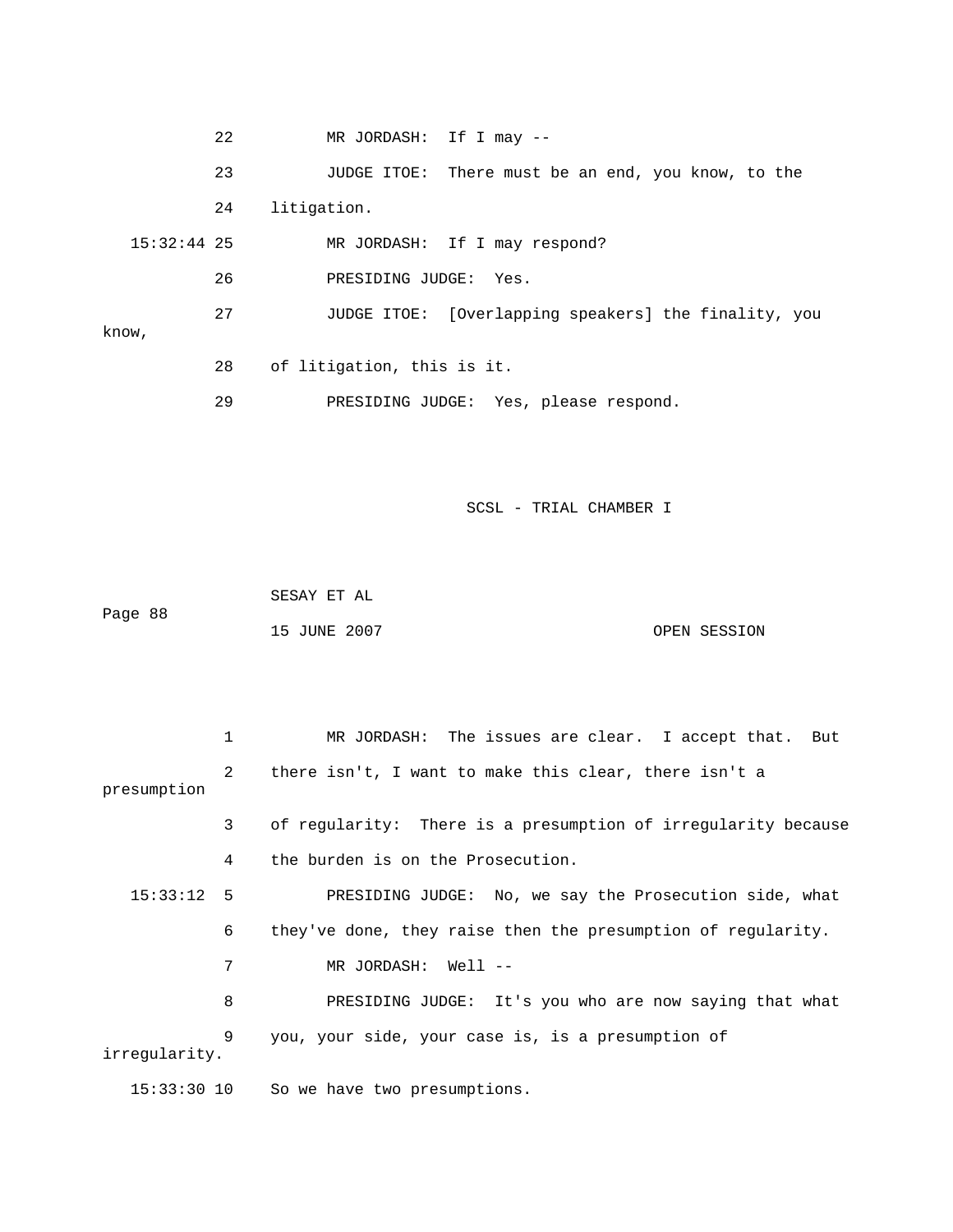|               | 11 | MR JORDASH: No, there is a presumption of irregularity        |
|---------------|----|---------------------------------------------------------------|
|               | 12 | because the burden is on the Prosecution to prove that the    |
|               | 13 | waivers were voluntary. That's the presumption that exists in |
|               | 14 | this voir dire.                                               |
| $15:33:41$ 15 |    | JUDGE ITOE: It is only when you raise the issue of an         |
| in.           | 16 | irregularity that there the presumption of irregularity comes |
|               | 17 | PRESIDING JUDGE: That's right.                                |
|               | 18 | JUDGE ITOE: Otherwise 92 --                                   |
|               | 19 | PRESIDING JUDGE: Yes, presumption of regularity.              |
| $15:33:50$ 20 |    | JUDGE ITOE: -- as it is written, it presupposes a             |
|               | 21 | presumption of regularity.                                    |
|               | 22 | PRESIDING JUDGE: Unless --                                    |
| with          | 23 | JUDGE ITOE: Provided, you know, there is conformity           |
|               | 24 | 42, 43 and the rest of them. So there is a prima facie        |
| $15:34:04$ 25 |    | presumption of regularity as far as 92 is concerned.          |
|               | 26 | PRESIDING JUDGE: I mean, I thought --                         |
| that          | 27 | JUDGE ITOE: It is when you raise the point, you know,         |
| there         | 28 | you raised that we then start looking into, oh, there is --   |
|               | 29 | might be a presumption of irregularity here. That's why we're |

 SESAY ET AL Page 89 15 JUNE 2007 CPEN SESSION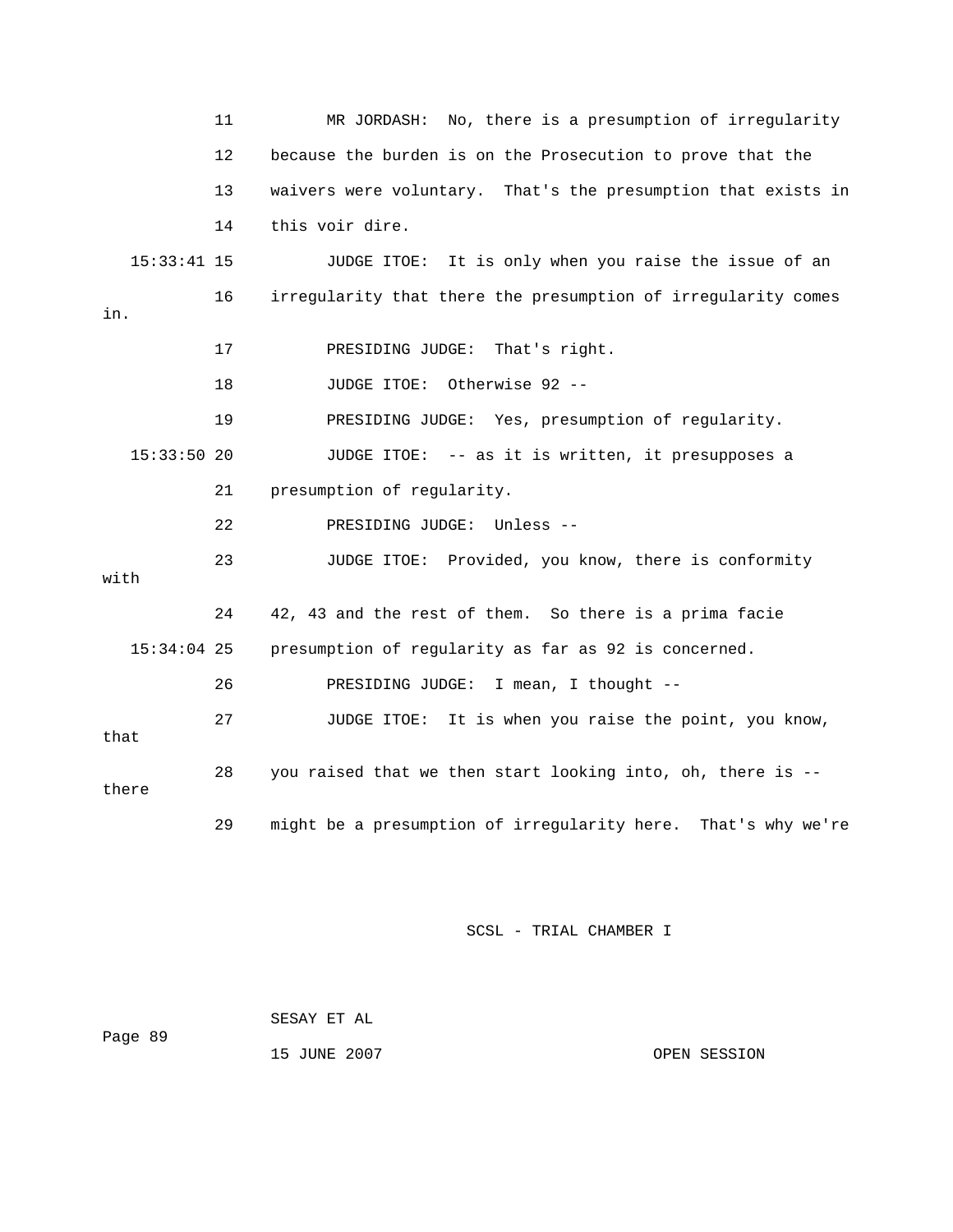1 investigating it in this voir dire. 2 MR JORDASH: Well, I don't want to get, in a way, side 3 tracked by that. We would submit, in any event, there is 4 of evidence before this Court which -- 15:34:26 5 JUDGE BOUTET: But, Mr Jordash, we don't want to hear 6 arguments about that. 7 MR JORDASH: I do not -- 8 JUDGE BOUTET: It may be you argue that, then not call any 9 evidence. I mean -- 11 MR JORDASH: If I was allowed to develop my point, I might 12 be able to clarify. 13 PRESIDING JUDGE: But my -- I was going to confront you. 14 was going to present you with two options. One, the option of 15:34:45 15 determining at this stage whether you intend to call evidence 16 support your position or whether you intend to say to us: We 17 will address you by way of closing legal submissions. 18 MR JORDASH: And I thought what had happened was -- 19 PRESIDING JUDGE: The two options which [Overlapping speakers]. 21 MR JORDASH: -- well, there are three options because --22 and I thought we'd decided on the third, was that I could raise 23 the Rule 68 point. If I can't, then I'm happy to move on and 24 address you on whether we are going to call evidence or plenty 15:34:33 10 PRESIDING JUDGE: Well, that's -- I to  $15:35:04$  20 whether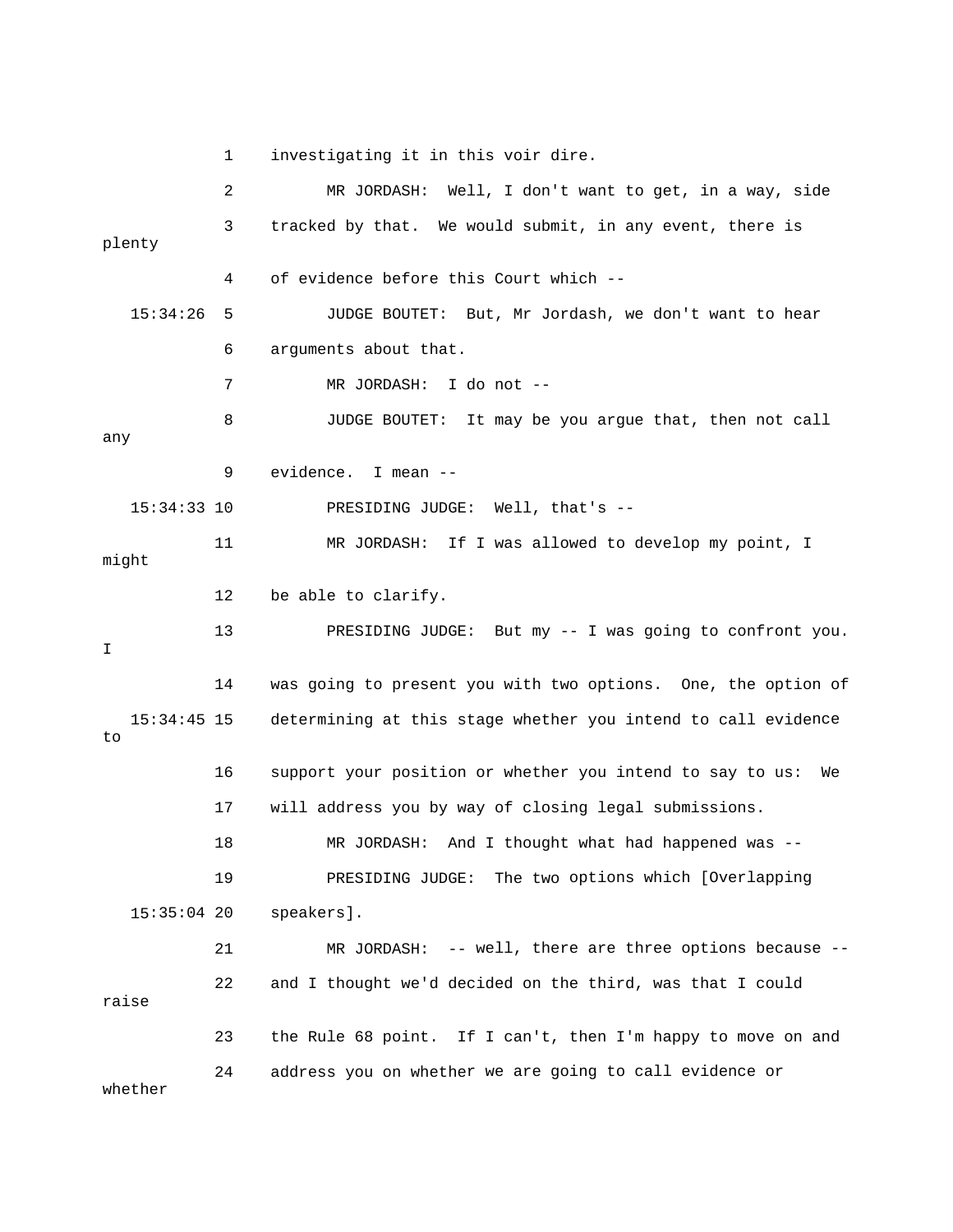15:35:15 25 we want to make submissions.

 26 PRESIDING JUDGE: But remember that we indicated that we 29 rule that. We said that was the approach. In fact, it was in 27 were going into this exercise with a global telescope that we are 28 not going to compartmentalise things into rule this, rule that or

## SCSL - TRIAL CHAMBER I

```
 SESAY ET AL 
Page 90 
             15 JUNE 2007 OPEN SESSION
```

|                          | $\mathbf 1$ | the interest of time and also the overall interest of justice. |
|--------------------------|-------------|----------------------------------------------------------------|
|                          | 2           | MR JORDASH: I've not said anything to dispute that.            |
|                          | 3           | PRESIDING JUDGE: Yes.                                          |
| Rule                     | 4           | MR JORDASH: What I have done is try to address you on          |
| $15:35:41$ 5             |             | 68.                                                            |
| perhaps                  | 6           | PRESIDING JUDGE: Yes. I would have thought that                |
| evidence                 | 7           | you would have elected either to say: Yes, we have some        |
| will                     | 8           | that could further shed light on this difficult issue or we    |
| present                  | 9           | in fact rely on our legal submissions which we will ably       |
| 15:35:58 10<br>remember, |             | in closing argument. That's what I thought. I mean,            |
|                          |             |                                                                |

11 time is of the essence, Mr Jordash.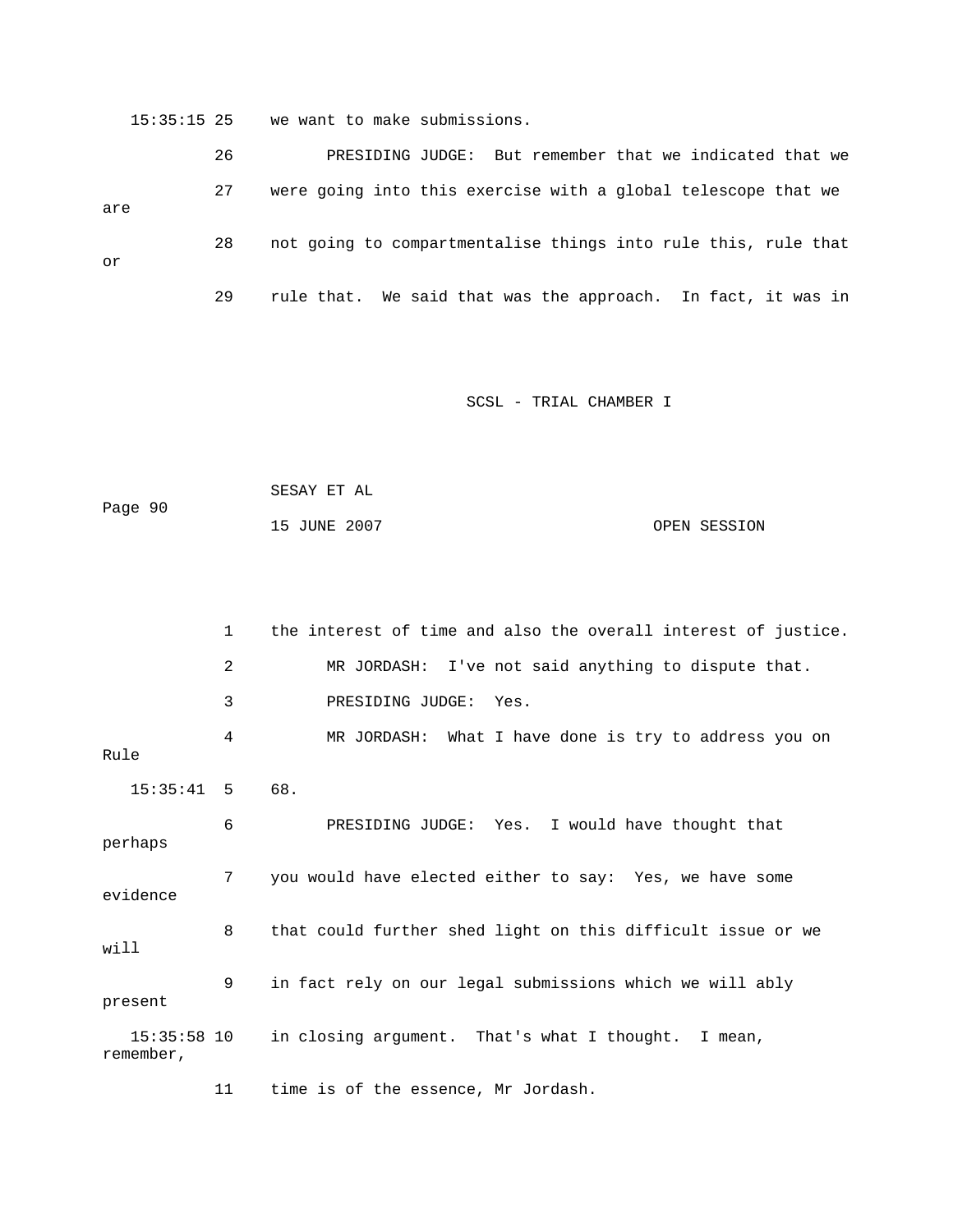12 JUDGE ITOE: I was expecting you to call the evidence of 13 your client, for him to give us his own version of the story. 14 mean, this is what I was expecting. In fact, Mr Jordash, let 15:36:17 15 be very forthright with you. I'm not going to go along with 17 multiplying the issues, and I think we have to come to an end 18 somewhere. sh, 21 PRESIDING JUDGE: Well, let me also say, Mr Jorda 22 because time is of the essence. We have done so well. We've 26 because I said we have a global universal discourse here. The explain I me you 16 in your Rule 68 application because it has a potential of 19 MR JORDASH: Rule 68 cannot simply be abandoned as an issue 15:36:36 20 by the Court. all 23 worked very harmoniously to get this thing over within the 24 constraints of time. You were not focused, from my perspective, 15:36:55 25 speaking for myself, from making legal submissions on Rule 68 27 question at this point in time is whether you are electing to 28 call evidence. 29 MR JORDASH: But the question isn't. I'm trying to

SCSL - TRIAL CHAMBER I

Page 91 15 JUNE 2007 OPEN SESSION SESAY ET AL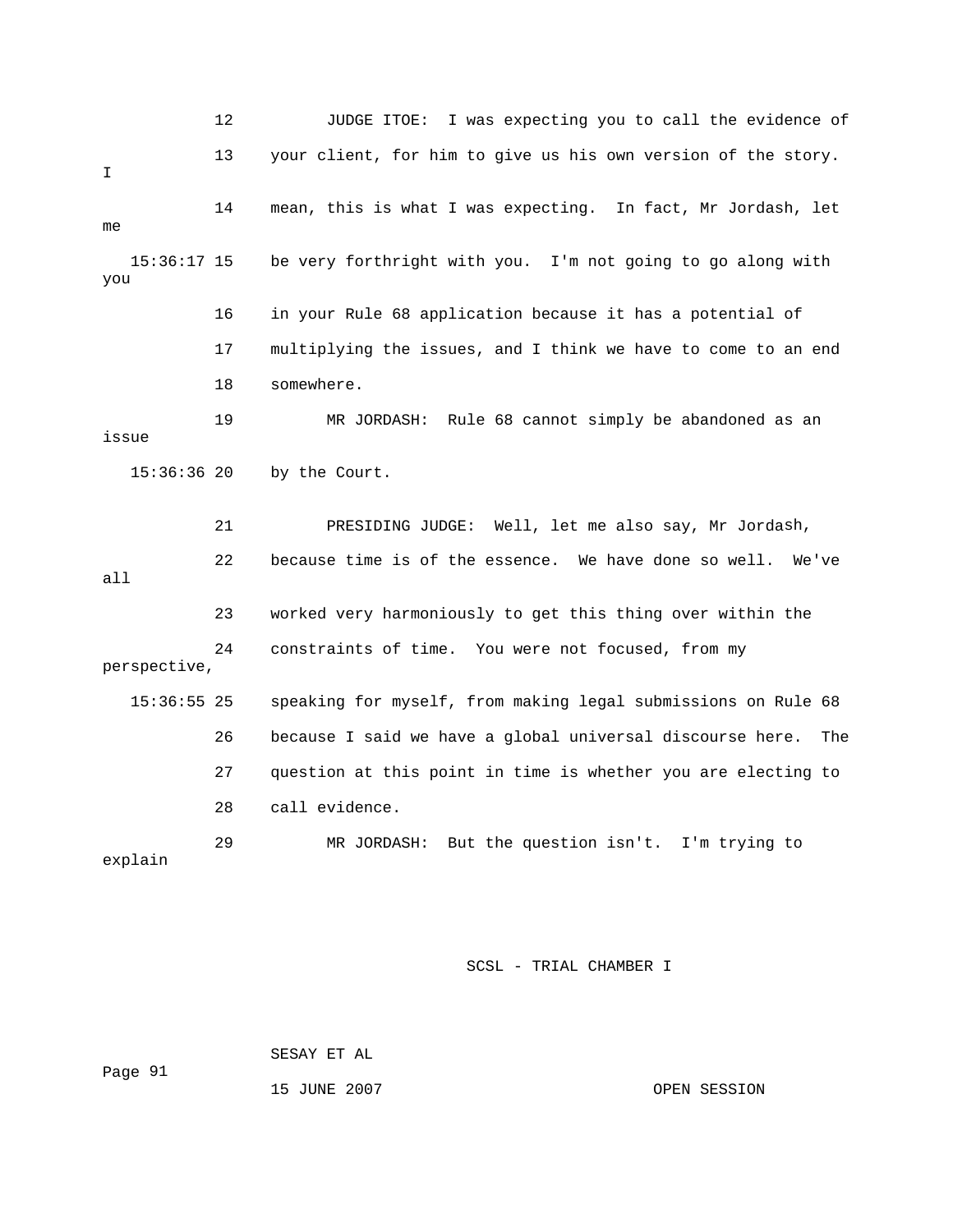1 why I'm making the Rule 68 application now. Because if the 2 Prosecution do the right thing -- 3 PRESIDING JUDGE: Yes. 4 MR JORDASH: -- and disclose the Rule 68 material in 6 Mr Morissette's recall. 7 PRESIDING JUDGE: Well, all right. We will tolerate up 8 a certain point your tenacity. Go ahead. Make the application. 9 MR JORDASH: It's not -- 11 MR JORDASH: -- it's not about tenaciousness. It's  $12$  about  $-$  13 PRESIDING JUDGE: No, but it -- but there is nothing wrong 14 with being tenacious as a lawyer, is there? Stick to your 15:37:35 15 if your point, you think, you can canvass it --17 PRESIDING JUDGE: -- so I'm giving you the leave now to 19 MR JORDASH: It's about the fact that the Prosecution have the material and we are -- 21 JUDGE ITOE: What material? We would like the material 15:37:18 5 relation to Mr Morissette, it may be we want to seek to 15:37:31 10 PRESIDING JUDGE: Make it. point 16 MR JORDASH: It's - go 18 ahead. 15:37:45 20 to 22 be revealed to us. 23 MR JORDASH: Well, I would like it revealed to us,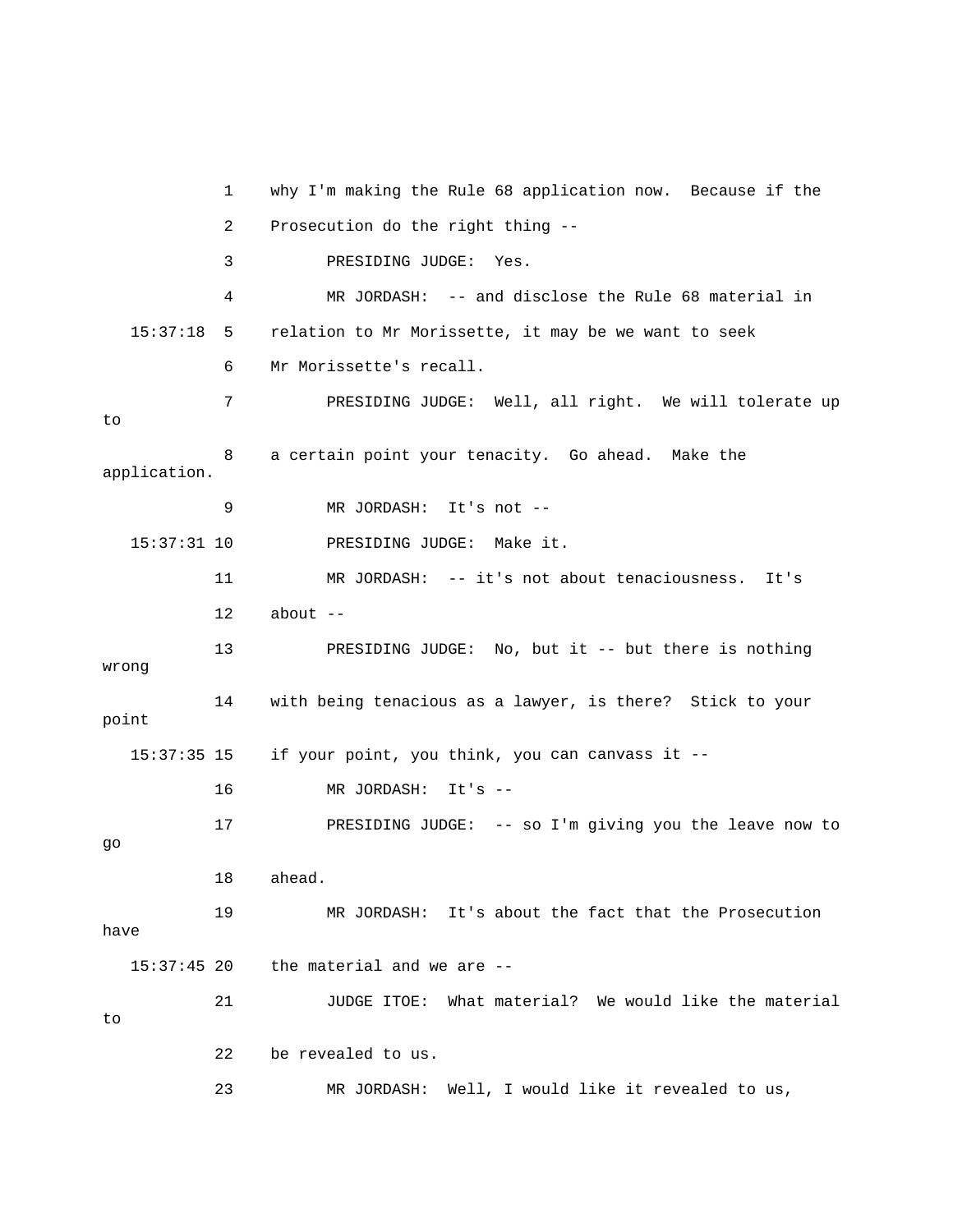24 actually. PRESIDING JUDGE: Let me see if we can --28 PRESIDING JUDGE: Let me see if we can make some 29 Can we hear your application -- can you do it in five, ten 15:3 26 JUDGE ITOE: What specific materials are you putting your 27 finger on, Mr Jordash? progress.

SCSL - TRIAL CHAMBER I

 SESAY ET AL Page 92 15 JUNE 2007 OPEN SESSION

| creativity             | $\mathbf{1}$ | minutes? I mean, you have the -- you usually have the       |
|------------------------|--------------|-------------------------------------------------------------|
| Of                     | 2            | of compressing things in a short compass, so we'll hear it. |
| it,                    | 3            | course, what we'll do when we hear it, we'll go and rule on |
|                        | 4            | quite. Let's hear it. We won't deprive you of that.         |
| $15:38:27$ 5<br>clear. |              | MR JORDASH: The issues are clear. The issues are            |
|                        | 6            | Voluntariness is the principal issue. The way in which Your |
| perhaps,               | 7            | Honours are going to have to decide that, in some part      |
|                        | 8            | is looking at the credibility of witnesses. And the Rule 68 |
|                        | 9            | application is about the credibility of the witnesses.      |
| $15:38:52$ 10<br>goes  |              | Rule 68 material, we say, exists and must exist which       |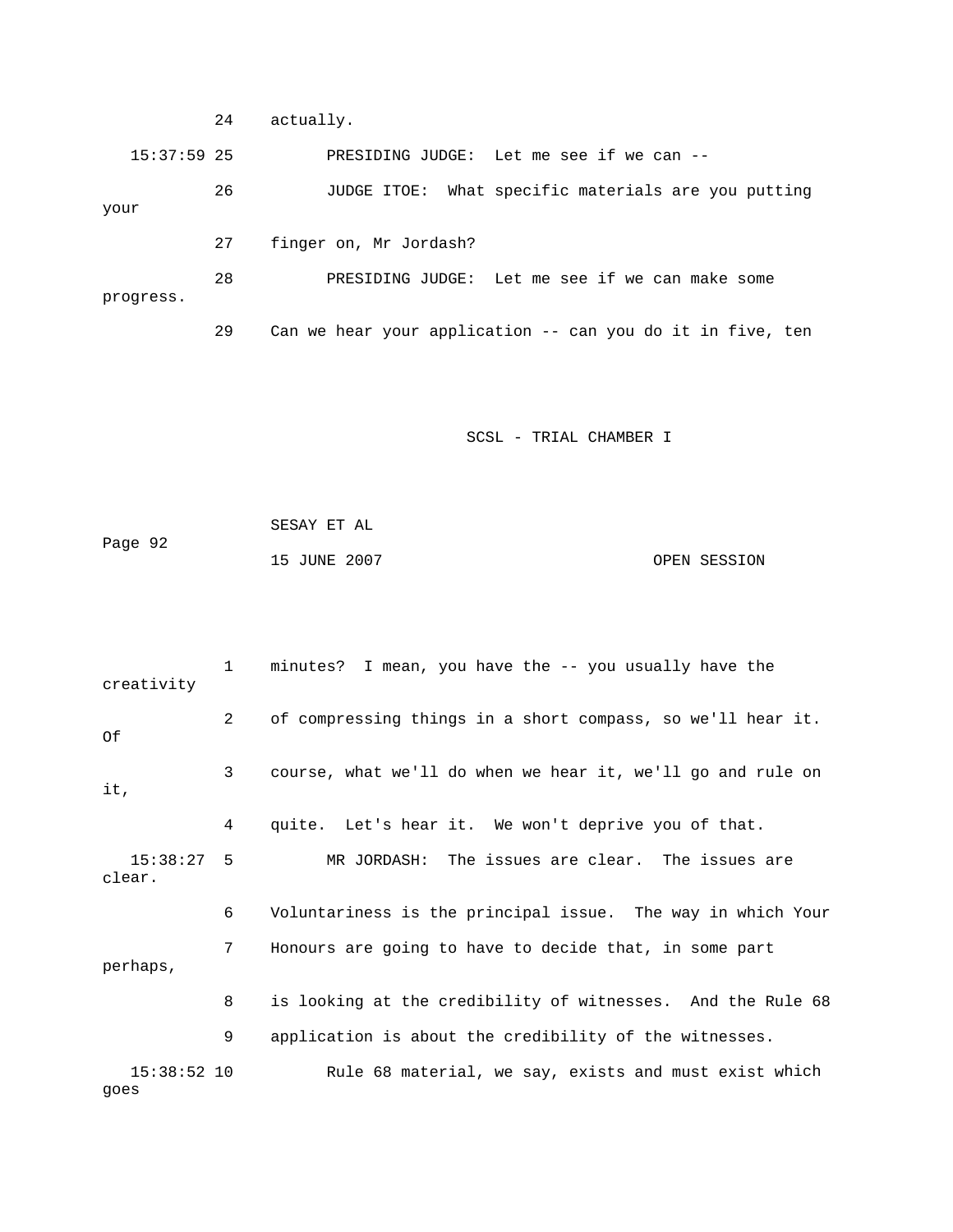|                          | 11 | to the evidence given by Mr Morissette, and given by Mr Berry.   |
|--------------------------|----|------------------------------------------------------------------|
| going                    | 12 | Now, the Prosecution, we submit, must be aware of Mr White       |
|                          | 13 | They must be aware of Mr Morissette and any acts and<br>to Togo. |
| on                       | 14 | conduct of his in Sierra Leone of a similar nature which bears   |
| $15:39:20$ 15<br>such    |    | his credibility; whether it's other investigative breaches       |
|                          | 16 | as that detailed by Mr Berry; whether it's that detailed by      |
|                          | 17 | Mr Morissette and so on.                                         |
|                          | 18 | Your Honours, there is prima facie evidence before this          |
| breaches                 | 19 | Court that Mr Morissette is responsible for significant          |
| $15:39:47$ 20            |    | of investigative protocol. And if that's right, and if the       |
|                          | 21 | evidence, more evidence exists which clarifies the evidence      |
|                          | 22 | already given, and the Prosecution have it, then they ought to   |
| enables                  | 23 | disclose it, because it may be it's that evidence which          |
|                          | 24 | Your Honours to decide that you cannot rely upon Mr Morissette   |
| $15:40:08$ 25<br>working |    | and you cannot rely upon that investigation team that was        |
|                          | 26 | at that time.                                                    |
| and                      | 27 | If it's right Mr White went to Togo without authority,           |
| it                       | 28 | if the Prosecution have evidence which confirms that, and if     |
| the                      | 29 | involves other members of the Prosecution, then that goes to     |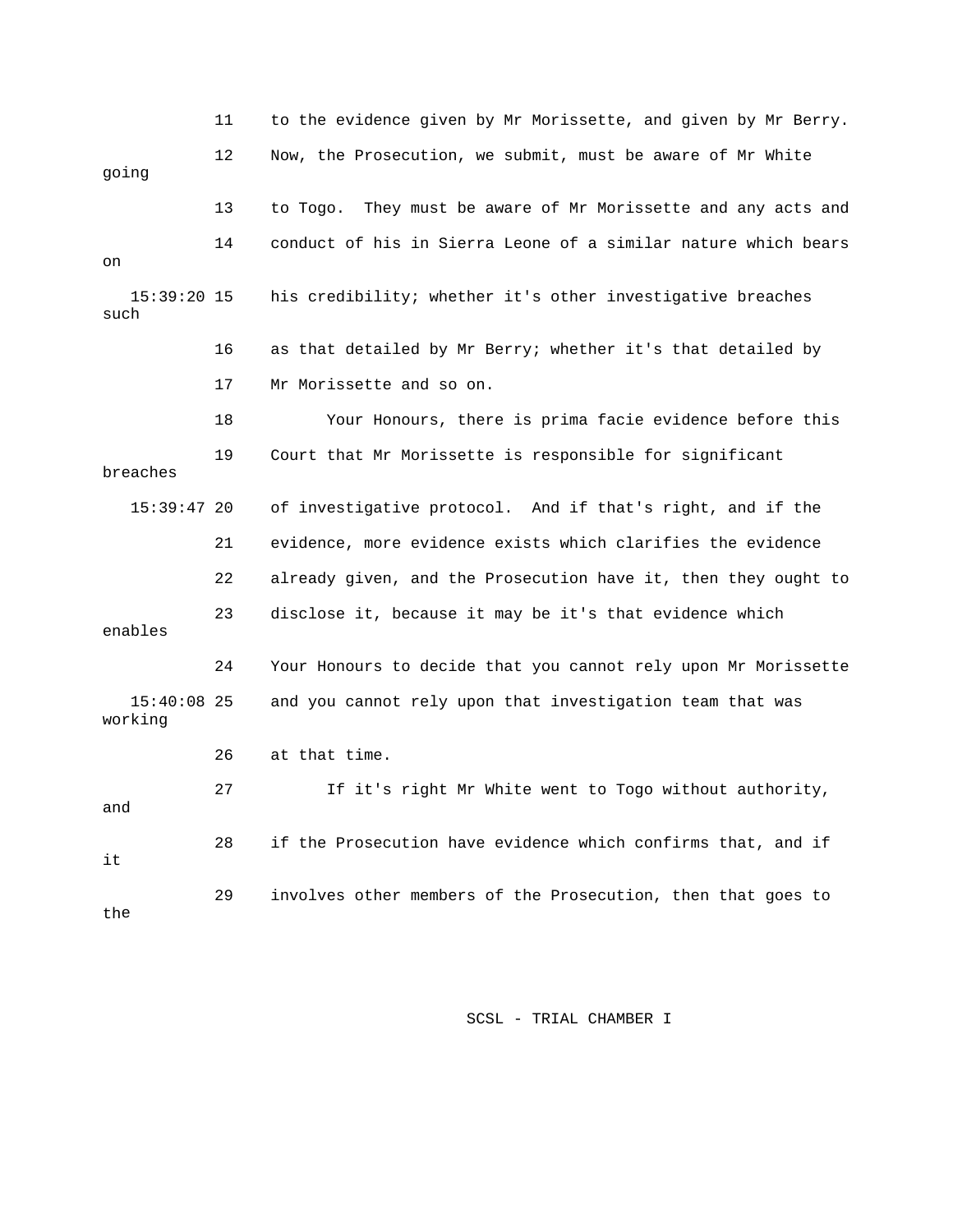| team                         | 1  | heart of what was going on in this Prosecution investigation |  |
|------------------------------|----|--------------------------------------------------------------|--|
|                              | 2  | at the time of the arrests.                                  |  |
| for                          | 3  | If Mr Morissette was responsible, as Mr Berry suggests,      |  |
|                              | 4  | acting on a frolic of his own, outside of proper Prosecution |  |
| 15:40:47<br>confirmation     | 5  | conduct, as suggested by Mr Berry, and if there is a         |  |
| nature,                      | 6  | of other acts and conduct of Mr Morissette of a similar      |  |
| with                         | 7  | it goes right to the heart of what Mr Morissette was doing   |  |
| think                        | 8  | Mr Sesay, when he was inveigling him to cooperate. I don't   |  |
|                              | 9  | that's controversial.                                        |  |
| $15:41:08$ 10<br>Prosecution |    | I think the evidence which has been led by the               |  |
|                              | 11 | investigation stinks to high heaven when it comes to         |  |
|                              | 12 | Mr Morissette. And that's not coming from Mr Sesay and his   |  |
| was                          | 13 | suggestions; that's coming from Mr Berry. That Mr Morissette |  |
| somehow                      | 14 | behaving outside of Prosecution investigative protocol,      |  |
| $15:41:28$ 15<br>from        |    | acting as a rogue investigator, and that evidence is coming  |  |
|                              | 16 | Mr Berry.                                                    |  |
|                              | 17 | Now, if there is other evidence --                           |  |
|                              | 18 | As a rogue investigator?<br>JUDGE ITOE:                      |  |
|                              | 19 | Well, he certainly wasn't telling<br>MR JORDASH:<br>Yes.     |  |
| 15:41:42 20                  |    | Mr Berry what he was doing. He certainly wasn't involved in  |  |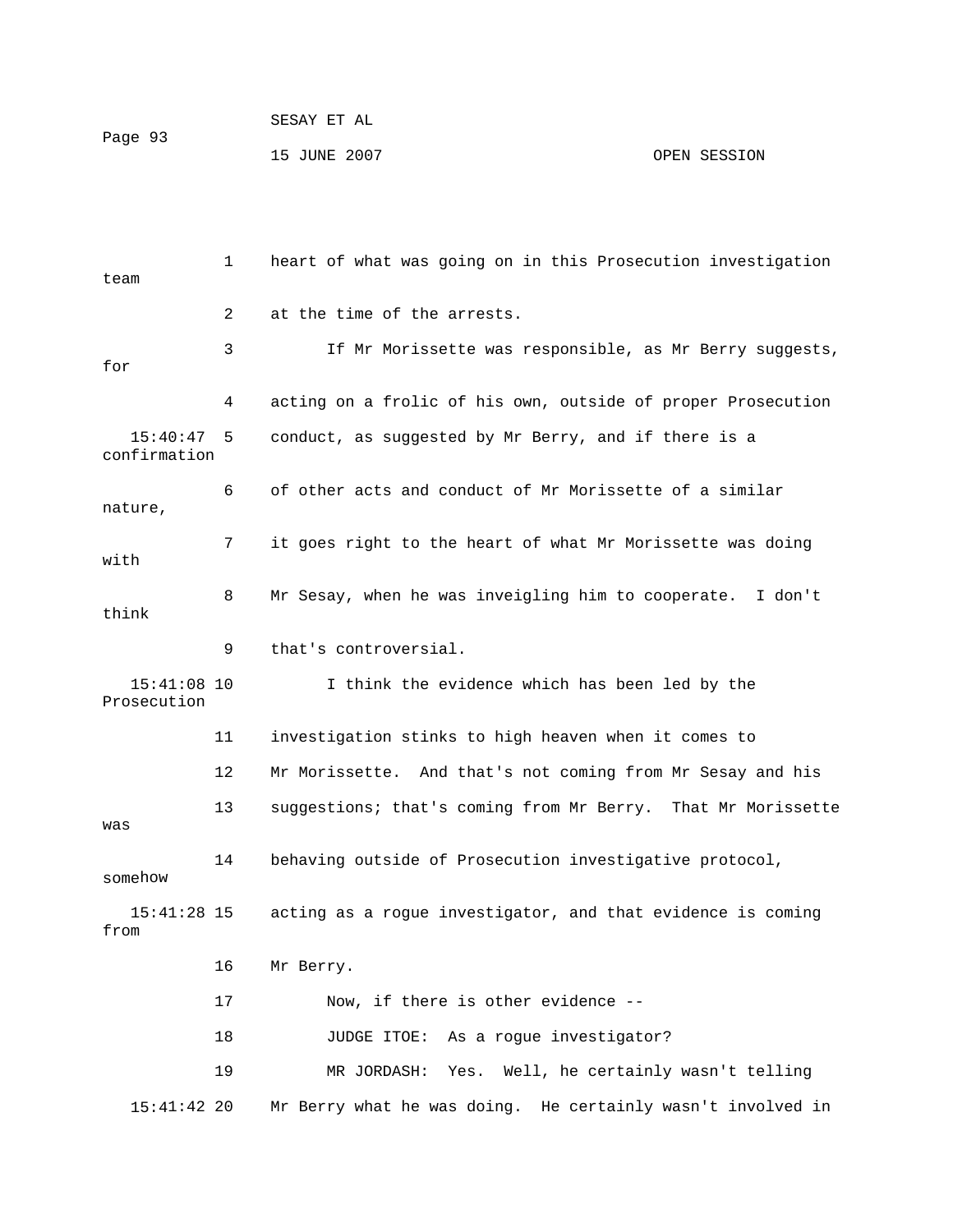21 conduct which Mr Berry approves of.

 23 MR JORDASH: I think making promises and assurances and 15:41:56 25 telling your fellow investigators, is pretty serious. It is 26 serious as it can be. 27 JUDGE BOUTET: Again, you're -- I mean, I don't know how 28 can rule on this, Mr Jordash, without hearing all of your 29 evidence. You may be right. I'm not saying you're right but you 22 JUDGE ITOE: That sounds very hard. 24 offering exchanges to an accused behind the scenes, and not as we

SCSL - TRIAL CHAMBER I

| Page 94 | SESAY ET AL  |              |
|---------|--------------|--------------|
|         | 15 JUNE 2007 | OPEN SESSION |

|       |  |                | may be wrong as well. I mean, it goes to the very matter that        |
|-------|--|----------------|----------------------------------------------------------------------|
|       |  | $\mathbf{2}$   | this Court has to decide. I mean, if we accept Mr Berry's            |
| well, |  | 3 <sup>7</sup> | evidence, maybe we agree with you. If we don't accept it,            |
|       |  | 4              | maybe we don't agree with you, but these witnesses have been         |
|       |  |                | 15:42:22 5 called to support the Prosecution's position. If we don't |
| So,   |  | 6              | believe them well that's the end of the day on this matter.          |
|       |  | 7              | if we believe them in part, I mean, this is exactly why we are       |

8 sitting on the voir dire.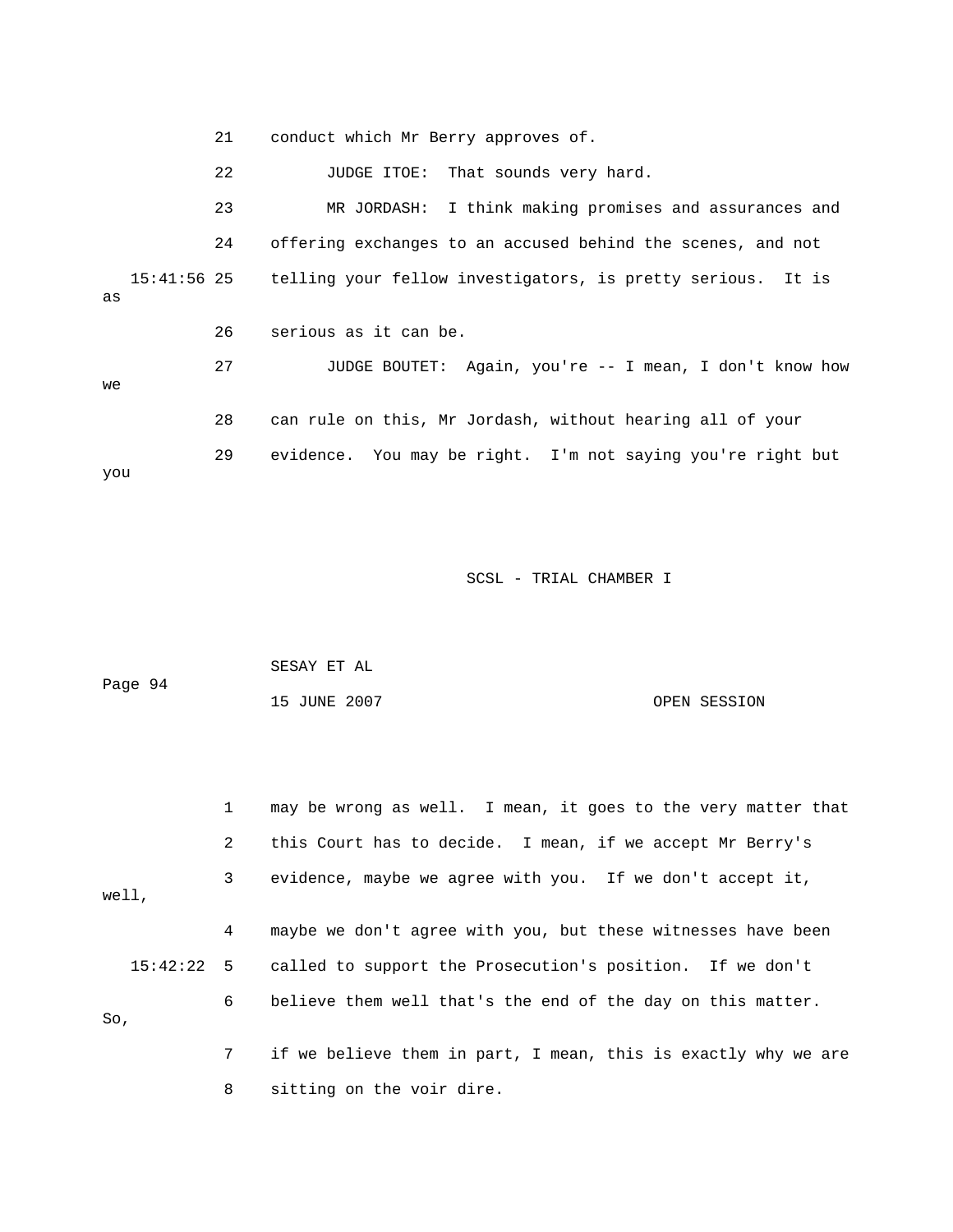9 Now, you're asking us to make a decision before, I mean, 15:42:38 10 this is your argument, fine, we're going to hear the argument 11 this matter and you're not calling any evidence. I mean -- 12 MR JORDASH: This is not about the voir dire per se; this 13 is about the Prosecution's obligations pursuant to Rule 68 and 19 a trial within a trial, and it's focused on determining the voluntariness or involuntariness of the alleged statements. And 21 we cannot, in a way, risk, as I said before, multiplying the 23 The question now for me is this, to you: If granted the 24 Prosecution is in possession of that material, and for some the ? 26 Prosecution to disclose that, what is your methodology then 28 to call evidence or in fact agreeing to make your closing 29 submissions so that we can decide this very limited issue without if on it 14 matters not in the end if that evidence is relevant to the voir 15:42:55 15 dire. What matters is that the Prosecution have material 16 obligations -- 17 PRESIDING JUDGE: But clearly, that cannot be right. That 18 cannot be right. The present judicial inquiry is a voir dire, is  $15:43:08$  20 22 issues. 15:43:28 25 reason were persuaded by your argument that we should order 27 Because, remember, we are in phase II, calling upon you to elect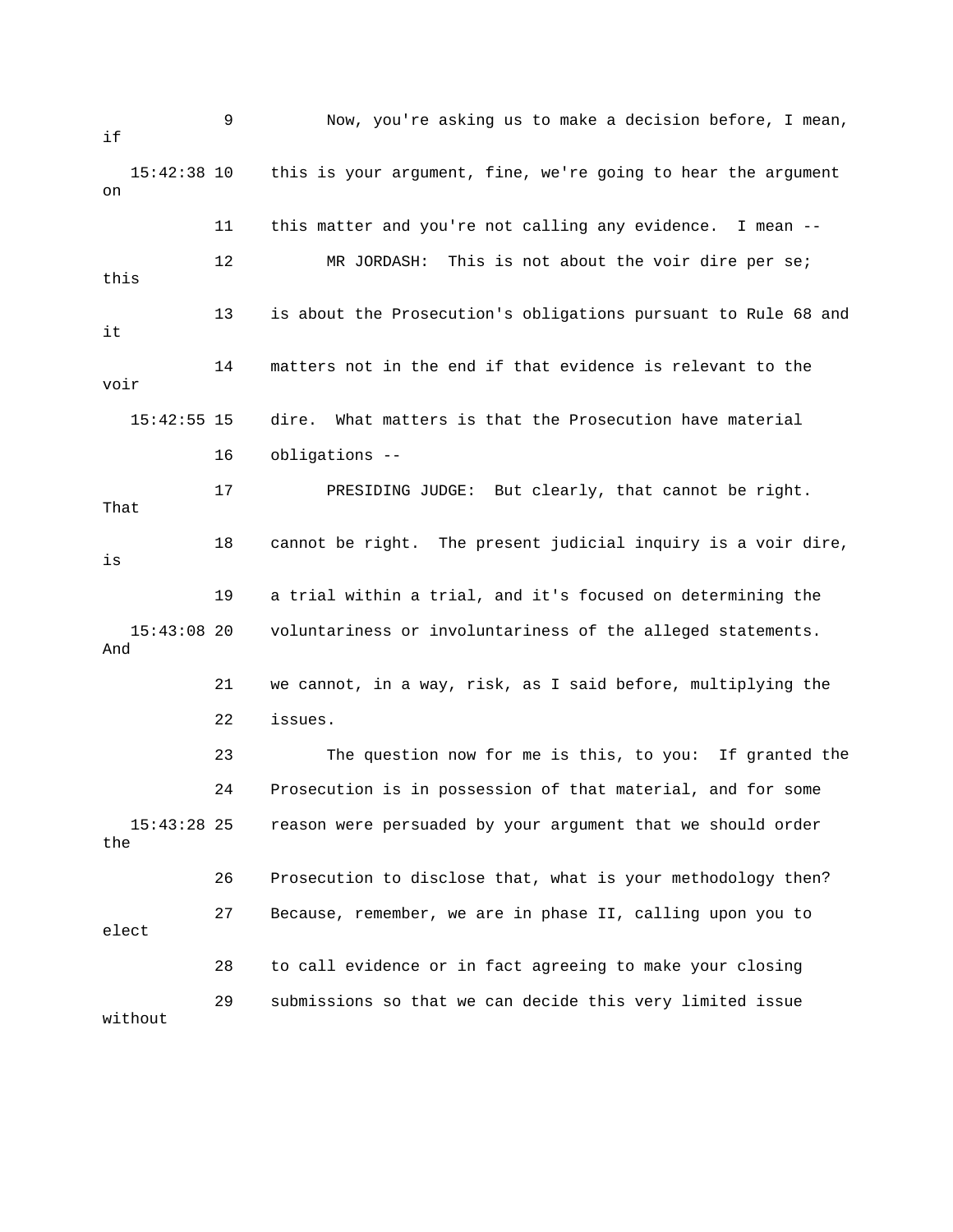|               |              | 15 JUNE 2007                                                   | OPEN SESSION |
|---------------|--------------|----------------------------------------------------------------|--------------|
|               |              |                                                                |              |
|               |              |                                                                |              |
|               | $\mathbf{1}$ | further ado. So what then would be your methodology?           | Let us       |
|               | 2            | If you get the documents, if they come from the<br>know.       |              |
|               | 3            | Prosecution, if there's anything they have to give, and we are |              |
|               | 4            | minded to agree that you have made a case for the disclosure,  |              |
| 15:44:13      | 5            | what would be your methodology?                                |              |
| respectful    | 6            | MR JORDASH: It is not me making a case. In my                  |              |
|               |              |                                                                |              |
|               | 7            | submission there is ample evidence before this Court of        |              |
|               | 8            | wrongdoing by Mr Morissette.                                   |              |
| heard?        | 9            | PRESIDING JUDGE: From the testimonies that we have             |              |
| $15:44:27$ 10 |              | According to you.<br>JUDGE ITOE:                               |              |
|               | 11           | Is that what you are saying?<br>PRESIDING JUDGE:               |              |
|               | 12           | MR JORDASH:<br>No, not according to me, according to           |              |
|               | 13           | Mr Berry.                                                      |              |
|               | 14           | That's according to you because we have not<br>JUDGE ITOE:     |              |
| $15:44:30$ 15 |              | arrived at that. That's your submission.                       |              |
|               | 16           | PRESIDING JUDGE: Yes. In your submission you mean that         |              |
|               | 17           | already --                                                     |              |
|               | 18           | In your submission there is evidence of<br>JUDGE ITOE:         |              |
|               |              |                                                                |              |

SESAY ET AL

Page 95

15:44:33 20 PRESIDING JUDGE: You mean from the testimonies we have

19 wrongdoing, yes. That's what you --

21 heard?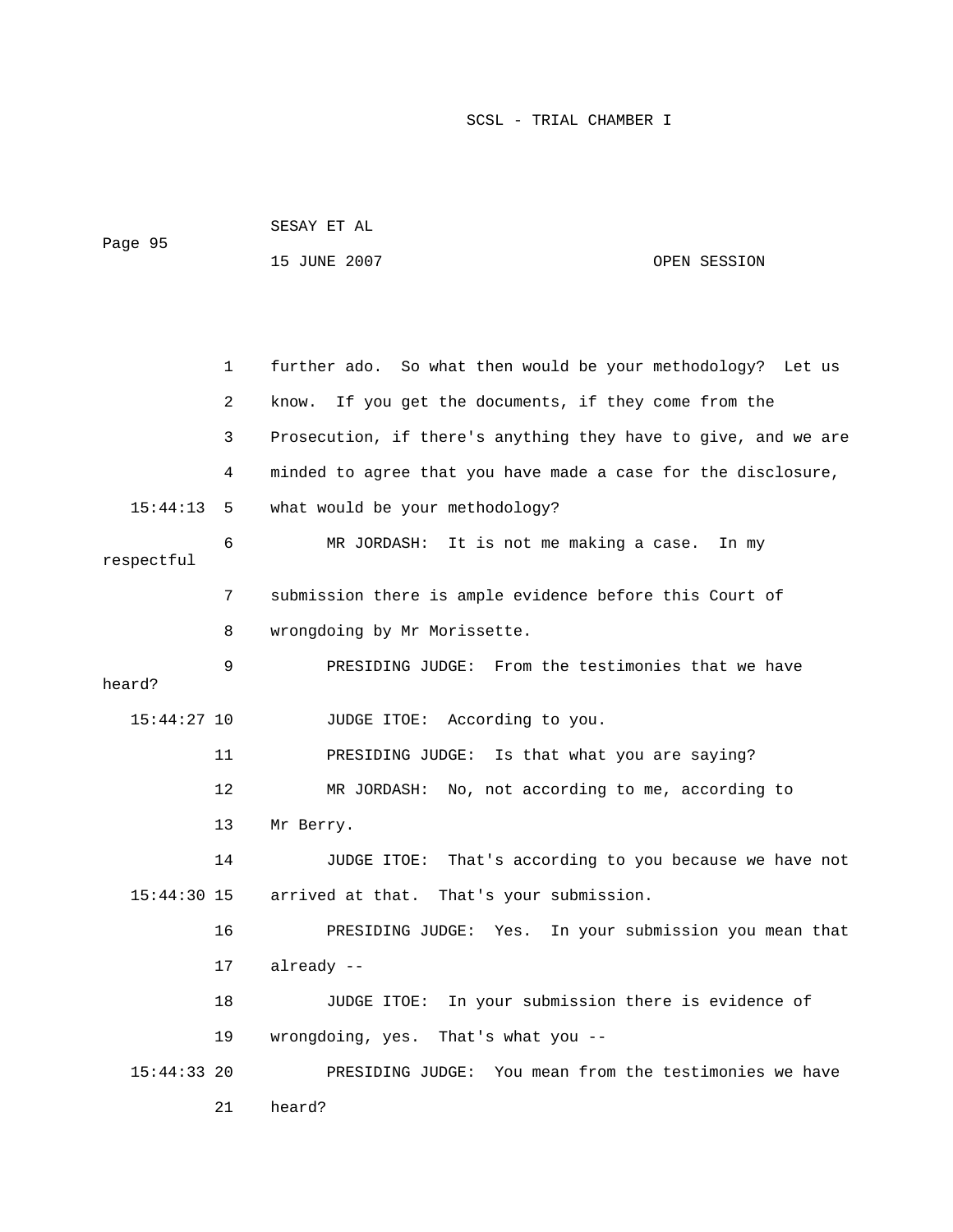22 MR JORDASH: Yes.

 23 JUDGE ITOE: We have not arrived at that conclusion a s yet,

24 as to whether there is wrongdoing.

15:44:43 25 MR JORDASH: What Your Honours have to do with Rule 68 26 ask whether there is prima facie evidence of Rule 68 material, 28 evidence and had evidence adduced of prima facie evidence from is 27 and we've led evidence of Operation Neki in Rwanda. We've led --

29 by Mr White. There has been evidence concerning Mr Morissette

## SCSL - TRIAL CHAMBER I

 SESAY ET AL OPEN SESSION Page 96 15 JUNE 2007

 2 please? 3 PRESIDING JUDGE: Yes, quite. 15:45:15 5 from the Prosecution in which, when requested to deal with 6 68 material, and requested to deal with it in an open manner, and 7 asked to deal with it in a wide manner relating to breaches of 8 protocol, wrongdoing or illegal acts during the course of their 1 and, moreover, and if I can just complete this, if I could 4 MR JORDASH: And moreover, there is a finely written letter Rule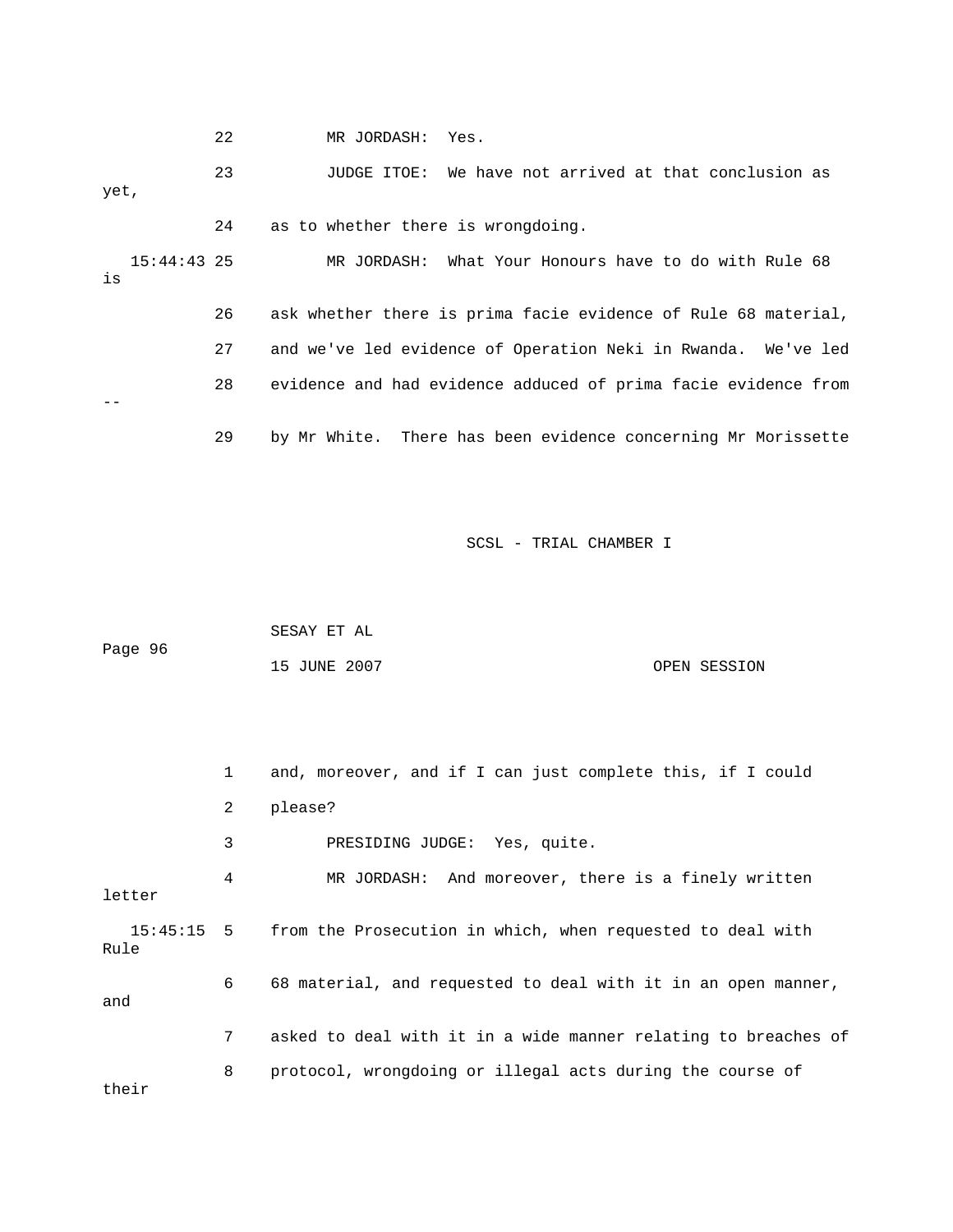9 professional careers, we have a finely tuned response: I can advise you that Mr Morissette has no criminal record nor have 11 civil proceedings been initiated against him. 12 Legally, completely correct I'm sure, but anybody reading 13 that letter is left in no doubt it is carefully worded so that 14 other aspects of his conduct are not disclosed. This is not 15:46:07 15 Defence pushing for something; this is Defence just asserting against PRESIDING JUDGE: The mystery about this whole thing is 21 this: Whether what you are seeking to have this Court order 22 disclosure of is in the possession of the Prosecution -- 24 PRESIDING JUDGE: That's what -- I mean, in other words, 27 MR JORDASH: Well, I've just detailed the aspects of 28 character which have arisen during the voir dire. That's not 29 fishing expedition. 15:45: any the our 16 right to Rule 68 material when there is prima facie evidence of 17 wrongdoing. Amnesty report. Mr Morissette's allegation 18 Mr White. Mr Berry's allegations against Mr Morissette. How 19 much more evidence does the Court want?  $15:46:29$  20 23 MR JORDASH: Well, what I'm asking - if 15:46:45 25 it is not at this point in time, are you inviting the Court to 26 order, in the familiar language, a fishing expedition? a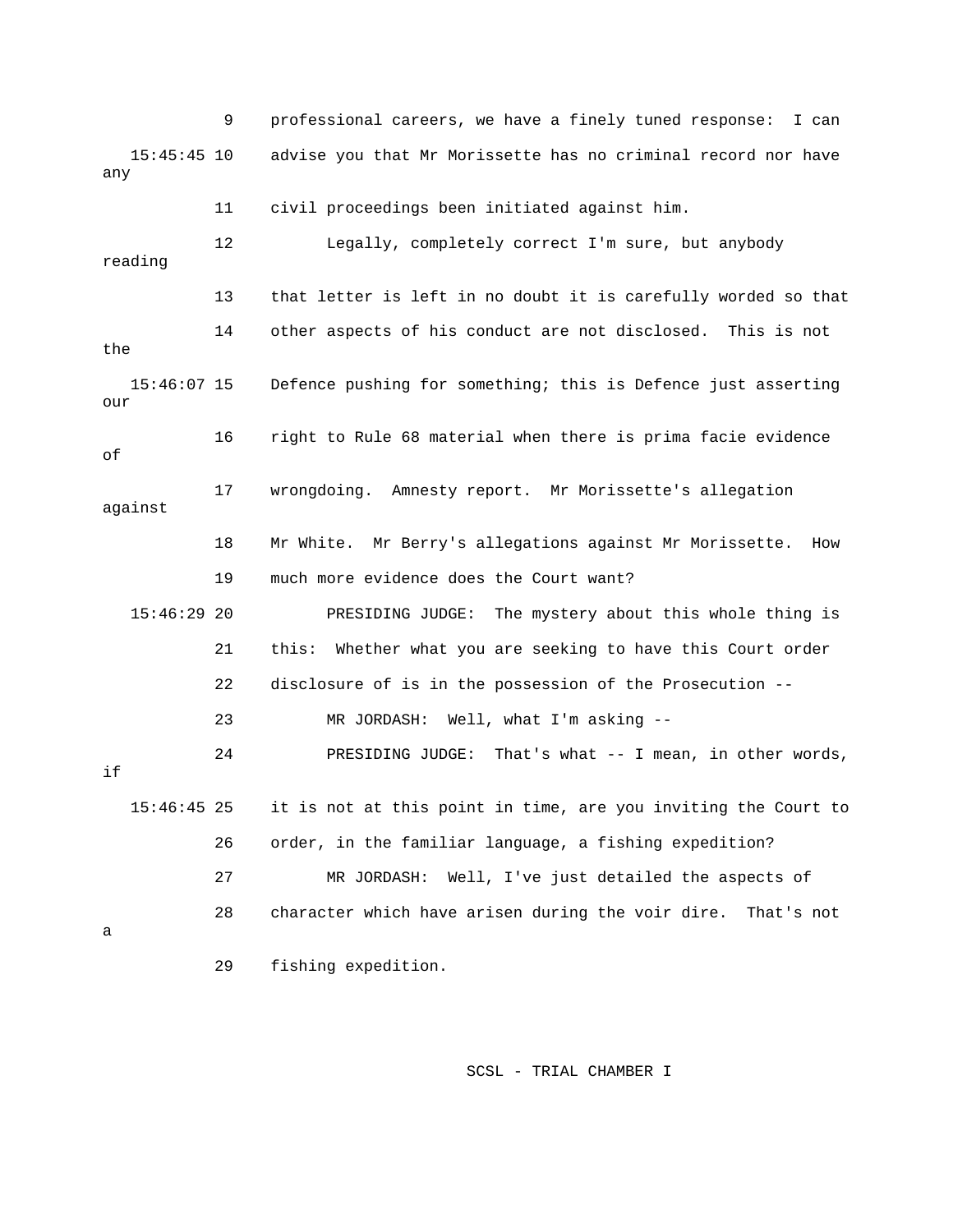```
 SESAY ET AL 
Page 97 
             15 JUNE 2007 OPEN SESSION
```
 1 PRESIDING JUDGE: Not, but what I'm saying is that if the 2 material is not in the possession of the Prosecution at this 15:47:15 5 MR JORDASH: Simply order the Prosecution to disclose 6 they have in relation to the evidence which has been given on 7 related matters. I don't think that's a controversial 8 I don't think it's an unusual request, and it's certainly not 9 unusual order for domestic or international courts. If your Honours don't want to ask the Prosecution to 11 up the locked compound up there and disclose what they have, then 12 I'll sit down. But it's on the record, I've applied for it, 13 asserted this prima facie evidence of wrongdoing. It's coming  $15:47:52$  15 upon them. That is prima facie -- 19 PRESIDING JUDGE: Quite right. In other words -- of 3 point in time, are we being invited to call an exercise in 4 futility? what request. an 15:47: open I've 14 from the Prosecution witnesses and the Prosecution say they rely 16 PRESIDING JUDGE: No, the Court has a settled jurisprudence 17 as to when we can make that. 18 MR JORDASH: Yes.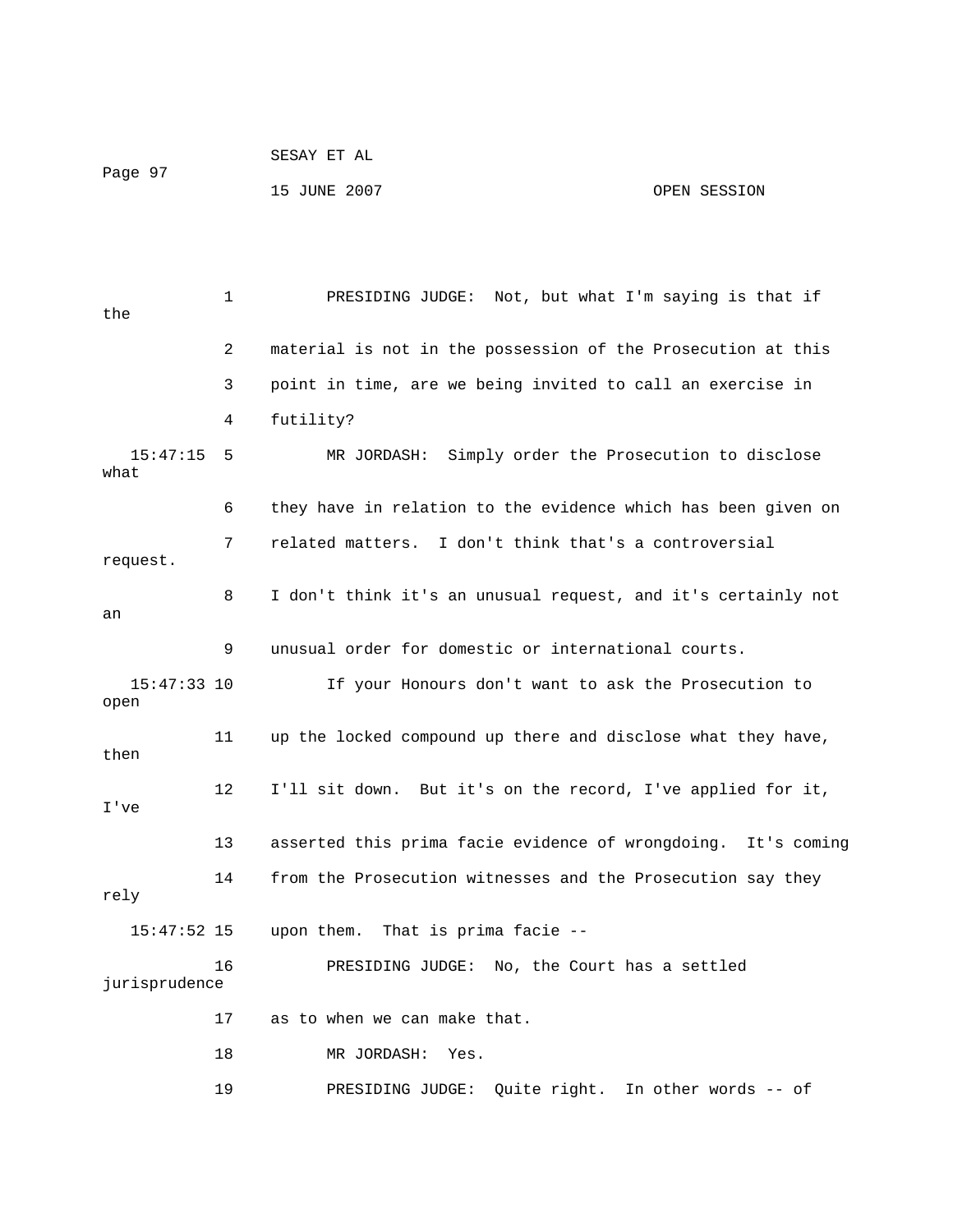15:48:00 20 course, also, it is also necessary to show the -- to provide some

| 21            | $specificity$ --                                      |
|---------------|-------------------------------------------------------|
| 22            | Well --<br>MR JORDASH:                                |
| 23            | PRESIDING JUDGE: And also to indicate the targeted    |
| 24            | material.                                             |
| $15:48:11$ 25 | [Overlapping speakers].<br>MR JORDASH:                |
| 26            | JUDGE ITOE: You have been involved in one of those    |
| 27            | decisions.                                            |
| 28            | MR JORDASH: I've indicated. Operation Neki, Operation |
| 29            | Arrest Benjamin Yeaten.                               |

SCSL - TRIAL CHAMBER I **SCS** 

|         | SESAY ET AL  |              |
|---------|--------------|--------------|
| Page 98 |              |              |
|         | 15 JUNE 2007 | OPEN SESSION |

1 JUDGE ITOE: You want us to investigate Operation Neki and 2 the rest of them? 3 MR JORDASH: No. I want the Prosecution to disclose 4 they know of it. I want the Prosecution to disclose of what they 6 disclose any evidence which relates to Mr Morissette's character, what 15:48:31 5 know of Mr White's foray into Togo, and I want the Prosecution to

7 especially in Sierra Leone.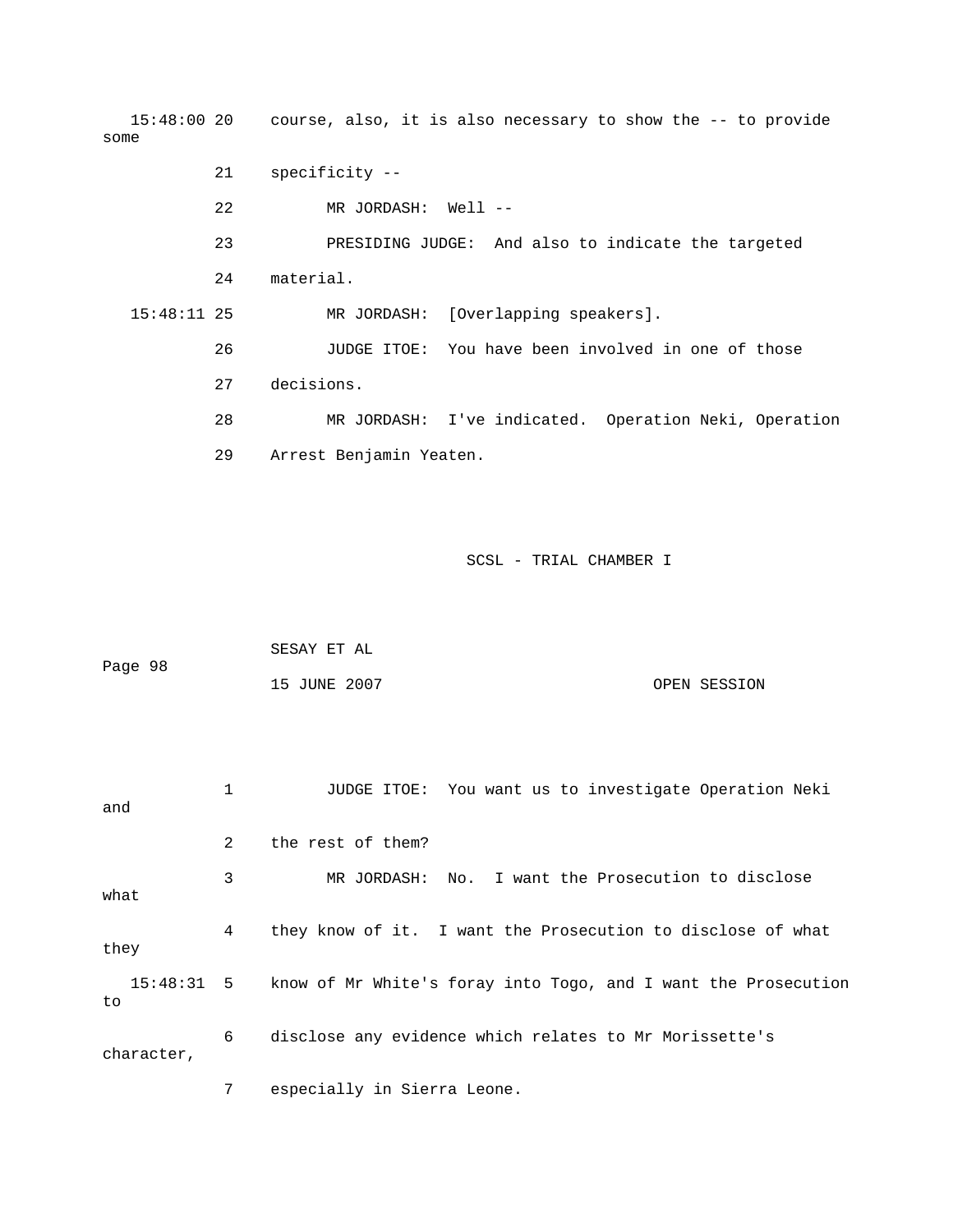8 PRESIDING JUDGE: Suppose we take the judicial position 9 that, even if there's merit in your position that these matters are so tangential, they're so peripheral they don't go to the 11 core issues which we are called upon in this judicial inquiry. 12 MR JORDASH: Rule 68 is not qualified in that way. Rule 14 guilt of the accused, or may affect the credibility of the wrongdoing 18 JUDGE BOUTET: What does this have to do with the MR JORDASH: Well, maybe it does or maybe it doesn't. Prosecution 26 MR JORDASH: Yes. 27 PRESIDING JUDGE: We'll hear very briefly the Prosecution 28 and then we'll take this matter on advisement and we'll in 29 be taking our afternoon break unusually early. Quite. 15:48:48 10 68 13 deals with evidence which suggests the innocence or mitigates the 15:49:08 15 Prosecution evidence, may evidence of Mr Morissette's 16 in Sierra Leone or bad character affect the credibility of his 17 evidence?. 19 culpability or non-culpability of the accused? 15:49:24 But 21 what it does do, it relates to the credibility of the 22 evidence. It's a three-pronged arm. 23 JUDGE BOUTET: Right. 24 PRESIDING JUDGE: We will hear very briefly -- are you 15:49:37 25 done? fact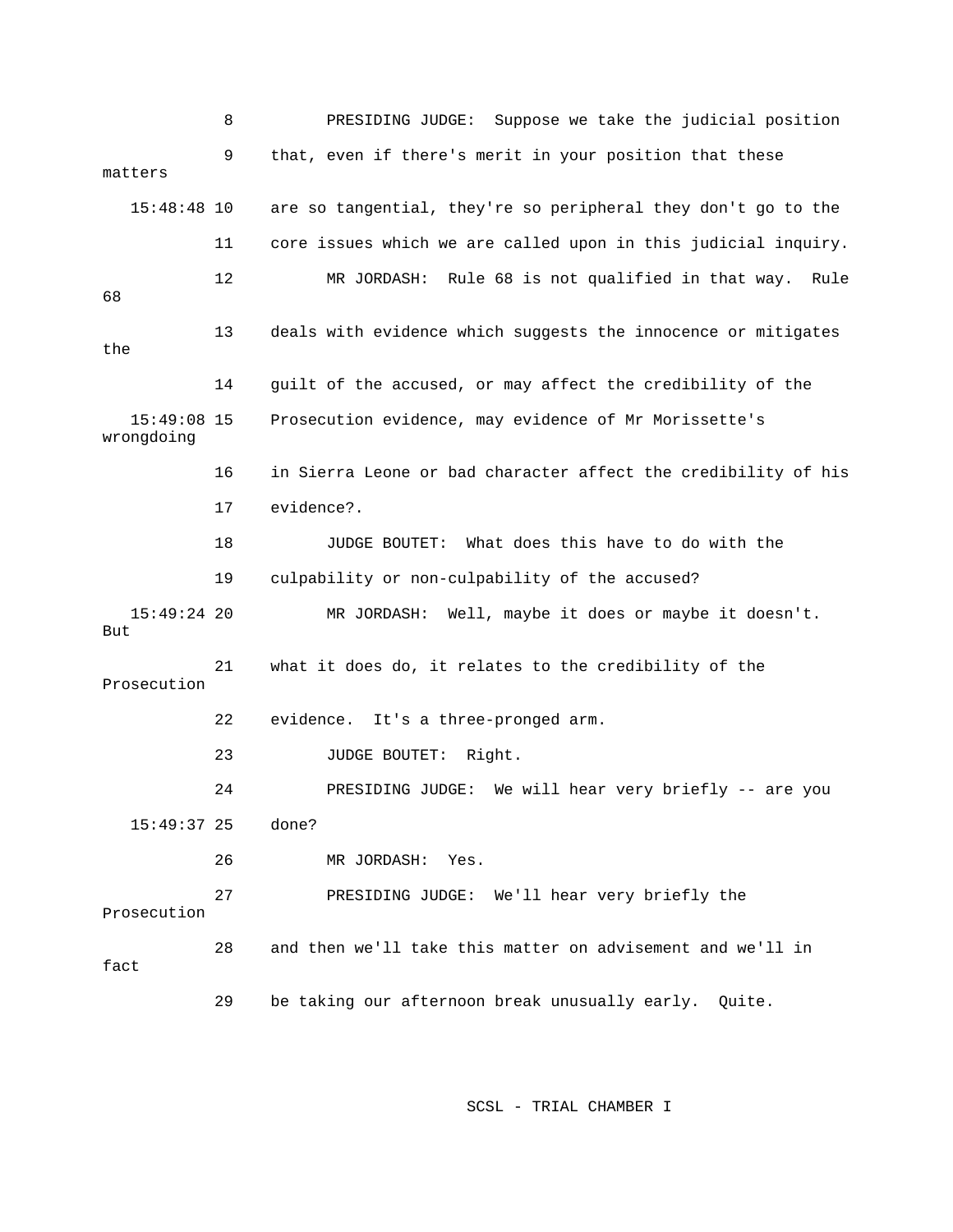#### 15 JUNE 2007 OPEN SESSION

2 request is entirely collateral to the issues before the Court. 3 know references were made by Mr Jordash to certain things. 4 difficult for me to respond because I know that he's 15:50:15 5 that there is prima facie evidence, but the Prosecution, 6 doesn't agree that there is any prima facie evidence. And we 7 understood -- I didn't bring any case with me on the topic, but I 8 understood that to be the jurisprudence of this Chamber and I 9 think from Trial Chamber II, is that there has to be some 12 PRESIDING JUDGE: Thank you. Anything new to add to 13 your -- 16 PRESIDING JUDGE: In fact, I think I'm going to amend 17 I said earlier. We're not now taking our afternoon break, 1 MR HARRISON: The Prosecution's position is that the I It's suggesting frankly, 15:50:36 10 demonstration of a prima facie case prior to the Court 11 contemplating an order. 14 MR JORDASH: Well, I'm happy that the Prosecution have 15:50:48 15 acknowledged they haven't demonstrated a prima facie case. what we're 18 just standing the Court down. 19 [Break taken at 3.50 p.m.]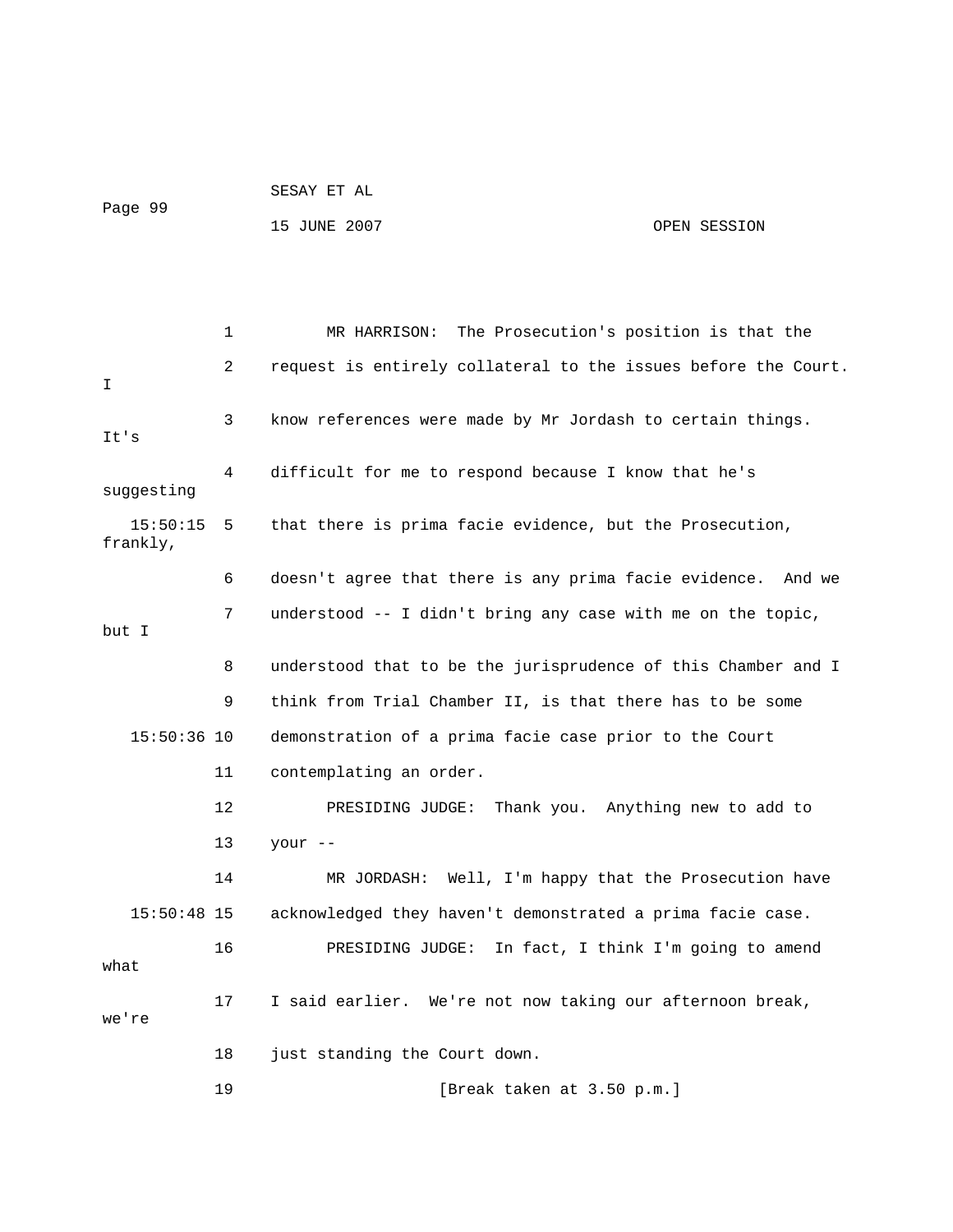|     | $15:51:20$ 20 |    | [Upon resuming at $4.00$ p.m.]                               |
|-----|---------------|----|--------------------------------------------------------------|
|     |               | 21 | PRESIDING JUDGE: The ruling of the Chamber is that the       |
|     |               | 22 | application on behalf of the first accused is meretricious.  |
| οf  |               | 23 | We're firmly of the view that the issue is a classic example |
|     |               | 24 | what the law regards as collateral. To grant the application |
|     | 16:03:38 25   |    | would be tantamount to a multiplication of the issues. The   |
|     |               | 26 | application is accordingly refused. Mr Morissette is,        |
| now |               | 27 | accordingly, formally released from the proceedings. So we   |
|     |               | 28 | move on to phase two.                                        |
|     |               | 29 | MR JORDASH: Could I seek clarification on an issue.          |

|          | SESAY ET AL  |              |
|----------|--------------|--------------|
| Page 100 |              |              |
|          | 15 JUNE 2007 | OPEN SESSION |

 1 PRESIDING JUDGE: Yes. 2 MR JORDASH: The application I made is one of general 4 application again after the voir dire is finished, or I'm estopped from making the application -- Well, again, that would a professional 6 PRESIDING JUDGE: 8 tell us why, the only time we will react is if we think we've 3 application and I want to know whether I need to make the  $16:04:09$  5 7 judgment call. When it comes at another time, you probably would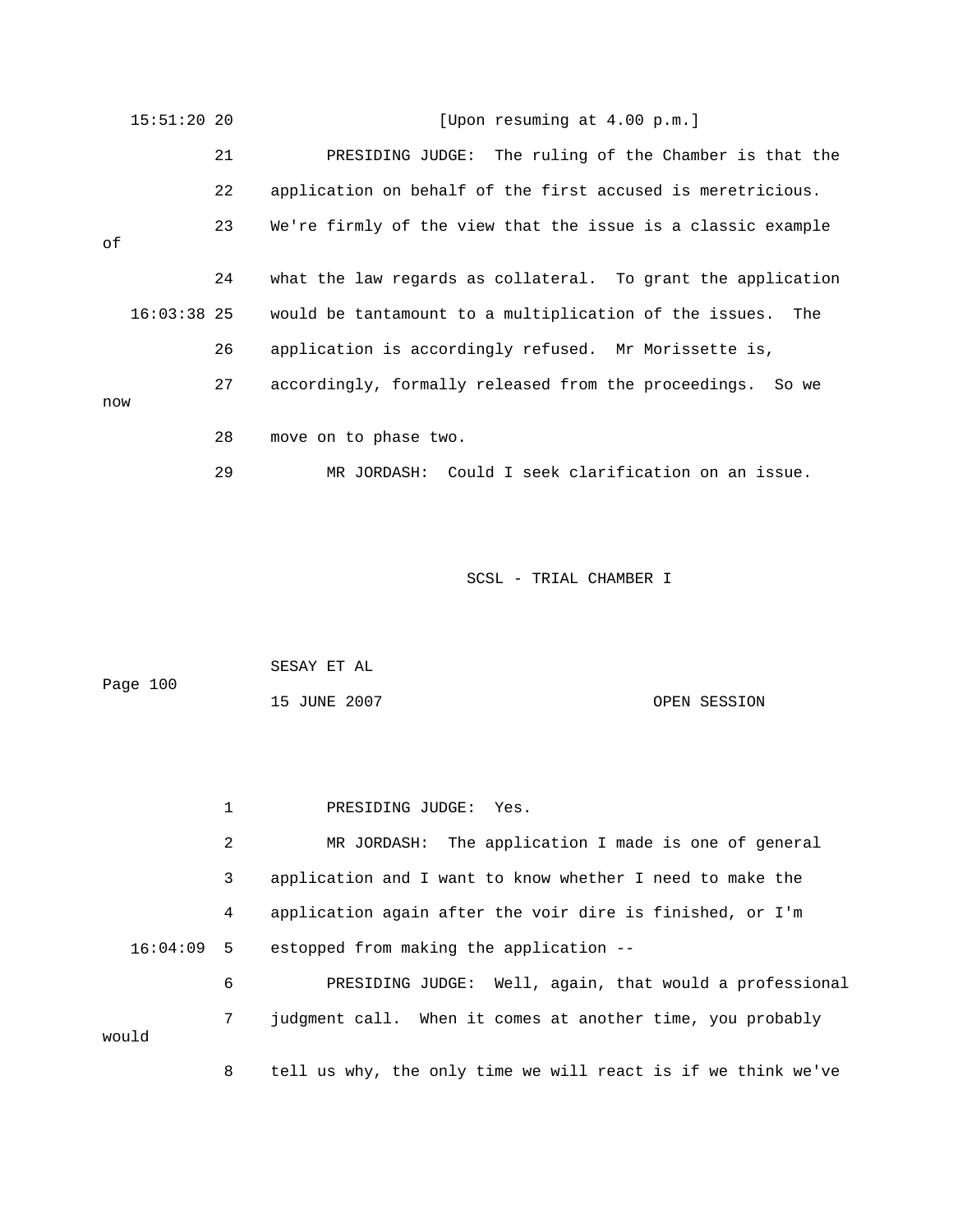9 already ruled on a matter and that the attempt is being made 16:04:27 10 relitigate it. Then we can come in. I don't want to 11 here. I don't know what you will come on with after the trial 12 within a trial. 13 MR JORDASH: Well, I will make my position clear for the 14 record. 16:04:39 15 PRESIDING JUDGE: Yes. any 19 credibility of the Prosecution witness -- PRESIDING JUDGE: Actually, what we've done is to rule for 21 the purposes of the trial within a trial. 23 PRESIDING JUDGE: This ruling relates to the trial Well, if I can leave that issue then, on 16:05:04 25 MR JORDASH: the 26 record, there's an issue of general application. As a matter 27 efficiency, I won't seek to make the application -- 29 MR JORDASH: -- again. But it's there, on the record. to preemptive 16 MR JORDASH: That I won't be making the application again 17 because it's not an application which is based on, firstly, 18 connection to a particular issue. It's a connection to the  $16:04:51$  20 22 MR JORDASH: Well - within a 24 trial. We're not going outside that parameter at this stage. of 28 PRESIDING JUDGE: That's notice to us.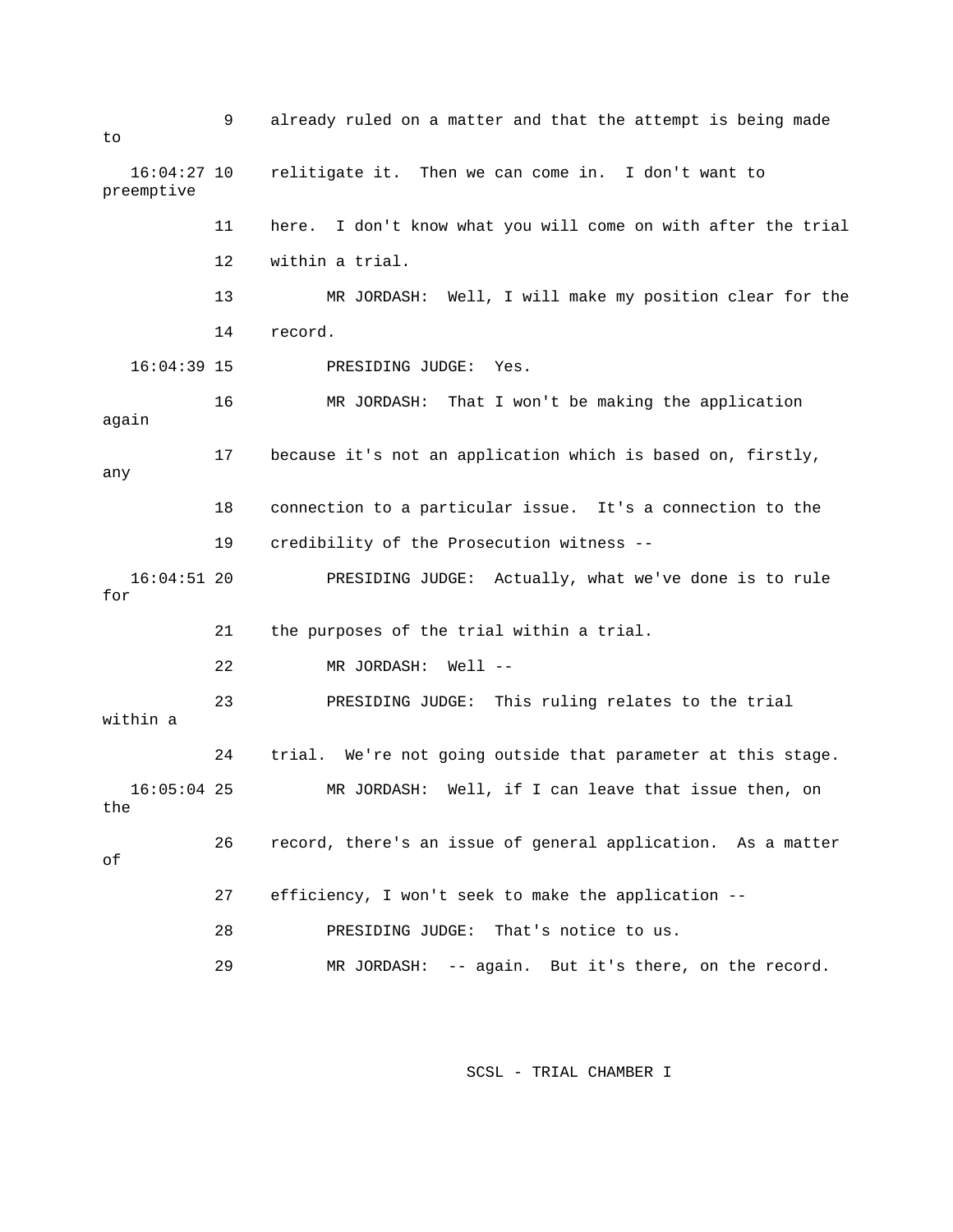OPEN SESSION

15 JUNE 2007

 3 MR JORDASH: Well, it's -- my application first and 4 foremost is for the Court to call Mrs Kah-Jallow, and we would 16:05:42 5 submit the interests of justice lie in the Court calling 6 Mrs Kah-Jallow, and not the alternative, which is that the 8 PRESIDING JUDGE: No. Well, we would want to do things 9 a procedurally tidy way. The option now, according to our 16:06:08 10 process, and we don't want to derail this process, and we'll 11 resist any attempt to derail it -- of course, I'm not suggesting 12 you want to do that, because in processes of this nature, one 13 needs to be very careful as to the propriety of the steps that 14 take. We've heard the Prosecution, the testimonies of the 16:06:31 15 witnesses. We're now giving you the option to elect, either 16 call a witness as your witness, Defence witness, or to say to 17 Well, we don't intend to call a witness -- 1 PRESIDING JUDGE: It's noted. So, we can now proceed. 2 Phase two is your election. 7 Defence call Mrs Kah-Jallow. in  $W$ to us:

18 MR JORDASH: But at this --

19 PRESIDING JUDGE: Shall I finish? We've got to get it 16:06:53 20 right, and we must.

21 MR JORDASH: What I'm suggesting --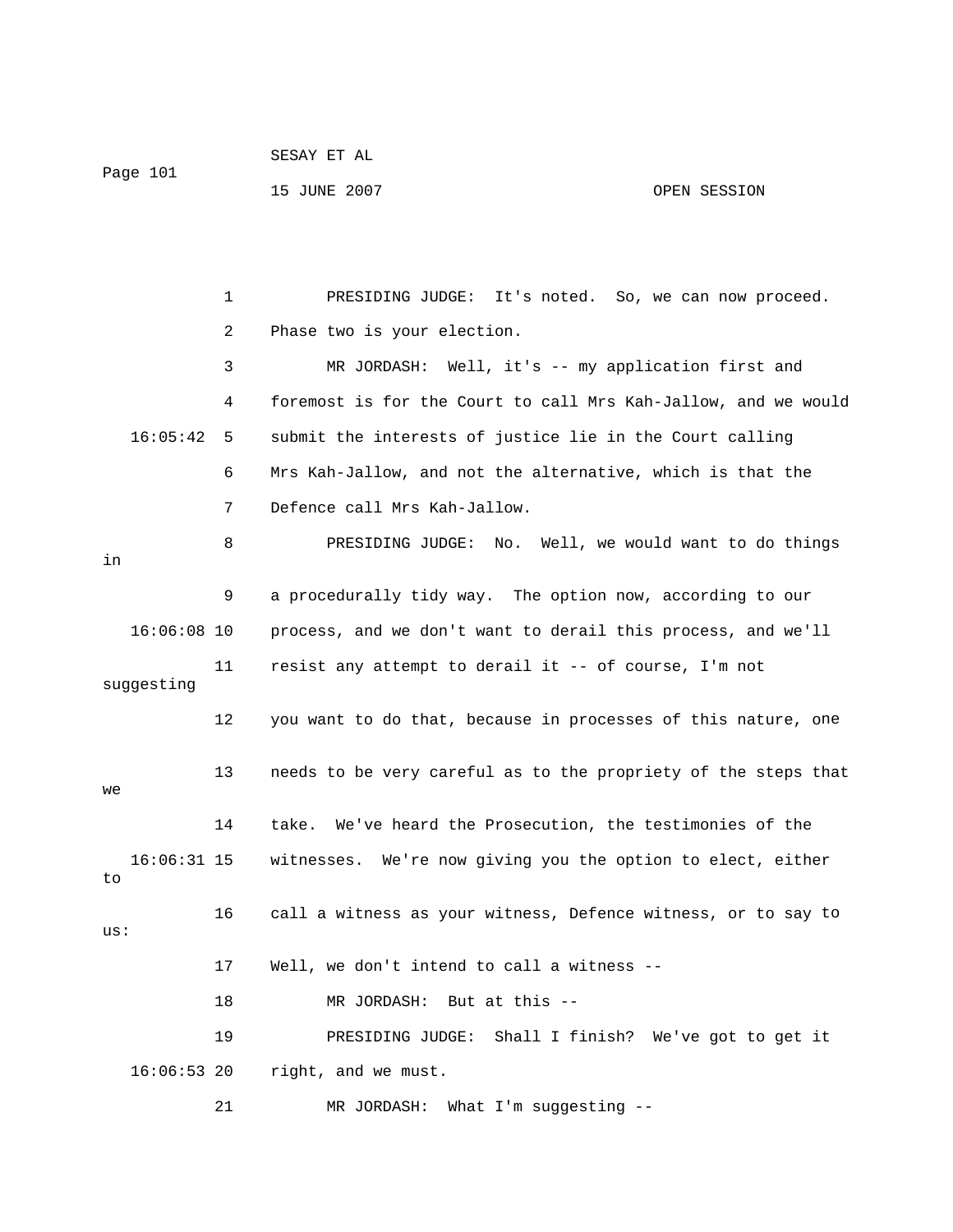|           | 22                                                                    | PRESIDING JUDGE: No. Shall I finish? And, counsel,            |  |
|-----------|-----------------------------------------------------------------------|---------------------------------------------------------------|--|
| decorum   | 23                                                                    | please adjust your demeanour to harmonise with the usual      |  |
|           | 24                                                                    | of this Court. The option you now have is either to lead      |  |
|           | 16:07:12 25<br>evidence to reinforce your submissions, whether it's a |                                                               |  |
|           | 26                                                                    | presumption of irregularity, and to support some of the       |  |
| evidence, | 27                                                                    | allegations you make. If you're not electing to call          |  |
|           | 28                                                                    | then we will ask you to decide whether you want to make your  |  |
| qo        | 29                                                                    | closing submissions. We'll ask the Prosecution first and then |  |

|          | SESAY ET AL  |              |
|----------|--------------|--------------|
| Page 102 |              |              |
|          | 15 JUNE 2007 | OPEN SESSION |

| 1                | back to you.                                                             |
|------------------|--------------------------------------------------------------------------|
| 2                | The question of whether to call the Gambian duty counsel                 |
| 3                | who was present at the interview is something that you can               |
| 4                | to do if you want to call her as a witness or, as you say, you           |
|                  | 16:07:58 5 can persuade the Court to call her as a witness of the Court. |
| 6                | But we do not think that we, at this stage, are ready to hear            |
| 7                | court witness. We want to hear your side. Because we're                  |
| decide<br>called |                                                                          |

8 upon to adjudicate this issue between both sides.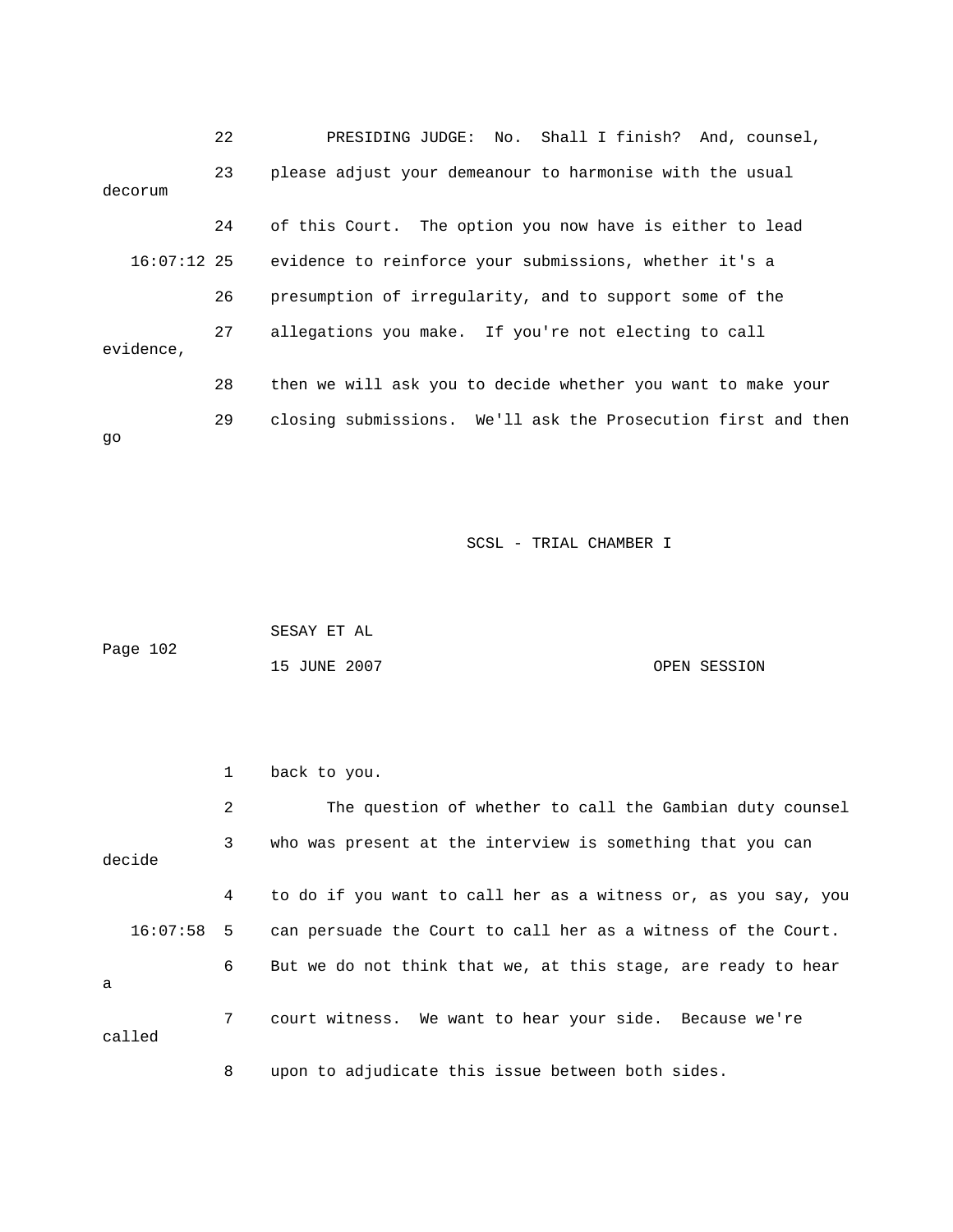| What                  | 9  | MR JORDASH: But this is what I'm trying to explain.              |  |
|-----------------------|----|------------------------------------------------------------------|--|
| $16:08:23$ 10         |    | we're seeing is Mrs Kah-Jallow to be called by the Court.<br>The |  |
|                       | 11 | Prosecution say Mrs Kah-Jallow supports their case.<br>And, in   |  |
|                       | 12 | those circumstances, we would ask the Court to call              |  |
|                       | 13 | Mrs Kah-Jallow so that we can cross-examine her.                 |  |
|                       | 14 | But Prosecution has not called her.<br>PRESIDING JUDGE:          |  |
| $16:08:41$ 15         |    | MR JORDASH:<br>No.                                               |  |
| nor                   | 16 | PRESIDING JUDGE: So that, of course, is neither here             |  |
|                       | 17 | there. Of course, we can draw the conclusion that the            |  |
| case                  | 18 | Prosecution does not think that she adds anything to their       |  |
| we                    | 19 | which they've put forward here through their witnesses.<br>But   |  |
| $16:08:55$ 20<br>tidy |    | want to make sure that the procedure remains intact and as       |  |
|                       | 21 | If you have any witness to call, at this stage, we<br>as we can. |  |
| you                   | 22 | would prefer, and that's the disposition of the Bench, that      |  |
| οf                    | 23 | call your witness so that we can hear your witness on behalf     |  |
|                       | 24 | the first accused.                                               |  |
| $16:09:15$ 25         |    | MR JORDASH:<br>Well --                                           |  |
| application           | 26 | PRESIDING JUDGE: Then later on entertain any                     |  |
| we'll                 | 27 | for the Court to call a witness, as a court witness. Then        |  |
|                       | 28 | have to decide that.                                             |  |
|                       | 29 | Yes. What I'm submitting is that<br>MR JORDASH:                  |  |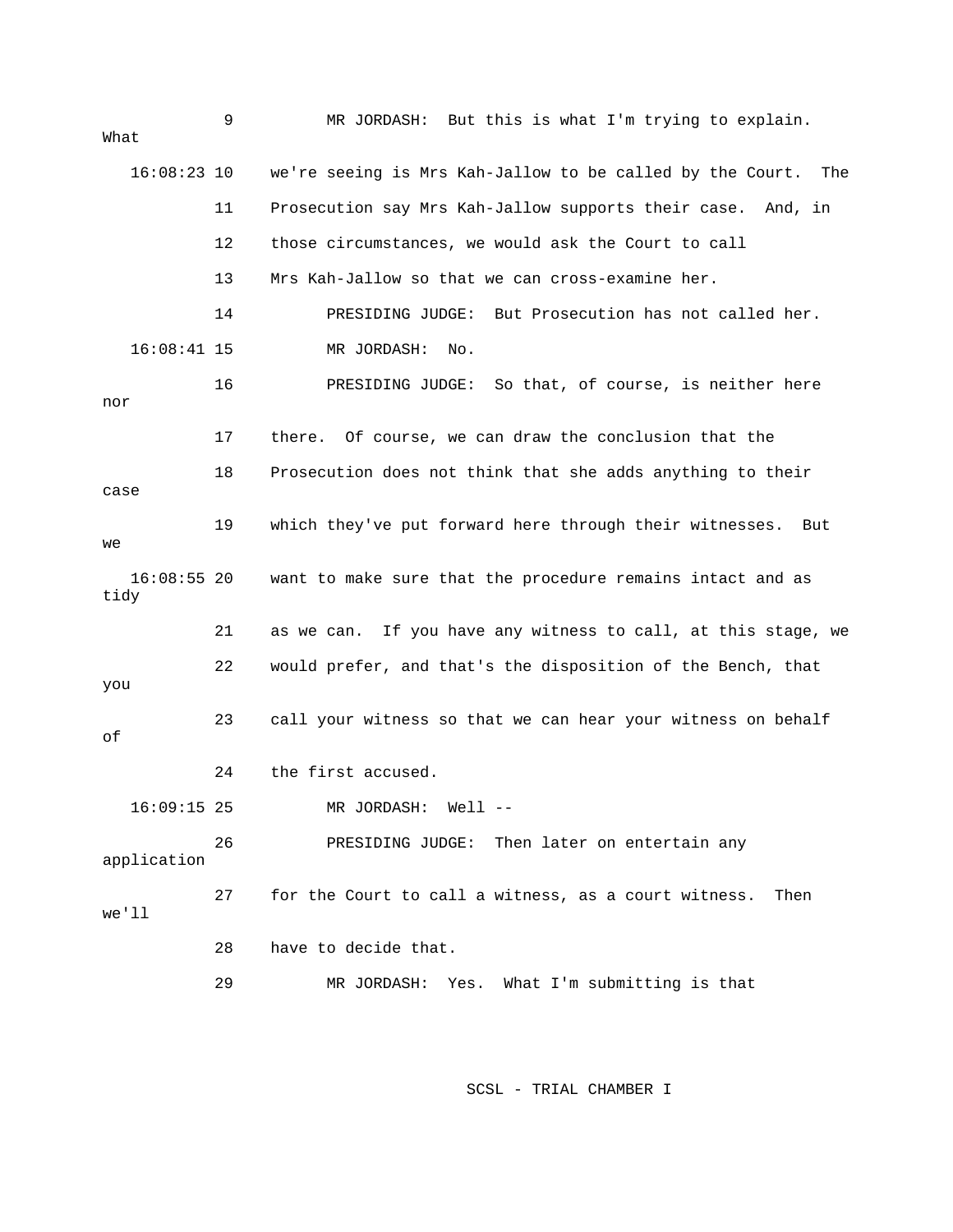| Page 103             |                | 15 JUNE 2007                                                   | OPEN SESSION |
|----------------------|----------------|----------------------------------------------------------------|--------------|
|                      |                |                                                                |              |
|                      |                |                                                                |              |
|                      | $\mathbf{1}$   | Mrs Kah-Jallow could be called by the Court and then the Court |              |
|                      | $\overline{2}$ | could be asked to rule as to whether the Prosecution have      |              |
| that                 | 3              | discharged their burden of proof. And if they haven't, then    |              |
|                      | 4              | would be the end of it.                                        |              |
| $16:09:47$ 5<br>that |                | PRESIDING JUDGE: We're not going to follow you down            |              |
| that                 | 6              | path at all. We're definitely not going to follow you down     |              |
|                      | 7              | path.                                                          |              |
|                      | 8              | Your Honours, then, in my respectful<br>MR JORDASH:            |              |
|                      |                |                                                                |              |

SESAY ET AL

 9 submission, at the stage which is comparable to the Rule 98 16:10:05 10 stage, and it ought to be that the Defence can make 11 analogous to Rule 98, and say the Prosecution have not adduced 12 sufficient evidence capable of discharging their burden of proof. submissions

 13 And why -- I'm not going to belabour the point about 16:10:27 15 interests of justice for her to be called, would be that Your 16 Honours would have the totality of the evidence that the 17 Prosecution say enables them to discharge their burden and, at 18 that point, we would seek to make an application saying that, 14 Mrs Kah-Jallow -- why, I would submit, it would be in the in

 19 law, they cannot discharge their burden. PRESIDING JUDGE: But at this stage we wouldn't preclude  $16:10:43$  20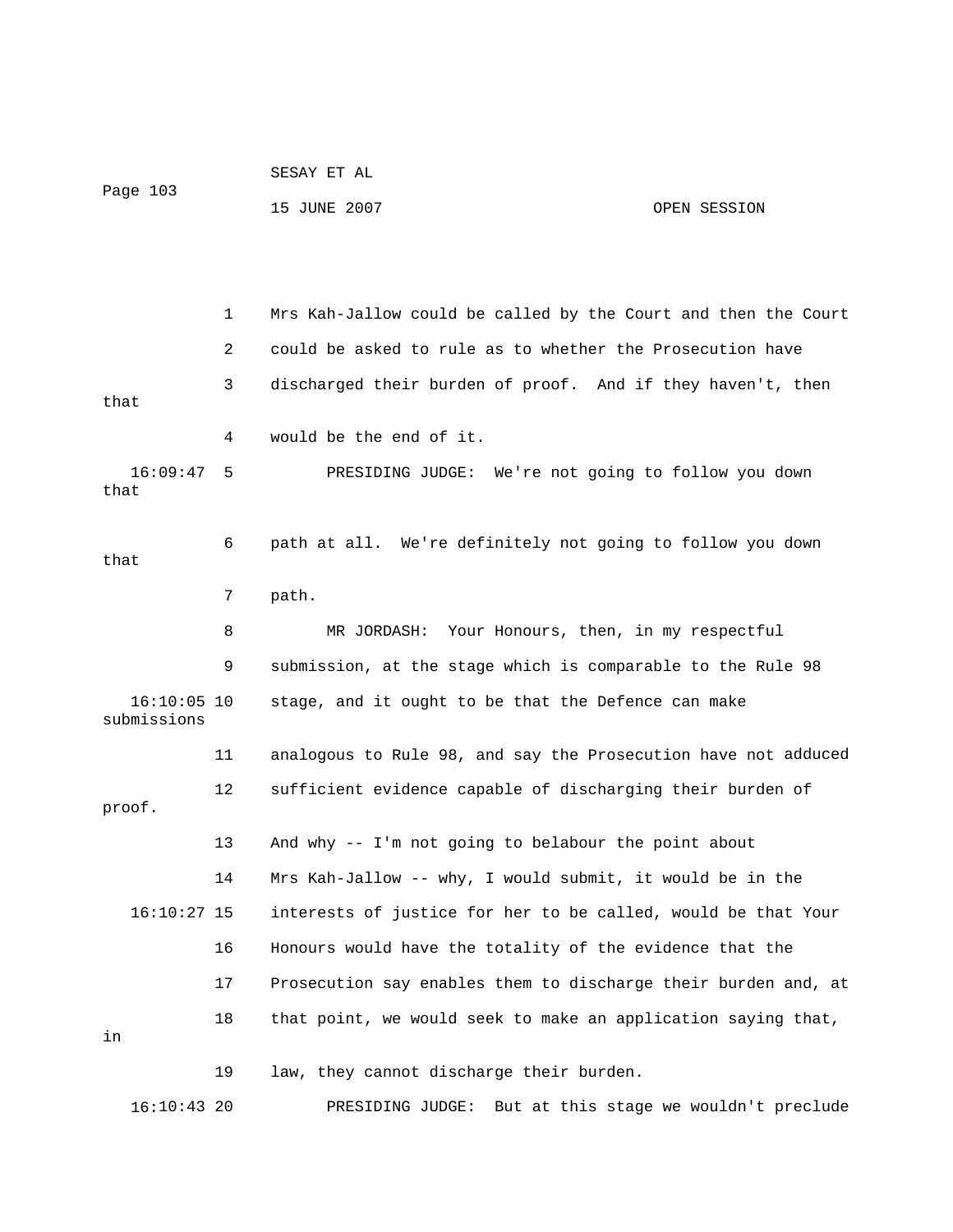21 you from making any submissions of law.

22 MR JORDASH: Well, I'll make --

23 JUDGE ITOE: I want to get -- I think the Bench wants to 24 have it clearly on record. From the articulation of your 16:11:02 25 arguments, do we understand you to mean that you are not calling

26 the first accused to testify?

 27 MR JORDASH: We're very happy to call the first accused. 28 But what we wanted to do was try to be efficient and say, in 29 accordance with the general principles which underpin Rule 98,

|          | SESAY ET AL  |              |
|----------|--------------|--------------|
| Page 104 |              |              |
|          | 15 JUNE 2007 | OPEN SESSION |

```
2 then the first accused does not have to give evidence, because
   16:11:35 5 that is our opinion, you know, that you can go on 98, if you 
             6 wish. After all, it's the trial. 
             7 MR JORDASH: If -- 
             1 that if the Prosecution haven't discharged their burden of 
proof, 
he 
             3 ought not to -- 
             4 JUDGE ITOE: Like the Presiding Judge has pointed out, 
and 
so
```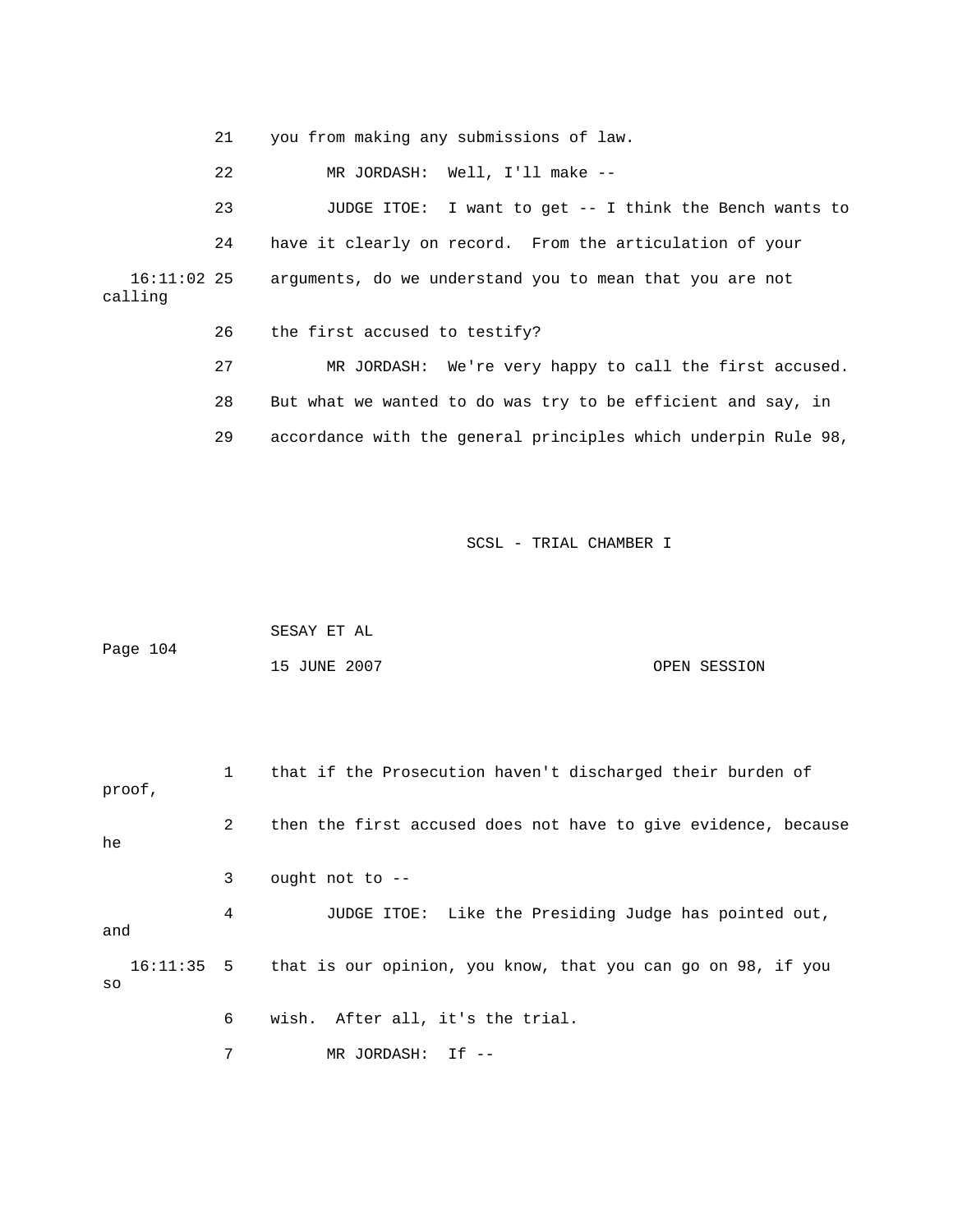8 JUDGE ITOE: If you feel safe to go that way, that's fine. 16:11:50 10 Prosecution -- their evidence is capable of discharging -- of 11 enabling the Prosecution to discharge their burden, at that stage 14 speaking from my personal point of view. You either make your 16:12:03 15 decision now or not. If you want to argue the case, we'll 16 you and we'll dispose of it, based on the arguments of the 17 evidence we've heard. 18 JUDGE ITOE: Yes. 19 MR JORDASH: We don't have --16:12:12 20 JUDGE ITOE: I also -- I would go with Justice Boutet on 21 this, because I think we need to -- we need to hear from you. know, 24 or, you know, you proceed and call the evidence that is necessary 16:12:32 25 so that we get done with this matter. 26 PRESIDING JUDGE: Yes, I would come in and say that, in the 27 interests of time -- I keep saying time is of the essence -- 28 you're now confronted with a professional judgment call, in 29 words, you're not sure whether at this point in time you want 9 MR JORDASH: Well, if Your Honours then ruled and said the 12 we'd call the first accused. 13 JUDGE BOUTET: I'm not sure we'll follow you on that. I'm hear 22 It's as though you're making the final submissions now, you 23 that they have not made a showing of regularity in order to - if other to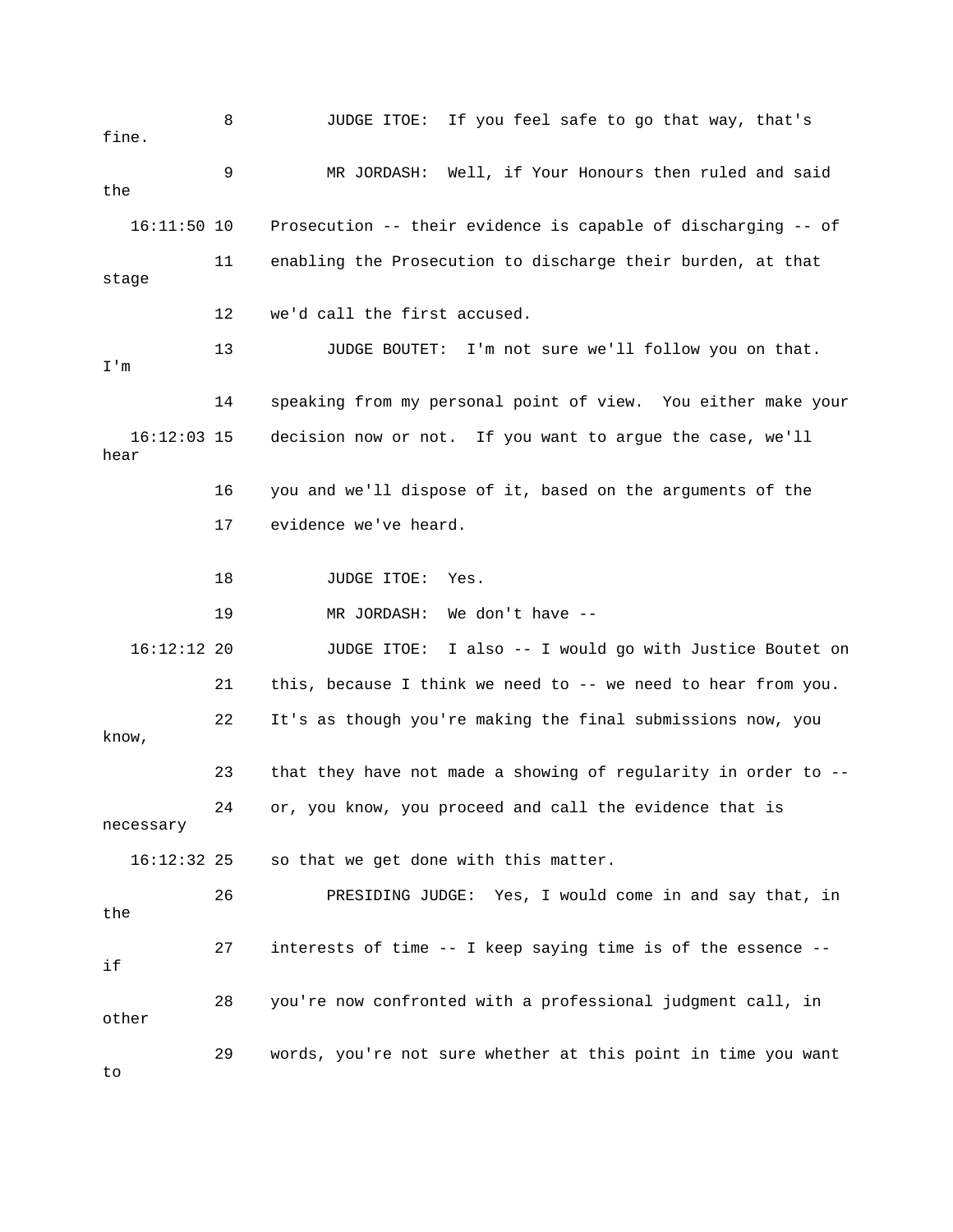|          | SESAY ET AL  |              |
|----------|--------------|--------------|
| Page 105 |              |              |
|          | 15 JUNE 2007 | OPEN SESSION |

1 call your client to testify or you just want to make submissions 2 of law, that is another option. Because it means that, perhaps, 3 you need some time to advise yourself from a purely professional 4 judgment angle whether in fact this is the way you want to go , or must, 6 in this trial within a trial, use a Rule 98 analogy and give you 7 a chance to make submissions on the Rule 98 model simpliciter. 8 MR JORDASH: Well, it's -- with respect, it's a decision 9 which ought not to be placed in my lap. It's a decision for 16:13:48 10 Court to look at the evidence and say, have the Prosecution, 11 pursuant to Rule 42 and Rule 92, discharged their burden? And 12 would be unfair, if they haven't, to then have the first 13 give evidence, be cross-examined and any evidence which comes 14 which is adverse to the Defence, to then be used to allow the Prosecution to discharge their burden. 16 PRESIDING JUDGE: Okay. 16:13:19 5 as you say, whether you want to persuade this Court that it the it accused out 16:14:10 15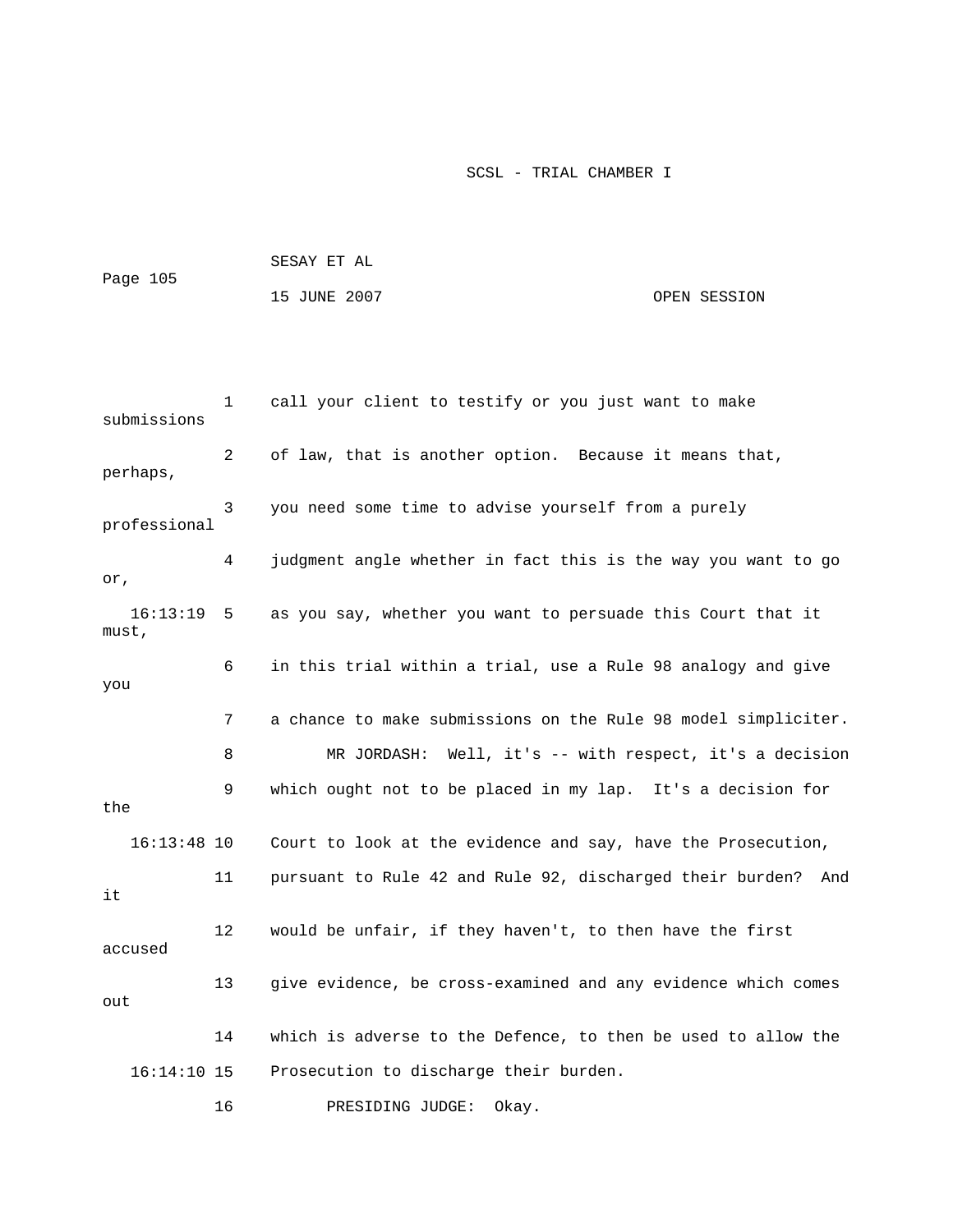|                       | 17 | MR JORDASH: That's the purpose --                              |
|-----------------------|----|----------------------------------------------------------------|
|                       | 18 | PRESIDING JUDGE: Granted there's merit in what you say.        |
|                       | 19 | But here we've been -- we've not been acting all along -- this |
| $16:14:19$ 20         |    | Court has not been acting all along suo motu. We have been     |
|                       | 21 | acting at the instance of the parties. You initiated this      |
|                       | 22 | process and then we came along and gave a decision on your     |
| in                    | 23 | application. We said, ah, we're not satisfied that we should   |
|                       | 24 | fact make a pronouncement one way or the other on merely the   |
| $16:14:38$ 25<br>voir |    | basis of the transcript and the videos. We said we want a      |
|                       | 26 | dire. And here, we have been acting at the instance of the     |
| motu                  | 27 | parties. At this point in time, if you invite us to act suo    |
|                       | 28 | why would we want to do that? We need to be moved.             |
|                       | 29 | MR JORDASH: Well, that's what the application to -- the        |

| Page 106 | SESAY ET AL  |              |  |
|----------|--------------|--------------|--|
|          | 15 JUNE 2007 | OPEN SESSION |  |

| Court        |   | legal application would be about. It would be to move this     |
|--------------|---|----------------------------------------------------------------|
|              |   | to say that the evidence adduced is not capable of discharging |
|              | 3 | the burden of proof. If that forecloses me from then calling   |
|              | 4 | evidence, it's no choice at all.                               |
| $16:15:14$ 5 |   | JUDGE BOUTET: Mr Jordash, in your national system, as          |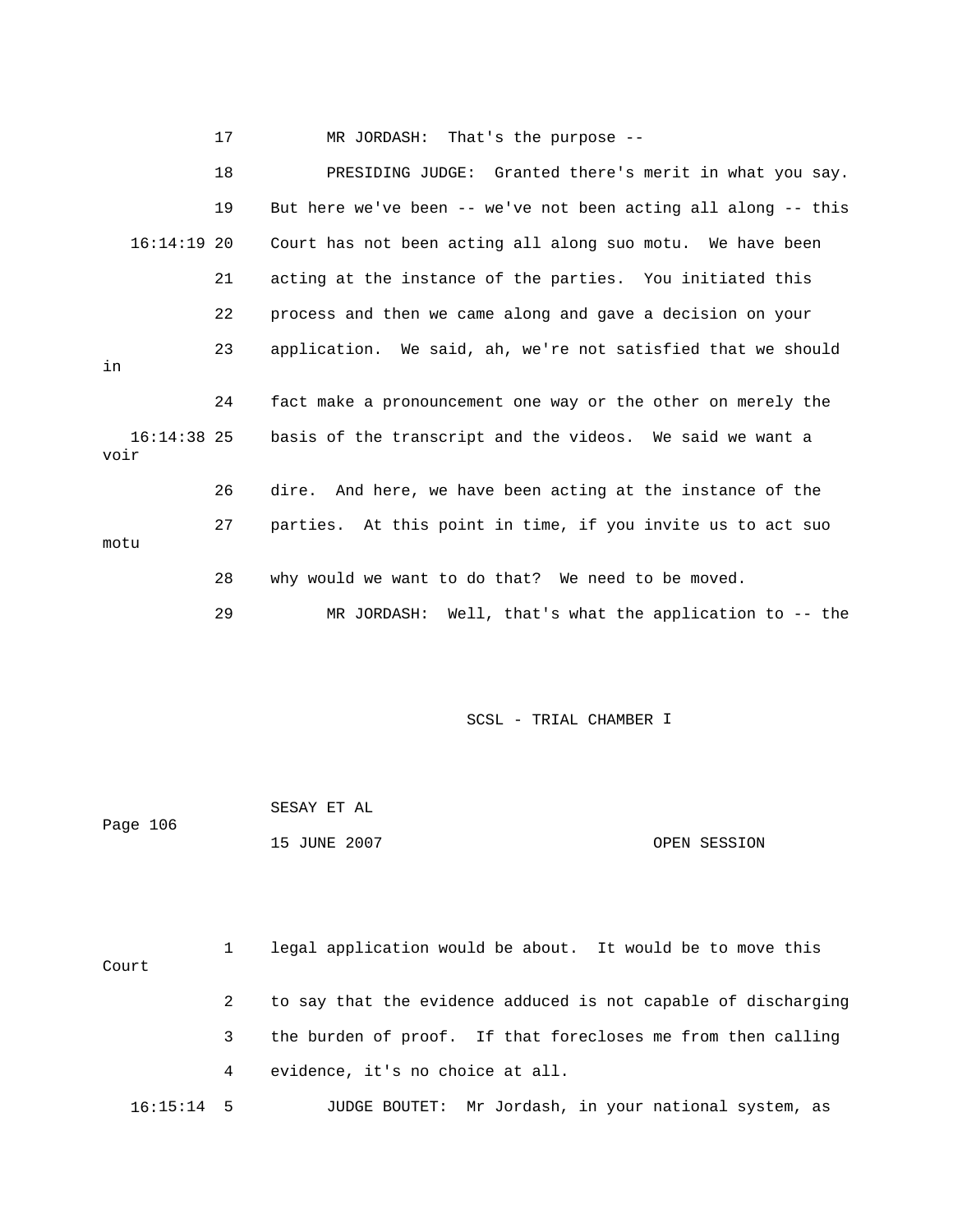6 such, when you have a voir dire, how do you proceed? You hear and, 8 at the conclusion of the evidence by the Prosecution, you either 9 call evidence or you address on whatever. You have the choice, 16:15:32 10 the professional choice, to make at that time -- advise your 12 have failed and it is sufficient for me to address the Court 13 because they've not met the standard, or you think there might 14 some doubts and you prefer to call some evidence; and you call 16:15:48 15 evidence and you argue at the end of that. I mean, I don't 17 MR JORDASH: That's not the way it works in my tell you that. 22 jurisdiction and in my jurisdiction, the Defence can move the 23 Trial Chamber, the judge, at any time, to rule, as a matter of speakers]. what 29 calling evidence. That's the difference. 7 evidence about the admissibility of evidence on a voir dire, 11 client as to how you want to proceed. You may decide that they be see 16 the difference here. 18 jurisdiction. 19 JUDGE BOUTET: Well, it's the way it works in mine, I can  $16:15:58$  20 21 MR JORDASH: Well, Your Honour asked me about my 24 law, that on a particular issue where the burden lies on the 16:16:12 25 Prosecution, the evidence isn't capable. [Overlapping 26 JUDGE BOUTET: We are saying the same thing. That's 27 I'm telling you. 28 MR JORDASH: It wouldn't then foreclose the Defence from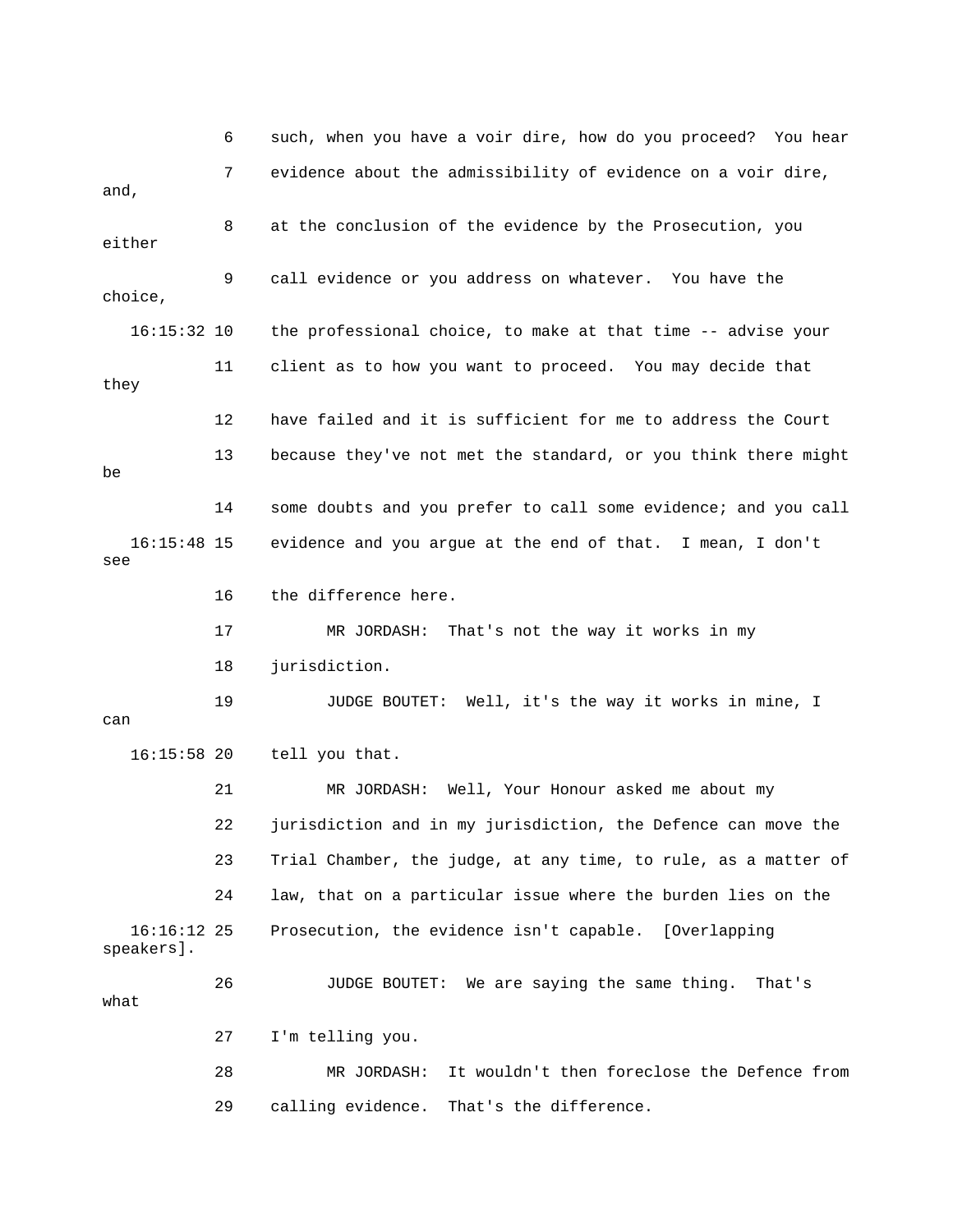|                      |               | 15 JUNE 2007<br>OPEN SESSION                                   |
|----------------------|---------------|----------------------------------------------------------------|
|                      |               |                                                                |
|                      |               |                                                                |
| we                   | $\mathbf{1}$  | PRESIDING JUDGE: The difficulty we're having, whether          |
|                      | $\mathcal{L}$ | can tailor made the Rule 98 analogy to suit the trial within a |
|                      | 3             | trial process. Because there is no express rule in our Rules   |
| in                   | 4             | authorising us to do this. But, of course, we can do what is   |
| 16:16:39             | 5             | the best interests of justice.                                 |
|                      | 6             | MR JORDASH:<br>Yes.                                            |
| saying               | 7             | PRESIDING JUDGE: And not foreclosing it. I'm just              |
| Is                   | 8             | that the pressures of time and judicial economy are upon us.   |
|                      | 9             | this a matter which we can dispose of expeditiously by getting |
| $16:16:53$ 10<br>box |               | you either to say, well, let my client come into the witness   |
|                      | 11            | and tell his own side of the story, or let me just rely on my  |
| have                 | 12            | legal submissions based on what the Prosecution themselves     |
|                      | 13            | presented, that their evidence doesn't add up to anything.     |
|                      | 14            | MR JORDASH:<br>But $--$                                        |
| $16:17:09$ 15<br>the |               | So it's the professional judgment of<br>PRESIDING JUDGE:       |
|                      |               |                                                                |

16 Court.

SESAY ET AL

Page 107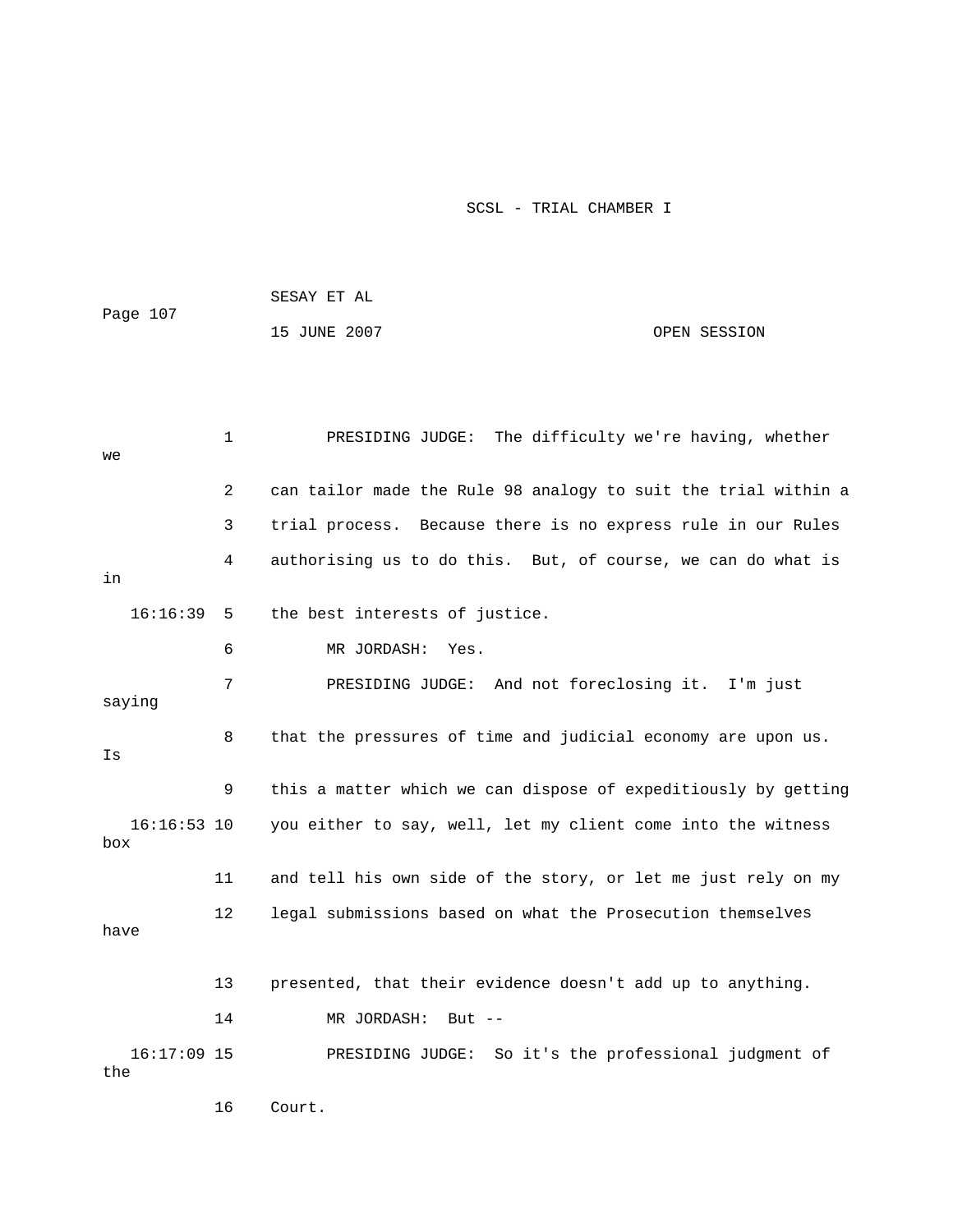|  |  | JUDGE ITOE: And you end it there. |
|--|--|-----------------------------------|
|--|--|-----------------------------------|

 18 PRESIDING JUDGE: It's the professional judgment of the 19 Court. 21 evidence. That's the problem. I've got no problem in calling 16:17:15 20 MR JORDASH: But then I don't get the chance to call 22 Mr Sesay, but the burden of proof is on the Prosecution.

 24 want to send feelers, you know, to know -- you want to send feelers to know how the Court -- 23 JUDGE ITOE: You see, the point is you're problem is you  $16:17:29$  25

clearly 27 from me that this is your call. Whether you call -- this is your You 29 may call whatever evidence. I'm not insisting -- I'm not 26 JUDGE BOUTET: Mr Jordash, I want you to know very 28 decision to determine if the accused is to be called or not. saying

SCSL - TRIAL CHAMBER I

Page 108 SESAY ET AL 15 JUNE 2007 CPEN SESSION

 2 to call. I mean, I am totally of the opinion on this that 3 whether your client is called or not, if you feel it is required, 4 fine. If you feel it's not required, that's fine with me. If 1 I want to hear the accused. You call whatever evidence you wish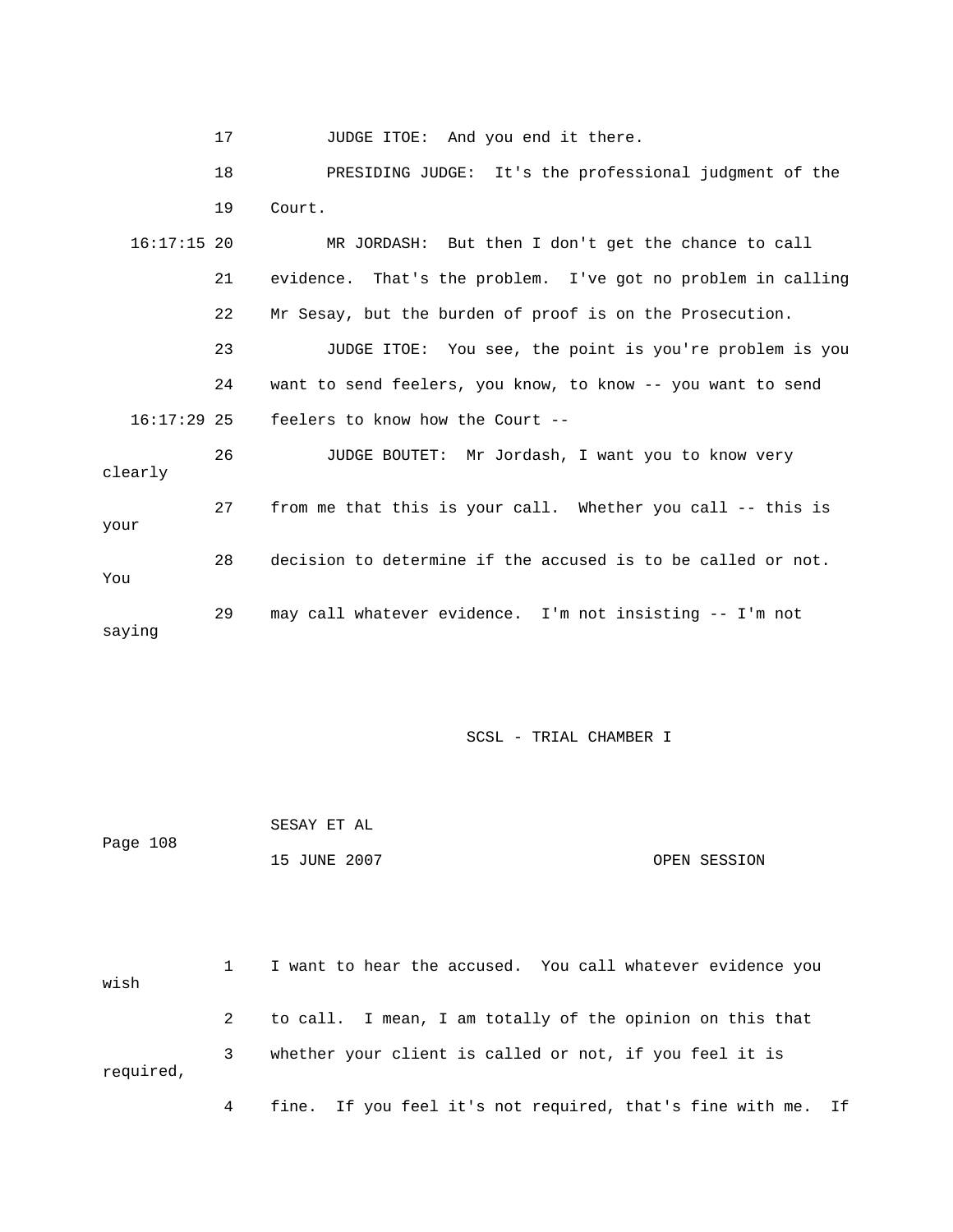16:18:02 5 you want to call other evidence, that's fine by me. I'm not 6 saying we should hear him. Absolutely not. 7 MR JORDASH: Well, I'm not suggesting -- 8 JUDGE ITOE: But if we can hear him, that would be fine. 9 We're not insisting. If we can hear him, that would be fine. 16:18:14 10 MR JORDASH: What I'm submitting is that I ought to be able 11 to make a submission. If Your Honours were with me, we could all 12 be out of here by 5.00. 13 JUDGE ITOE: We have always been with you. 14 MR JORDASH: And we could start the -- 16:18:22 15 JUDGE ITOE: You don't like this dialogue? 16 MR JORDASH: We could start the trial proper on Tuesday. 18 to, and I thought I had a crystal balance ball to look 19 MR JORDASH: It's not choice at all for the Defence to 16:18:39 20 told, well, call your evidence now. If you don't, then that's 21 the end of it. 23 MR JORDASH: If you make a legal submission, you can't 26 we're all back to getting on with this interminable trial on 27 Tuesday, or, I have to call Defence evidence of Mr Sesay and 28 Mrs Kah-Jallow, and then Mrs Carlton-Hanciles from the Defence 17 PRESIDING JUDGE: Well, that's precisely what I was leading through. be 22 PRESIDING JUDGE: Well, if - call 24 evidence. That's no choice for the Defence. Why cannot both be 16:18:51 25 done? We make a brief submission: If Your Honours' with us,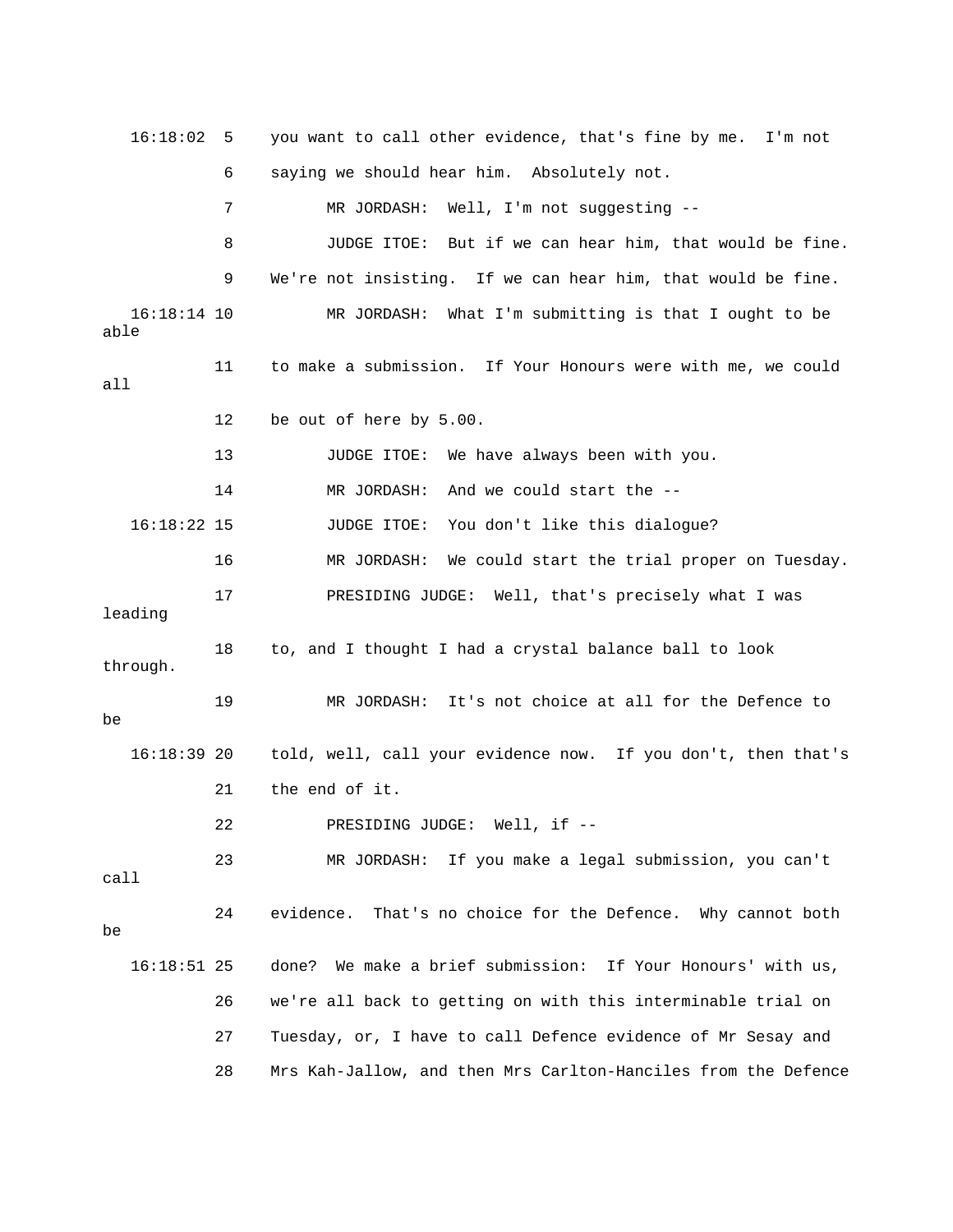29 Office, and we're here until Wednesday. Then Your Honours say,

## SCSL - TRIAL CHAMBER I

|          | SESAY ET AL  |              |
|----------|--------------|--------------|
| Page 109 |              |              |
|          | 15 JUNE 2007 | OPEN SESSION |

 1 well, actually, after hearing from the Prosecution, we didn't 3 wasted -- 4 JUDGE ITOE: What's wrong with that? We're here for 7 the job for which we are paid. It doesn't matter how long it 8 takes us to arrive at what you think we should short-circuit, you 9 know, to arrive at a decision. 16:19:33 10 PRESIDING JUDGE: And to add to what Justice Itoe has said, 11 I mean, this particular phase of the trial is a very important 13 side, and also that's one of the reasons why we're able to  $\operatorname*{say}$  , 14 well, look, should we just determine this thing on the basis 16:19:53 15 transcript and videos? We said no, let's lift the veil. And 2 think they'd discharged their burden of proof, and we've all that. 16:19:17 5 Even if it takes us one month for us to say that they have not 6 discharged their burden, I think we would only have been doing 12 phase. I mean, serious allegations have been made and, on your of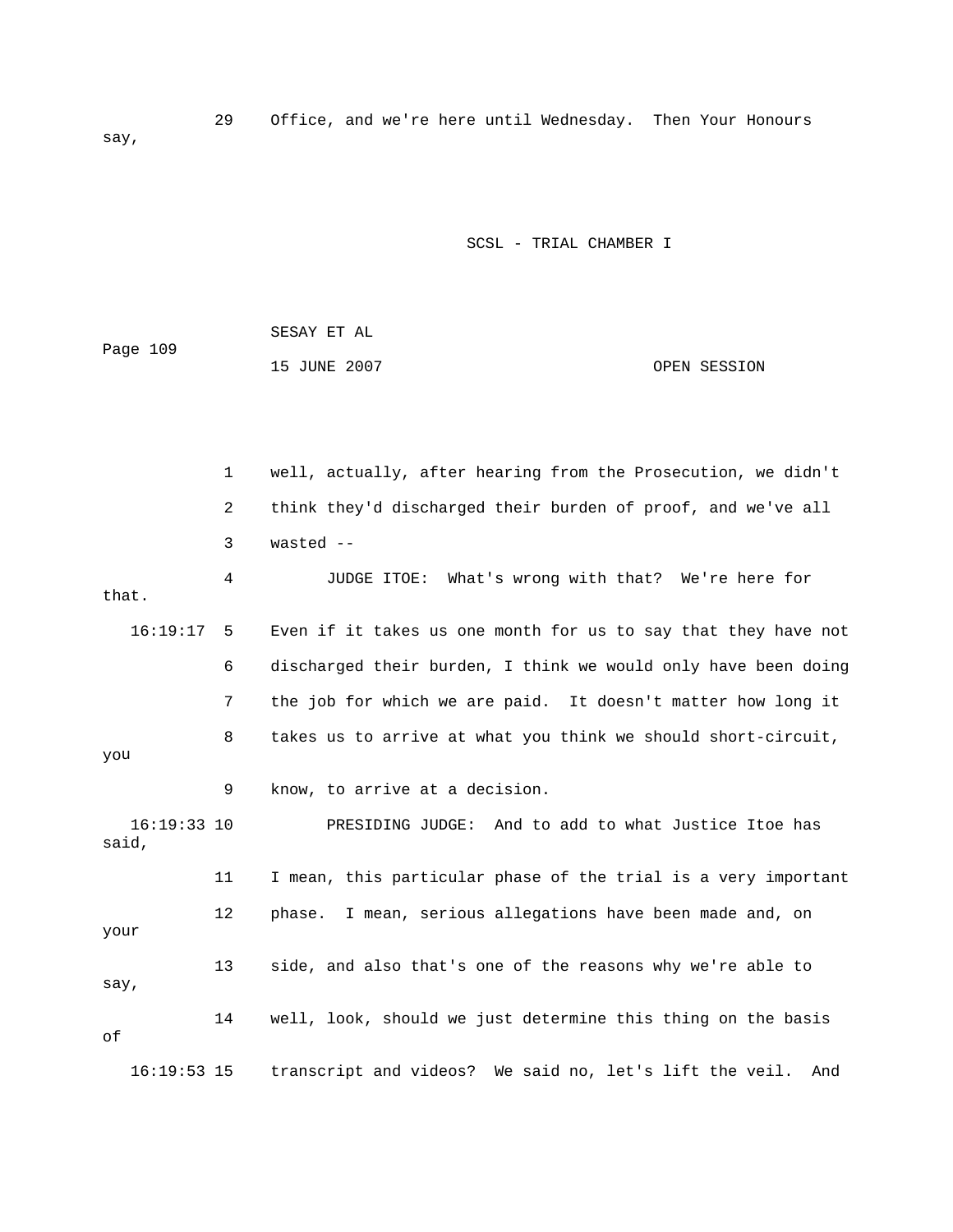| we  |               | 16 | we've lifted the veil and we -- we've seen what we've seen and |
|-----|---------------|----|----------------------------------------------------------------|
|     |               | 17 | need to be able to come to a decision that's clearly in the    |
|     |               | 18 | interests of justice. And we're not losing the focus of that.  |
|     |               | 19 | The only reason we're saying -- we're taking this position is  |
|     | $16:20:15$ 20 |    | that how much more do we need to travel down the road.         |
|     |               | 21 | MR JORDASH: Well, that's what I'm asking Your Honours.         |
|     |               | 22 | PRESIDING JUDGE: Ouite right.                                  |
| the |               | 23 | MR JORDASH: How much further do we have to travel down         |
|     |               |    |                                                                |
|     |               | 24 | road?                                                          |
| to  | $16:20:28$ 25 |    | JUDGE ITOE: It is not for us to say. It is not for us          |
|     |               | 26 | say. It's your call, Mr Jordash. It is for you to -- to know   |
|     |               | 27 | the length of the road, you know, you want to travel. If you   |
|     |               |    |                                                                |
|     |               | 28 | JUDGE BOUTET: As an aside, if you intend to call these         |
|     | one, I        | 29 | witnesses that you mentioned, Mrs Kah-Jallow and the other     |

|          | SESAY ET AL  |              |
|----------|--------------|--------------|
| Page 110 |              |              |
|          | 15 JUNE 2007 | OPEN SESSION |

1 would like to be reassured that the accused agrees that the releasing 2 solicitor/client privilege is not applicable; that he's

3 that authority. I mean, they have a very -- they are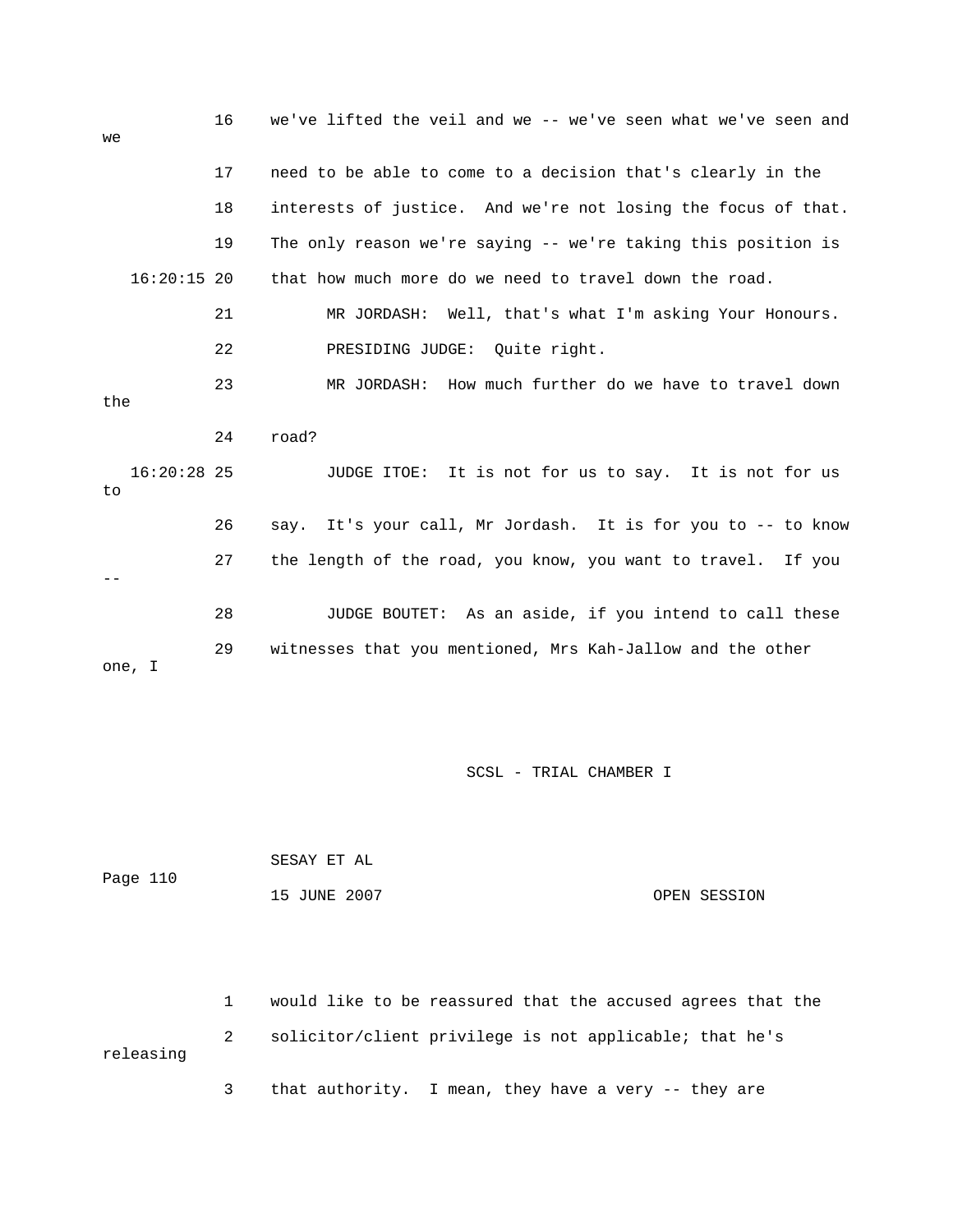4 professional, acting within professional duties at the time, 16:20:58 5 this is a very delicate issue. I mean, we -- the fact that 7 performance of their solicitor/client relationship, as such, 8 not something that we are -- we are capable of going into without 16:21:17 10 MR JORDASH: Well, I can reassure the Court that I -- 11 JUDGE BOUTET: And the client being your client, so I'm ay will 12 MR JORDASH: I can reassure the Court that Mr Ses 13 very happy to waive any privilege in relation to those two 14 lawyers. Nothing was said between them which she's not 16 JUDGE BOUTET: My question is not whether it has, it 18 very privileged one, as you know, and we cannot go into this 19 unless the client is agreeable that it can be looked into; the 16:21:52 20 client being the same client that you have. But if you say he 22 MR JORDASH: Well, it's our case that nothing was said 24 JUDGE BOUTET: Well, Mr Jordash, that's -- 27 PRESIDING JUDGE: Let me say: Is this something that and you 6 assign somebody who is a lawyer to come and testify in the is 9 some very, very serious consideration. - be perfectly 16:21:37 15 prepared to say in open court or have said in open court. can, 17 or there's nothing very, very special. The relationship is a 21 has and he's waiving that, that's fine with me. 23 because of the -- 16:22:04 25 MR JORDASH: Well, I'm not going to delay the Court any 26 further - you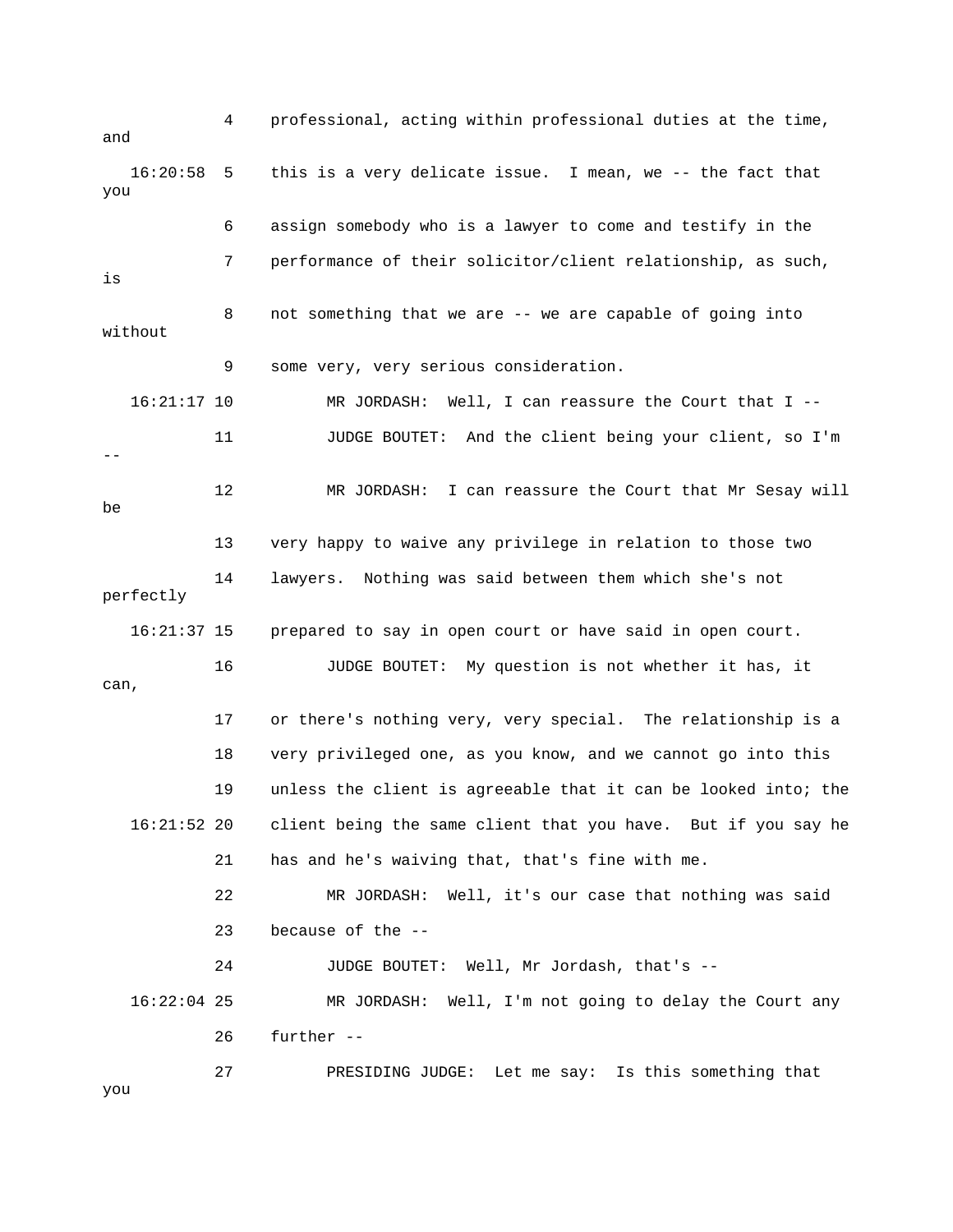28 want to take the weekend to reflect on and come back and

29 jumpstart this thing again with much vigour?

SCSL - TRIAL CHAMBER I

|          | SESAY ET AL  |              |
|----------|--------------|--------------|
| Page 111 |              |              |
|          | 15 JUNE 2007 | OPEN SESSION |

GE: Because we -- I don't know whether 2 PRESIDING JUD it's 3 fair, in fact, to call upon you now to organise your thoughts 4 your closing submissions, because if that's where we want to , go we probably can give you time. 6 MR JORDASH: I cannot take the chance of not calling my 8 PRESIDING JUDGE: Yes. 9 MR JORDASH: So I cannot make legal submissions. I have 11 PRESIDING JUDGE: At this stage. Yes, quite right. 13 is called by the Defence ought not to be used to assist the 14 Prosecution to discharge their burden of proof if they cannot 16:22:59 15 discharge it at this time. 1 MR JORDASH: No, it's not. for  $16:22:33 5$  7 client, given Your Honours' position. to 16:22:43 10 call [overlapping speakers] -- 12 MR JORDASH: But I want it on record that any evidence that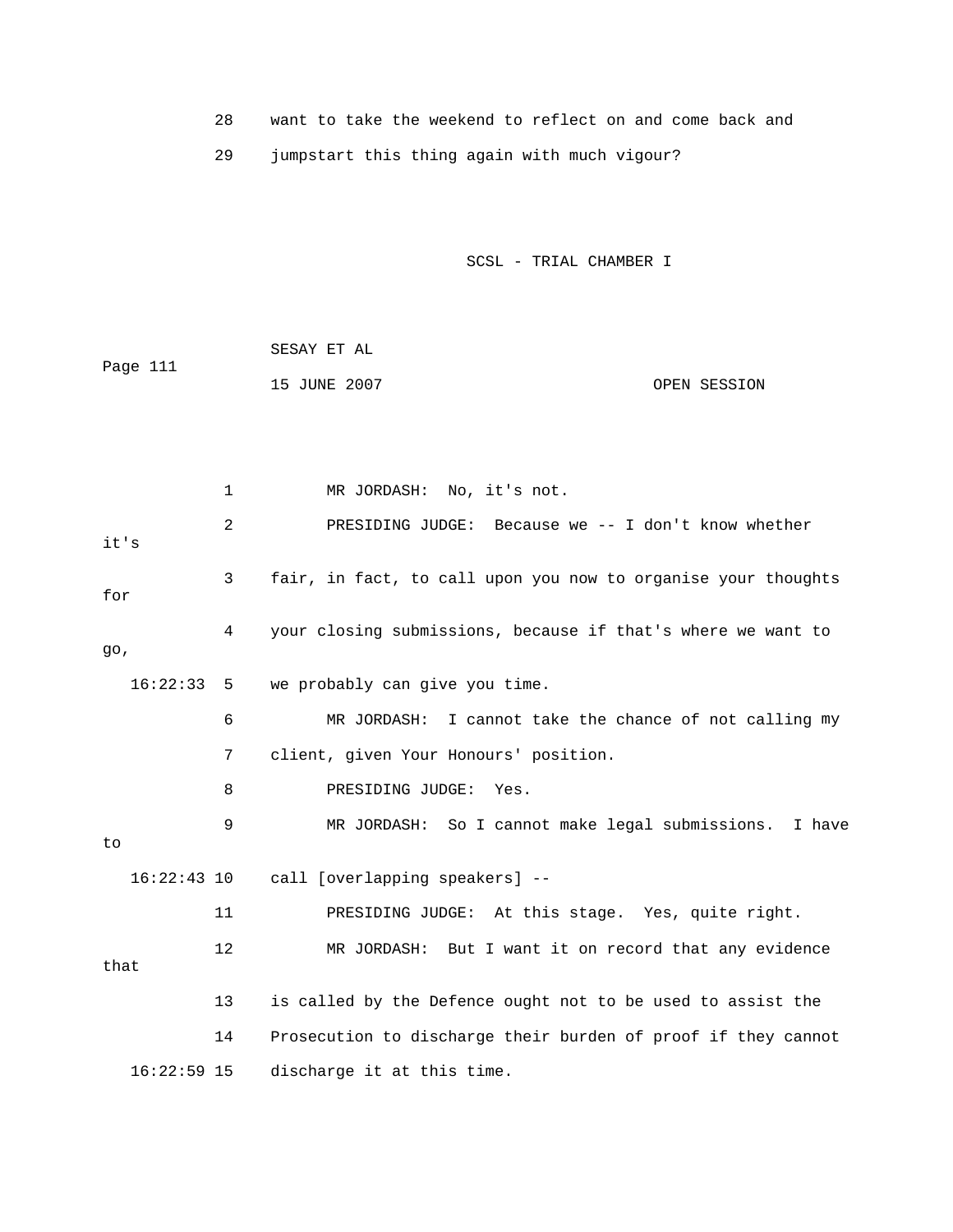16 JUDGE ITOE: Mr Jordash, you're preaching to the converted, 18 we're here for that. The Defence, the Prosecution, has its 19 burden, its burden which it carries and which it has to 16:23:22 20 discharge. And it is not for the evidence, you know, that you case; 22 certainly not. We know where to make the professional 24 think you should have a lot of reliance on us as professional understand 27 what you mean by this. 29 burden on the Prosecution, and once they close their aspect of 17 if I may borrow the sayings of one of my colleagues. I think 21 will adduce that we would use, you know, to buttress their 23 distinction as to how to go in this particular matter. And I 16:23:46 25 judges in this regard. 26 JUDGE BOUTET: I would like to hear what you may 28 MR JORDASH: What I mean by this is: Is that if there is a

SCSL - TRIAL CHAMBER I

 SESAY ET AL Page 112 15 JUNE 2007 CPEN SESSION

end 3 JUDGE BOUTET: Also you, we are prepared to listen to 1 their case, they haven't discharged it, that ought to be the 2 of the matter. They haven't discharged it. you,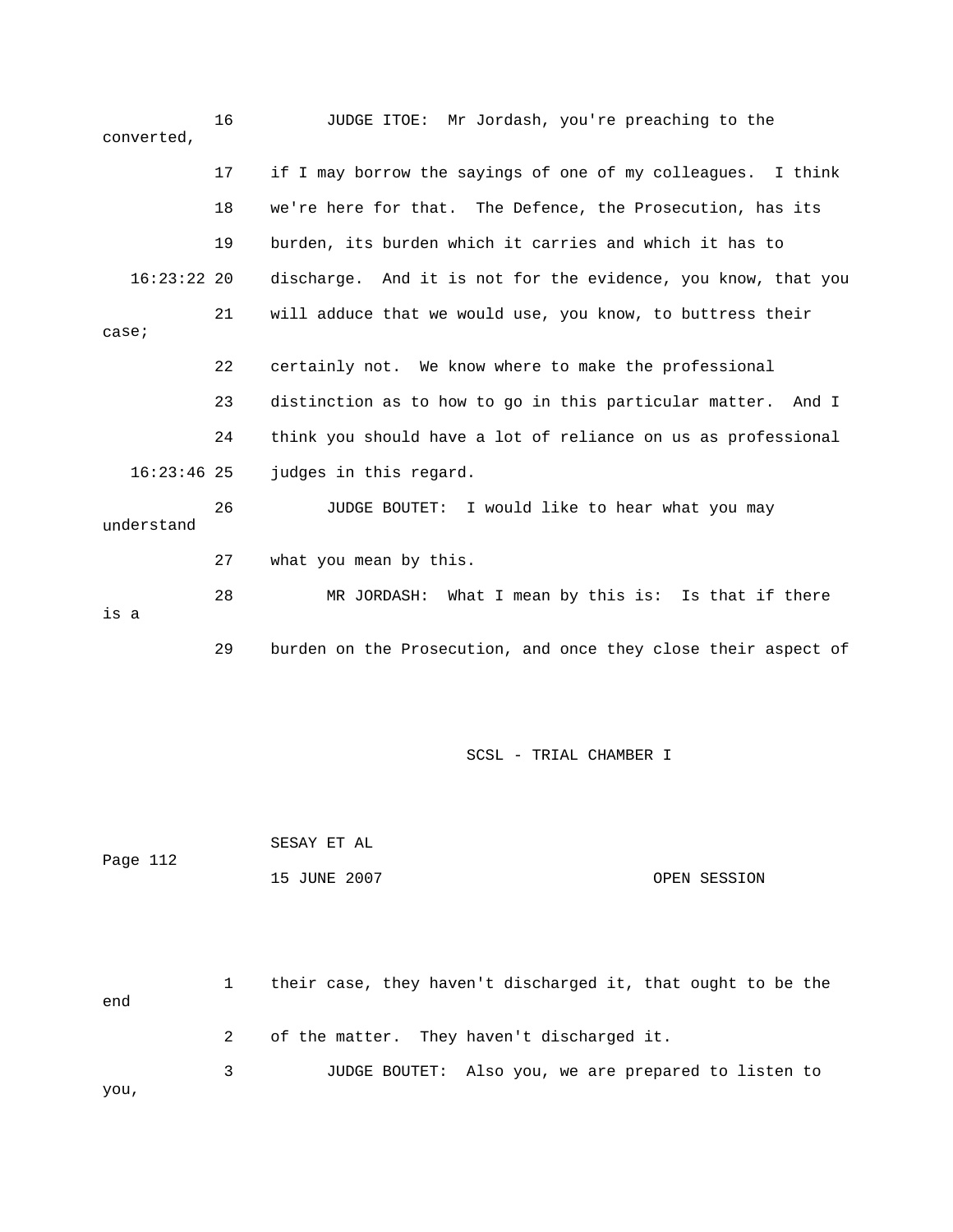4 or if you're calling evidence, I mean, you're calling 7 MR JORDASH: But Your Honours' putting me in a position 8 where I cannot take the risk. 9 JUDGE BOUTET: Yeah, but, Mr Jordash, this is what you're 16:24:22 10 paid for. You're a professional. You have experience, as 11 and you're making a professional decision as to how to 12 I mean, the evidence you're going to be leading is evidence on 13 the voir dire, and you will be there to be assessed against the 14 whole of the evidence. 16:24:34 15 MR JORDASH: But Your Honours cannot use it to discharge 17 JUDGE BOUTET: Well, we'll use it as part of the voir 18 to determine the admissibility of the waiver. This is what 19 all about. 16:24:43 20 MR JORDASH: Well, no, it's not all about that. It's 21 whether the Prosecution have discharged their burden, and if they 24 PRESIDING JUDGE: We're not as cross-purposes at all. evidence. 16:24:09 5 We are prepared to listen to you. If you feel that they've not, 6 fine, we'll hear your arguments. such, proceed. 16 the burden of proof. dire it's about 22 haven't at this stage, that ought to be the end of it. 23 JUDGE BOUTET: Mr Jordash -- We 16:24:55 25 are not at cross-purposes at all. What we find difficult is

this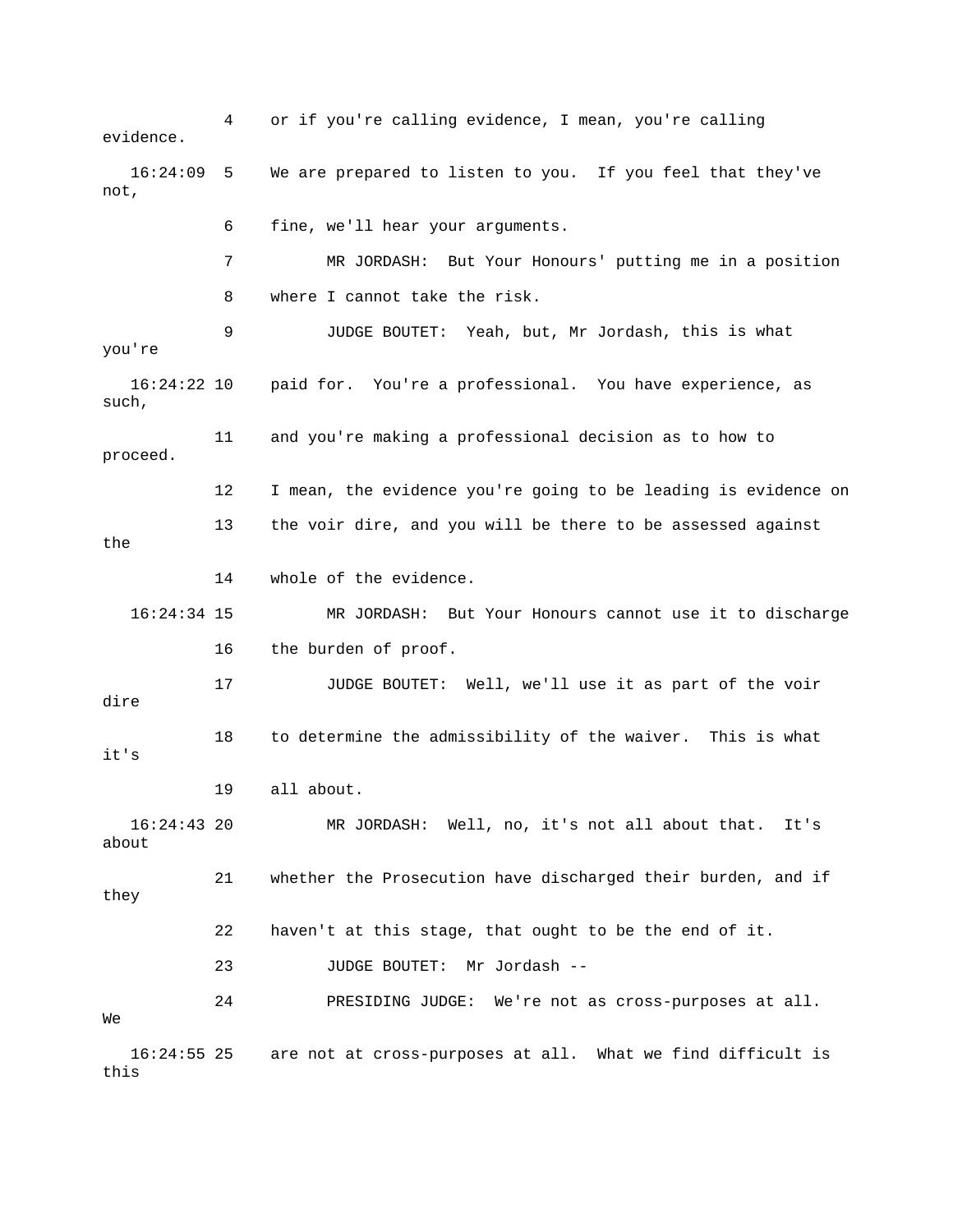26 inventiveness on your part to use the Rule 98 analogy and to 27 that we must transplant that into the voir dire process, and 28 say if we rule against you on the issue of whether the 29 Prosecution has discharged its burden or not, then you should to

SCSL - TRIAL CHAMBER I

|          | SESAY ET AL  |              |
|----------|--------------|--------------|
| Page 113 |              |              |
|          | 15 JUNE 2007 | OPEN SESSION |

```
 3 I'm not saying that the Rule 98 analogy cannot be transplanted 
4 into this process. I'm saying I need some time to organise my
            8 point. I can see that the overall approach of the Bench is 
that
9 we have to call evidence or make submissions, but not both.
   16:26:10 10 [overlapping speakers] -- 
11 PRESIDING JUDGE: Well, as I said, I told you, speaking
12 myself, it's the first time I'm trying to process this Rule 98
            1 have the option to fall back upon the evidential aspect. 
That's 
            2 the difficulty that I am -- I'm not -- my mind is open on it. 
   16:25:49 5 thoughts and to see whether it would be procedurally 
appropriate, 
            6 or if it would be in the overall interests of justice. 
            7 MR JORDASH: But, Your Honour -- Your Honour, I've made 
my
So
for
```
say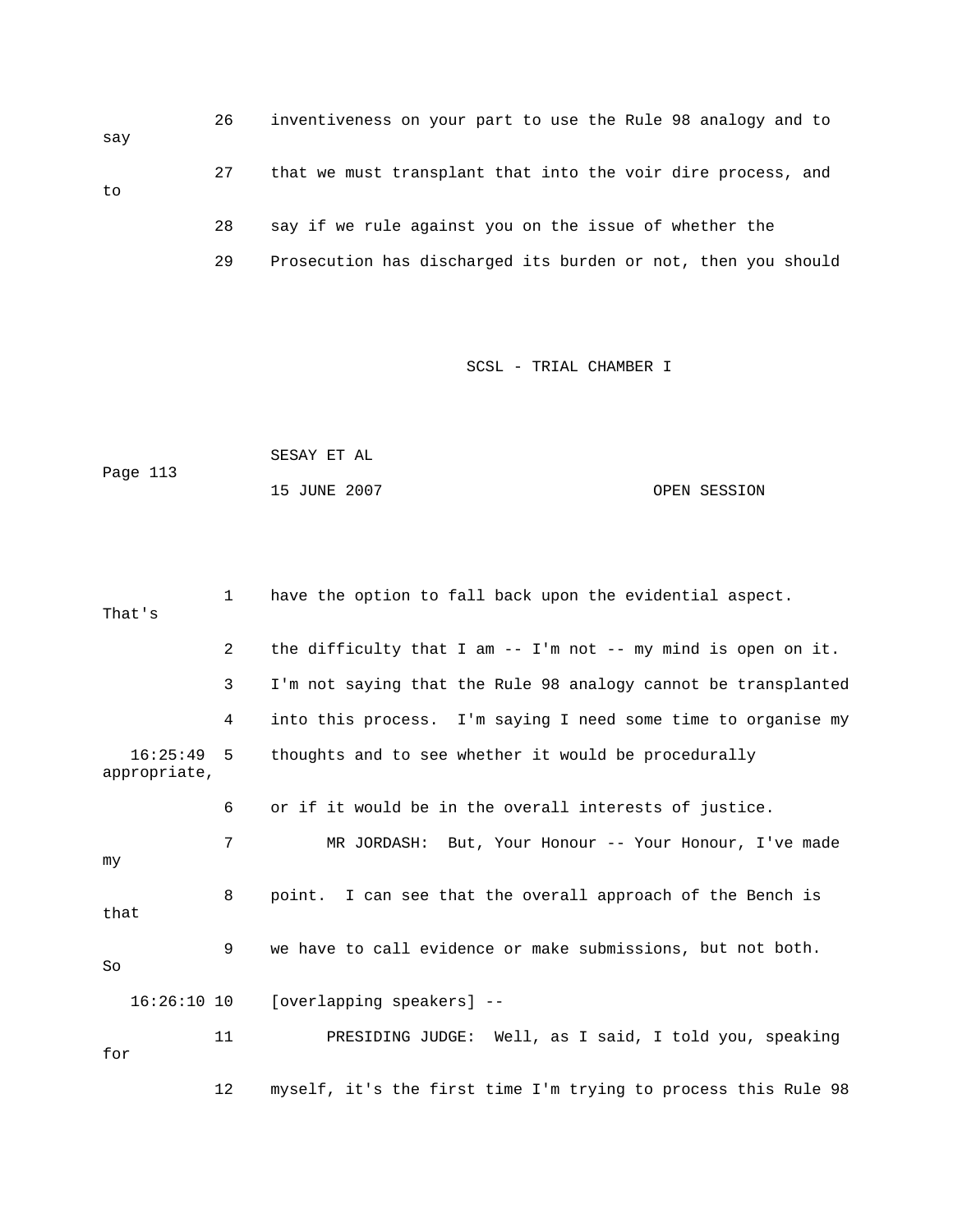13 analogy into the voir dire process. I'm not saying that it 14 doesn't fit. I'm not saying that, you know. I'm just saying that I need some time to process it intellectually and to see the 18 Court is ready. JUDGE ITOE: We have time. It's 4.00 now. We can start. 21 PRESIDING JUDGE: Perhaps this would be a good time to - 23 know, mentioned, if you want to organise yourself and see how 24 plan your -- I think you are perfectly entitled. 16:27:05 25 PRESIDING JUDGE: We'll come back on Tuesday and then 26 get [indiscernible] over the process. 27 MR JORDASH: I'm desperately trying not to lose time.  $16:26:29$  15 16 whether we are on safe ground. That's all I can say. 17 MR JORDASH: Well, I'm ready to call Mr Sesay whenever 19 16:26:50 20 Why not? - 22 JUDGE ITOE: Unless, and like the Presiding Judge, you you we'll I'd 28 like to -- 29 PRESIDING JUDGE: No, well, don't be so --

| Page 114 | SESAY ET AL  |              |
|----------|--------------|--------------|
|          | 15 JUNE 2007 | OPEN SESSION |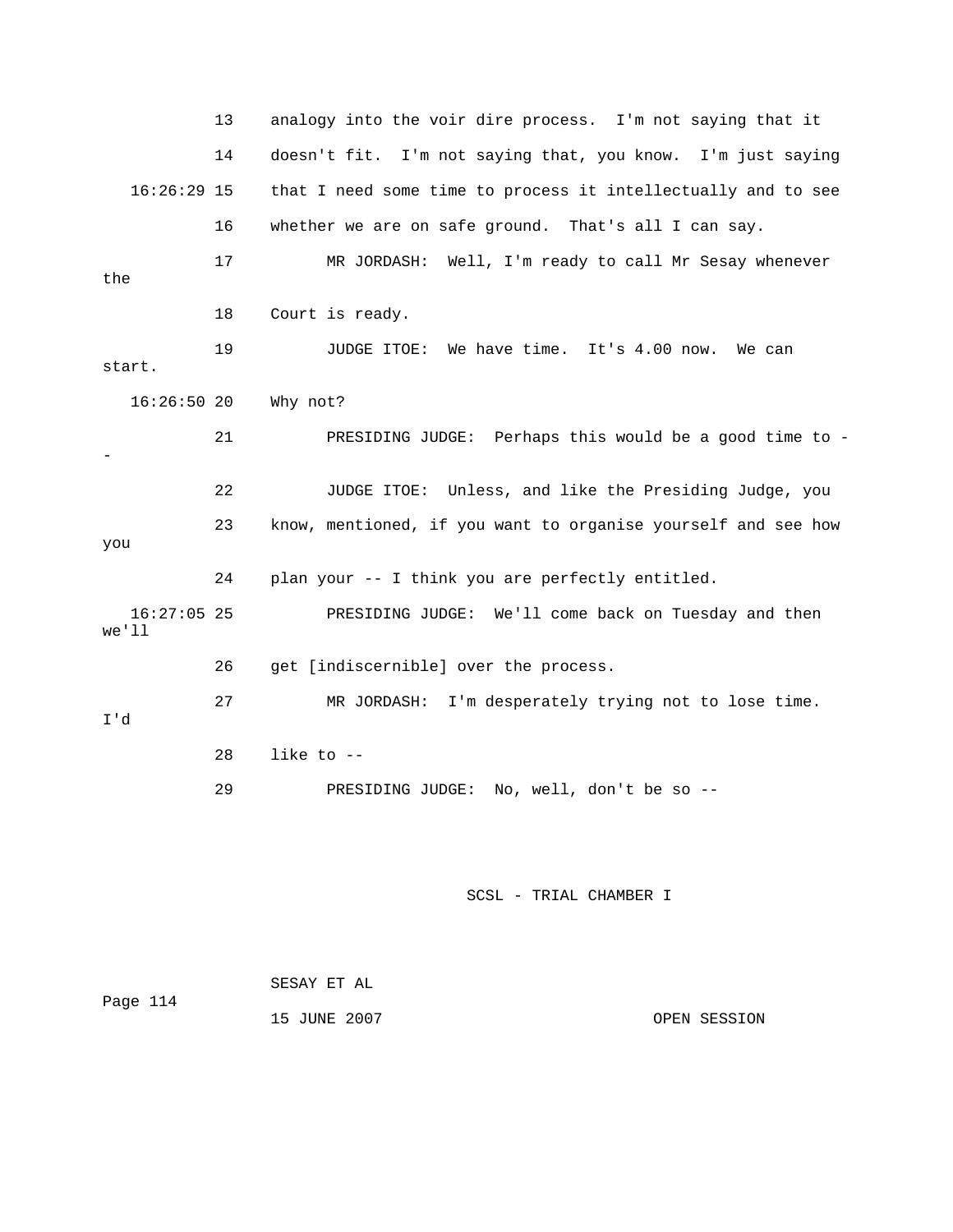|                      | 1  | MR JORDASH: I'm ready to go.                                   |
|----------------------|----|----------------------------------------------------------------|
| time,                | 2  | PRESIDING JUDGE: No.<br>I mean, we are in control of           |
|                      | 3  | certainly. Time is not our master, he's our servant, and --    |
|                      |    |                                                                |
|                      | 4  | MR JORDASH: It feels like it's my master.                      |
| 16:27:22             | 5  | JUDGE ITOE: If he's ready to go on, fine.                      |
|                      | 6  | PRESIDING JUDGE: It's just that we --                          |
| to,                  | 7  | JUDGE BOUTET: I'm prepared to hear you. I'm prepared           |
|                      | 8  | fine.                                                          |
|                      | 9  | JUDGE ITOE:<br>Yes.                                            |
| $16:27:27$ 10<br>we  |    | PRESIDING JUDGE: But perhaps it's a good time at which         |
|                      | 11 | can take our usual break, and gives you time to think about it |
|                      | 12 | and see whether you want to strike the iron while it's hot.    |
|                      | 13 | MR JORDASH:<br>Hot.                                            |
|                      | 14 | PRESIDING JUDGE:<br>Okay.                                      |
| $16:28:01$ 15        |    | [Break taken at 4.28 p.m.]                                     |
|                      | 16 | $[RUF15JUN07D - MD]$                                           |
|                      | 17 | [Upon resuming at 5.05 p.m.]                                   |
|                      | 18 | PRESIDING JUDGE: Mr Jordash, we will proceed.                  |
| please?              | 19 | MR JORDASH: Can I make an application to adjourn,              |
| $17:05:58$ 20        |    | PRESIDING JUDGE: Go ahead, yes.                                |
|                      | 21 | The application to adjourn is on two bases.<br>MR JORDASH:     |
| but                  | 22 | Number one, perhaps this is an optimistic basis on my part,    |
| the                  | 23 | there was some indication that, perhaps, at least as regards   |
|                      | 24 | Presiding Judge, that there was some possibility that the      |
| $17:06:26$ 25<br>the |    | procedure I suggested might find favour, and I submit perhaps  |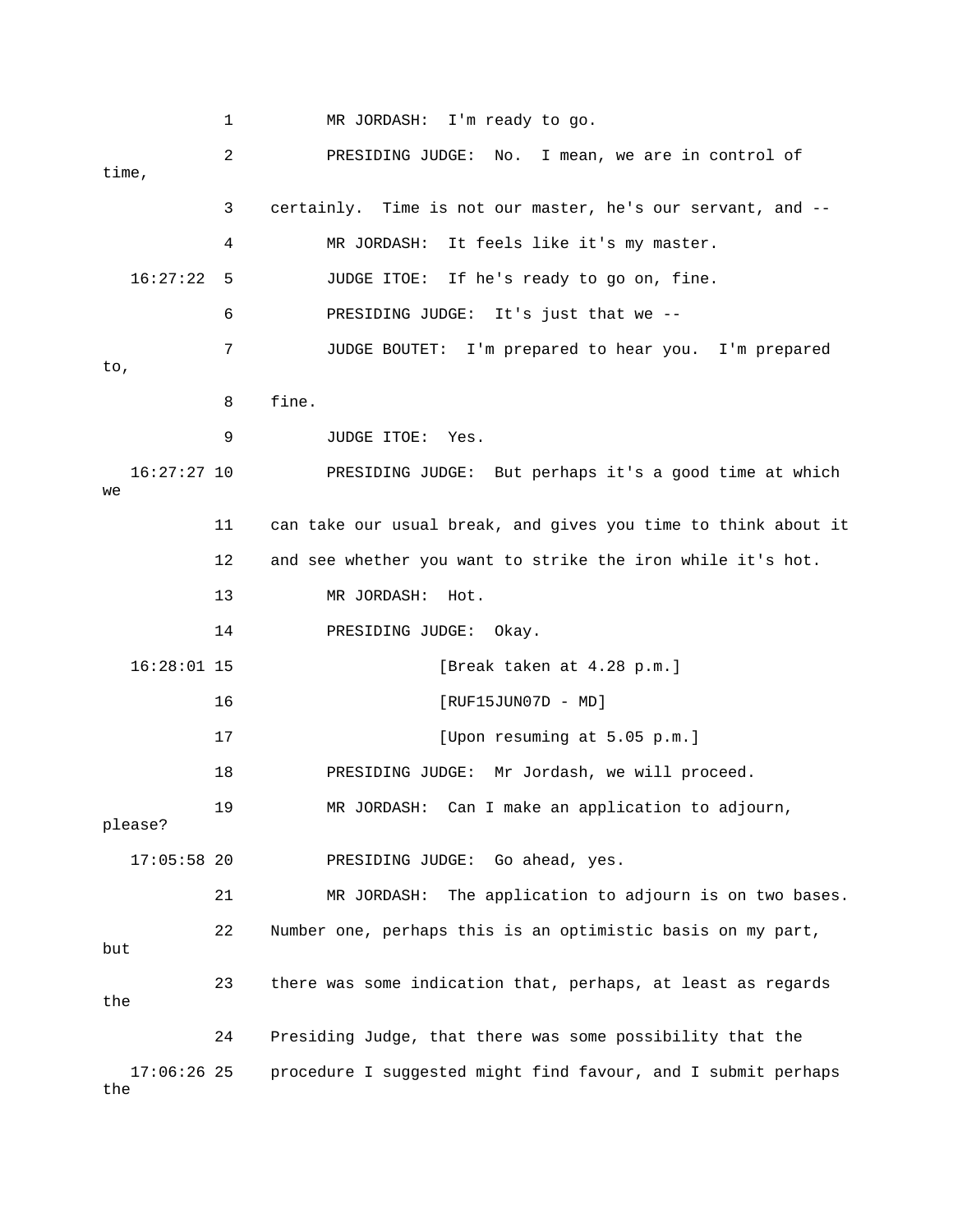26 weekend might enable Your Honours to consider that possibility, 27 and for the Presiding Judge to persuade the wing members of the

28 Bench. But secondly --

29 JUDGE ITOE: They are extremists; they are left-wingers.

## SCSL - TRIAL CHAMBER I

|          | SESAY ET AL  |              |
|----------|--------------|--------------|
| Page 115 |              |              |
|          | 15 JUNE 2007 | OPEN SESSION |

 1 MR JORDASH: And secondly, to enable myself to take further

 3 officers, and it was the first time we'd heard from the police officers, and it's the first time we'd heard their evidence. didn't get statements from them. And also to discuss with 6 Mr Sesay that, if Your Honours do say on Tuesday that an 8 I have the opportunity to properly discuss the ramifications . 9 that with Mr Sesay. So that's my application 17:07:32 10 PRESIDING JUDGE: Thank you. And, Mr Prosecutor, what 2 instructions from Mr Sesay on the evidence from the police 4 We  $17:07:09$  5 7 application at that stage would foreclose further evidence, that of is 11 your response to that?

12 MR HARRISON: We have no position.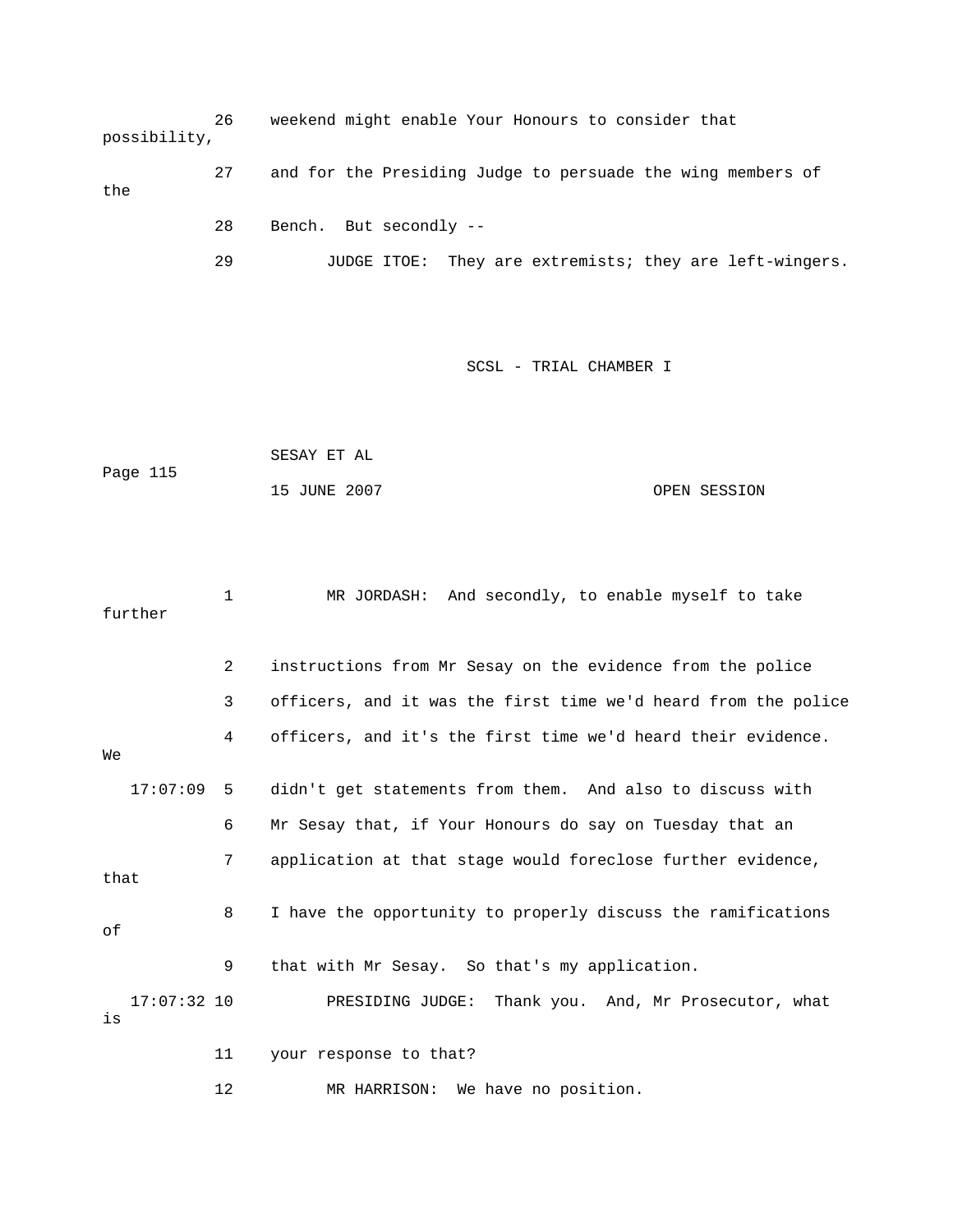13 PRESIDING JUDGE: Thank you.

 14 JUDGE ITOE: If I may just make a suggestion here: I think it's good to come also with an open mind so that if the Judges 17 MR JORDASH: Certainly. 18 JUDGE ITOE: -- you go along with the way you want to go 19 this matter. 17:08:00 20 MR JORDASH: We will be ready to go, one way or another. 21 PRESIDING JUDGE: Yes, right. 22 MR JORDASh: Could I just add this: If my demeanour was 24 PRESIDING JUDGE: That is okay. All right. Mr Jordash, 17:08:09 25 you can be sure that when we respond here, it's a preemptory 27 MR JORDASH: It is the second Friday I have had to 28 apologise. I will try not to do it next Friday. 29 **PRESIDING JUDGE:** That's fine. Thank you. 17:07: 16 don't change their minds, you know - in 23 offensive, I apologise. 26 response, it's a spontaneous and that is all.

SCSL - TRIAL CHAMBER I

 15 JUNE 2007 OPEN SESSION SESAY ET AL Page 116

2 expect that you will be ready to proceed on Tuesday in calling 1 JUDGE BOUTET: I would like also to state that I, for one,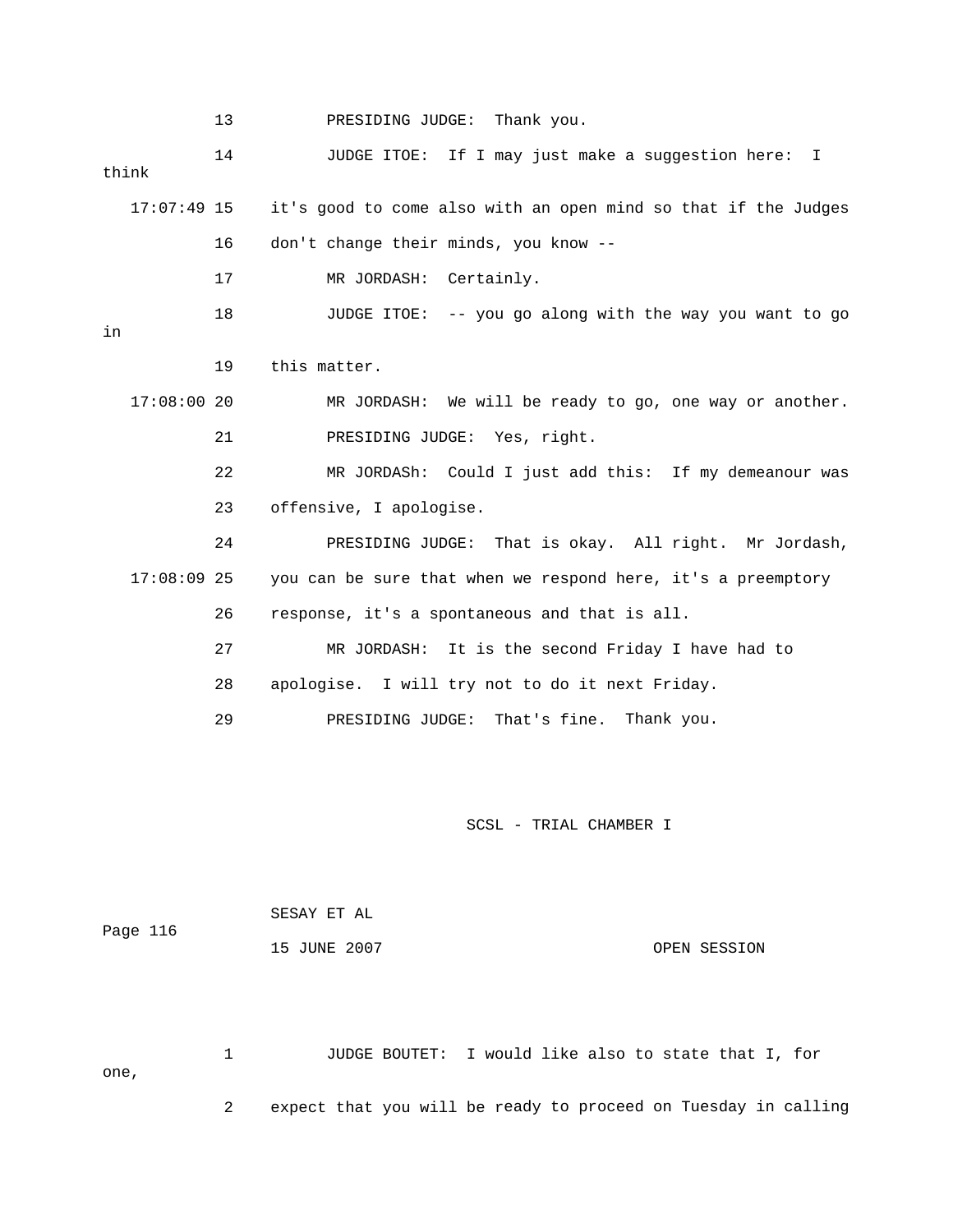|          | 3              | your evidence.                                   |
|----------|----------------|--------------------------------------------------|
|          | $\overline{4}$ | MR JORDASH: No doubt about it.                   |
| 17:08:29 | $5^{\circ}$    | JUDGE BOUTET: Thank you.                         |
| Tuesday, | $\epsilon$     | PRESIDING JUDGE: Well, the trial is adjourned to |
|          | $\overline{7}$ | 18 June 2007. Or 19, I'm sorry, 2007.            |
|          | $\,8\,$        |                                                  |
| p.m.     |                | [Whereupon the hearing adjourned at 5.08         |
|          | $\mathsf 9$    | to be reconvened on Tuesday, the 19th day of     |
|          | $10$           | June 2007, at 9.30 a.m.]                         |
|          | $11\,$         |                                                  |
|          | $1\,2$         |                                                  |
|          | 13             |                                                  |
|          | $14\,$         |                                                  |
|          | $15$           |                                                  |
|          | 16             |                                                  |
|          | $17$           |                                                  |
|          | $18\,$         |                                                  |
|          | 19             |                                                  |
|          | 20             |                                                  |
|          | 21             |                                                  |
|          | $2\sqrt{2}$    |                                                  |
|          | 23             |                                                  |
|          | 24             |                                                  |
|          | 25             |                                                  |
|          | 26             |                                                  |
|          | 27             |                                                  |
|          | $28\,$         |                                                  |
|          | 29             |                                                  |